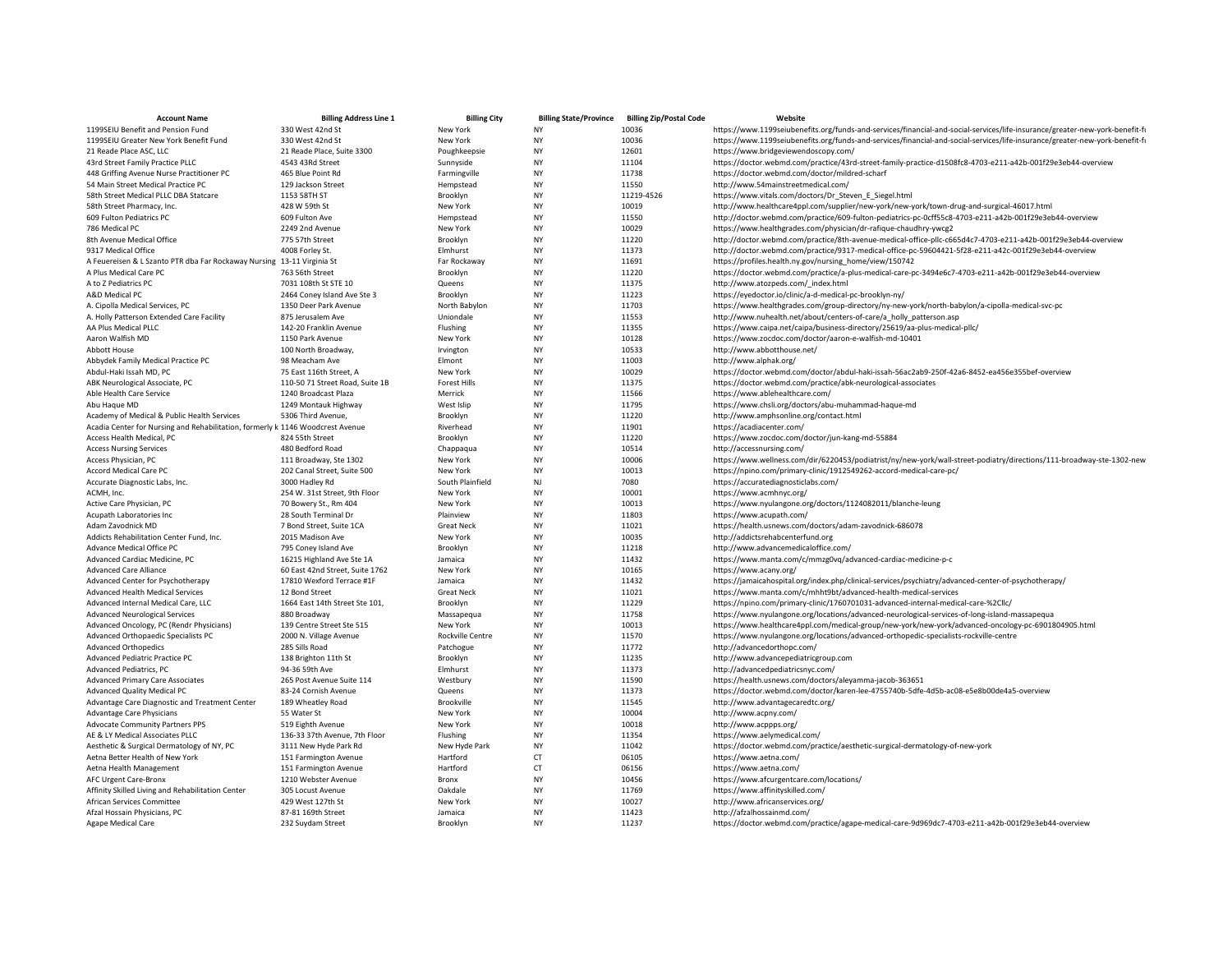| AgeWell New York                                                                      | 1991 Marcus Avenue M201                                     | Lake Success        | <b>NY</b>       | 11042          | http://www.agewellnewyork.com/                                                                                                                          |
|---------------------------------------------------------------------------------------|-------------------------------------------------------------|---------------------|-----------------|----------------|---------------------------------------------------------------------------------------------------------------------------------------------------------|
| Agho Clinic                                                                           | 254 W 47th St 5th floor,                                    | New York            | <b>NY</b>       | 10036          | http://www.aghoclinic.com/                                                                                                                              |
| <b>Aglow Dermatology</b>                                                              | 150 East 37th Street, Office Unit C                         | New York            | NY              | 10016          | http://www.dinastrachanmd.com/                                                                                                                          |
| AGMA, Inc. dba Sands Point Center for Health & Rehabil 1440 Port Washington Boulevard |                                                             | Port Washington     | <b>NY</b>       | 11050          | http://sandspointcenter.com/                                                                                                                            |
| AHRC Health Care, Inc. d/b/a Access Community Health 83 Maiden Lane                   |                                                             | New York            | NY              | 10038          | http://www.ahrcnyc.org/services/services-by-type/access.html                                                                                            |
| AIDS Adult Day Health Care                                                            | 120 Broadway Suite 2840                                     | New York            | <b>NY</b>       | 10271          | http://www.villagecare.org/communitycare/day_treatment/                                                                                                 |
| AIDS Center of Queens County, Inc.                                                    | 161-21 Jamaica Ave 6th Floor                                | Jamaica             | NY              | 11432          | https://acqc.org/                                                                                                                                       |
| Ainsley Pennant MD                                                                    | 808 New York Avenue                                         | Brooklyn            | NY              | 11203          | https://www.healthgrades.com/physician/dr-ainsley-pennant-y7n4n                                                                                         |
| AlRnyc                                                                                | 349 East 149th Street                                       | Bronx               | NY              | 10451          | http://www.air-nyc.org                                                                                                                                  |
| Akash Medical Care, PLLC                                                              | 79 Church Ave                                               | Brooklyn            | NY              | 11218          | http://akashferdausmd.com/                                                                                                                              |
| Alaaeldin Pediatric PC                                                                | 393 Sunrise Hwy                                             | West Babylon        | <b>NY</b>       | 11704          | https://www.vitals.com/doctors/Dr_Alaaeldin_Moawad.html                                                                                                 |
| Alamo Health Center at Goshen                                                         | 888 Pulaski Highway                                         | Goshen              | <b>NY</b>       | 10924          | https://www.hrhcare.org/healthcenters/goshen-alamo-health/                                                                                              |
| Alan J. Dayan, MD, PC                                                                 | 1715 Avenue T                                               | Brooklyn            | <b>NY</b>       | 11229          | https://www.orthodayan.com/                                                                                                                             |
| Alan W. Berger, MD                                                                    | 150 East 32nd St., Ste 102                                  | New York            | NY              | 10016          | https://www.nyulangone.org/doctors/1922187830/alan-w-berger                                                                                             |
| Albert Harary, MD                                                                     | 110 East 55th St., FI 17                                    | New York            | NY              | 10022          | https://www.alberthararymd.com/                                                                                                                         |
| Albert Matalon, MD, PC                                                                | 530 1st Avenue, Suite 4A                                    | New York            | <b>NY</b>       | 10016          | https://www.nyulangone.org/doctors/1033174834/albert-matalon                                                                                            |
| Albright Medical Offices, PC                                                          | 111-02 Farmers Blvd                                         | St. Albans          | NY              | 11412          | http://albrightmed.com/about.html                                                                                                                       |
| Alcott Hamlet MD, PLLC                                                                | 45 Ludlow Street, Suite 318                                 | Yonkers             | <b>NY</b>       | 10705          | https://health.usnews.com/doctors/alcott-hamlet-87407                                                                                                   |
| Aledade Accountable Care 22, LLC                                                      | 4550 Montgomery Avenue                                      | Bethesda            | MD              | 20814          | https://aledade.com/                                                                                                                                    |
| Alexandra Fingesten, MD, PLLC                                                         | 145 East 32nd St., 6th Fl                                   | New York            | NY              | 10016          | https://www.nyulangone.org/doctors/1972658185/alexandra-fingesten                                                                                       |
| Alfamed Physician                                                                     | 20-08 Seagirt Blvd.                                         | Far Rockaway        | NY              | 11691          | https://www.healthgrades.com/group-directory/ny-new-york/far-rockaway/alfamed-physicians-pc-ooob43q                                                     |
| Aline S. Benjamin MD                                                                  | 624 Kings Highway                                           | Brooklyn            | NY              | 11223          | https://www.zocdoc.com/doctor/aline-benjamin-md-58726                                                                                                   |
| All Care Family Medicine                                                              | 11220 Liberty Ave                                           | South Richmond Hill | <b>NY</b>       | 11419-1814     | http://www.drloveenasingh.com/                                                                                                                          |
| All Inclusive Primary Care                                                            | 300 East Main Street ste 6                                  | Smithtown           | NY              | 11787          | https://www.stonybrookmedicine.edu/AllInclusivePrimaryCare?y source=1 OTAxMDY5NS03MTUtbG9jYXRpb24ud2Vic2l0ZQ%                                           |
| All Island Gastroenterology and Liver Associates PC                                   | 1 Arlington Avenue                                          | Malverne            | NY              | 11565          | http://allislandgastro.com/                                                                                                                             |
| All Med Medical & Rehabilitation Center                                               | 4377 Bronx Boulevard                                        | Bronx               | <b>NY</b>       | 10466          | https://allmedmedicalgroup.org/                                                                                                                         |
| Allan Beyda, MD                                                                       | 141-23 59th Avenue                                          | Flushing            | NY              | 11355          | https://doctors.nyp.org/allan-e-beyda-md/141-23-59th-avenue                                                                                             |
| Allen L. Fein, M.D.                                                                   | 365 County Road 39A                                         | Southampton         | NY              | 11968          | https://www.stonybrookmedicine.edu/AllenFein                                                                                                            |
| Allergy & Asthma Associates of Murray Hill                                            | 35 East 35th St, Ste 202                                    | New York            | NY              | 10016          | http://www.allergyasthmanyc.com/                                                                                                                        |
| Allergy and Asthma Care of New York                                                   | 381 Park Avenue South, Suite 1020                           | New York            | <b>NY</b>       | 10016          | http://www.allergyreliefnyc.com/                                                                                                                        |
| Alliance for Integrated Care of NYS                                                   | 330 W 34th St. 15th Fl.                                     | New York            | NY              | 10001          | http://www.icarealliance.org/home.html                                                                                                                  |
| Allied Health Care Physicians, PLLC                                                   | 2365 Boston Post Road, Suite 201                            | Larchmont           | NY<br><b>NY</b> | 10538          | https://www.alliedhealthcareny.com/                                                                                                                     |
| Allied Physicians Group                                                               | 380 N Broadway Ste L2                                       | Jericho             |                 | 11753          | http://alliedphysiciansgroup.com/                                                                                                                       |
| Alpine Home Health Care                                                               | 4770 White Plains Road                                      | Bronx<br>Bronx      | NY<br>NY        | 10470<br>10456 | http://www.alpinehomecare.us/                                                                                                                           |
| AM PM Medical PC<br>Amazing Medical Services PC                                       | 1072 Grand Concourse<br>11016 Sutphin Boulevard FIRST Floor | Jamaica             | <b>NY</b>       | 11435          | https://www.healthcare4ppl.com/medical-group/new-york/bronx/am-pm-medical-pc-9335363282.html<br>https://healow.com/apps/provider/oluwatoyosi-dairo-1138 |
| AMB Medical Services, PC dba Doc Care                                                 | 66-55 Fresh Pond Rd                                         | Ridgewood           | NY              | 11385          | http://doccareny.com/                                                                                                                                   |
| Amboy Medical PC                                                                      | 4434 Amboy Rd                                               | Staten Island       | <b>NY</b>       | 10312          | https://www.healthgrades.com/group-directory/ny-new-york/staten-island/amboy-medical-practice-pc-ooo8mkc                                                |
| American Medical Group                                                                | 441 Lorimer St                                              | Brooklyn            | NY              | 11206          | https://www.healthgrades.com/group-directory/ny-new-york/brooklyn/america-medical-group-oorl7l5                                                         |
| Americare CSS                                                                         | 171 Kings Highway                                           | Brooklyn            | <b>NY</b>       | 11223          | http://www.americareny.com/services/americare-css-services/                                                                                             |
| Americare, Inc.                                                                       | 171 Kings Highway                                           | Brooklyn            | NY              | 11223          | http://www.americareny.com                                                                                                                              |
| Amida Care                                                                            | 14 Penn Plaza                                               | New York            | NY              | 10001          | http://www.amidacareny.org/                                                                                                                             |
| Amityville Medical Care PC                                                            | 100 W Oak St                                                | Amityville          | NY              | 11701          | https://nymedicalaesthetics.com/                                                                                                                        |
| Ammon Analytical Laboratory LLC                                                       | 35 East Blancke Street                                      | Linden              | NJ              | 07036          | https://www.ammonlabs.com/                                                                                                                              |
| Amsterdam Nursing Home Corporation                                                    | 1060 Amsterdam Ave                                          | New York            | NY              | 10025          | http://www.amsterdamcares.org                                                                                                                           |
| AMUMC                                                                                 | 434 Rockaway Avenue                                         | brooklyn            | NY              | 11212          | https://www.manta.com/c/mttpy2m/american-medical-centers                                                                                                |
| Amy Bleyer MD, PLLC                                                                   | 39 West 29th Street, 11th Floor                             | New York            | NY              | 10001          | https://www.amybleyermd.com/                                                                                                                            |
| Anatoly Belilovsky MD PLLC                                                            | 523 Ocean View Avenue                                       | Brooklyn            | <b>NY</b>       | 11235          | https://www.healthgrades.com/physician/dr-anatoly-belilovsky-yv85g                                                                                      |
| Andres Urena, MD                                                                      | 10419 Lefferts Boulevard                                    | Richmond Hill       | NY              | 11419          | https://www.healthgrades.com/group-directory/ny-new-york/south-richmond-hill/andres-f-urena-md-oohvhf6                                                  |
| Andrew Goldfarb, MD PC                                                                | 1575 Hillside Avenue, Suite 205                             | New Hyde Park       | NY              | 11040          | https://www.nyulangone.org/doctors/1619189735/andrew-goldfarb                                                                                           |
| Andrew H Scheinfeld, MD                                                               | 240 East 33rd St                                            | New York            | NY              | 10016          | https://www.nyulangone.org/doctors/1588651756/andrew-h-scheinfeld                                                                                       |
| Andrew M. Milano MD                                                                   | 530 1st Avenue, Suite 4D                                    | New York            | NY              | 10016          | https://nyulangone.org/doctors/1245320530/andrew-m-milano                                                                                               |
| Angela H Todd MD PC dba Phoenix Obstetrics and Gynec 219-49 Jamaica Ave, Suite A      |                                                             | Jamaica             | NY              | 11428          | https://www.vitals.com/doctors/Dr_Angela_Todd.html                                                                                                      |
| Angelo Magno, MD PC                                                                   | 207 Prospect Park W                                         | Brooklyn            | NY              | 11215          | https://www.vitals.com/doctors/Dr Angelo Magno.html                                                                                                     |
| Anil K. Saxena, M.D., P.C.                                                            | 1700 Flatbush Avenue                                        | Brooklyn            | <b>NY</b>       | 11210          | https://www.healthgrades.com/physician/dr-anil-saxena                                                                                                   |
| Anil S. Patel, Internal Medicine PC                                                   | 607 Fulton Ave                                              | Hempstead           | NY              | 11550          | https://www.md.com/doctor/anil-s-patel-md                                                                                                               |
| Anita I. Ahuja MD                                                                     | 95 Seaman Ave                                               | New York            | NY              | 10034          | http://profiles.nyp.org/physician/aiahuja                                                                                                               |
| Anita K. Martin, MD, PC                                                               | 205-07 Hillside Ave                                         | Hollis              | <b>NY</b>       | 11423          | https://plus.google.com/111222541325199902743/about?gl=us&hl=en                                                                                         |
| Anna Fieldman MD PC                                                                   | 133 E 58th St suite 1002                                    | New York            | <b>NY</b>       | 10022          | https://www.northwell.edu/find-care/find-a-doctor/obstetrics-and-gynecology/dr-anna-michaelin-fieldman-md-11358632                                      |
| Anthem, Inc.                                                                          | 9 Pine Street                                               | New York            | NY              | 10003          | https://www.anthem.com/                                                                                                                                 |
| Anthony Joseph Rizzo DO PC dba Island Health Care                                     | 433 Lake Avenue, Suite B                                    | Saint James         | <b>NY</b>       | 11780          | http://doctor.webmd.com/practice/island-health-care-c5c5f8c7-4703-e211-a42b-001f29e3eb44-overview                                                       |
| Anthony Tomasso DO PLLC                                                               | 2 Coraci Boulevard, Suite 4                                 | Shirley             | NY              | 11967          | https://www.healthgrades.com/physician/dr-anthony-tomasso-yrg4j                                                                                         |
| Antoine V Charles Md                                                                  | 20809 Hillside Ave.                                         | Queens Village      | <b>NY</b>       | 11427          | https://www.healthgrades.com/physician/dr-antoine-charles-2hfby                                                                                         |
| Antonio P Corona MD                                                                   | 95 Franklin Avenue                                          | Valley Stream       | NY              | 11580          | https://doctor.webmd.com/doctor/antonio-corona                                                                                                          |
| <b>AOL Medical Services</b>                                                           | 9103 37Th Avenue                                            | Jackson Heights     | <b>NY</b>       | 11372          | https://doctor.webmd.com/practice/aol-medical-services-pc-8beaa43d-8784-e311-bce3-001f29e3bb62                                                          |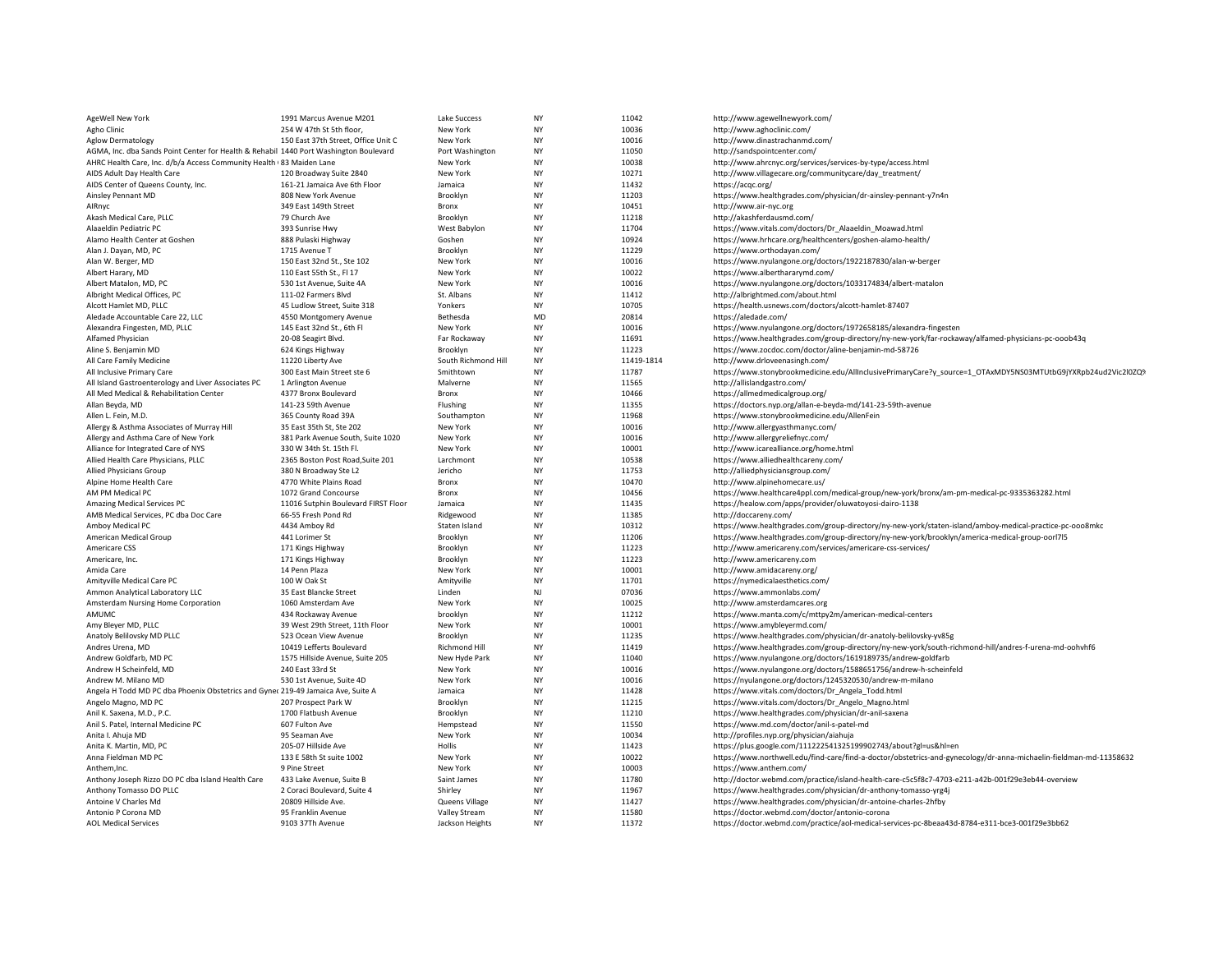| <b>APC Community Services</b>                                                 | 270 E 42nd St                    | Brooklyn               | ny                     | 11203          | https://www.apc-cbo.org/                                                                                                    |
|-------------------------------------------------------------------------------|----------------------------------|------------------------|------------------------|----------------|-----------------------------------------------------------------------------------------------------------------------------|
| Apex Laboratory                                                               | 30 Undercliff Ave                | Elmsford               | <b>NY</b>              | 10523          | https://www.apexlabinc.com/                                                                                                 |
| Apex Rehabilitation and Healthcare                                            | 78 Birchwood Drive               | Dix Hills              | <b>NY</b>              | 11746          | https://apexrehabcare.com/                                                                                                  |
| APICHA Community Health Center                                                | 400 Broadway                     | New York               | <b>NY</b>              | 10013          | http://www.apicha.org/                                                                                                      |
| Apun, Sheena MD                                                               | 26 John St                       | Babylon                | <b>NY</b>              | 11702          | http://doctor.webmd.com/doctor/sheena-apun-md-99df1f3b-2f53-44f6-9e47-3c5ae6dd8c57-appointments                             |
| Arbor Medical                                                                 | 6 Presley Street                 | Staten Island          | <b>NY</b>              | 10308          | https://doctor.webmd.com/practice/arbor-medical-pc                                                                          |
| Arcadia OB/GYN, PC                                                            | 185 Madison Ave Ste 800          | New York               | <b>NY</b>              | 10016          | http://www.obnyc.com/                                                                                                       |
| <b>Arcenas Pediatrics PC</b>                                                  | 42 Brentwood Road                | <b>Bay Shore</b>       | <b>NY</b>              | 11706          | https://www.northwell.edu/find-care/find-a-doctor/pediatrics/dr-elaine-may-arcenas-md-11352932#section-locations-and-in     |
| Archana Singiri Medical PC                                                    | 2358 Crotona Avenue              | Bronx                  | <b>NY</b>              | 10458          | https://www.montefiore.org/body.cfm?id=1735&action=detail&ref=3297                                                          |
| ArchCare                                                                      | 205 Lexington Ave                | New York               | <b>NY</b>              | 10016          | https://www.archcare.org/                                                                                                   |
| ArchCare Advantage                                                            | 205 Lexington Ave                | New York               | <b>NY</b>              | 10016          | https://www.archcare.org/health-plans/archcare-advantage                                                                    |
| ArchCare Community Life                                                       | 205 Lexington Ave                | New York               | <b>NY</b>              | 10016          | https://www.archcare.org/health-plans/community-life                                                                        |
| ArchCare Health Plans                                                         | 205 Lexington Ave                | New York               | <b>NY</b>              | 10016          | https://www.archcare.org/                                                                                                   |
| ArchCare Senior Life                                                          | 205 Lexington Ave                | New York               | <b>NY</b>              | 10016          | https://www.archcare.org/health-plans/senior-life                                                                           |
| ArchCare VNAB HomeCare                                                        | 205 Lexington Ave                | New York               | <b>NY</b>              | 10016          | https://www.archcare.org/home-care                                                                                          |
| Argen Medical                                                                 | 5225 Nesconset Highway           | Port Jefferson Station | <b>NY</b>              | 11776          | https://www.stonybrookmedicine.edu/argenmedical                                                                             |
| Argus Community Inc.                                                          | 760 East 160th Street            | Bronx                  | <b>NY</b>              | 10456          | http://www.arguscommunity.org/                                                                                              |
| Ariel D. Teitel, MD                                                           | 333 West 57th Street, Suite 104  | New York               | <b>NY</b>              | 10019          | https://www.difficultdiagnosis.org/                                                                                         |
| Arjun Medical Group                                                           | 120 E 36th Street, 1E            | New York               | <b>NY</b>              | 10016          | http://www.healthgrades.com/group-directory/ny-new-york/new-york/arjun-medical-group-y9wgd5                                 |
| Arnold Phillips, MD                                                           | 110 E 55th Street, 17th floor    | New York               | <b>NY</b>              | 10022          | https://www.vitals.com/doctors/Dr_Arnold_Phillips.html                                                                      |
| Arshad Ali Chatha                                                             | 679 East 138th Street            | Bronx                  | <b>NY</b>              | 10454          | https://www.healthgrades.com/group-directory/ny-new-york/bronx/isha-health-facility-oyx93yq                                 |
| Arthur Ashe Institute for Urban Health                                        | 450 Clarkson Ave.                | Brooklyn               | <b>NY</b>              | 11203          | http://www.arthurasheinstitute.org/arthurashe/home/                                                                         |
| Arthur M Lubitz MD PC                                                         | 244 West 54th Street, Suite 600  | New York               | <b>NY</b>              | 10019          | https://www.nycallergydoctor.com/                                                                                           |
|                                                                               | 147 East 26th St, 3rd Fl         | New York               | <b>NY</b>              | 10010          |                                                                                                                             |
| Arthur N. Hryhorowych, MD<br>Artisans of Medicine / R Joudeh Medical Pavilion | 466 Bay Ridge Ave                | Brooklyn               | <b>NY</b>              | 11220          | https://www.mountsinai.org/profiles/arthur-n-hryhorowych<br>https://www.artisansofmedicine.com/                             |
|                                                                               |                                  |                        |                        |                |                                                                                                                             |
| Arturo Constantiner, MD                                                       | 145 Chambers St.                 | New York               | <b>NY</b><br><b>NY</b> | 10007<br>11040 | https://www.healthgrades.com/physician/dr-arturo-constantiner-2bbph                                                         |
| Asadur R. Miah Physician PC                                                   | 1575 Hillside Avenue #100A       | North New Hyde Park    |                        |                | https://www.healthgrades.com/physician/dr-asadur-miah-3kb66                                                                 |
| Asian Community Care Management                                               | 224 W 35th St.                   | New York               | <b>NY</b><br><b>NY</b> | 10001          | https://accmcare.com/                                                                                                       |
| <b>Associated Medical Group</b>                                               | 2 Sickles Street                 | New York               |                        | 10040          | http://www.healthgrades.com/group-directory/ny-new-york/new-york/associated-medical-group-oon9gbp                           |
| Association for Mental Health and Wellness                                    | 939 Johnson Ave                  | Ronkonkoma             | <b>NY</b>              | 11779          | http://www.mhaw.org/                                                                                                        |
| Association to Benefit Children                                               | 419 East 86th Street             | New York               | <b>NY</b>              | 10028          | http://www.a-b-c.org/                                                                                                       |
| Asthma and Lung Care                                                          | 90 Medford Ave                   | Patchogue              | <b>NY</b>              | 11772          | https://health.usnews.com/doctors/shahin-shaikh-53529                                                                       |
| Astor Medical, PC                                                             | 147 West 25th Street, 10th Fllor | New York               | <b>NY</b>              | 10001          | https://www.astormedical.com/                                                                                               |
| Astoria Cardiology Group, PC                                                  | 42-07 30th Avenue                | Queens                 | <b>NY</b>              | 11103          | https://nyulangone.org/locations/nyu-langone-medical-associates-astoria-cardiology/doctors?                                 |
| Astoria Healthcare Associates                                                 | 21-38 31st St                    | Astoria                | <b>NY</b>              | 11105          | http://www.vitals.com/group-practice/new-york/queens/astoria/astoria-healthcare-associates-llp/                             |
| Astoria Medical Arts                                                          | 4802 25th Avenue                 | Astoria                | <b>NY</b>              | 11103          | https://www.healthgrades.com/group-directory/ny-new-york/astoria/astoria-medical-arts-ooobdnc                               |
| Astoria Pediatric PC                                                          | 2922 30Th Avenue                 | Astoria                | <b>NY</b>              | 11102          | https://childrenshospital.northwell.edu/find-care/locations/cohen-childrens-northwell-health-physician-partners-general-ped |
| Atlantic Diagnostic Laboratories LLC                                          | 3520 Progress Dr                 | Bensalem               | PA                     | 19020          | https://atlanticdiagnosticlaboratories.com/                                                                                 |
| ATM Yousuf Physician, PC                                                      | 37-16 73rd Street                | Jackson Heights        | <b>NY</b>              | 11372          | https://www.healthgrades.com/physician/dr-atm-yousuf-3c33r                                                                  |
| Atrium Center For Rehabilitation And Nursing                                  | 630 E 104th Street               | Brooklyn               | <b>NY</b>              | 11236          | https://www.atriumrehabcenter.com/contact/                                                                                  |
| Atrium Medical PC                                                             | 160 East 56th St, 12th Fl        | New York               | <b>NY</b>              | 10022          | http://www.atriummednyc.com/                                                                                                |
| Attiya Hafeez MD                                                              | 4717 Fort Hamilton Parkway       | Brooklyn               | <b>NY</b>              | 11219          | https://www.healthgrades.com/physician/dr-attiya-hafeez-26n8l                                                               |
| Audubon Primary Care Medicine PLLC                                            | 325 Audubon Avenue Suite 1       | New York               | <b>NY</b>              | 10033          | http://audubonmedical.com/                                                                                                  |
| Augusto A Zevallos MD                                                         | 351 Onderdonk Avenue             | Ridgewood              | <b>NY</b>              | 11385          | https://www.vitals.com/doctors/Dr_Augusto_Zevallos.html                                                                     |
| Austin Lu Medical PLLC                                                        | 139 Centre Street, Suite 506     | New York               | <b>NY</b>              | 10013          | https://doctor.webmd.com/doctor/austin-lu-18dd88e0-197b-4136-ade8-6ce3aea94437-appointments                                 |
| AW Medical Office, PC                                                         | 1624 University Ave              | <b>Bronx</b>           | <b>NY</b>              | 10453          | https://www.healthgrades.com/group-directory/ny-new-york/bronx/a-w-medical-office-y8kvkx                                    |
| <b>AZ Medical Services</b>                                                    | 2426 Eastchester Road Suite 101  | Bronx                  | <b>NY</b>              | 10469          | http://www.azmedical.us                                                                                                     |
| Azra T. Wasti Physician PC                                                    | 834 Coney Island Avenue          | Brooklyn               | <b>NY</b>              | 11218          | https://npidb.org/organizations/allopathic_osteopathic_physicians/pediatrics_208000000x/1730234097.aspx                     |
| B&L Health, Inc DBA AllHealth Diagnostic & Treatment C 1655 East 13th Street  |                                  | Brooklyn               | <b>NY</b>              | 11229          | https://allhealthdtc.com/                                                                                                   |
| Babak Mohajer, MD, PC                                                         | 20 West 20th St, Ste 703         | New York               | <b>NY</b>              | 10011          | https://www.doctormohajer.com/                                                                                              |
| Babok Medical Health Services, PC.                                            | 1040 Winthrop Street             | Brooklyn               | <b>NY</b>              | 11212          | https://www.healthgrades.com/physician/dr-titus-okunlola-y7td6                                                              |
| <b>Babylon Pediatrics PLLC</b>                                                | 50 N Carll Avenue                | Babylon                | <b>NY</b>              | 11702          | https://www.healthgrades.com/group-directory/ny-new-york/babylon/babylon-village-pediatrics-oojxj6g                         |
| Back Kim, MD dba Heartvein NYC                                                | 727 6th Avenue                   | New York               | <b>NY</b>              | 10010          | https://www.heartveinnyc.com/team/                                                                                          |
| <b>Bailey House</b>                                                           | 1751 Park Avenue                 | New York               | <b>NY</b>              | 10035          | http://www.baileyhouse.org                                                                                                  |
| <b>Baisley Medical Services</b>                                               | 321 Pennsylvania Avenue          | Brooklyn               | <b>NY</b>              | 11207          | https://doctor.webmd.com/practice/baisley-medical-services-a2228bc7-4703-e211-a42b-001f29e3eb44-overview                    |
| Bakotic Pathology Associates dba Bako Pathology Servic: 6240 Shiloh Road      |                                  | Alpharetta             | GA                     | 30005          | https://bakodx.com/                                                                                                         |
| Balance Medical Professional Primary Care Services PC d 5030 Broadway         |                                  | New York               | <b>NY</b>              | 10034          | http://www.hipaaspace.com/Medical_Billing/Coding/National_Provider_Identifier/Codes/NPI_1316316789.txt                      |
| Baldeo Medical Services, PC                                                   | 125-07 Liberty Avenue            | <b>Richmond Hill</b>   | <b>NY</b>              | 11418          | https://www.drbaldeo.com/                                                                                                   |
| Balm Of Gilead Medical Office PC                                              | 4626 White Plains road           | Bronx                  | <b>NY</b>              | 10470          | https://doctor.webmd.com/doctor/gregory-emili-44388647-f5ad-de11-9b4f-001f29e3bb62-overview                                 |
| <b>Baltic Street</b>                                                          | 9201 4th Avenue, 5th Floor       | <b>Bay Ridge</b>       | <b>NY</b>              | 11209          | http://www.balticstreet.org/                                                                                                |
| Baoen Jiang, Medicine PC                                                      | 7 Chatham Sq. Suite 301          | New York               | <b>NY</b>              | 10038          | https://www.healthgrades.com/physician/dr-baoen-jiang-x2bxq                                                                 |
| Barry Balot, MD                                                               | 150 East Sunrise Highway         | Lindenhurst            | <b>NY</b>              | 11757          | http://www.healthgrades.com/physician/dr-barry-balot-xjyyx                                                                  |
| Baruch Kassover MD                                                            | 12-04 Beach 9th Street           | Queens                 | <b>NY</b>              | 11691          | https://www.healthgrades.com/physician/dr-baruch-kassover-35gky                                                             |
| Bashir Ahmed MD PLLC                                                          | 1787 Middle Country road         | Centereach             | <b>NY</b>              | 11784          | https://www.chsli.org/doctors/bashir-ahmed-md                                                                               |
| <b>Basith Medical Care PLLC</b>                                               | 9747 77th Street.                | Ozone Park             | <b>NY</b>              | 11416          | https://npino.com/primary-clinic/1821581299-basith-medical-care-pllc/                                                       |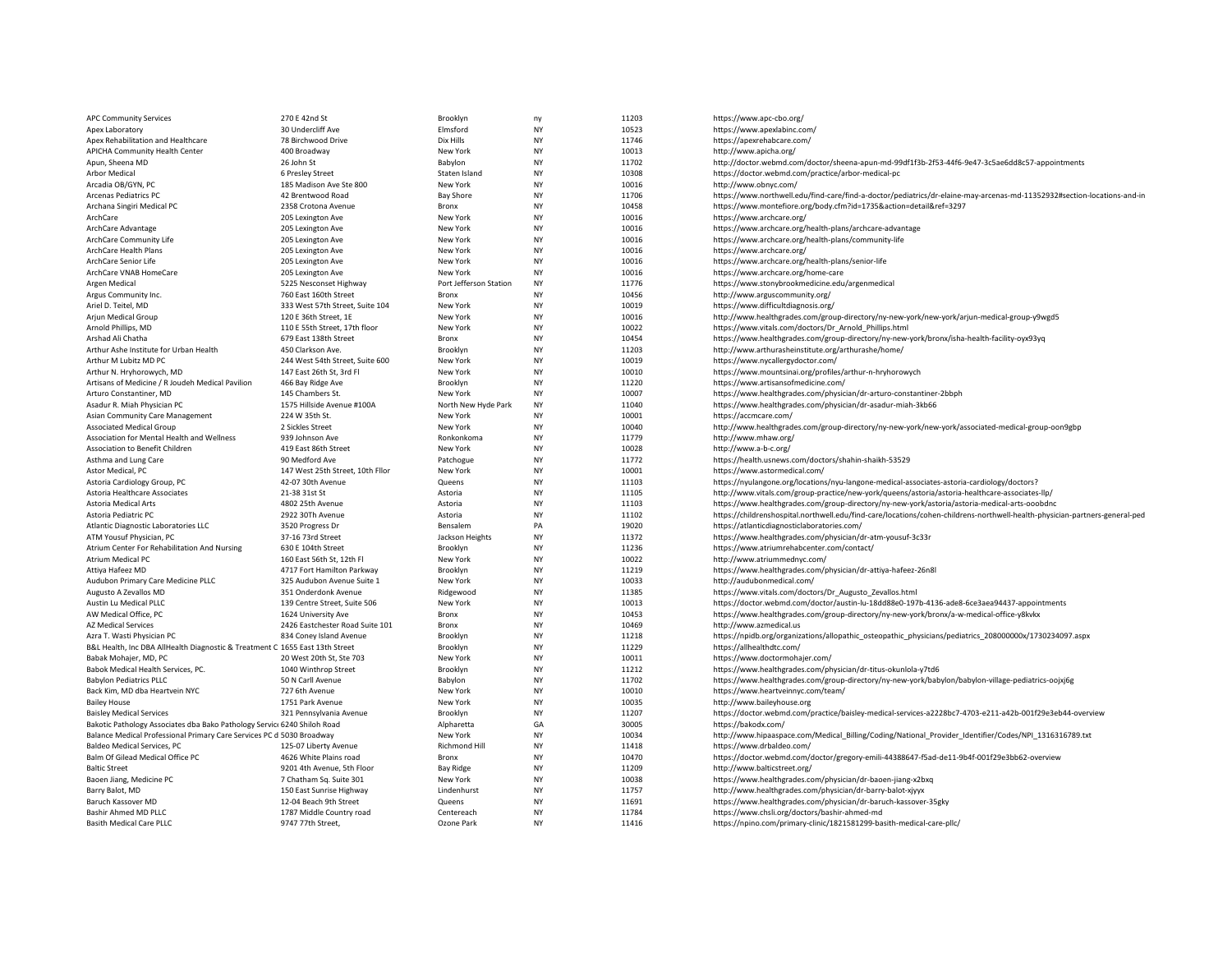| Bay Community Volunteer Ambulance Corps                                      | 235-01 Braddock Avenue                 | Queens                                   | <b>NY</b>       | 11428               | https://bvacorps.org/                                                                                             |
|------------------------------------------------------------------------------|----------------------------------------|------------------------------------------|-----------------|---------------------|-------------------------------------------------------------------------------------------------------------------|
| Bay Family Medicine, PLLC                                                    | 220 East Main Street                   | East Islip                               | <b>NY</b>       | 11730               | https://doctor.webmd.com/practice/bay-family-medicine-f8adb6e1-8192-e211-951a-001f29e3bb62-overview               |
| Bay Ridge Gastroenterology, PLLC                                             | 7601 4th Avenue, Suite 1A              | Brooklyn                                 | <b>NY</b>       | 11209               | https://www.healthgrades.com/group-directory/ny-new-york/brooklyn/bay-ridge-gastroenterology-pllc-ootj9l9         |
| <b>Bay Ridge Medical Services</b>                                            | 124 86th St                            | Brooklyn                                 | <b>NY</b>       | 11209               | http://www.bayridgemedical.org/                                                                                   |
| Bay Ridge Pediatric & Adolescent Office, PC                                  | 217 73rd Street                        | Brooklyn                                 | NY              | 11209               | https://www.bayridgepediatrics.com/                                                                               |
| <b>Bayside Medical Oncology</b>                                              | 45-64 Francis Lewis Boulevard          | Bayside                                  | <b>NY</b>       | 11361               | https://nycancer.com/locations/bayside_medical_oncology                                                           |
| Bayside Pediatric Care, PC                                                   | 221-16 Union Turnpike                  | Bayside                                  | <b>NY</b>       | 11364               | https://www.zocdoc.com/doctor/li-min-yang-md-32793                                                                |
| Bayside Pediatric Specialists PC                                             | 23-25 Bell Boulevard                   | Queens                                   | NY              | 11360               | https://www.baysidepediatricspecialists.com/                                                                      |
| Be Well Primary Health Care Center, LLC                                      | 3007 Farragut Road                     | Brooklyn                                 | <b>NY</b>       | 11210               | http://www.bewellprimaryhealth.com/                                                                               |
| Beach & Surf Medical, PC                                                     | 1013 W Beech Street                    | Long Beach                               | <b>NY</b>       | 11561               | https://www.healthgrades.com/group-directory/ny-new-york/long-beach/beach-surf-medical-center-pc-ooo9pdt          |
| Beach Garden Rehab & Nursing Center                                          | 17-11 Brookhaven Avenue                | Far Rockaway                             | NY              | 11691               | http://bgrehabcare.com/                                                                                           |
| Beacon Christian Community Health Center                                     | 2079 Forest Ave                        | Staten Island                            | NY              | 10303               | http://beaconcchc.com/                                                                                            |
| Beacon of Hope House                                                         | 1011 1st Ave., 6th Fl.                 | New York                                 | <b>NY</b>       | 10022               | https://catholiccharitiesny.org/blog-tags/beacon-hope-house                                                       |
| Beacon Rehab and Nursing Center                                              | 140 Beach 113th St.                    | Rockaway Park                            | NY              | 11694               | http://www.beaconrehabandnursing.com/                                                                             |
| Beat Medical Care, PLLC                                                      | 1310 Pugsley Avenue                    | Bronx                                    | NY              | 10462               | https://www.healthgrades.com/group-directory/ny-new-york/bronx/beat-medical-care-pllc-oovdw9n#component-practices |
| Bedford Medical Family Health Center                                         | 100 Ross Street, Suite 1               | Brooklyn                                 | <b>NY</b>       | 11249               | http://www.bedfordmedical.org/                                                                                    |
| Bedford Medical Group, LLP                                                   | 86 East 49th St. (Suite C)             | Brooklyn                                 | <b>NY</b>       | 11203               | https://www.healthgrades.com/group-directory/ny-new-york/brooklyn/bedford-medical-group-pc-oosks47                |
| Bedford Stuyvesant Family Health Center                                      | 1456 Fulton St                         | Brooklyn                                 | <b>NY</b>       | 11216               | http://www.bsfhc.org/                                                                                             |
| Bedford Stuyvesant Restoration Corp                                          | 1368 Fulton Street                     | Brooklyn                                 | <b>NY</b>       | 11216               | https://restorationplaza.org/                                                                                     |
| Bedford Stuyvesant Volunteer Ambulance                                       | 727 Greene Avenue                      | Brooklyn                                 | ΝY              | 11221               | https://bsvac.org/                                                                                                |
| Belair Care Center Inc. dba Belair Nursing and Rehabilita 2478 Jerusalem Ave |                                        | North Bellmore                           | <b>NY</b>       | 11710               | http://belaircarecenter.com/                                                                                      |
| Belinda A. Marquis, MD, PC                                                   | 1543 Straight Path                     | Wyandanch                                | NY              | 11798               | http://www.healthgrades.com/physician/dr-belinda-marquis-3ctx2                                                    |
| Bella Fridman MD                                                             | 342 Quentin Road                       | Brooklyn                                 | <b>NY</b>       | 11223               | https://doctor.webmd.com/doctor/bella-fridman-40be05c4-410c-48bb-a306-a0f1b7273d14-appointments                   |
| Bellamy Brook DO PC                                                          | 1272 E Main Street                     | Riverhead                                | <b>NY</b>       | 11901               | https://doctor.webmd.com/practice/dr-bellamy-brook-do-pc-98e5c6cf-39f8-4836-b91e-48da43cff0b1-overview            |
| Belle Mead Pharmacy, Inc.                                                    | 196 N Belle Mead Rd, Ste. 8            | <b>East Setauket</b>                     | NY              | 11733               | http://www.bellemeadrx.com/                                                                                       |
| Bellerose Medical Care, PC                                                   | 8602 Musket St                         | Queens Village                           | <b>NY</b>       | 11427               | http://www.healthgrades.com/physician/dr-azra-wiqas-x76gr                                                         |
| Bellhaven Center for Nursing & Rehabilitation                                | 110 Beaver Dam Road                    | Brookhaven                               | NY              | 11719               | http://www.bellhavencenter.com/                                                                                   |
| Ben Lifshitz MD                                                              | 1928 Bay Avenue                        | Brooklyn                                 | NY              | 11230               | https://www.healthgrades.com/physician/dr-benjamin-lifshitz-xl66s                                                 |
| Ben Sinai Medical Center                                                     | 6903 4TH AVENUE                        | Brooklyn                                 | <b>NY</b>       | 11209               | http://www.bensinai.com                                                                                           |
| Benedicto-Figueroa Medical Group, P.C.                                       | 68-52 Fresh Pond Road                  | Queens                                   | <b>NY</b>       | 11385               | https://doctor.webmd.com/practice/benedicto-figueroa-med-grp-c80556c8-4703-e211-a42b-001f29e3eb44-overview        |
| Benjamin Wu MD PC                                                            | 730 60th Street, 1 Floor               | Brooklyn                                 | <b>NY</b>       | 11220               | https://www.healthgrades.com/physician/dr-benjamin-wu-xb9tb                                                       |
| Bernard D. Lewin, MD                                                         | 87-91 193rd Street                     | Hollis                                   | NY              | 11423               | https://www.healthgrades.com/physician/dr-bernard-lewin-yk5lb                                                     |
| <b>Best Care Medical Services PC</b>                                         | 70-17 37th Avenue                      | Queens                                   | <b>NY</b>       | 11372               | https://doctor.webmd.com/practice/best-care-medical-services-pc-b83e7121-b9f3-e611-bd65-001f29e3eb44-overview     |
| Best Care PC                                                                 | 1180 East 92nd Street                  | Brooklyn                                 | NY              | 11236               | https://doctor.webmd.com/doctor/kina-coulanges-bc5b49db-bc01-46ff-92cc-f05d89a48dca-overview                      |
|                                                                              |                                        | South Richmond Hill                      | NY              | 11419               |                                                                                                                   |
| <b>Best Medical Care</b><br>Best Medical Care at Jackson Heights             | 10814 101St Ave<br>70-36 Broadway      | Queens                                   | <b>NY</b>       | 11372               | http://www.carebmc.com<br>http://www.carebmc.com                                                                  |
|                                                                              |                                        |                                          |                 |                     |                                                                                                                   |
| Best Medical Care at Ozone Park<br><b>Best Medical Care PC</b>               | 108-14 101st Ave<br>12102 Hillside Ave | South Ozone Park<br><b>Richmond Hill</b> | NY<br><b>NY</b> | 11419<br>11418-1812 | http://www.carebmc.com<br>http://www.carebmc.com/                                                                 |
|                                                                              |                                        |                                          |                 |                     |                                                                                                                   |
| Best Ophthalmology, PC                                                       | 136-20 38th Avenue #7G,                | Queens                                   | ΝY<br><b>NY</b> | 11354<br>10002      | https://doctor.webmd.com/practice/best-ophthalmology-pc-f7e03dbf-7a3c-4d50-a8be-d5d98ba89fc5-overview             |
| <b>Betances Health Center</b>                                                | 280 Henry Street                       | New York                                 |                 |                     | http://www.betances.org/                                                                                          |
| Beth Abraham Center for Rehabilitation and Nursing                           | 612 Allerton Ave                       | Bronx                                    | <b>NY</b>       | 10467               | https://centershealthcare.com/beth_abraham_center/                                                                |
| Beth Bailey DO                                                               | 333 Glen Head Rd Ste 55                | Glen Head                                | NY              | 11545               | https://www.vitals.com/doctors/Dr_Beth_P_Bailey.html                                                              |
| Bethany Medical Clinic of New York                                           | 222 East 31st Street                   | New York                                 | <b>NY</b>       | 10016               | https://www.bmcofny.com/                                                                                          |
| Bethel Medical Associates, LLC                                               | 10 Esquire Road, Suite #9              | New City                                 | <b>NY</b>       | 10956               | https://www.bethelmedicalassociates.com/                                                                          |
| <b>Bethpage Primary Care</b>                                                 | 530 Hicksville Rd                      | Bethpage                                 | <b>NY</b>       | 11714               | https://www.nyulangone.org/locations/bethpage-primary-care                                                        |
| Better Care Inc.                                                             | 2592 Steinway St.                      | Astoria                                  | <b>NY</b>       | 11103               | https://doctor.webmd.com/practice/steinway-family-health-center                                                   |
| Better Medical Care, PC                                                      | 21215 Union Turnpike                   | Queens                                   | <b>NY</b>       | 11364               | https://www.healthgrades.com/group-directory/ny-new-york/oakland-gardens/better-medical-care-ooobbfj              |
| <b>Bezalel Nursing Home</b>                                                  | 2938 Far Rockaway Blyd                 | Far Rockaway                             | <b>NY</b>       | 11691               | http://health.usnews.com/best-nursing-homes/area/ny/bezalel-rehabilitation-and-nursing-center-335666              |
| Bhavana R. Japi Physician PC                                                 | 4714 48Th Avenue                       | Woodside                                 | NY              | 11377               | https://drjapi.business.site/                                                                                     |
| <b>BHRAGS Home Care</b>                                                      | 9805 Foster Avenue                     | Brooklyn                                 | <b>NY</b>       | 11236               | http://www.bhrags.org/                                                                                            |
| Bi Hoon Che Physician, PC                                                    | 210 Canal Street, STE 203              | New York                                 | <b>NY</b>       | 10013               | https://www.healthgrades.com/physician/dr-bi-che-2tnkd                                                            |
| Bienvenido Fajardo MD, PC                                                    | 140 Wadsworth Avenue                   | New York                                 | NY              | 10033               | https://www.healthgrades.com/physician/dr-bienvenido-fajardo-2cyn6                                                |
| <b>Big Six Medical Center</b>                                                | 59-55 47 th avenue                     | woodside                                 | <b>NY</b>       | 11377               | https://doctor.webmd.com/practice/big-six-medical-center-4370129f-f7ec-e311-8fc0-001f29e3bb64-overview            |
| Bina Chaudhari-Mody, MD PC                                                   | 43-70 Kissena Boulevard                | Queens                                   | <b>NY</b>       | 11355               | https://doctor.webmd.com/doctor/bina-chaudhari-mody-228d91d8-de6f-de11-86ed-001f29e3bb62-overview                 |
| BioReference Laboratories, Inc.                                              | 481 Edward H. Ross Drive               | <b>Elmwood Park</b>                      | <b>NJ</b>       | 07407               | http://www.bioreference.com/                                                                                      |
| BK Medical Care PC                                                           | 2000 MCGRAW AVE                        | Bronx                                    | NY              | 10462               | https://npino.com/primary-clinic/1740781905-bk-medical-care-p.c/                                                  |
| <b>Blue Medical Services PC</b>                                              | 437 West 125th Street                  | New York                                 | <b>NY</b>       | 10027               | https://www.125med.com/                                                                                           |
| Bobby Chandok MD PLLC                                                        | 33 Walt Whitman Road, Suite 100B       | <b>Huntington Station</b>                | NY              | 11746               | https://www.bobbychandokmd.com/                                                                                   |
| Bodhi Medical Care, LLC                                                      | 330 West 58th Street, Suite 414        | New York                                 | NY              | 10019               | https://www.mybodhi.com/                                                                                          |
| Boris Itskovitch MD                                                          | 3009 Ocean Parkway                     | Brooklyn                                 | <b>NY</b>       | 11235               | https://doctor.webmd.com/doctor/boris-itskovich-573c83a2-fa28-46b8-a15d-d19dc2c6f11e-appointments                 |
| BORIS SEREBRYANSKY, MD, PC                                                   | 91A Carman Avenue                      | Cedarhurst                               | <b>NY</b>       | 11516               | https://www.healthgrades.com/physician/dr-boris-serebryansky-yyfm2                                                |
| Boro Park Operating CO. LLC dba Boro Park Center for R: 4915 10th Ave        |                                        | Brooklyn                                 | <b>NY</b>       | 11219               | http://centershealthcare.com/boro_park_center/                                                                    |
| Boro Park Pediatric Associates, PLLC                                         | 4406 12th Ave                          | Brooklyn                                 | <b>NY</b>       | 11219               | http://boroparkpediatrics.com/                                                                                    |
| Bowery Residents' Committee. Inc.                                            | 131 West 25th Street, 12th Floor       | New York                                 | <b>NY</b>       | 10001               | http://www.brc.org                                                                                                |
| <b>Bravo Volunteer Ambulance</b>                                             | 8507 7th Avenue                        | <b>Brooklyn</b>                          | <b>NY</b>       | 11228               | https://www.bravoambulance.org/                                                                                   |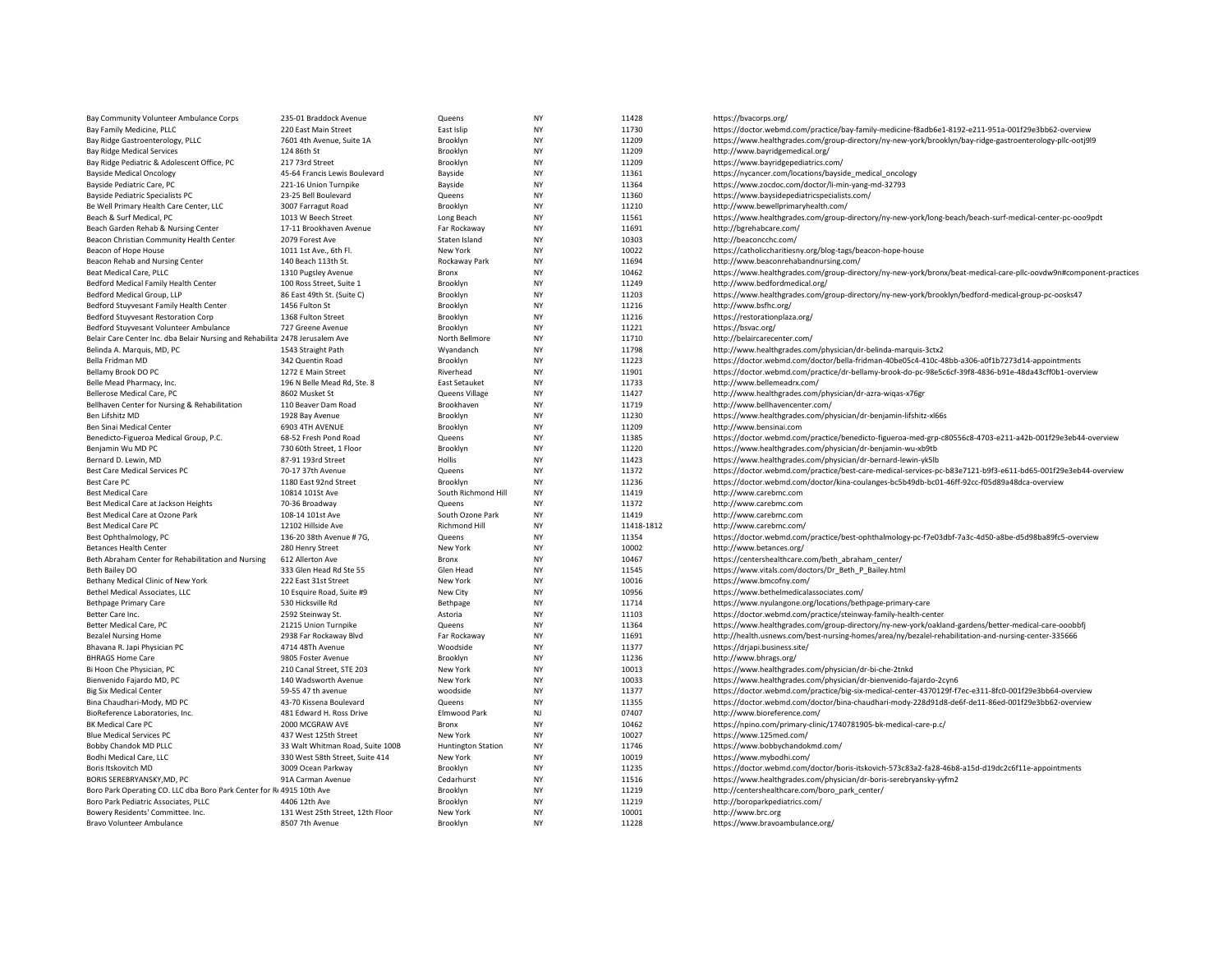| <b>Bredy Pierre-Louis</b>                                             | 1368 Nostrand Ave                     | Brooklyn                | NY              | 11226          | https://plus.google.com/108777595894071605108/about?gl=us&hl=en                                                       |
|-----------------------------------------------------------------------|---------------------------------------|-------------------------|-----------------|----------------|-----------------------------------------------------------------------------------------------------------------------|
| Brena M Desai Pediatrics PC                                           | 157-15 46th Avenue                    | Flushing                | NY              | 11355          | http://www.doctordesai.com/index.html                                                                                 |
| Brenainn Mairtin Flanagan                                             | 859 Montauk Highway, Suite C          | Bayport                 | NY              | 11705          | https://www.northwell.edu/find-care/find-a-doctor/family-medicine/dr-brenainn-mairtin-flanagan-md-11359537?utm_source |
| Brent A. Williams, MD                                                 | 314 West 14th Street, 1st Floor       | New York                | NY              | 10014          | https://nyulangone.org/doctors/1114963428/brent-a-williams                                                            |
| <b>Brentwood Pediatrics</b>                                           | 1464 Fifth Avenue                     | <b>Bay Shore</b>        | NY              | 11706          | http://brentwoodpediatricsny.com/                                                                                     |
| Brian Margolis MD and Anthony Spadaro MD                              | 373 Route 111, Suite #5               | Smithtown               | NY              | 11787          | https://www.chsli.org/doctors/brian-margolis-md                                                                       |
| <b>Briarcliff Manor Center</b>                                        | 620 Sleepy Hollow Road                | <b>Briarcliff Manor</b> | NY              | 10510          | https://bmcrehab.com/                                                                                                 |
| <b>Briarwood Medical PC</b>                                           | 85-15 Main Street                     | Briarwood               | NY              | 11435          | http://briarwoodmedical.com/                                                                                          |
| Bridging Access to Care, Inc.                                         | 2261 Church Avenue                    | Brooklyn                | <b>NY</b>       | 11226          | https://www.bac-ny.org/                                                                                               |
| Bright Health Plan                                                    | 219 North 2nd Street                  | Minneapolis             | MN              | 55401          | https://brighthealthplan.com/                                                                                         |
| Brighton Medical Practice, PC                                         | 706 Banner Avenue                     | Brooklyn                | NY              | 11235          | https://www.mybmpcare.com/index.php                                                                                   |
| <b>Brighton Pediatrics, PC</b>                                        | 706 Banner Ave                        | Brooklyn                | NY              | 11235          | http://bmpcare.com/                                                                                                   |
| <b>Broad Channel Volunteers</b>                                       | 15 Noel Road                          | Queens                  | <b>NY</b>       | 11693          | https://www.countyoffice.org/broad-channel-volunteer-fire-department-and-ambulance-corps-incorporated-broad-channel-  |
| Broadlawn Manor Nursing and Rehabiliation Center                      | 399 County Line Rd                    | Amityville              | NY              | 11701          | http://www.broadlawn.org/                                                                                             |
| Broadway Internal Medicine, PC                                        | 4107 76th Street                      | Elmhurst                | NY              | 11373          | http://www.broadwayinternalmedicine.com/about-us                                                                      |
| <b>Broadway Pediatrics</b>                                            | 4250 Broadway, #1c                    | New York                | NY              | 10033          | https://plus.google.com/108652631264200804746/about?gl=us&hl=en                                                       |
| Bronx Center for Rehabilitation & Health Care LLC                     | 1010 Underhill Ave                    | Bronx                   | NY              | 10472          | http://centershealthcare.com/bronx_center                                                                             |
| Bronx Health Link                                                     | 851 Grand Concourse #914              | Bronx                   | NY              | 10451          | http://www.bronxhealthlink.org/tbhl/?                                                                                 |
| <b>Bronx Psychiatric Center</b>                                       | 1500 Waters Place                     | Bronx                   | <b>NY</b>       | 10461          | https://www.omh.ny.gov/omhweb/facilities/brpc/                                                                        |
| <b>Brookdale Family Care Centers</b>                                  | 1 Brookdale Plaza                     | Brooklyn                | NY              | 11212          | http://www.brookdalehospital.org/facilities/brookdale-family-care-centers.html                                        |
| Brookdale University Hospital and Medical Center                      | Brookdale Plaza                       | Brooklyn,               | <b>NY</b>       | 11212          | http://www.brookdalehospital.org/home.html                                                                            |
| Brookhaven Behavioral Health                                          | 101 Hospital Rd                       | Patchogue               | NY              | 11772          | http://www.brookhavenhospital.org/                                                                                    |
| Brookhaven Gastroenterology Associates                                | 260 Patchogue-Yaphank Rd              | East Patchogue          | NY              | 11772          | https://www.brookhavengastro.com/                                                                                     |
| Brookhaven Healthcare Facility                                        | 801 Gazzola Dr.                       | East Patchogue          | NY              | 11772          | https://www.mcguiregroup.com/locations/brookhaven/                                                                    |
| Brookhaven Heart, PLLC                                                | 325 East Main St, Ste 120             | Patchogue               | NY              | 11772          | http://www.brookhavenheart.com/                                                                                       |
| Brookhaven Rehabilitation & Health Care Center                        | 250 Beach 17th St                     | Far Rockaway            | <b>NY</b>       | 11691          | http://brookhavenrehab.com/                                                                                           |
| <b>Brooklyn Community Services</b>                                    | 285 Schermerhorn Street               | Brooklyn                | NY              | 11217          | http://www.wearebcs.org/                                                                                              |
| Brooklyn Family Medical Associates                                    | 8210 18Th Avenue                      | Brooklyn                | NY              | 11214          | https://www.healthgrades.com/group-directory/ny-new-york/brooklyn/brooklyn-family-medical-assocs                      |
| Brooklyn Gardens Nursing and Rehabilitation Center                    | 835 Herkimer Street                   | Brooklyn                | <b>NY</b>       | 11233          | http://nursinghomerating.org/NY/brooklyn+gardens+nursing+%3B+rehabilitation+center/335070/                            |
| Brooklyn Perinatal Network                                            | 76 Nevins Street                      | Brooklyn                | NY              | 11217          | http://www.bpnetwork.org/                                                                                             |
| Brooklyn Plaza Medical Center                                         | 650 Fulton Street                     | Brooklyn                | <b>NY</b>       | 11217          | http://www.brooklynplaza.org/                                                                                         |
| Brooklyn Select Physician, PC                                         | 1078 Fulton Street                    | Brooklyn                | NY              | 11238          | https://doctor.webmd.com/practice/brooklyn-select-physicians-a9723b20-f3aa-e311-9e77-001f29e3eb44-overview            |
| Brooklyn United Methodist Church Home                                 | 1485 Dumont Avenue                    | Brooklyn                | <b>NY</b>       | 11208          | http://bumch.org/                                                                                                     |
| <b>Brookside Multicare Nursing Center</b>                             | 7 Route 25A                           | Smithtown               | NY              | 11787          | https://www.brooksidemulticare.com/                                                                                   |
| Brownsville MultiService Family Health Center                         | 592 Rockaway Avenue                   | Brooklyn                | NY<br><b>NY</b> | 11212          | https://www.bmsfamilyhealth.org/                                                                                      |
| C + Y MEDICAL P.C.                                                    | 408 Jay Street                        | Brooklyn                |                 | 11201          | https://www.healthcare4ppl.com/medical-group/new-york/brooklyn/c-and-y-medical-pc-9032205497.html                     |
| C&C Drug, Inc. dba CityDrug & Surgical<br><b>CABS Home Attendants</b> | 1-7 Audubon Avenue<br>44 Varet Street | New York<br>Brooklyn    | NY<br>NY        | 10032<br>11206 | http://citydrugny.com/<br>https://cabshomecare.org/                                                                   |
| CAESAR C. PREPOSI MD, P.C                                             | 6820 Roosevelt Ave                    | Queens                  | NY              | 11377          | https://doctor.webmd.com/doctor/caesar-preposi-17ea217e-0d92-499e-a78c-c3d92d142bcd-appointments                      |
| Caesar G. Villarica, M.D.                                             | 57-16 Myrtle Avenue                   | Queens                  | NY              | 11385          | https://www.healthgrades.com/physician/dr-caesar-villarica-2mpxm                                                      |
| CAIPA - Coalition of Asian-American IPA, Inc                          | 202 Canal St, 5th Floor               | New York                | <b>NY</b>       | 10013          | http://www.caipa.net/                                                                                                 |
| Call9                                                                 | 295 Fulton St                         | Westbury                | NY              | 11590          | http://www.callnine.com/                                                                                              |
| Callen-Lorde Community Health Center                                  | 356 West 18th Street                  | New York                | <b>NY</b>       | 10011          | http://www.callen-lorde.org/                                                                                          |
| <b>CALM Cardiology</b>                                                | 57 Southern Blvd Ste3                 | Nesconset               | NY              | 11767          | https://www.stonybrookmedicine.edu/CALM?y_source=1_MTQwNTE3NDQtNzE1LWxvY2F0aW9uLndlYnNpdGU=                           |
| Calogero Tumminello, MD, PC                                           | 78-17 Metropolitan Avenue             | Queens                  | NY              | 11379          | https://www.healthgrades.com/physician/dr-calogero-tumminello-3fn2l                                                   |
| Calvary Homecare Hospice                                              | 1339 York Avenue                      | New York                | NY              | 10021          | https://www.calvaryhospital.org/calvary-care/home-care/                                                               |
| Calvary Hospital, Inc.                                                | 1740 Eastchester Rd                   | Bronx                   | NY              | 10461          | http://www.calvaryhospital.org/                                                                                       |
| CAMBA Inc                                                             | 1720 Church Avenue11226               | Brooklyn                | NY              | 11226          | http://www.camba.org                                                                                                  |
| Cambria Health Medical, PC                                            | 117-51 220th street                   | Cambria Heights         | NY              | 11411          | http://www.yellowpages.com/cambria-heights-ny/mip/cambria-health-medical-p-c-500337964                                |
| Cambridge Nephrology PLLC                                             | 8122 7th Avenue                       | Brooklyn                | NY              | 11228          | http://doctor.webmd.com/practice/cambridge-nephrology-pllc-dba-reynaldo-g-tan-md-ab2029c9-4703-e211-a42b-001f29e3e    |
| CamCare Medical                                                       | 228-06 Linden Blvd                    | Cambria Heights         | <b>NY</b>       | 11411          | http://www.camcaremedical.com/                                                                                        |
| Camelot of Staten Island, Inc.                                        | 4442 Arthur Kill Rd, Suite #4         | Staten Island           | NY              | 10309          | http://www.camelotcounseling.com/                                                                                     |
| Camkids Pediatrics PC                                                 | 117-06 225 Street                     | Cambria Heights         | <b>NY</b>       | 11411          | http://www.camkids225.com/                                                                                            |
| Candida Catucci MD PC                                                 | 4010 Forley Street                    | Elmhurst                | NY              | 11373          | https://www.healthgrades.com/physician/dr-candida-catucci                                                             |
| Cao & Chen Medical LLP                                                | 136-21 Roosevelt Avenue Suite 205     | Flushing                | NY              | 11354          | https://doctor.webmd.com/practice/cao-chen-medical-group-480634f1-f126-e311-a62b-001f29e3eb44-overview                |
| Cardiff Bay LLC dba Peninsula General Nursing Home                    | 5015 Beach Channel Dr                 | Far Rockaway            | NY              | 11691          | https://www.zocdoc.com/doctor/mziya-itzkevitch-md-16427                                                               |
| Cardiovascular Medical Associates                                     | 975 Stewart Avenue                    | Garden City             | NY              | 11530          | https://nyulangone.org/locations/nyu-langone-cardiovascular-medical-associates                                        |
| Care Design New York                                                  | 8 Southwoods Boulevard, Suite 110     | Albany                  | NY              | 12211          | https://www.caredesignny.org/                                                                                         |
| Care First Family Medical                                             | 2500 NESCONSET HWY Building 6         | <b>Stony Brook</b>      | NY              | 11790          | https://www.stonybrookmedicine.edu/fullbio?pid=1524&name=Fanggin%20Li%20MD                                            |
| Care for the Homeless                                                 | 30 East 33rd Street                   | New York                | NY              | 10010          | https://www.careforthehomeless.org/                                                                                   |
| <b>CareDX</b>                                                         | 1 Tower Place                         | South San Francisco     | CA              | 94080          | https://caredx.com/                                                                                                   |
| CareMed Primary and Urgent Care, PC                                   | 900 Straight Path                     | West Babylon            | NY              | 11704          | http://caremedpc.com/                                                                                                 |
| CareMount Medical PC                                                  | 480 Bedford Road                      | Chappagua               | <b>NY</b>       | 10514          | https://www.caremountmedical.com/                                                                                     |
| Carewell Medical Associates, PC                                       | 169-95 137th Ave                      | Jamaica                 | NY              | 11434          | https://www.zocdoc.com/practice/carewell-medical-associates-pc-38731                                                  |
| Carfora Medical Health Wellness PLLC                                  | 412 North Country Road                | Saint James             | <b>NY</b>       | 11780          | https://www.agelessmdvip.com/                                                                                         |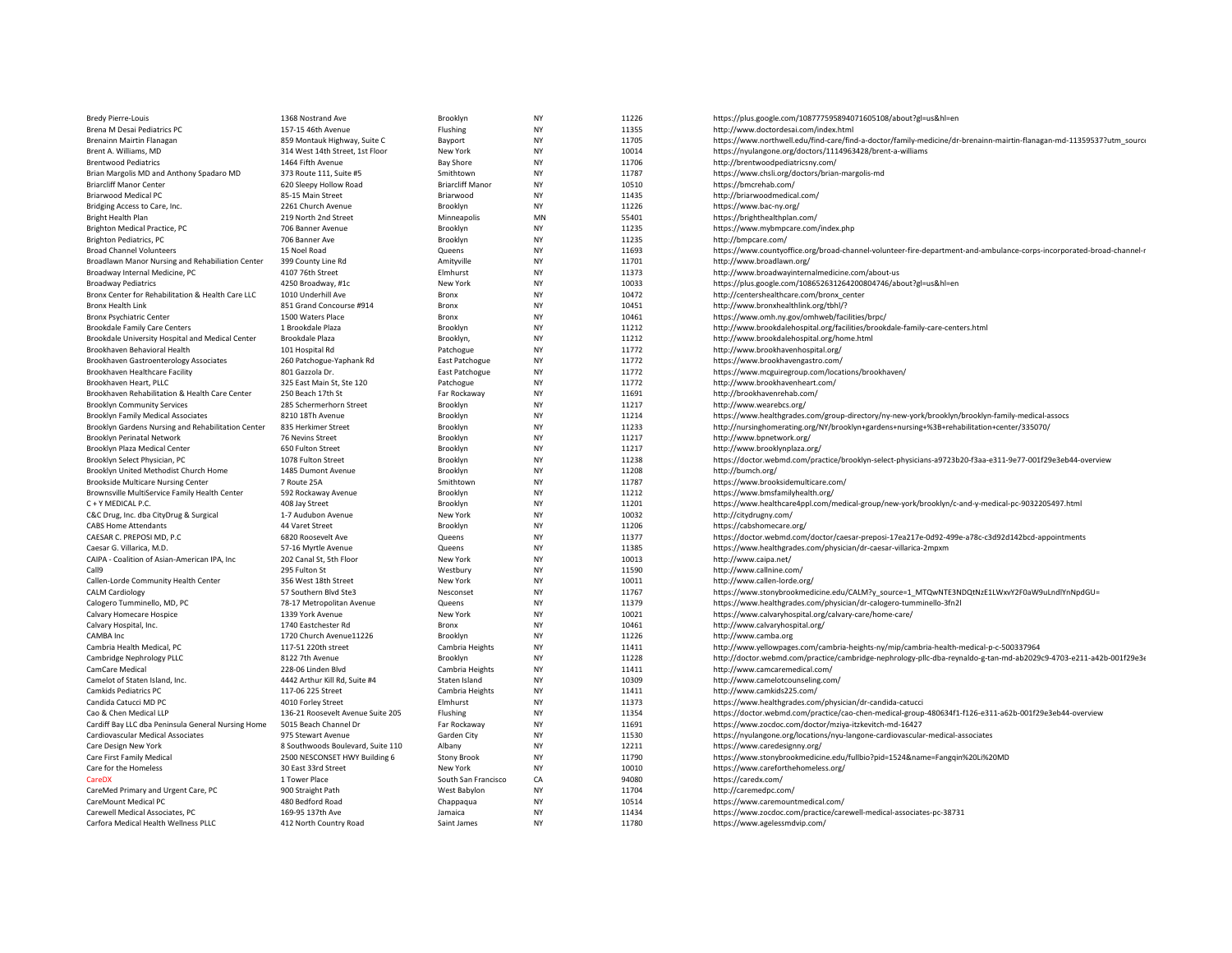| Caribbean Women's Health Association, Inc.                                         | 3512 Church Ave                    | Brooklyn                  | ny                     | 11203 | http://www.cwha.org/                                                                                                   |
|------------------------------------------------------------------------------------|------------------------------------|---------------------------|------------------------|-------|------------------------------------------------------------------------------------------------------------------------|
| Carillon Nursing and Rehabilitation Center                                         | 830 Park Ave                       | Huntington                | <b>NY</b>              | 11743 | http://carillonnursing.com/                                                                                            |
| Caring Family Nursing And Rehabilitation Center, dba Ne 22-41 New Haven Avenue     |                                    | Far Rockaway              | <b>NY</b>              | 11691 | https://profiles.health.ny.gov/nursing home/view/150833                                                                |
| Caring Hands Pediatrics PC                                                         | 18311 Hillside Ave Ste Aa          | Jamaica                   | <b>NY</b>              | 11432 | http://www.caringhandspediatricsny.com                                                                                 |
| Caring Home Care                                                                   | 105-05 Crossbay Blvd.              | Ozone Park                | <b>NY</b>              | 11417 | http://caringhcny.org                                                                                                  |
| Caring Professionals, Inc.                                                         | 7020 Austin St                     | <b>Forest Hills</b>       | <b>NY</b>              | 11375 | http://caringprofessionals.com/                                                                                        |
| Carla Lucacel MD PC                                                                | 4224 Greenpoint Avenue             | Sunnyside                 | <b>NY</b>              | 11104 | https://www.healthgrades.com/physician/dr-carla-lucacel-xm638                                                          |
| Carlos A Ortiz MD PC                                                               | 142-42 A 41st Ave                  | Flushing                  | <b>NY</b>              | 11355 | https://ortizpediatrics.patientmedrecords.com/                                                                         |
| Carlos Silva DPM                                                                   | 891 Fams Court                     | East Meadow               | <b>NY</b>              | 11554 | https://www.healthgrades.com/physician/dr-carlos-silva                                                                 |
| Carmel Richmond Healthcare and Rehabilitation                                      | 88 Old Town Road                   | Staten Island             | <b>NY</b>              | 10304 | https://www.archcare.org/nursing-homes/carmel-richmond                                                                 |
| Carol E. Tentenbaum, MD                                                            | 810 Post Road                      | Scarsdale                 | <b>NY</b>              | 10583 | http://www.theaestheticmedic.com/                                                                                      |
| Carol M. Lee, MD                                                                   | 161 Madison Ave, Ste 5NE           | New York                  | <b>NY</b>              | 10016 | https://www.nyulangone.org/doctors/1669400180/carol-m-lee                                                              |
| Carthage Center for Rehabilitation and Nursing                                     | 1045 West Street                   | Carthage                  | <b>NY</b>              | 13619 | https://centershealthcare.com/carthage_center                                                                          |
| Cassena Care                                                                       | 225 Crossways Park Drive           | Woodbury                  | <b>NY</b>              | 11797 | http://cassenacare.com                                                                                                 |
| Castle of Health Medical Office PC                                                 | 133-04 41st Avenue                 | Queens                    | <b>NY</b>              | 11355 | https://doctor.webmd.com/practice/castle-health-medical-office-pc                                                      |
| Catalina Rosca-Sipot MD                                                            | 4190 Bedford Avenue Suite 1J       | Brooklyn                  | <b>NY</b>              | 11229 | https://www.vitals.com/doctors/Dr_Catalina_Rosca-Sipot.html                                                            |
| Catherine A. Alikor MD, PC                                                         | 8918 134th St                      | Jamaica                   | <b>NY</b>              | 11418 | https://doctor.webmd.com/practice/catherine-a-alikor-md-pc-inc                                                         |
| Catherine Screnci, PLLC                                                            | 3 School St                        | Glen Cove                 | <b>NY</b>              | 11542 | https://www.northwell.edu/find-care/find-a-doctor/pediatrics/dr-catherine-r-screnci-md-11307260                        |
| Catholic Charities of Brooklyn Queens                                              | 191 Joralemon St                   | Brooklyn                  | <b>NY</b>              | 11201 | http://www.ccbq.org/                                                                                                   |
| Catholic Charities of Long Island                                                  | 90 Cherry Lane                     | Hicksville                | <b>NY</b>              | 11801 | http://www.catholiccharities.cc/                                                                                       |
| Catholic Health (formerly Catholic Health Services of Lon 992 North Village Avenue |                                    | Rockville Centre          | <b>NY</b>              | 11570 | https://www.chsli.org/                                                                                                 |
| Catholic Home Care                                                                 | 110 Bi-County Boulevard, Suite 114 | Farmingdale               | <b>NY</b>              | 11735 | http://catholichomecare.chsli.org/                                                                                     |
|                                                                                    |                                    | New York                  | <b>NY</b>              | 10006 |                                                                                                                        |
| Cathy A. Carron, MD                                                                | 111 Broadway                       |                           | <b>NY</b>              |       | http://nyulangone.org/doctors/1043256290/cathy-a-carron                                                                |
| Cathy Carron, MD                                                                   | 111 Broadway, Suite 402            | New York                  |                        | 10006 | https://nyulangone.org/doctors/1043256290/cathy-a-carron                                                               |
| Caton Park Rehabilitation and Nursing Center, LLC                                  | 1312 Caton Ave                     | Brooklyn                  | <b>NY</b><br><b>NY</b> | 11226 | http://catonpark.com/                                                                                                  |
| CB Reddy PC                                                                        | 9413 Flatlands Ave Ste 101w        | Brooklyn                  |                        | 11236 | https://doctor.webmd.com/doctor/chenna-reddy-0227da94-df85-de11-a5f3-001f29e3eb44-overview                             |
| CBL Path Inc DBA Sonic Healthcare USA Thyroseg Labora 760 Westchester Avenue       |                                    | <b>Rye Brook</b>          | <b>NY</b>              | 10573 | https://www.cblpath.com/                                                                                               |
| Ccn General Medicine PLLC                                                          | 1262 Boston Road Suite #2          | Bronx                     | <b>NY</b>              | 10456 | https://www.ccnmedicine.biz/                                                                                           |
| Center for Comprehensive Health Practice, Inc.                                     | 1900 2nd Ave, 9th & 12th Floor     | New York                  | <b>NY</b>              | 10029 | https://www.cchphealthcare.org/                                                                                        |
| Center for Nursing and Rehab                                                       | 520 Prospect Place                 | Brooklyn                  | <b>NY</b>              | 11238 | http://www.cnrny.org/                                                                                                  |
| Center for Sight New York                                                          | 14 Hope Street                     | Brooklyn                  | <b>NY</b>              | 11211 | https://www.centerforsightny.com/                                                                                      |
| Center for Specialty Therapy                                                       | 406 10th Ave 9th Floor             | New York                  | <b>NY</b>              | 10001 | http://www.yai.org/agencies/CST/cstindex.html                                                                          |
| Centers Health Care                                                                | 4770 White Plains Road             | Bronx                     | <b>NY</b>              | 10470 | http://www.centershealthcare.com                                                                                       |
| Centers Lab NJ, LLC (dba MedLabs Diagnostics)                                      | 85 Horse Hill Road                 | Cedar Knolls              | NJ                     | 7927  | http://www.medlabdx.com/                                                                                               |
| Centers Laboratory                                                                 | 1412 Bay Ridge Avenue              | Brooklyn                  | <b>NY</b>              | 11219 | https://centerslab.com/?utm_source=emailsignature&utm_medium=email&utm_campaign=signature                              |
| Centers Plan for Healthy Living                                                    | 75 Vanderbilt Ave                  | Staten Island             | <b>NY</b>              | 10304 | http://www.centersplan.com/                                                                                            |
| Central Brooklyn Physicians and Family Medicine, PLLC 50 E 40th Street             |                                    | Brooklyn                  | <b>NY</b>              | 11203 | https://www.healthcare4ppl.com/medical-group/new-york/brooklyn/central-brooklyn-physicians-and-family-medicine-pllc-80 |
| Central Island Healthcare                                                          | 825 Old Country Road               | Plainview                 | <b>NY</b>              | 11803 | http://www.centralislandhealthcare.com/                                                                                |
| Central Nassau Guidance & Counseling Services Inc.                                 | 750 South Oyster Bay Road          | Hicksville                | <b>NY</b>              | 11801 | http://www.centralnassau.org/                                                                                          |
| Central Nassau Pediatrics PC                                                       | 3601 Hempstead Turnpike Suite 416  | Levittown                 | <b>NY</b>              | 11756 | https://www.healthgrades.com/group-directory/ny-new-york/levittown/central-nassau-pediatrics-b15c585c                  |
| Central Park Medical Practice, PC                                                  | 134 W 58th St. Ste 102             | New York                  | <b>NY</b>              | 10019 | https://www.centralparkobgyn.com/                                                                                      |
| Central Park Medical Unit                                                          | P.O. Box 440                       | New York                  | <b>NY</b>              | 10028 | https://www.cpmu.com/                                                                                                  |
| Central Radiology, PC                                                              | 137-10 Northern Boulevard          | Queens                    | <b>NY</b>              | 11354 | http://www.flushingimaging.com/                                                                                        |
| Cespedes and Cespedes M.D. PLLC                                                    | 33 Walt Whitman Road, Suite 240    | <b>Huntington Station</b> | <b>NY</b>              | 11746 | https://www.drcespedes.com/                                                                                            |
| Chana E. Gelbfish MD                                                               | 2502 Avenue I                      | Brooklyn                  | <b>NY</b>              | 11210 | https://health.usnews.com/doctors/chana-gelbfish-273408                                                                |
| Chang Jonathan Maung Tin Physician PC                                              | 5303 8th Avenue                    | Brooklyn                  | <b>NY</b>              | 11220 | https://doctor.webmd.com/doctor/jonathan-chang-f1669e5f-cbbc-4b6a-97c5-5c1a32a83785-appointments                       |
| Chang Suk Lee, MD                                                                  | 40-38 Bowne Street                 | Queens                    | <b>NY</b>              | 11354 | https://www.healthgrades.com/physician/dr-chang-lee-xjqyx                                                              |
| Chapin Home for the Aging                                                          | 16501 Chapin Pkwy                  | Jamaica Hills             | <b>NY</b>              | 11432 | http://www.chapinhome.org                                                                                              |
| Charles B. Wang Community Health Center, Inc.                                      | 268 Canal St                       | New York                  | <b>NY</b>              | 10013 | http://www.cbwchc.org/                                                                                                 |
| Charles Evans Center                                                               | 857 S Oyster Bay Rd                | Bethpage                  | <b>NY</b>              | 11714 | http://www.acld.org/page.aspx?pid=445                                                                                  |
| Charles Hwu MD                                                                     | 136-30 Maple Avenue                | Queens                    | <b>NY</b>              | 11355 | https://www.healthgrades.com/physician/dr-charles-hwu-2                                                                |
| Charles King Chan MD, PC                                                           | 78 Bowery, 6th Floor               | New York                  | <b>NY</b>              | 10013 | https://www.healthgrades.com/physician/dr-charles-chan-xp3ts                                                           |
| Charles Passet, DPM                                                                | 63-57 108th Street                 | Queens                    | <b>NY</b>              | 11375 | https://www.podiatristforesthills.com/                                                                                 |
| Charles Patterino MD PC                                                            | 2281 Victory Boulevard             | Staten Island             | <b>NY</b>              | 10314 | https://www.nyulangone.org/doctors/1982677639/charles-m-patterino                                                      |
| Charles r Timson MD                                                                | 7 Lawrence Hill Road               | Huntington                | <b>NY</b>              | 11743 | https://www.mdvip.com/doctors/charlestimsonmd                                                                          |
| Chasdei Devorah Inc dba Ezras Nashim                                               | 1716 56th Street                   | Brooklyn                  | <b>NY</b>              | 11204 | https://www.ezrasnashim.org                                                                                            |
| Chateau at Brooklyn Nursing and Rehab Center                                       | 3457 Nostrand Ave                  | Brooklyn                  | <b>NY</b>              | 11229 | http://thechateaurehab.com/                                                                                            |
| Chen, Bo; MD                                                                       | 98 E Broadway, Lower level         | New York                  | <b>NY</b>              | 10002 | https://www.healthgrades.com/physician/dr-bo-chen                                                                      |
| Cherese LaPorta, DO, PLLC                                                          | 107 North Ocean Avenue, Suite G    | Patchogue                 | <b>NY</b>              | 11772 | https://www.chsli.org/doctors/cherese-m-laporta-do                                                                     |
| Cheung and Kan Medical Group, PLLC (Rendr Physicians) 863 50th Street, Apt M3      |                                    | Brooklyn                  | <b>NY</b>              | 11220 | https://www.rendrcare.com/                                                                                             |
| Chhaya Chakrabarti PC                                                              | 89-18 Lefferts Boulevard           | Queens                    | <b>NY</b>              | 11418 | https://www.manta.com/c/mmj6rgv/chhaya-chakrabarti-md-pc                                                               |
| Chida Chandrasekaran MD                                                            | 286 Patchogue Yaphank Road Suite 1 | Patchogue                 | <b>NY</b>              | 11772 | https://health.usnews.com/doctors/chidambaranathan-chandrasekaran-91529                                                |
| Chien Chiang MD, PC                                                                | 109 Lafayette Street Room 701      | New York                  | <b>NY</b>              | 10013 | https://www.nyulangone.org/doctors/1255341723/chien-k-chiang                                                           |
| Chinatown Community Medical PC (Rendr Physicians)                                  | 185 Canal Street, Suite 506        | New York                  | <b>NY</b>              | 10013 | https://www.rendrcare.com/doctors/                                                                                     |
| Chinatown Dialysis Center, LLC                                                     | 213 Hester St.                     | New York                  | <b>NY</b>              | 10013 | https://www.healthcare4ppl.com/dialysis/new-york/new-york/chinatown-dialysis-center-inc-332607.html                    |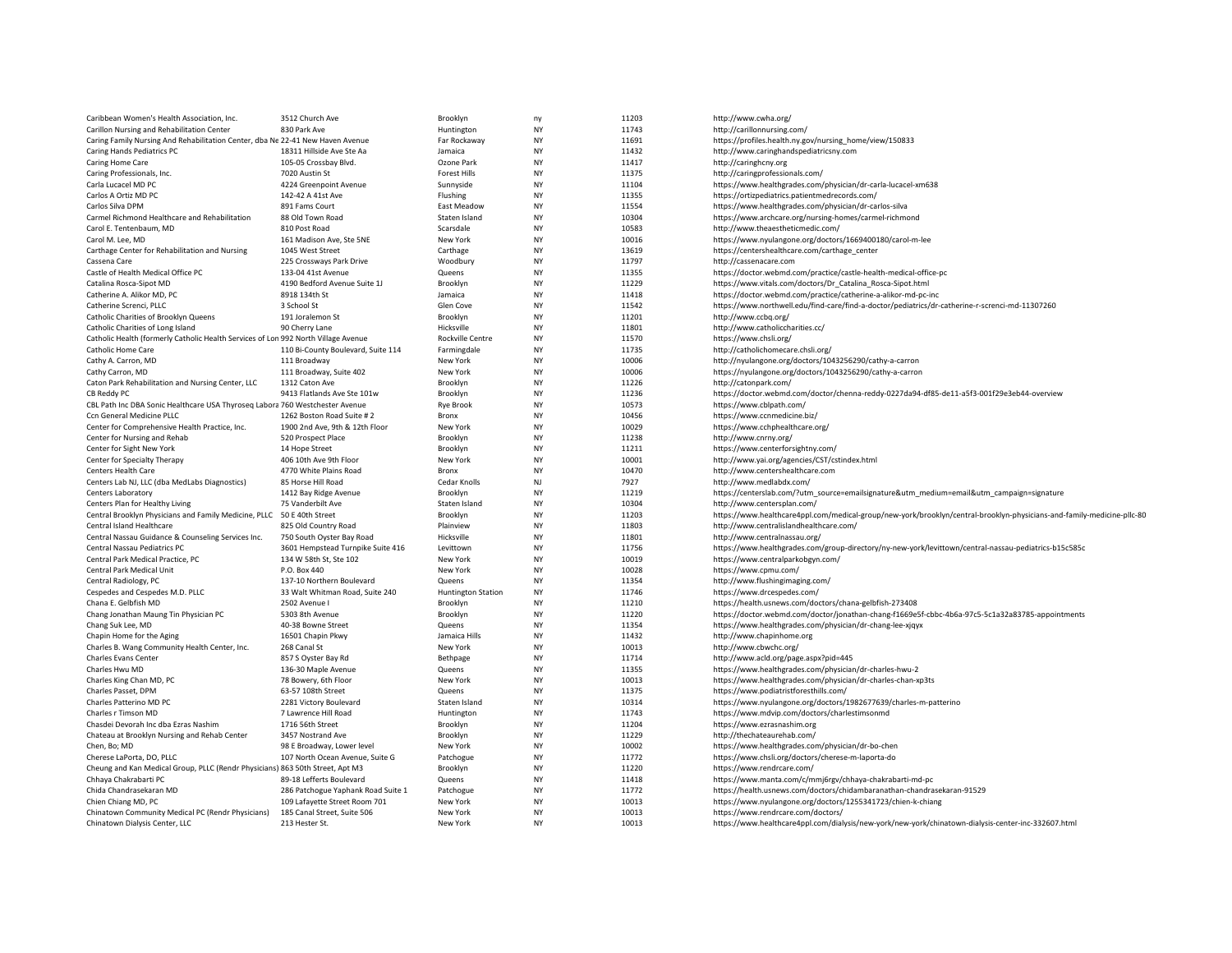| Chinatown Medical Consultation PLLC                                             | 139 Centre Street, Room 302        | New York            | <b>NY</b> | 10013 | https://www.healthgrades.com/group-directory/ny-new-york/new-york/chinatown-medical-consultation                   |
|---------------------------------------------------------------------------------|------------------------------------|---------------------|-----------|-------|--------------------------------------------------------------------------------------------------------------------|
| Chinatown Medical Physician PC (Rendr Physicians)                               | 86 Bowery Street, 4th Floor        | New York            | <b>NY</b> | 10013 | https://www.rendrcare.com/doctors/                                                                                 |
| Chinatown Medical, PLLC                                                         | 15 Elizabeth Street                | New York            | <b>NY</b> | 10013 | https://www.healthgrades.com/physician/dr-faith-zhao-2v8xb                                                         |
| Chinatown True Care Medical PLLC dba Rendr Physicians 139 Centre St Ste 711     |                                    | New York            | <b>NY</b> | 10013 | https://www.rendrcare.com/                                                                                         |
| Ching-Yin Lam MD                                                                | 8 Chatham Square Room 206          | New York            | <b>NY</b> | 10038 | https://health.usnews.com/doctors/ching-yin-lam-184124                                                             |
| Chixin Fang Medical PC (Rendr Physicians)                                       | 730 58th Street, 1 Floor           | Brooklyn            | <b>NY</b> | 11220 | https://www.rendrcare.com/doctors/                                                                                 |
| Choice of NY                                                                    | 200 East Post Road                 | <b>White Plains</b> | <b>NY</b> | 10601 | https://choiceofny.org/                                                                                            |
|                                                                                 |                                    |                     | <b>NY</b> |       |                                                                                                                    |
| Choices Women's Medical Center                                                  | 147-32 Jamaica Ave                 | Jamaica             |           | 11435 | http://www.choicesmedical.com/                                                                                     |
| Chowdhury Medical Care PC                                                       | 1084 Liberty ave                   | Brooklyn            | <b>NY</b> | 11208 | https://www.zocdoc.com/practice/chowdhury-medical-care-pc-25303                                                    |
| CHS Physician Hospital Organization (PHO)                                       | 992 N Village Ave                  | Rockville Centre    | <b>NY</b> | 11570 | http://www.chsli.org/                                                                                              |
| Chuan Jiang Medicine PC                                                         | 41-99 Main Street Suite 202C       | Flusing             | <b>NY</b> | 11355 | https://www.caipa.com/resources/provider-directory/chuan-jiang-medicine-pc/                                        |
| Chung-E Tseng MD                                                                | 13347 Sanford Avenue Suite 1E      | Flushing            | <b>NY</b> | 11355 | https://www.nyulangone.org/doctors/1033187463/chung-e-tseng                                                        |
| Citi Health Home Care Services, Inc.                                            | 3018 Glenwood Rd                   | brooklyn            | ny        | 11210 | https://citi-health-home-care.business.site/?utm_source=gmb&utm_medium=referral                                    |
| City Care Medical                                                               | 4119 18th Avenue                   | Brooklyn            | <b>NY</b> | 11218 | https://citycaremedical.com/                                                                                       |
| <b>City Central Dermatology</b>                                                 | 40-37 74th St, Basement Level      | Elmhurst            | NY        | 11373 | https://www.dermatologyqueens.com/                                                                                 |
| City Health Works                                                               | 127 West 127th Street, Suite 207   | New York            | <b>NY</b> | 10027 | http://cityhealthworks.com/                                                                                        |
| CityBlock                                                                       | 55 Washington Street, Unit 552     | Brooklyn            | <b>NY</b> | 11201 | http://www.cityblock.com                                                                                           |
| CityDrug & Surgical, Inc.                                                       | 2039 Amsterdam Ave.                | New York            | <b>NY</b> | 10032 | http://www.citydrugny.com/index.html                                                                               |
| CityMD Urgent Care                                                              | 1140 Avenue of the Americas        | New York            | <b>NY</b> | 10036 | http://www.citymd.com/                                                                                             |
| CKC Medical Office: Chan Chun Kit MD (Rendr Physicians 2 Mott Street, Suite 305 |                                    | New York            | <b>NY</b> | 10013 | https://doctor.webmd.com/doctor/chun-kit-chan                                                                      |
| Cleveland Skin Pathology                                                        | 3737 Park E Dr #202                | Cleveland           | OH        | 44122 | https://www.clevelandskinpath.com/                                                                                 |
| Cliffside Nursing Home, Inc. dba Cliffside Rehabilitation ¿ 119-19 Graham Ct    |                                    | Flushing            | <b>NY</b> | 11354 | http://www.cliffsiderehab.com/                                                                                     |
| Clinical Pathology Laboratories Inc                                             | 9200 Wall Street                   | Austin              | <b>TX</b> | 78754 | https://www.cpllabs.com/                                                                                           |
| Clove Lakes Health Care and Rehabilitation Center, Inc. 25 Fanning Street       |                                    | Staten Island       | <b>NY</b> | 10314 | http://www.clovelakes.com/                                                                                         |
| CNY Health Home (Central New York)                                              | 268 Genesee Street                 | Utica               | ΝY        | 13502 | www.cnyhealthhome.net                                                                                              |
|                                                                                 |                                    |                     | <b>NY</b> | 10038 |                                                                                                                    |
| <b>COGENCY Integrated Healthcare IPA</b>                                        | 80 Maiden Lane, Suite 305          | New York            |           |       | https://www.cogencyipa.com/                                                                                        |
| Cohen, Bergman & Klepper MD's PC                                                | 175 East Main Street, Suite #200   | Huntington          | <b>NY</b> | 11743 | https://doctor.webmd.com/practice/cohen-bergman-klepper-romano-mds-pc                                              |
| Colon and Rectal Surgery of Manhattan, PC                                       | 35 East 35th Street, Suite 200     | New York            | <b>NY</b> | 10016 | https://www.colonandrectalsurgery.org/                                                                             |
| Columbia Doctors                                                                | 51 Audubon Avenue                  | New York            | <b>NY</b> | 10032 | http://www.columbiadoctors.org/                                                                                    |
| Comfort Medical Care PC                                                         | 668 Pitkin Ave                     | Brooklyn            | NY        | 11208 | https://www.healthgrades.com/group-directory/ny-new-york/brooklyn/comfort-medical-care-oowqcyk                     |
| Community Access, Inc.                                                          | 2 Washington Street                | New York            | <b>NY</b> | 10004 | http://www.communityaccess.org/                                                                                    |
| <b>Community Care Management</b>                                                | 1250 Broadway, 22nd Floor          | New York, NY, 10001 | NY        | 10001 | http://ccmphealthhome.org/                                                                                         |
| Community Care of Brooklyn IPA                                                  | 4802 10th Avenue                   | Brooklyn            | <b>NY</b> | 11219 | http://www.ccbrooklyn.org                                                                                          |
| Community Care of Brooklyn-PPS                                                  | 4802 10th Ave                      | Brooklyn            | <b>NY</b> | 11219 | http://ccbrooklyn.org/                                                                                             |
| Community Health Center of Richmond                                             | 235 Port Richmond Avenue           | Staten Island       | <b>NY</b> | 10302 | http://www.chcrichmond.org/                                                                                        |
| Community Health Initiatives, Inc.                                              | 2882 W. 15th Street, Lower Level   | Brooklyn            | <b>NY</b> | 11224 | https://www.chihealthcenter.com                                                                                    |
| Community Healthcare Network                                                    | 60 Madison Avenue                  | New York            | <b>NY</b> | 10010 | http://www.chnnyc.org                                                                                              |
| Community Healthcare Network Health Home                                        | 60 Madison Avenue                  | New York            | <b>NY</b> | 10010 | http://www.chnnyc.org/                                                                                             |
| Community Pediatrics, PC                                                        | 653 E 233rd St                     | Bronx               | <b>NY</b> | 10466 | https://www.commped.com/                                                                                           |
| CommunityHealth Care Collaborative                                              | 55 South Broadway                  | Tarrytown           | <b>NY</b> | 10591 | https://www.hrhcare.org/community-organization-partners/health-home/community_health_care_collaborative/           |
| Compassionate Care Hospice of New York, L.L.C.                                  | 369 East 148th Street, Lower Level | Bronx               | <b>NY</b> | 10455 | https://www.amedisys.com/compassionate-care-hospice/?utm_source=compassionatecarehospice                           |
| <b>Complete Foot Care</b>                                                       |                                    |                     |           |       |                                                                                                                    |
|                                                                                 |                                    |                     | <b>NY</b> | 11780 |                                                                                                                    |
| Complete Medical Family Care, PLLC                                              | 735 Middle Country Road            | Saint James         |           |       | http://www.completemedicalfamilycare.com/                                                                          |
| Complete Primary Care of Long Island                                            | 2374 Jerusalem Avenue              | North Bellmore      | <b>NY</b> | 11710 | http://nuimagefamilypractice.com/                                                                                  |
| Comprehensive Family Medical Practice                                           | 210-08 35th Ave                    | Bayside             | <b>NY</b> | 11361 | https://www.healthgrades.com/group-directory/ny-new-york/bayside/comprehensive-family-medical-practice-oovynv9     |
| Comprehensive Medical Associates PLLC                                           | 515 Route 111, Floor 2             | Hauppauge           | <b>NY</b> | 11743 | https://www.healthcare4ppl.com/medical-group/new-york/hauppauge/comprehensive-medical-associates-llc-7911136809.ht |
| Comprehensive Medical Care, P.C.                                                | 147-32 Jamaica Avenue              | Queens              | <b>NY</b> | 11435 | https://www.healthcare4ppl.com/medical-group/new-york/jamaica/comprehensive-medical-care-pc-6507848603.html        |
| Comprehensive Neurological Services, PC                                         | 13 Elizabeth Street                | New York            | <b>NY</b> | 10013 | https://www.healthgrades.com/physician/dr-xishan-zhang-yx6r6                                                       |
| <b>Comprehensive Pediatrics</b>                                                 | 1407 West 6th Street               | Brooklyn            | <b>NY</b> | 11204 | http://www.comprehensivepediatricsny.com/locations                                                                 |
| Comprehensive Primary Family Medical Care of NY                                 | Beach 20th Street                  | Far Rockaway        | <b>NY</b> | 11691 | https://www.cpfmcare.com/                                                                                          |
| Comprehensive Women's Health                                                    | 6829 Myrtle Ave                    | Glendale            | <b>NY</b> | 11385 | http://dritzhak.com/                                                                                               |
| Comunilife, Inc.                                                                | 465 7th Ave, 3rd Floor             | New York            | <b>NY</b> | 10018 | http://comunilife.org/                                                                                             |
| Concepcion V Tan MD                                                             | 2746 Ocean Avenue                  | Brooklyn            | <b>NY</b> | 11229 | https://www.vitals.com/doctors/Dr_Concepcion_Tan.html                                                              |
| Concern for Independent Living, Inc.                                            | 312 Expressway Drive South         | Medford             | <b>NY</b> | 11763 | http://www.concernhousing.org/                                                                                     |
| Concord Nursing & Rehabilitation Home                                           | 300 Madison St                     | Brooklyn            | <b>NY</b> | 11216 | https://concord-center.facilities.centershealthcare.org/                                                           |
| Concorde Medical Group, PLLC                                                    | 232 East 30th St                   | New York            | NY        | 10016 | https://www.concordemed.com/                                                                                       |
| Contemporary OB/GYN Health Care                                                 | 9501 101 Avenue                    | Ozone Park          | <b>NY</b> | 11416 | https://doctors.nyp.org/payman-p-jarrahy-md/9501-101-avenue                                                        |
| Contemporary Women's Health Care, PLLC                                          | 185 Madison Ave #800               | Brooklyn            | <b>NY</b> | 11366 | https://www.madisonavenueob.com/                                                                                   |
| Cooperstown Center for Rehabilitation and Nursing                               | 128 Phoenix Mills Rd               | Cooperstown         | <b>NY</b> | 13326 | https://centershealthcare.com/cooperstown_center/                                                                  |
| Coordinated Behavioral Care - Pathways to Wellness                              | 123 Williams Street                | New York            | <b>NY</b> | 10038 | http://www.cbcare.org                                                                                              |
|                                                                                 |                                    | New York            |           |       |                                                                                                                    |
| Coordinated Behavioral Care IPA                                                 | 55 Broadway                        |                     | <b>NY</b> | 10006 | http://www.cbcare.org/                                                                                             |
| Cornerstone of Medical Arts Center                                              | 159-05 Union Turnpike              | Fresh Meadows       | <b>NY</b> | 11366 | http://cornerstoneny.com/                                                                                          |
| Corona Medical PC                                                               | 40-11 Warren St                    | Elmhurst            | ny        | 11373 | https://www.healthgrades.com/group-directory/ny-new-york/elmhurst/corona-medical-pc-elmhurst-oov7wxf               |
| Correctional Health Services                                                    | 55 Water St                        | New York            | <b>NY</b> | 10041 | http://www.nyc.gov/health                                                                                          |
| Cortlandt HealthCare                                                            | 110 Oregon Rd.                     | Cortland manor      | <b>NY</b> | 10567 | http://www.cortlandthealthcare.com/                                                                                |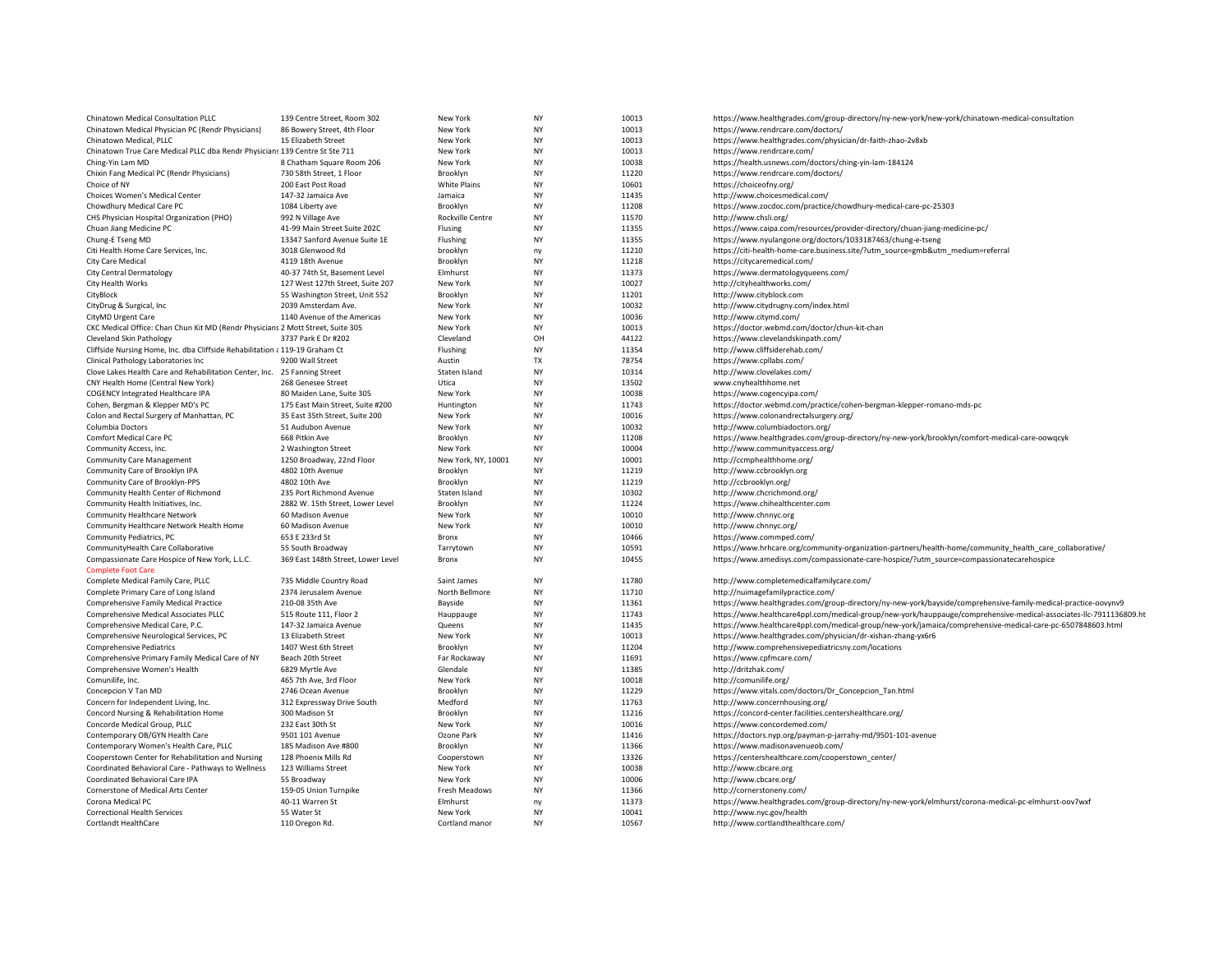| Counseling Service of Eastern District New York                                  | 175 Remsen Street, Suite 900      | Brooklyn            | <b>NY</b> | 11201          | http://www.csedny.org/                                                                                               |
|----------------------------------------------------------------------------------|-----------------------------------|---------------------|-----------|----------------|----------------------------------------------------------------------------------------------------------------------|
| Covenant House Health Center                                                     | 460 West 41st Street              | New York            | <b>NY</b> | 10036          | https://www.covenanthouse.org/homeless-youth-programs/healthcare                                                     |
| CREATE Inc.                                                                      | 73-75 Lenox Avenue @ 114th Street | New York            | <b>NY</b> | 10026          | http://www.createinc.org/                                                                                            |
| Creedmoor Psychiatric Center                                                     | 79-25 Winchester Blvd             | Queens Village      | <b>NY</b> | 11427          | https://www.omh.ny.gov/omhweb/facilities/crpc/                                                                       |
| Creekview Nursing and Rehabilitation                                             | 525 Old Beahan Road               | Rochester           | <b>NY</b> | 14624          | http://creekviewnursing.com/                                                                                         |
| Crest Medical Care P.C.                                                          | 4235 Main st. suit #3M            | Flushing            | <b>NY</b> | 11355          | https://npidb.org/organizations/allopathic_osteopathic_physicians/internal-medicine_207r00000x/1538610522.aspx       |
| Cross County Medical Care, PC                                                    | 23811 Braddock Avenue, 1st Floor  | Bellerose           | <b>NY</b> | 11426          | http://crosscountymedicalcare.net/                                                                                   |
| Crossover Health Medical Group, APC                                              | 25 West 45th Street, 11th Floor   | New York            | <b>NY</b> | 10036          | https://crossoverhealth.com/                                                                                         |
| Crown Heights Center for Nursing and Rehabilitation                              | 810 St. Marks Avenue              | Brooklyn            | <b>NY</b> | 11213          | https://www.crownheightscenterrehab.com/                                                                             |
| Crown Medical, PC                                                                | 358 Kingston Ave                  | Brooklyn            | <b>NY</b> | 11213          | https://www.crownmedicalpc.com/                                                                                      |
| Crystal Medical Care, PC                                                         | 69 14 41St Ave.                   | Woodside            | <b>NY</b> | 11377          | https://doctor.webmd.com/practice/crystal-medical-care-pc-4c94a71f-2c4d-4a4e-889b-66ee7bed4c3b-overview              |
| CS Medical Associates, PC dba Victory Recovery Partners 100 Granny Road, Ste 2   |                                   | Farmingville        | <b>NY</b> | 11738          | https://victoryrp.com/                                                                                               |
| CUCS - Center for Urban Community Services                                       | 198 East 121st Street, 6th FLoor  | New York            | <b>NY</b> | 10035          | http://www.cucs.org/                                                                                                 |
| Cuidado Medico Y Geriatrico Of Queens, P.C.                                      | 3744 75Th Avenue 1ST Floor        | Jackson Heights     | <b>NY</b> | 11372          | https://doctor.webmd.com/practice/cuidado-medical-geriatrico-of-queens                                               |
| Current New York Medical PC                                                      | 110 East 40th Street              | New York            | <b>NY</b> | 10016          | http://www.currentnydoctor.com/                                                                                      |
| <b>Cutting Edge Medical PC</b>                                                   | 493 Beach 20th Street             | Far Rockaway        | <b>NY</b> | 11691          | https://www.manta.com/c/mtkyc2l/cutting-edge-medical-p-c                                                             |
| Dalai Medical Care, LLC                                                          | 136-20 38th Avenue                | Flushing            | ΝY        | 11354          | https://doctor.webmd.com/doctor/dalai-zhou-1192a7c7-d0a9-de11-9b4f-001f29e3bb62-appointments                         |
| Daljeet Singh MD                                                                 | 87-81 169th Street                | Jamaica             | <b>NY</b> | 11432          | https://health.usnews.com/doctors/daljeet-singh-64708                                                                |
|                                                                                  |                                   |                     | <b>NY</b> | 11435          |                                                                                                                      |
| Damian Family Care Center                                                        | 13750 Jamaica Ave                 | Jamaica             | <b>NY</b> |                | http://www.damian.org/                                                                                               |
| Daniel Fisher, MD                                                                | 530 1st Avenue, Suite 7C          | New York            | <b>NY</b> | 10061<br>10016 | http://nyulangone.org/doctors/1386638773/daniel-c-fisher                                                             |
| Daniel J Alpert MD                                                               | 345 E 37th Street Room 304        | New York            |           |                | https://www.danielalpertmd.com/                                                                                      |
| Daniel Matalon, MD                                                               | 530 1st Avenue, Suite 4A          | New York            | <b>NY</b> | 10016          | https://www.nyulangone.org/doctors/1972579530/daniel-matalon                                                         |
| Daniel Ogbovoh MD                                                                | 75 East 116th St                  | New York            | <b>NY</b> | 10029          | https://www.vitals.com/doctors/Dr_Daniel_Ogbovoh.html                                                                |
| Daniel S. Arick, MD, FACS                                                        | 450 Clinton St                    | Brooklyn            | <b>NY</b> | 11231          | https://www.danarickmd.com/                                                                                          |
| Daniela Atanassova-Lineva, M.D., Pediatrics, P.C.                                | 63-95 Austin Street               | Queens              | <b>NY</b> | 11374          | https://www.peds4kids.com/?utm_source=gmb_auth                                                                       |
| Daryl M. Isaacs MD                                                               | 594 Broadway, Suite 310           | New York            | <b>NY</b> | 10012          | https://www.nyulangone.org/doctors/1093886939/daryl-isaacs                                                           |
| David Gleitman DPM PC                                                            | 1532 Flatbush Avenue              | Brooklyn            | <b>NY</b> | 11210          | https://www.brooklynfootcare.com/                                                                                    |
| David H. Koch Center For Cancer Care                                             | 530 East 74th Street              | New York            | <b>NY</b> | 10021          | https://www.mskcc.org/locations/directory/david-koch-center-cancer-care-at-msk?gclid=EAIaIQobChMI_Kyu6-T_6gIVRuDICh2 |
| David Hurwitz, MD                                                                | 14715 70th Rd                     | Flushing            | <b>NY</b> | 11367          | https://www.northwell.edu/find-care/find-a-doctor/pediatrics/dr-david-hurwitz-md-11309411                            |
| David L Kamelhar, MD, PLLC                                                       | 38 East 32nd St, Ste 601          | New York            | <b>NY</b> | 10016          | http://www.kamelharpulmonary.com/                                                                                    |
| David Pfaff, MD                                                                  | 3311 Hylan Boulevard              | Staten Island       | <b>NY</b> | 10306          | https://www.northwell.edu/find-care/find-a-doctor/internal-medicine/dr-david-r-pfaff-md-11365235                     |
| David S. Weiss, MD                                                               | 317 East 34th St, 3rd Fl          | New York            | <b>NY</b> | 10016          | http://www.weissmd.info/                                                                                             |
| David Treatman MD                                                                | 416 37th Street                   | Brooklyn            | <b>NY</b> | 11232          | https://www.healthgrades.com/physician/dr-david-treatman-2jtc4                                                       |
| DaVita Inc.                                                                      | 2000 16th St.                     | Denver              | CO        | 80202          | https://www.davita.com/                                                                                              |
| Daysi Baez M.D., P.C.                                                            | 97-12 63rd Drive                  | Rego Park           | <b>NY</b> | 11374          | http://www.daysibaezmd.com/                                                                                          |
| <b>Daystar Medical Services</b>                                                  | 1180 E 92nd St                    | Brooklyn            | <b>NY</b> | 11236          | https://www.healthgrades.com/group-directory/ny-new-york/brooklyn/day-star-medical-services-oos4jtg                  |
| DC Cardiology Care, PLLC                                                         | 119-60 Metropolitan Avenue        | Kew Gardens         | <b>NY</b> | 11415          | https://doctor.webmd.com/practice/dc-cardiology-care-llc-eabe78c7-4703-e211-a42b-001f29e3eb44-overview               |
| De Cong Tran DPM PC                                                              | 33-45 94th Street                 | Queens              | <b>NY</b> | 11372          | https://doctors.nyp.org/de-cong-tran-dpm/33-45-94th-street                                                           |
| Debevoise Health Care                                                            | 5 Debevoise St                    | Brooklyn            | <b>NY</b> | 11215          | http://www.healthgrades.com/group-directory/ny-new-york/brooklyn/debevoise-health-care-oo24rcs                       |
| Decotiis Medical                                                                 | 20 E 46th Street Room 1201        | New York            | <b>NY</b> | 10017          | http://www.drdecotiis.com/                                                                                           |
| Dekalb Medical Group PC                                                          | 122 St. Nicholas Avenue           | Brooklyn            | <b>NY</b> | 11237          | https://www.manta.com/c/mthzg1j/dekalb-medical-group-pc                                                              |
| Delaware Operations Associates LLC dba Buffalo Center 1014 Delaware Avenue       |                                   | Buffalo             | <b>NY</b> | 14209          | http://centershealthcare.com/buffalo_center                                                                          |
| Delmar Center - Centers Health Nursing and Rehabilitati 125 Rockefeller Road     |                                   | Delmar              | <b>NY</b> | 12054          | https://delmar-center.facilities.centershealthcare.org/                                                              |
| <b>Delmont Medical Care</b>                                                      | 55 N Main St                      | Freeport            | <b>NY</b> | 11520          | http://delmontmedicalcare.com/                                                                                       |
| Delong Liu MD & Min Xu MD PC DBA Kati Medical Group 87-08 Justice Avenue APT 2G  |                                   | Elmhurst            | <b>NY</b> | 11373          | https://npino.com/primary-clinic/1144235011-kati-medical-group/                                                      |
| Deng Medical, PC                                                                 | 42-02 Kissena Boulevard           | Flushing            | <b>NY</b> | 11355          | https://www.healthgrades.com/physician/dr-juliang-deng-34jvm                                                         |
| Dennis Mihale, M.D. of NY, P.C                                                   | 80 Arkay Drive, Suite 230         | Hauppauge           | <b>NY</b> | 11788          | https://upwardhealth.com/                                                                                            |
| Den'ran Medical Services                                                         | 11410 Merrick Blvd                | Jamaica             | <b>NY</b> | 11434          | https://www.healthgrades.com/group-directory/ny-new-york/jamaica/denran-medical-services-pc-ooo6d82                  |
| Dent Neurological Institute                                                      | 2689 Broadway                     | New York            | <b>NY</b> | 10025          | https://www.dentinstitute.com/services/headache-nyc/                                                                 |
| Devbala Ramanathan                                                               | 43-49 Smart Street                | Queens              | <b>NY</b> | 11355          | https://www.healthgrades.com/physician/dr-devbala-ramanathan-2snbv                                                   |
| Devicka Persaud Medical PC                                                       | 11512 Liberty Avenue              | South Richmond Hill | <b>NY</b> | 11419          | https://www.vitals.com/doctors/Dr_Devicka_Persaud.html                                                               |
| DeVito and Alvarado Pediatrics, PLLC                                             | 8008 3rd Ave                      | Brooklyn            | ΝY        | 11209-3802     | http://www.devitoalvaradopediatrics.com                                                                              |
| <b>DGN Family Medicine</b>                                                       | 117-07 101st Avenue               | South Richmond Hill | <b>NY</b> | 11419          | https://doctor.webmd.com/practice/dgn-family-medicine-pllc-432117c3-7f13-e411-a22a-001f29e3bb64-overview             |
| Dhansukhlal M. Patel, MD, PC                                                     | 11 Park Ave, Suite 1K             | Mount Vernon        | <b>NY</b> | 10550          | https://www.healthgrades.com/physician/dr-dhansukhlal-patel-yddyf                                                    |
| Dharamjit N. Kumar MD                                                            | 103-14 Lefferts Boulevard         | South Richmond Hill | <b>NY</b> | 11419          |                                                                                                                      |
|                                                                                  |                                   |                     |           |                | https://www.healthgrades.com/physician/dr-dharamjit-kumar-38yly                                                      |
| Dialysis Clinic, Inc.                                                            | 1633 Church St., Ste. 500         | Nashville           | TN        | 60606          | https://www.dciinc.org/                                                                                              |
| Diamond Medical Associates                                                       | 753 Classon Avenue, Apt 8L        | Brooklyn            | <b>NY</b> | 11238          | https://www.healthgrades.com/group-directory/ny-new-york/brooklyn/diamond-medical-associates-ooo5dng                 |
| <b>Diaspora Community Services</b>                                               | 182 Fourth Avenue                 | Brooklyn            | <b>NY</b> | 11217          | http://www.diasporacs.org/                                                                                           |
| Digestive Disease Care P.C.                                                      | 137 Willis Avenue                 | Mineola             | <b>NY</b> | 11501          | https://www.digestivediseasecare.com/                                                                                |
| Digestive Medical Care of Long Island dba Masood Medi 30 Newbridge Rd, Suite LL1 |                                   | East Meadow         | <b>NY</b> | 11554          | https://digestivecareli.com/                                                                                         |
| Ditmas Park Rehabilitation and Care Center LLC                                   | 2107 Ditmas Avenue                | Brooklyn            | <b>NY</b> | 11226          | http://www.ditmasparkrehabcare.com                                                                                   |
| Doctor's Care                                                                    | 290 Sunrise Hwy                   | Lindenhurst         | <b>NY</b> | 11757          | http://www.doctorscare290.com/                                                                                       |
| Doctors Of Northport Primary MedicalCare                                         | 9406 59Th Avenue Suite E9         | Elmhurst            | <b>NY</b> | 11373          | https://www.healthcare4ppl.com/medical-group/new-york/elmhurst/doctors-of-northport-primary-medical-care-p-c-7012013 |
| DOJ Operations Associates LLC dba Triboro Center for Rt 1160 Teller Ave          |                                   | Bronx               | NY        | 10456          | http://centershealthcare.com/triboro_center                                                                          |
| Dolan Family Health Center - Huntington Hospital                                 | 284 Pulaski Road                  | Greenlawn           | <b>NY</b> | 11740          | http://www.hunthosp.org/centers/dolan.html                                                                           |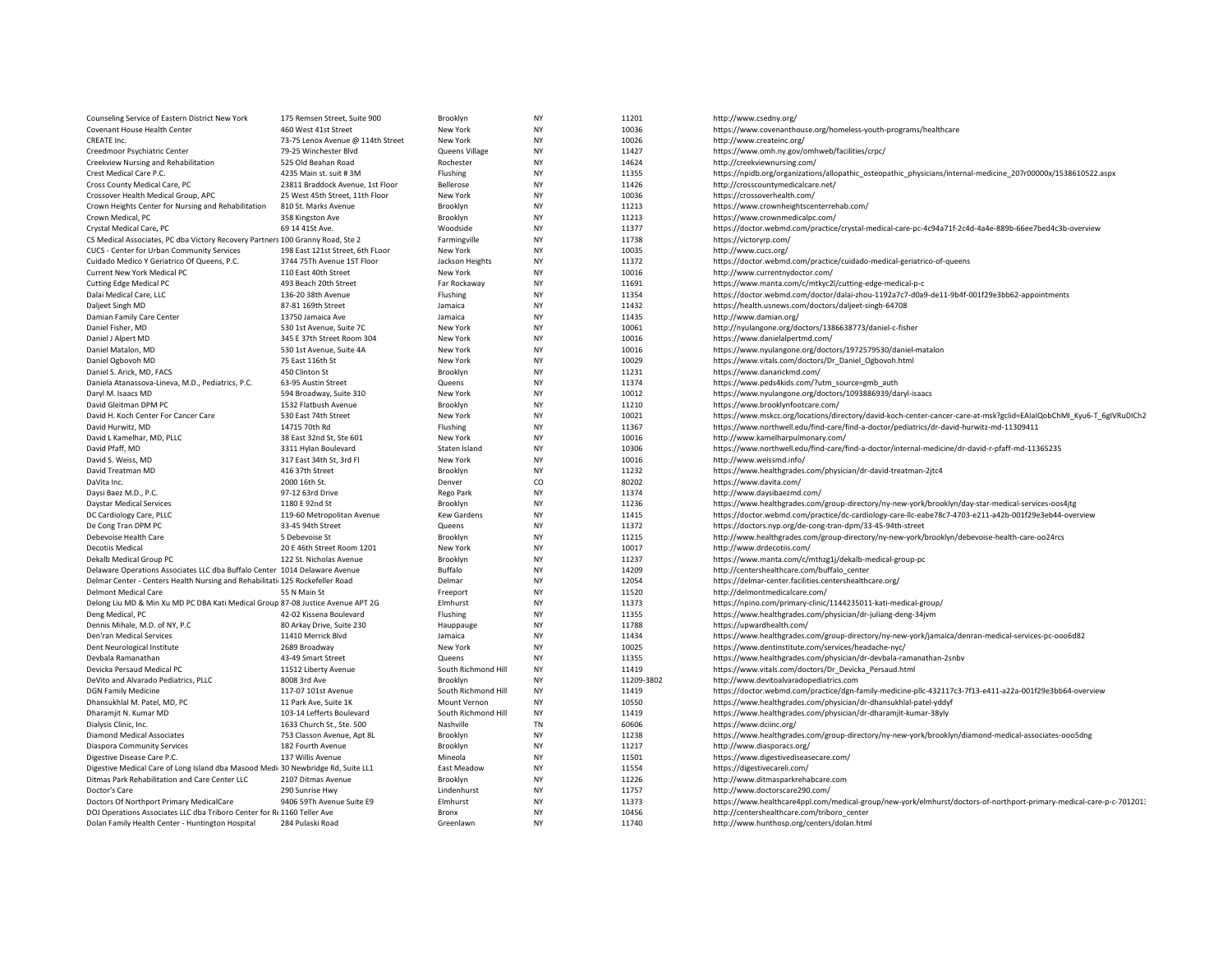| Dominican Women's Development Center                                            | 519 West 189th street                    | <b>NY</b>           | <b>NY</b> | 10040      | http://www.dwdc.org                                                                                               |
|---------------------------------------------------------------------------------|------------------------------------------|---------------------|-----------|------------|-------------------------------------------------------------------------------------------------------------------|
| Don A. Dayson MD                                                                | 222 W 116th street                       | New York            | <b>NY</b> | 10026      | https://health.usnews.com/doctors/don-dayson-526871                                                               |
| Donald C. Wallerson, MD                                                         | 2312 Eastchester road                    | Bronx               | <b>NY</b> | 10469      | https://www.wallersonmd.com                                                                                       |
| Donald H. Bernstein, MD                                                         | 80 Fifth Avenue, 5th Ave suite 1605      | New York            | <b>NY</b> | 10011      | https://www.mdvip.com/doctors/donaldbernsteinmd?utm_source=local&utm_medium=organic&utm_campaign=yextgmb&st       |
| Dong-Hong Shong, M.D., PC                                                       | 13347 Sanford Ave                        | Flushing            | <b>NY</b> | 11355      | https://www.northwell.edu/find-care/find-a-doctor/internal-medicine/dr-dong-hong-shong-md-11311324                |
| Doral Health IPA                                                                | 305 Madison Avenue, 46th Floor           | New York            | <b>NY</b> | 10165      | www.doralhw.org                                                                                                   |
| Doral Medical and Multispecialty Facility, LLC                                  | 1797 Pitkins Avenue                      | Brooklyn            | <b>NY</b> | 11212      | www.doralhw.org                                                                                                   |
| Doughty and Ryzova Medical Group dba Friendly Medica 207 Hallock Road Suite 106 |                                          | <b>Stony Brook</b>  | <b>NY</b> | 11790      | https://friendlymedicalgroup.com/                                                                                 |
| Douglas H Bailyn MD                                                             | 111 Broadway, Suite 504                  | New York            | <b>NY</b> | 10006      | https://www.dbailynmd.com/                                                                                        |
| Dove Pediatric Services                                                         | 900 Lenox Rd Ground FL                   | Brooklyn            | <b>NY</b> | 11203      | https://www.healthgrades.com/group-directory/ny-new-york/brooklyn/dove-pediatric-services-ybjhvx                  |
| Downtown Pediatrics, LLC                                                        | 36 North Moore St                        | New York            | <b>NY</b> | 10013      | http://www.downtown-pediatrics.com/                                                                               |
| Downtown Primary Care LLP                                                       | 80 Maiden Lane Room 1902                 | New York            | <b>NY</b> | 10038      | https://www.downtownmds.com/                                                                                      |
| Downtown Women OBGYN Associates, LLP                                            | 568 Broadway, Ste 304                    | New York            | <b>NY</b> | 10012      | https://www.downtownwomen.com/                                                                                    |
| Dr Anming Luo Physicians PC                                                     | 821 57th Street, Unit 2                  | Brooklyn            | <b>NY</b> | 11220      | https://opennpi.com/provider/1306305420                                                                           |
| Dr Marc Allen Medical PC                                                        | 1045 W JERICHO TPKE                      | SMITHTOWN           | <b>NY</b> | 11787      | https://doctor.webmd.com/doctor/marc-allen-14dfebeb-9f1f-4e64-9103-894ceceac985-overview                          |
| Dr Meng Pediatric PC                                                            | 816 59th Street                          | Brooklyn            | <b>NY</b> | 11220      | https://health.usnews.com/doctors/gang-meng-698749                                                                |
| Dr T's Pediatrics PLLC                                                          | 112-06 71st Ave                          | New York            | <b>NY</b> | 11375      | http://drtpediatrics.com/                                                                                         |
| Dr Yong Sheng Lin MD, PLC                                                       | 217 Grand Street, 3rd Floor, Room 301    | New York            | <b>NY</b> | 10013      | https://doctor.webmd.com/doctor/yong-lin-781aac57-8ad3-4770-963f-4a26022e1d4c-overview                            |
| Dr. Adam Zeitlin, DO                                                            | 71-61 159th St,                          | Fresh Meadows       | <b>NY</b> | 11365      | https://drzeitlin.net/                                                                                            |
| Dr. An Medical PC                                                               | 133-29 41st Rd                           | Flushing            | <b>NY</b> | 11355      | https://www.healthgrades.com/group-directory/ny-new-york/brooklyn/doctors-medical-pc-ooo6nw6                      |
| Dr. Araceli R. Dantes M.D.                                                      | 420 W Main St #1                         | Babylon             | <b>NY</b> | 11702      | https://www.healthgrades.com/physician/dr-araceli-dantes-2nykj                                                    |
| Dr. Arthur Hall, Physician, PC                                                  | 3018 Colden Ave                          | Bronx               | <b>NY</b> | 10469      | http://www.montefiore.org/body.cfm?id=1735&action=detail&ref=2851                                                 |
| Dr. Bryant Medical Practice PC                                                  | 205-15 Hollis Avenue                     | Queens              | <b>NY</b> | 11412      | https://drbryantmedical.com/                                                                                      |
| Dr. Chirag Vasa                                                                 | 25-75-34th Street                        | Astoria             | <b>NY</b> | 11103      | https://www.zocdoc.com/doctor/chirag-vasa-md-43685                                                                |
| Dr. David T Klein                                                               | 50 Hempstead Avenue                      | Lynbrook            | <b>NY</b> | 11563      | https://www.md.com/doctor/david-t-klein-md                                                                        |
| Dr. Elliott Fuhrer                                                              | 1332 44th Street                         | Brooklyn            | <b>NY</b> | 11219      | http://www.healthgrades.com/physician/dr-elliott-fuhrer-3y3pw                                                     |
| Dr. Golda Johnson PLLC                                                          | 910 Park Place                           | Brooklyn            | <b>NY</b> | 11216      | https://www.zocdoc.com/doctor/golda-johnson-md-7967                                                               |
| Dr. Jacques Antoine dba East Brooklyn Medical Group                             | 1718 Pitkin Ave                          | Brooklyn            | <b>NY</b> | 11212      | https://carecube.clinic/locations/new-york/brownsville-multi-specialty/?utm_source=google&utm_medium=GMB&utm_camp |
| Dr. Li Pediatrics, P.C.                                                         | 38 Hopewell Drive                        | <b>Stony Brook</b>  | <b>NY</b> | 11790      | https://opengovny.com/corporation/5592035                                                                         |
| Dr. MD. Koplow FAAP                                                             | 531 Huguenot Avenue                      | Staten Island       | <b>NY</b> | 10312      | http://www.drmdk.com/                                                                                             |
| Dr. Meenakshi Jhaveri                                                           | 6008 Junction Boulevard                  | Queens              | <b>NY</b> | 11373      | https://www.healthgrades.com/physician/dr-meenakshi-jhaveri-2fvsg                                                 |
| Dr. Melchor Domingo                                                             | 2062 Morris Avenue                       | The Bronx           | <b>NY</b> | 10453      | https://www.healthgrades.com/physician/dr-melchor-domingo-26lx8                                                   |
| Dr. Moore and Associates                                                        | 41 Eastern Parkway, Suite 1B             | Brooklyn            | <b>NY</b> | 11238      | http://drmooreandassoc.com/                                                                                       |
| Dr. Nicasio I. Arana                                                            | 8801 Parsons Blvd                        | Jamaica             | <b>NY</b> | 11432      | http://doctor.webmd.com/doctor/nicasio-arana-md-92c479e9-5f57-de11-86ed-001f29e3bb62-overview                     |
| Dr. P. Kim Podiatry, P.C.                                                       | 2116 Avenue P                            | Brooklyn            | <b>NY</b> | 11229      | https://www.healthcare6.com/physician/flushing-ny/paul-kim-2070946.html                                           |
| Dr. Rahila Butt, MD, PC                                                         | 1921 Fulton Street                       | Brooklyn            | <b>NY</b> | 10475      | https://doctor.webmd.com/doctor/rahila-butt-36c44108-02d5-4081-9eee-6b9e98ca6ff4-overview                         |
| Dr. Rakesh Gupta and Dr. Meenu Gupta Medical PC                                 | 10555 62nd Drive                         | <b>Forest Hills</b> | <b>NY</b> | 11375      | https://www.vitals.com/doctors/Dr_Rakesh_K_Gupta_4.html                                                           |
| Dr. Rakesh K Dua Physician PC                                                   | 2035 Ralph Ave Ste B8                    | Brooklyn            | <b>NY</b> | 11234-5300 | http://www.pediatricsbrooklyn.com/                                                                                |
| Dr. Rasik L. Patel MD PC                                                        | 3250 Third Avenue                        | The Bronx           | <b>NY</b> | 10456      | https://doctor.webmd.com/doctor/rasik-patel                                                                       |
| Dr. Rudrama Duggirala Medical Services                                          | 82-01 Rockaway Boulevard, Suite 110      | Ozone Park          | <b>NY</b> | 11416      | https://www.healthgrades.com/physician/dr-rudrama-duggirala-x4tyj                                                 |
| Dr. Salib's Medical Practice PC                                                 | 116-22 Queens Boulevard                  | <b>Forest Hills</b> | <b>NY</b> | 11375      | https://www.zocdoc.com/doctor/nabil-salib-md-77833                                                                |
| Dr. Stephen Haddad                                                              | 1636 E 14th St Suite 117                 | Brooklyn            | <b>NY</b> | 11229      | https://www.healthgrades.com/physician/dr-stephen-haddad-x8c57                                                    |
| Dr. Yang Integrated Medicine, PC                                                | 718 60th Street, 1st Floor               | Brooklyn            | <b>NY</b> | 11220      | https://www.healthgrades.com/group-directory/ny-new-york/brooklyn/dr-yang-integrated-medicine-pc-ser-oowrphn      |
| Dr. Yao Qikai Physician, PC                                                     | 42-36 82nd Street                        | Elmhurst            | <b>NY</b> | 11373      | https://www.healthgrades.com/physician/dr-qikai-yao-29f67                                                         |
| Dr. Ye's Medical Office                                                         | 822 54th Street                          | Brooklyn            | <b>NY</b> | 11220      | https://doctor.webmd.com/doctor/hong-ye-31e0c3c9-60b0-4007-b8b4-f9c3c6ccfe97-overview                             |
| Dr. Yu Family Practice PLLC                                                     | 432 Bedford Avenue                       | Brooklyn            | <b>NY</b> | 11249      | https://odahealth.org/team/yu.html                                                                                |
| DR.ANDRES MIGUEL PEREIRA MD, P.C.                                               | 47 Sickles Avenue, #1A                   | New York            | <b>NY</b> | 10040      | https://mdnpi.com/providers/inwood-diagnostic-and-treatment-center-inc/npi-1457598096.html                        |
| Dry Harbor Nursing Home                                                         | 61-35 Dry Harbor Road                    | Middle Village      | <b>NY</b> | 11379      | http://dryharbor.com/                                                                                             |
| <b>DSS Urology</b>                                                              | 208-11 Hillside Avenue                   | Queens Village      | <b>NY</b> | 11427      | http://www.dssurology.com/aboutus.html                                                                            |
| Dua Medical, dba Heal Doctors                                                   | 6010 Bay Parkway 9th Floor               | Brooklyn            | <b>NY</b> | 11204      | http://www.comprehensivegeriatriccare.org/                                                                        |
| Dulce Milagros Almanzar MD PLLC                                                 | 1377 Fifth Ave.                          | <b>Bay Shore</b>    | <b>NY</b> | 11706      | https://www.healthgrades.com/physician/dr-dulce-almanzar-35kkf                                                    |
| Dutch Broadway Family Medical Care PC                                           | 2366 Dutch Broadway, Elmont, NY 11003    | Elmont              | <b>NY</b> | 11003      | https://www.healthgrades.com/group-directory/ny-new-york/elmont/dutch-broadway-family-med-care-oooc828            |
| <b>Dymed Pediatrics</b>                                                         | 441 Route 306, Ste 1                     | Monsey              | <b>NY</b> | 10952      | https://www.healthgrades.com/group-directory/ny-new-york/monsey/dymed-pediatrics-ooo5vwp                          |
| E.G. Greenpoint Pediatrics                                                      | 14 McGuinness Boulevard South            | Brooklyn            | <b>NY</b> | 11222      | https://www.ewagawlikmd.com/                                                                                      |
| East Elmhurst Primary Care                                                      | 86-10 Roosevelt Avenue room#2            | Jackson heights     | <b>NY</b> | 11372      | https://www.vitals.com/doctors/Dr_Carl_Nicoleau.html                                                              |
| East End Cardiology PC                                                          | 1279 East Main Street                    | Riverhead           | <b>NY</b> | 11901      | https://nyulangone.org/locations/nyu-langone-east-end-cardiology                                                  |
| <b>East End Gastroenterology</b>                                                | 496 County Road 111, Building D, Suite 2 | Manorville          | <b>NY</b> | 11949      | http://www.eastendgastro.com/                                                                                     |
| EAST END METHADONE                                                              | 300 Center Drive South                   | Riverhead           | <b>NY</b> | 11901      | https://www.suffolkcountyny.gov/Departments/Health-Services/Mental-Hygiene                                        |
| East End Pediatrics PC                                                          | 200 Pantigo Place Suite E                | East Hampton        | <b>NY</b> | 11937      | https://eastendpediatricspc.com/Home                                                                              |
| East Hampton Family Medicine                                                    | 200 Pantigo Place                        | East Hampton        | <b>NY</b> | 11937      | http://www.easthamptonfamilymedicine.com/                                                                         |
| East Harlem Council for Human Services Inc. (Boriken Ne 2265 3rd Avenue         |                                          | New York            | <b>NY</b> | 10035      | http://www.boriken.org/                                                                                           |
| East Neck Nursing and Rehabilitation Center                                     | 134 Great East Neck Road                 | West Babylon        | <b>NY</b> | 11704      | http://ennrc.com/                                                                                                 |
| East Point Medical, PC                                                          | 71-16 Grand Avenue                       | Maspeth             | <b>NY</b> | 11378      | https://east-point-medical-pc.business.site/                                                                      |
| East Sea Medical Care, PC                                                       | 136-19 41st Avenue, 4th Floor            | Flushing            | <b>NY</b> | 11355      | https://www.md.com/doctor/pin-mei-yao-md                                                                          |
| <b>East Side Medical Associates</b>                                             | 111 East 88th Street                     | New York            | <b>NY</b> | 10128      | https://www.eastsidemedicalny.com/                                                                                |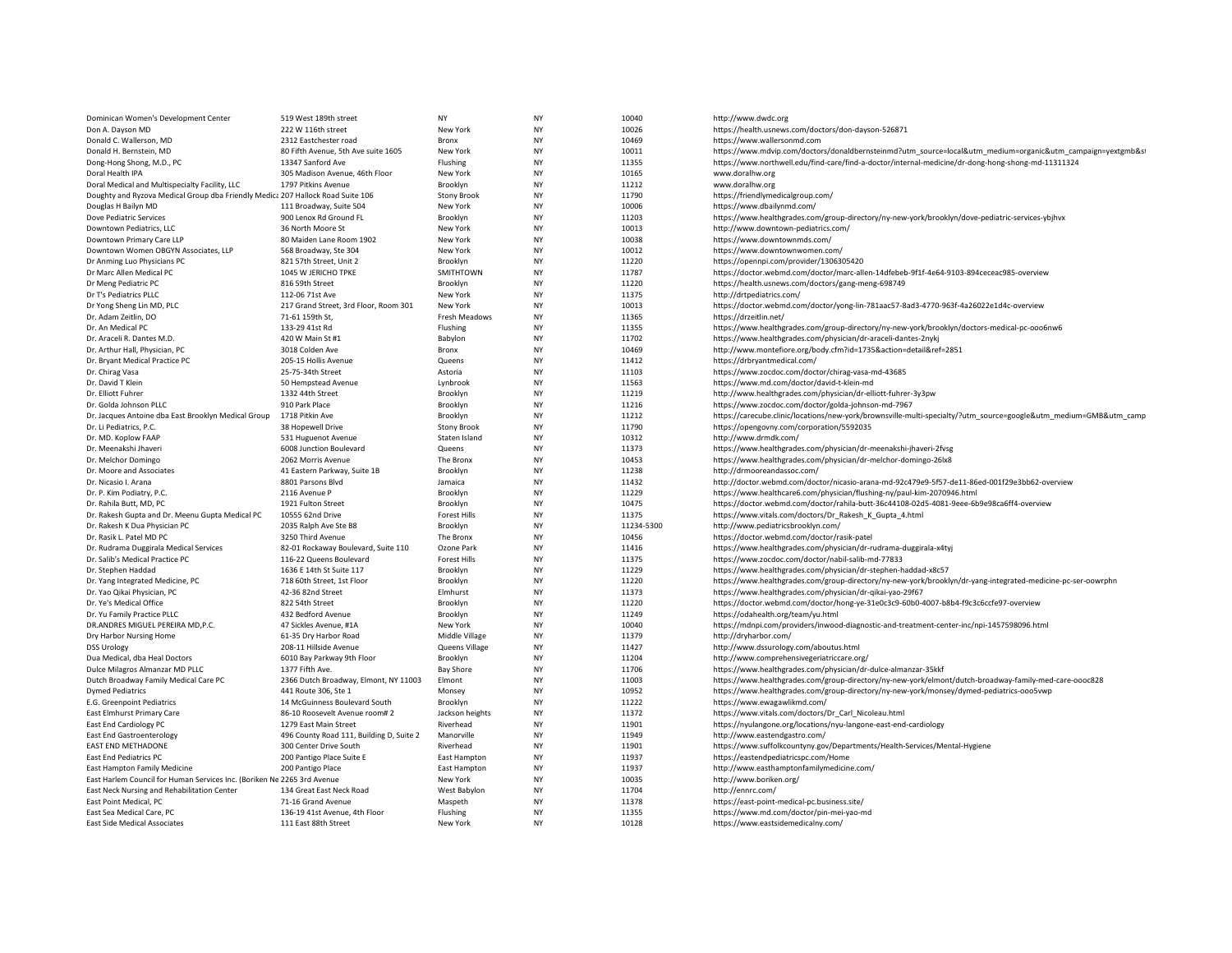| East Side Medical Practice, PC                                                 | 20 East 46th St., Ste 200                        | New York            | <b>NY</b> | 10017      | https://www.eastsidemedicalpractice.com/                                                                  |
|--------------------------------------------------------------------------------|--------------------------------------------------|---------------------|-----------|------------|-----------------------------------------------------------------------------------------------------------|
| <b>Eastchester Medical Associates</b>                                          | 2426 Eastchester Road suite 208                  | Bronx               | <b>NY</b> | 10469      | https://www.vitals.com/group-practice/new-york/bronx/bronx/eastchester-medical-associates                 |
| Eastern Long Island Family Medicine                                            | 100 South Jersey Avenue, Suite 14                | Setauket            | <b>NY</b> | 11733      | http://elifamilymedicine.com/                                                                             |
| Eastern Pediatrics PC                                                          | 1140 Eastern Pkwy                                | Brooklyn            | <b>NY</b> | 11213-4108 | https://www.healthgrades.com/group-directory/ny-new-york/brooklyn/eastern-pediatrics-pc-oooc7bc           |
| Eastern Suffolk Counseling LCSW PLLC                                           | 551 North Country Road, Ste. 203                 | Saint James         | <b>NY</b> | 11780      | https://www.escounseling.net/                                                                             |
| Ebrahim Sadighim, MD, PC                                                       | 138 Middle Neck Road                             | <b>Great Neck</b>   | <b>NY</b> | 11021      | https://www.chsli.org/doctors/ebrahim-sadighim-md                                                         |
| Eddy Vincent, MD                                                               | 224 New York Ave                                 | Brooklyn            | <b>NY</b> | 11216      | https://www.zocdoc.com/doctor/eddy-vincent-md-8724                                                        |
| Eden Health                                                                    | 335 Madison Ave                                  | New York            | <b>NY</b> | 10017      | http://www.edenhealth.com                                                                                 |
| <b>Edgar Lerias</b>                                                            | 850 Fulton St, Ste 4                             | Farmingdale         | <b>NY</b> | 11735      | https://www.northwell.edu/find-care/find-a-doctor/pediatrics/dr-edgar-f-lerias-md-11350883                |
| Edie Windsor Center (Formerly David E Rogers MD Cent  335 B Meeting House Lane |                                                  | Southampton         | <b>NY</b> | 11968      | https://southampton.stonybrookmedicine.edu/services/hiv-aids-care                                         |
| Edison Home Health Care                                                        | 946 McDonald Avenue                              | Brooklyn            | <b>NY</b> | 11218      | https://edisonhhc.com/                                                                                    |
| <b>Educa Pediatrics</b>                                                        | 353 Fort Washington Avenue, Suite 1              | New York            | <b>NY</b> | 10033      | https://plus.google.com/114215294471597126817/about?gl=us&hl=en                                           |
| Educational Alliance - Center for Recovery and Wellness 25-29 Avenue D         |                                                  | New York            | <b>NY</b> | 10009      | http://www.edalliance.org/recovery                                                                        |
| Edward Fitzpatrick, MD                                                         | 7220 17th Avenue                                 | Brooklyn            | <b>NY</b> | 11204      | https://www.zocdoc.com/doctor/edward-fitzpatrick-md-16685                                                 |
| Edward M Ha MD                                                                 | 3341 149th Street                                | Flushing            | <b>NY</b> | 11354      | https://www.dredhapainbeater.com/                                                                         |
| Edward Mendelsohn MD, PLLC                                                     | 39 West 29th St, 11th Fl                         | New York            | <b>NY</b> | 10001      | https://www.nyulangone.org/doctors/1003905662/edward-j-mendelsohn                                         |
| Edwardo M. Yambo, MD PC                                                        | 41 Brentwood Road                                | <b>Bay Shore</b>    | <b>NY</b> | 11706      | https://www.ipany.com/physician-member-directory/                                                         |
| <b>Edwards Keith MD</b>                                                        | 105 Stevens Avenue                               | Mount Vernon        | <b>NY</b> | 10550      | https://www.vitals.com/doctors/Dr Keith Edwards.html                                                      |
| Edwin K. Chan, MD PC                                                           | 136-40 39th Ave., Suite 6GB                      | Flushing            | <b>NY</b> | 11354      | https://www.mountsinai.org/profiles/edwin-chan                                                            |
|                                                                                | 170-09 Hillside Ave                              | Jamaica             | <b>NY</b> | 11432      |                                                                                                           |
| Efficient Medical Care, P.C.<br><b>EG Healthcare</b>                           | 209 Steinway Ave                                 | Staten Island       | <b>NY</b> | 10314      | http://www.efficientmedicalcare.com/<br>http://eghealthcare.net                                           |
|                                                                                |                                                  |                     |           |            |                                                                                                           |
| Eger Lutheran Health Services                                                  | 140 Meisner Ave                                  | Staten Island       | <b>NY</b> | 10306      | http://www.eger.org/                                                                                      |
| Egl Genetic Diagnostics Laboratory                                             | 2460 Mountain Industrial Blvd                    | Tucker              | GA        | 30084      | https://www.egl-eurofins.com/                                                                             |
| Ehab Hassanain Medical PC                                                      | 116 Broadway                                     | Amityville          | <b>NY</b> | 11701      | https://www.healthgrades.com/physician/dr-ehab-hassanain-3rsrq                                            |
| eHealth Exchange                                                               | 8300 Boone Boulevard, Suite 500                  | Vienna              | VA        | 22182      | https://ehealthexchange.org/                                                                              |
| El Nunu Medical PC                                                             | 2311 Coney Island Avenue                         | Brooklyn            | <b>NY</b> | 11223      | https://www.healthgrades.com/group-directory/ny-new-york/brooklyn/el-nunu-medical-pc-y5b6f4               |
| Elango Medical, PLLC                                                           | 120 East 61st St, Medical Office                 | New York            | <b>NY</b> | 10065      | https://ccphp.net/elango/                                                                                 |
| Eldad S. Benmen, MD                                                            | 260-21 Union Turnpike                            | Queens              | <b>NY</b> | 11004      | https://www.google.com/search?q=Benmen%2C+MD&rlz=1C1GCEU_enUS820US821&oq=Benmen%2C+MD&aqs=chrome69i       |
| Elderplan                                                                      | 745 64th St                                      | Brooklyn            | <b>NY</b> | 11220      | http://www.elderplan.org/                                                                                 |
| Eleonor P. Gutierrez-Lazo, MD                                                  | 400 W Main St #200                               | Babylon             | <b>NY</b> | 11702      | https://www.northwell.edu/find-care/find-a-doctor/pediatrics/dr-eleonor-piquer-gutierrez-lazo-md-11353279 |
| Elizabeth Schwartzburt MD                                                      | 33 8TH Avenue                                    | Brooklyn            | <b>NY</b> | 11217      | http://www.drschwartzburt.com/                                                                            |
| Elk Medical PLLC                                                               | 1423 Bedford Avenue                              | Brooklyn            | <b>NY</b> | 11216      | http://elkmedny.com/                                                                                      |
| Ellicott Center for Rehab and Nursing                                          | 200 Seventh Street                               | Buffalo             | <b>NY</b> | 14201      | https://centershealthcare.com/oneida_center/                                                              |
| <b>Elmcor Youth and Adult Activities</b>                                       | 33-16 108th Street                               | Corona              | <b>NY</b> | 11368      | http://www.elmcor.org/                                                                                    |
| <b>Elmhurst Care Center</b>                                                    | 100-17 23rd Ave                                  | Flushing            | <b>NY</b> | 11369      | http://www.elmhurstcare.com/                                                                              |
| Elmhurst Podiatry Group PC                                                     | 8708 Justice Ave Ste CX                          | Elmhurst,           | <b>NY</b> | 11373      | https://orthopedic.io/podiatry-clinic/elmhurst-podiatry-group-pc-elmhurst-ny/                             |
| Elmhurst Queen Gastroenterology                                                | 87-08 Justice Avenue, Suite C6                   | Elmhurst            | <b>NY</b> | 11373      | https://www.elmhurstgi.com/                                                                               |
| Eloisa P. Acosta MD                                                            | 111-14 76th Ave                                  | <b>Forest Hills</b> | <b>NY</b> | 11375      | https://www.northwell.edu/find-care/find-a-doctor/pediatrics/dr-eloisa-p-acosta-md-11313449               |
| Elsie Owens Health Center at Coram                                             | 82 Middle Country Road                           | Coram               | <b>NY</b> | 11727      | https://www.hrhcare.org/healthcenters/coram-elsie-owens/                                                  |
| EmblemHealth                                                                   | 55 Water Street                                  | New York            | <b>NY</b> | 10041      | http://www.emblemhealth.com/                                                                              |
| Emerald Peek Rehab and Nursing Center                                          | 2000 East Main Street                            | Peekskill           | <b>NY</b> | 10566      | http://www.careritecenters.com/centers/new-york/emerald-peek-rehabilitation-and-nursing-center/           |
| Emerge Rehabilitation and Nursing at Glen Cove fka Mar 2 Medical Plaza         |                                                  | Glen Cove           | <b>NY</b> | 11542      | http://www.marquisrehabandnursing.com/                                                                    |
| Emil Baccash M.D.                                                              | 20 8th Avenue                                    | Brooklyn            | <b>NY</b> | 11217      | https://www.healthgrades.com/physician/dr-emil-baccash-28flp                                              |
| <b>Emmanuel Brunot MD</b>                                                      | 5520 Glenwood Road, Suite 3B                     | Brooklyn            | <b>NY</b> | 11234      | https://www.healthgrades.com/physician/dr-emmanuel-brunot-xhr36                                           |
| Emmanuel St Louis MD PC                                                        | 905 Uniondale Ave                                | Uniondale           | <b>NY</b> | 11553      | https://doctor.webmd.com/doctor/emmanuel-st-louis-md-09582af8-e870-4d7f-9846-792ad24e9be9-appointments    |
| Empire ACO                                                                     | 1545 ATLANTIC AVENUE EAST BUILDING SUIT BROOKLYN |                     | <b>NY</b> | 11213      | http://www.empireaco.com/                                                                                 |
| Empire City Laboratories Inc.                                                  | 229 49th Street                                  | Brooklyn            | <b>NY</b> | 11220      | https://www.empirecitylabs.com/                                                                           |
| Empire State Medical Associates, PC                                            | 520 Main St                                      | New York            | <b>NY</b> | 10044      | https://www.therooseveltdoctor.com/                                                                       |
| <b>EMU Health</b>                                                              | 8340 Woodhaven Bllvd                             | Glendale            | <b>NY</b> | 11385      | http://www.emuhealth.com/                                                                                 |
| <b>Endocrine Associates of West Village</b>                                    | 36-36 33rd Street                                | Queens              | <b>NY</b> | 11106      | https://www.endocrinenyc.com/                                                                             |
| Eneida Agosto-Colon MD, PC                                                     | 37-55 72nd Street, 1st Floor                     | Jackson Heights     | <b>NY</b> | 11372      | https://www.healthgrades.com/physician/dr-eneida-agosto-colon-2wwlx                                       |
|                                                                                |                                                  |                     | <b>NY</b> | 10708      |                                                                                                           |
| <b>ENT Faculty Practice LLP</b>                                                | P.O. Box 708                                     | Ardsley             | <b>NY</b> |            | http://www.entfaculty.com/meet-our-team/                                                                  |
| Enzo Clinical Labs Inc                                                         | 60 Executive Boulevard                           | Farmingdale         |           | 11735-4716 | https://www.enzoclinicallabs.com/                                                                         |
| Epilepsy Foundation of Long Island - EPIC Long Island                          | 1500 Hempstead Turnpike                          | East Meadow         | <b>NY</b> | 11554      | http://www.efli.org/                                                                                      |
| Episcopal Health Services Inc                                                  | 327 Beach 19th Street                            | Queens              | <b>NY</b> | 11691      | http://www.ehs.org                                                                                        |
| ER Medical, PC                                                                 | 864 Eastern Parkway                              | Brooklyn            | <b>NY</b> | 11213      | https://www.healthgrades.com/group-directory/ny-new-york/brooklyn/er-medical-pc-ooob67g                   |
| Eric Morgenstern, MD, PLLC                                                     | 1317 Third Avenue                                | New York            | <b>NY</b> | 10021      | https://egastromd.com/                                                                                    |
| Eric Zhou Medical Office, PC                                                   | 98 East Broadway, 4 FL                           | New York            | <b>NY</b> | 10002      | https://www.healthgrades.com/physician/dr-eric-zhou-yhxpn                                                 |
| Erie Agustin MD Primary Care PC                                                | 57-18 Woodside Ave                               | Woodside            | <b>NY</b> | 11377      | https://www.zocdoc.com/practice/erie-t-agustin-md-pc-22951                                                |
| Ernst Jean MD PC                                                               | 8759 171st Street                                | Jamaica             | <b>NY</b> | 11432      | https://www.healthgrades.com/physician/dr-ernst-jean-2w43f                                                |
| <b>ESPRIT Medical Care at Home</b>                                             | 220 East 42nd Street, 6th Floor                  | New York            | <b>NY</b> | 10017      | https://esprithomecare.com/                                                                               |
| Essex Operations Associates LLC dba Essex Center for Re 81 Park St             |                                                  | Elizabethtown       | <b>NY</b> | 12932      | http://centershealthcare.com/essex_center/                                                                |
| Eurofins NTD, LLC                                                              | 80 Ruland Road Suite1                            | Melville            | <b>NY</b> | 11747      | https://www.ntd-eurofins.com/                                                                             |
| <b>Eustace Lashley MD</b>                                                      | 28 Maple Street                                  | Brooklyn            | NY        | 11225      | https://www.maimonidesmed.org/find-a-doctor/find-a-doctor/eustace-lashley                                 |
| Evelyn A Llanos MD                                                             | 19 Southdown Road                                | Huntington          | <b>NY</b> | 11743      | http://www.evelyntuerollanos.com/                                                                         |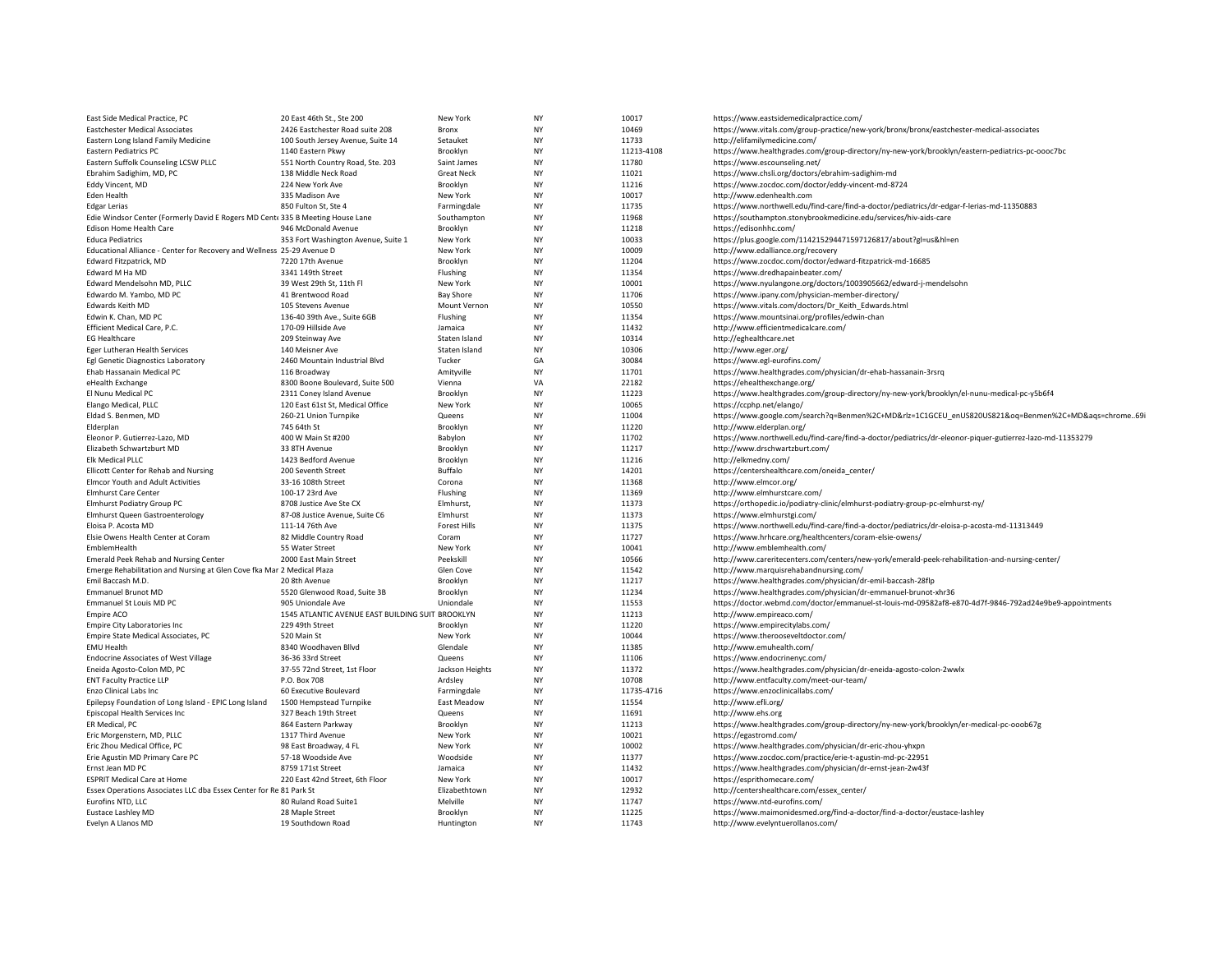| Evergreen Family Medical Services, PC                                             | 743 58th Street                                                         | Brooklyn             | <b>NY</b>       | 11220          | https://doctor.webmd.com/practice/evergreen-family-medical-services-pc-ad0acac5-4703-e211-a42b-001f29e3eb44-overviev             |
|-----------------------------------------------------------------------------------|-------------------------------------------------------------------------|----------------------|-----------------|----------------|----------------------------------------------------------------------------------------------------------------------------------|
| Everwell Medical, PC                                                              | 839 58th Street, Apt 2                                                  | Brooklyn             | NY              | 11220          | https://doctor.webmd.com/practice/everwell-medical-pc-3c79e5c8-4703-e211-a42b-001f29e3eb44-overview                              |
| Exact Sciences Laboratories LLC (Madison)                                         | 145 E Badger Rd                                                         | Madison              | WI              | 53713          | https://www.exactsciences.com/                                                                                                   |
| <b>Exact Sciences-RWC</b>                                                         | 101 Galveston Drive                                                     | Redwood City         | CA              | 94063          | https://www.exactsciences.com/                                                                                                   |
| Excel at Woodbury for Rehabilitation and Nursing                                  | 8533 Jericho Turnpike                                                   | Woodbury             | NY              | 11797          | http://www.excelwoodbury.com/                                                                                                    |
| <b>Excel Medical PC</b>                                                           | 75-68 187th Street                                                      | Fresh Meadows        | NY              | 11355          | https://www.healthcare4ppl.com/medical-group/new-york/jamaica/excel-medical-pc-4486741303.html                                   |
| Excellus                                                                          | 165 Court Street                                                        | Rochester            | NY              | 14647          | https://www.excellusbcbs.com/wps/portal/xl                                                                                       |
| <b>Express Medical Care Group</b>                                                 | 357 Broadway                                                            | Amityville           | NY              | 11701          | http://expressmedicalcaregroup.com/                                                                                              |
| <b>Extended MLTC</b>                                                              | 1200 South Avenue, Suite 205                                            | Staten Island        | NY              | 10314          | http://www.extendedmltc.org/                                                                                                     |
| Ez Medical Care                                                                   | 85 50 118Th St                                                          | <b>Kew Gardens</b>   | NY              | 11415          | http://www.ezmedicalny.com/                                                                                                      |
| FACES NY. Inc.                                                                    | 123 W. 115th Street                                                     | New York             | <b>NY</b>       | 10026          | https://www.facesny.org/services                                                                                                 |
| Fair Medical Care, P.C.                                                           | 10406 Sutter Avenue                                                     | Queens               | NY              | 11417          | https://www.healthgrades.com/group-directory/ny-new-york/ozone-park/fare-medical-care-pc-ooo2j4s                                 |
| <b>Fairview Nursing Care Center</b>                                               | 69-70 Grand Central Pkwy                                                | <b>Forest Hills</b>  | <b>NY</b>       | 11375          | http://www.fairviewrehab.com                                                                                                     |
| Faisal Waseem MD                                                                  | 119-03 101st. Avenue                                                    | Richmond Hill        | NY              | 11419          | https://health.usnews.com/doctors/faisal-waseem-727070                                                                           |
| <b>Family Care Certified Services</b>                                             | 120 Bethpage Road Suite 100                                             | Hicksville           | NY              | 11801          | https://www.familycarecertifiedservices.com/                                                                                     |
| <b>Family Care Certified Services</b>                                             | 1414 Utica Avenue, Second Floor                                         | Brooklyn             | NY              | 11203          | https://profiles.health.ny.gov/home_care/v                                                                                       |
| Family Medical Care of Bay Shore, PC                                              | 1745 Union Blvd                                                         | <b>Bay Shore</b>     | NY              | 11706          | http://www.familymedicalny.com                                                                                                   |
| Family Medical Care of Glen Cove                                                  | 154 Forest Avenue                                                       | Glen Cove            | NY              | 11542          | https://doctor.webmd.com/practice/family-medical-care-glen-cove-878e9dc7-4703-e211-a42b-001f29e3eb44-overview                    |
| Family Medical Care of NY P.C.                                                    | 751 Commack Rd in Brentwood                                             | Brentwood            | NY              | 11717          | https://doctor.webmd.com/practice/family-medical-care-of-ny-pc-122cfe2d-0902-4281-96b8-bbe68985733d-overview                     |
| Family Medicine NYC PC                                                            | 150 Broadway Room 1702                                                  | New York             | NY              | 10038          | https://www.familymedicinenyc.com/                                                                                               |
| Family Partnership Health Center at Poughkeepsie                                  | 29 North Hamilton Street                                                | Poughkeepsie         | NY              | 12601          | https://www.hrhcare.org/healthcenters/poughkeepsie-partnership/                                                                  |
| Family Service League, Inc.                                                       | 55 Horizon Drive                                                        | Huntington           | NY              | 11743          | http://catholichomecare.chsli.org/                                                                                               |
| Family Services Network of New York, Inc.                                         | 1420 Bushwick Avenue                                                    | Brooklyn             | <b>NY</b>       | 11207          | https://www.fsnny1.org/                                                                                                          |
| Farmingdale Primary Care PC & Brookhaven Physician Se 202 Fallwood Parkway        |                                                                         | Farmingdale          | NY              | 11735          | http://www.farmingdaleprimary.com/                                                                                               |
| Farmingville Medical Care                                                         | 400 Horseblock Road, Suite H                                            | Farmingville         | NY              | 11738          | https://www.healthgrades.com/group-directory/ny-new-york/farmingville/farmingville-medical-care-pllc-0003v85                     |
| Fatima Pediatric Medical Care P.C.                                                | 2552 Steinway Street                                                    | Astoria              | NY              | 11103          | https://plus.google.com/115111989110172757498/about?gl=us&hl=en                                                                  |
| Federation of Organizations for The New York State Mer One Farmingdale Road       |                                                                         | West Babylon         | NY              | 11704          | http://www.fedoforg.org/                                                                                                         |
| Fedir Ilnitskyy, MD PC                                                            | 421 Ocean Parkway, Suite 2A                                             | Brooklyn             | NY              | 11218          | https://www.healthgrades.com/physician/dr-fedir-ilnitskyy                                                                        |
| FEGS Health and Human Service System                                              | 315 Hudson Street                                                       | New York             | NY              | 10013          | http://www.fegs.org                                                                                                              |
| Feinstein Institute of Medical Research                                           | 350 Community Drive                                                     | Manhasset            | <b>NY</b>       | 11030          | http://www.feinsteininstitute.org/Feinstein/Feinstein+HomePage                                                                   |
| Ferncliff Nursing Home and Rehabilitation Center                                  | 21 Ferncliff Drive                                                      | Rhinebeck            | NY              | 12572          | https://www.archcare.org/nursing-homes/ferncliff                                                                                 |
| Ferny Fertility                                                                   | 240 Central Park South, Suite 1P                                        | New York             | NY              | 10019          | https://ferny.com/                                                                                                               |
| <b>Fidelis Care</b>                                                               | 95-25 Queens Blvd                                                       | Rego Park            | <b>NY</b>       | 11374          | http://www.fideliscare.org/                                                                                                      |
| Filzas Medical Care PC                                                            | 7405 101st Avenue                                                       | Ozone Park           | NY              | 11416          | https://www.healthgrades.com/group-directory/ny-new-york/ozone-park/filzas-medical-care-pc-oyyl5xf                               |
| Fira Nihamin MD PC                                                                | 3965 52nd Street                                                        | Woodside             | NY              | 11377          | https://www.healthgrades.com/physician/dr-fira-nihamin-xdbs7                                                                     |
| First Chinese Presbyterian Community Affairs Home Atte 30 Broad Street, 6th floor |                                                                         | New York             | NY              | 10004          | http://fcpnyc.org                                                                                                                |
| First Choice Medical PLLC                                                         | 203 Union Avenue                                                        | Holbrook             | NY              | 11741          | https://www.firstchoicemedicalny.com/about                                                                                       |
| First Choice Physician                                                            | 70-72 37th Ave                                                          | Jackson Heights      | NY              | 11732          | https://www.healthgrades.com/group-directory/ny-new-york/jackson-heights/first-choice-physician-ooo3xnd                          |
| First Medcare Inc                                                                 | 8707 FLATLANDS AVE                                                      | Brooklyn             | NY<br><b>NY</b> | 11236          | http://www.firstmedcare.com                                                                                                      |
| First Riverside Medical Care, PC                                                  | 42-42 Colden St Suite L17                                               | Flushing             |                 | 11355          | https://www.healthgrades.com/group-directory/ny-new-york/flushing/first-riverside-medical-care-ooo6wt7                           |
| <b>First Vision Eye Care</b>                                                      | 529 Nostrand Avenue                                                     | Brooklyn             | NY<br>NY        | 11216          | http://www.firstvisioneyecare.com/                                                                                               |
| Five Star Home Health Care Agency<br>Five Star Medical Office PC                  | 3044 Coney Island Avenue, 4th Floor<br>7224 Kissena Boulevard, Suite 1H | Brooklyn<br>Queens   | <b>NY</b>       | 11235<br>11367 | https://www.fivestarhomecareny.com/                                                                                              |
| FLATBUSH MEDICAL HEIGHTS SERVICES P.C.                                            | 1681 Flatbush Avenue                                                    |                      | NY              | 11210          | https://npino.com/primary-clinic/1760731459-five-star-medical-office-pc/<br>https://www.zocdoc.com/doctor/marcel-benoit-md-16176 |
| <b>Flatiron Pediatrics</b>                                                        | 27 East 22nd Street                                                     | Brooklyn<br>New York | <b>NY</b>       | 10010          | https://www.flatironpediatrics.com/                                                                                              |
| Flatlands Medical and Urgent Care PC                                              | 9613 Flatlands Avenue                                                   | Brooklyn             | NY              | 11236          | https://www.flatlandsmedicalnyc.com/                                                                                             |
| Flatlands Volunteer Ambulance and First Aid Corps                                 | 4623 Avenue N                                                           | Brooklyn             | <b>NY</b>       | 11234          | https://fvac.org/                                                                                                                |
| Floral Park Medical PC                                                            | 257-20 Hillside Avenue                                                  | <b>Floral Park</b>   | NY              | 11004          | http://www.bestmdny.com                                                                                                          |
| Flushing Anesthesia Pain Management PLLC                                          | 133-38 41st Road                                                        | Flushing             | NY              | 11355          | https://doctor.webmd.com/practice/flushing-anesthesia-pain-management-4136cfc8-4703-e211-a42b-001f29e3eb44-overvie               |
| Flushing Community Volunteer Ambulance Corp Inc                                   | 43-16 162nd Street                                                      | Queens               | <b>NY</b>       | 11358          | Contact phone number (718) 353-4900                                                                                              |
| <b>Flushing Endoscopy Center</b>                                                  | 136-02 Roosevelt Ave.                                                   | Flushing             | NY              | 11354          | http://www.flushingendo.com/                                                                                                     |
| <b>Flushing Hospital</b>                                                          | 4500 Parsons Blvd                                                       | Flushing             | NY              | 11355          | http://www.flushinghospital.org/                                                                                                 |
| Flushing Neurology Services PC                                                    | 136-20 38th Avenue, Suite 6G                                            | Flushing             | <b>NY</b>       | 11354          | https://doctor.webmd.com/practice/flushing-neurology-services-pc-a1d3463e-0038-4b25-9fa6-d09e11a8f2f7-overview                   |
| Flushing North Medical Office                                                     | 13620 38th Avenue, Suite CF-B                                           | Flushing             | NY              | 11354          | https://www.acpny.com/find-a-provider/locations/flushing-north-medical-office                                                    |
| Flushing Ob/Gyn, PC                                                               | 136-20 38th Avenue                                                      | Flusing              | <b>NY</b>       | 11354          | http://www.flushingobgyn.com/                                                                                                    |
| Flushing Radiation Oncology Services, PLLC                                        | 136-40 39th Avenue                                                      | Flushing             | NY              | 11354          | https://www.flushingros.com/                                                                                                     |
| Fordham Nursing and Rehabilitation Center                                         | 2678 Kingsbridge Terrace                                                | Bronx                | <b>NY</b>       | 10463          | http://fordhamnrc.com/                                                                                                           |
| Fordham University Emergency Medical Service                                      | 441 East Fordham Road                                                   | The Bronx            | NY              | 10458          | https://www.fordham.edu/info/20051/about_us/2974/contact_the_health_center/1                                                     |
| Forest Hills Care Center                                                          | 71-44 Yellowstone Blvd.                                                 | Forest Hills         | NY              | 11375          | http://foresthillsnh.com/wp/                                                                                                     |
| Forest Hills Surgical Associates PC                                               | 110-42 72nd Road                                                        | Queens               | <b>NY</b>       | 11375          | https://doctor.webmd.com/practice/forest-hills-surgical-associates-efea2af7-f126-e311-a62b-001f29e3eb44-overview                 |
| Forest Medical P.C.                                                               | 65-36 75th Place                                                        | Queens               | <b>NY</b>       | 11379          | https://newyork-company.com/co/forest-medical-p-c                                                                                |
| Forest View Center for Rehabilitation & Nursing                                   | 71-20 110th Street                                                      | <b>Forest Hills</b>  | NY              | 11375          | http://www.fvrehab.com/                                                                                                          |
| Forestdale Inc.                                                                   | 67-35 112th Street                                                      | <b>Forest Hills</b>  | <b>NY</b>       | 11375          | https://www.forestdaleinc.org/                                                                                                   |
| <b>Fountain House</b>                                                             | 425 West 47th Street                                                    | New York             | <b>NY</b>       | 10036          | https://www.fountainhouse.org/                                                                                                   |
| Four Seasons Nursing and Rehabilitation Center                                    | 1555 Rockaway Parkway                                                   | Brooklyn             | <b>NY</b>       | 11236          | https://fourseasonshcs.com/skilled-nursing-and-rehabilitation                                                                    |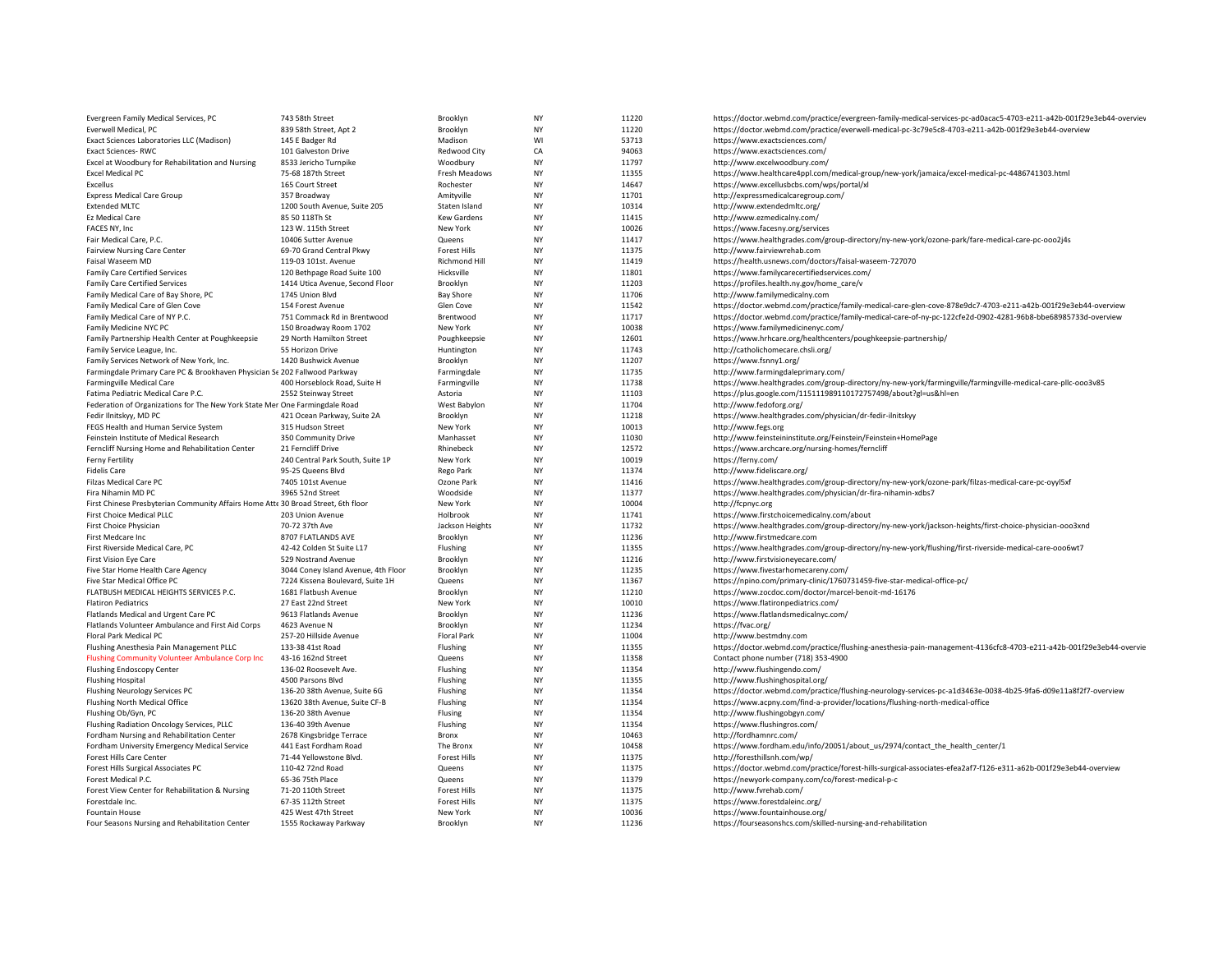| Francine P. DiMaria MD                                                          | 2090 Deer Park Avenue                         | Deer Park             | <b>NY</b>              | 11729          | https://www.healthgrades.com/physician/dr-francine-dimaria-yhbk2                                                          |
|---------------------------------------------------------------------------------|-----------------------------------------------|-----------------------|------------------------|----------------|---------------------------------------------------------------------------------------------------------------------------|
| Francisco A Martinez MD                                                         | 27 W. Merrick Road                            | Freeport              | <b>NY</b>              | 11520          | https://www.doximity.com/pub/francisco-martinez-md-9ebf4f0d                                                               |
| Francois Herbert Brutus MD                                                      | 716 East 32nd Street                          | Brooklyn              | <b>NY</b>              | 11210          | https://doctor.webmd.com/doctor/francois-brutus-fe180128-41a8-4064-ba81-9b93d34b3905-overview                             |
| Frank Babb MD, PC                                                               | 870 Saint Nicholas Avenue Apt A8              | New York              | <b>NY</b>              | 10032          | https://www.healthgrades.com/physician/dr-frank-babb-3f8qv                                                                |
| FRANK J PARASMO MD                                                              | 1644 Deer Park Avenue                         | Deer Park             | <b>NY</b>              | 11729          | http://goodsamaritan.chsli.org/doctors/frank-parasmo-md                                                                   |
| Frank Louis Lepore, DPM, PC                                                     | 78-17 Metropolitan Avenue                     | Queens                | <b>NY</b>              | 11379          | https://doctor.webmd.com/practice/frank-louis-lepore-dpm-pc-4f771e21-21d5-484f-8b24-1131db57645d-overview                 |
| Frank Scafuri III DO PC DBA Dr. Scafuri + Associates                            | 682 Forest Avenue                             | Staten Island         | <b>NY</b>              | 10310          | http://www.drscafuri.com/club/scripts/section/section.asp?NS=HP                                                           |
| Franklin Hospital                                                               | 900 Franklin Ave                              | Valley Stream         | <b>NY</b>              | 11580          | https://www.northwell.edu/find-care/locations/long-island-jewish-valley-stream                                            |
| Frederick A. Rapoport MD                                                        | 36 7th Ave                                    | New York              | <b>NY</b>              | 10011          | https://www.healthgrades.com/physician/dr-frederick-rapoport-xtpnp                                                        |
| FREE - Family Residence & Essential Enterprise Inc.                             | 191 Bethpage-Sweet Hollow Road                | Old Bethpage          | <b>NY</b>              | 11804          | https://www.familyres.org                                                                                                 |
| Fulgent Therapeutics LLC (DBA Fulgent Diagnostics)                              | 4978 Santa Anita Ave                          | <b>Temple City</b>    | CA                     | 91780          | https://www.fulgentgenetics.com/                                                                                          |
| Fulton Operations Associates LLC dba Fulton Center for   847 County Highway 122 |                                               | Gloversville          | <b>NY</b>              | 12078          | http://centershealthcare.com/fulton_center/                                                                               |
| Fung M Chan, MD -ENT (Rendr Physicians)                                         | 833 58th Street, 4th Floor                    | Brooklyn              | NY                     | 11220          | https://www.rendrcare.com/doctors/                                                                                        |
| Future Bright Management Inc                                                    | 185 Canal Street 6th Floor                    | New York              | <b>NY</b>              | 10013          | https://npiprofile.com/npi/1639473085                                                                                     |
| Galileo Inc.                                                                    | 319 Lafayette Street, #151                    | New York              | <b>NY</b>              | 10012          | https://galileohealth.com/                                                                                                |
| Gao Medical PLLC (Rendr Physicians)                                             | 4231 Colden Street, #205                      | Flushing              | <b>NY</b>              | 11355          | https://www.rendrcare.com/doctors/                                                                                        |
| Garden Care Center                                                              | 135 Franklin Ave                              | Franklin Square       | <b>NY</b>              | 11010          | https://gardencarerehab.com/                                                                                              |
| Garden City Obstetrics and Gynecology, PC                                       | 877 Stewart Ave, Ste 30                       | Garden City           | <b>NY</b>              | 11530          | http://www.gardencityobstetricsandgynecology.com/                                                                         |
| Garden City Primary Medical Care                                                | 1000 Franklin Ave                             | Garden City           | <b>NY</b>              | 11530          | https://www.nyulangone.org/locations/garden-city-primary-care                                                             |
| Gary Chen Medical PC                                                            | 83 Avenue O                                   | Brooklyn              | <b>NY</b>              | 11204          | https://www.healthgrades.com/physician/dr-gary-chen-ysn59                                                                 |
| Gastroenterology and Hepatology - 3 Tech                                        | 3 Technology Drive, Suite 300                 | <b>East Setauket</b>  | <b>NY</b>              | 11733          | https://www.stonybrookmedicine.edu/patientcare/gi                                                                         |
| Gastrointestinal Associates of Long Island, PC                                  | 1991 Marcus Avenue,                           | Lake Success          | <b>NY</b>              | 11042          | http://giali.net/                                                                                                         |
| Gates Pediatric Center                                                          | 1532 Gates Ave Brooklyn                       | Brooklyn              | <b>NY</b>              | 11237          | https://doctor.webmd.com/practice/gates-pediatrics-center-1d739dc7-4703-e211-a42b-001f29e3eb44-overview                   |
| Gay Men's Health Crisis, Inc.                                                   | 446 West 33rd Street                          | New York              | <b>NY</b>              | 10001          | http://www.gmhc.org                                                                                                       |
| Gelito M. Ramos, M.D.                                                           | 100 Warwick Road                              | <b>Island Park</b>    | <b>NY</b>              | 11558          | https://www.healthgrades.com/physician/dr-gelito-ramos-24gcl                                                              |
| General Medical Services of Queens                                              | 3744 75Th Street Suite 1                      | Jackson Heights       | <b>NY</b>              | 11372          | https://www.doctorespimentel.com/                                                                                         |
| Genova Diagnostics                                                              | 63 Zillicoa Street                            | Asheville             | <b>NC</b>              | 28801-1074     | https://www.gdx.net/contact                                                                                               |
| Gentle Touch Medical, PC                                                        | 9708 Seaview Avenue                           | Brooklyn              | <b>NY</b>              | 11236          | https://www.northwell.edu/find-care/find-a-doctor/pediatrics/dr-rimma-pozdnyakova-md-11364691                             |
| Geo Medical Care PC                                                             | 29 Newkirk Plz                                | Brooklyn              | <b>NY</b>              | 11226          | https://www.healthgrades.com/group-directory/ny-new-york/brooklyn/geo-medical-care-pc-oyx26tv#component-practices         |
| George A Castro, MD                                                             | 205 East 16th Street Suite LL                 | New York              | NY                     | 10003          | https://www.mountsinai.org/profiles/george-a-castro                                                                       |
| George Giannikas M.D.                                                           | 16 Sumner Place                               | Brooklyn              | <b>NY</b>              | 11206          | https://www.healthgrades.com/physician/dr-george-giannikas-26664                                                          |
| George Gorich, MD, PC                                                           | 672 Stoneleigh Avenue, Suite C-116            | Carmel                | <b>NY</b>              | 10512          | https://www.beautifulbodysculpsure.com/                                                                                   |
| George Hall, MD, PC                                                             | 217 Grand Street                              | New York              | <b>NY</b>              | 10013          | http://doctor.webmd.com/doctor/george-hall-md-d80a0d8f-a5b2-4cf6-a5f3-c33f854e3334-overview                               |
| George Jhagroo MD                                                               | 125-07 Liberty Ave.                           | Richmond Hill         | <b>NY</b>              | 11419          | http://doctor.webmd.com/doctor/george-jhagroo-md-ea8ee781-9bc6-4965-a031-a91ba20524bf-appointments                        |
| George Lum MD, PC                                                               | 136-30 Maple Avenue                           | Flushing              | <b>NY</b>              | 11355          | https://www.healthgrades.com/physician/dr-george-lum-xdj5m                                                                |
| Gerald Valme MD PC                                                              | 1010 Ocean Avenue Floor 1                     | Brooklyn              | <b>NY</b>              | 11226          | https://www.vitals.com/doctors/Dr_Gerald_Valme.html                                                                       |
| Geriatrics Associates of Westchester                                            | 16 Guion Place                                | New Rochelle          | <b>NY</b>              | 10802          | https://www.wellness.com/dir/3247788/geriatrician/ny/new-rochelle/anna-kazanskaya-geriatric-associates-of-westchester-m   |
| Gerrittsen Beach Volunteer Fire Department                                      | 52 Seba Ave                                   | Brooklyn              | <b>NY</b>              | 11229          | http://gbfd.net/                                                                                                          |
| Gershkovich Medicine PC                                                         | 7901 Bay Parkway Apt 1C                       | Brooklyn              | <b>NY</b>              | 11214          | https://www.vitals.com/doctors/Dr Galina Gershkovich.html                                                                 |
| Gevans Medical Practice P.C.                                                    | 1280 Givan Ave                                | Bronx                 | <b>NY</b>              | 10469          | http://gevansmed.com/                                                                                                     |
| Ghazanfar W. Haidery MD                                                         | 997 Glen Cove Avenue                          | Glen Head             | <b>NY</b>              | 11545          | https://www.healthgrades.com/group-directory/ny-new-york/glen-head/ghazanfar-w-haidery-md-pc-ooo5gbp                      |
| Gilani Medical Services PC                                                      | 5721 5Th Avenue Suite A                       | Brooklyn              | <b>NY</b>              | 11220          | https://doctor.webmd.com/doctor/tajammal-gilani-5f7524b7-889e-467b-b674-4c5a99504cb1-overview                             |
| Gilberto Alvarez del Manzano Dermatology PLLC DBA Dc 291 Broadway, Ste 1803     |                                               | New York              | <b>NY</b>              | 10007          | https://www.downtowndermnyc.com/                                                                                          |
| Gillian Katz, MD, PLLC                                                          | 115 Broadway, Ste 1800                        | New York              | <b>NY</b>              | 10006          | https://nyulangone.org/doctors/1386643625/gillian-katz#appointments                                                       |
| Gina Kam Wang, MD, LLP<br>Glen Cove Center for Nursing and Rehabilitation       | 235 East 22nd St, Unit DR5<br>6 Medical Plaza | New York<br>Glen Cove | <b>NY</b><br><b>NY</b> | 10010<br>11542 | https://nyulangone.org/doctors/1629091426/gina-wang<br>http://www.glencoverehab.com/                                      |
|                                                                                 |                                               |                       | <b>NY</b>              | 11542          |                                                                                                                           |
| Glen Cove Hospital<br>Glen Loria, MD                                            | 101 St Andrews Ln<br>119-05 Rockaway Blvd     | Glen Cove<br>Jamaica  | <b>NY</b>              | 11420          | https://www.northwell.edu/find-care/locations/glen-cove-hospital<br>https://docchecker.com/doctor/dr-glen-loria-md-d66622 |
| Glengariff Healthcare Center                                                    | 141 Dosoris Lane                              | Glen Cove             | <b>NY</b>              | 11542          | http://glengariffrehab.com/                                                                                               |
| Glenn Martin, MD                                                                | 75-58 113th Street                            | Queens                | <b>NY</b>              | 11375          | http://www.glennmartinmd.com/                                                                                             |
| Glenridge Medical Associates, PC                                                | 385 Seneca Avenue                             | Ridgewood             | <b>NY</b>              | 11385          | https://doctor.webmd.com/practice/glenridge-medical-associates-0ba91dc8-4703-e211-a42b-001f29e3eb44-physicians/alpha      |
| Glens Falls Center for Rehabilitation and Nursing                               | 152 Sherman Ave.                              | Glens Falls           | <b>NY</b>              | 12801          | http://centershealthcare.com/glens_falls_center                                                                           |
| Global Medical Care Associates PLLC                                             | 40-32 74th Street                             | Queens                | <b>NY</b>              | 11373          | http://doctor.webmd.com/practice/global-medical-care-associates-pllc-2e858af8-f126-e311-a62b-001f29e3eb44-overview        |
| Global Medical Care PC                                                          | 421 78th street                               | Brooklyn              | <b>NY</b>              | 11209          | https://doctor.webmd.com/practice/global-medical-care-673929c9-4703-e211-a42b-001f29e3eb44-overview                       |
| Global Pathology d/b/a Mark and Kambour                                         | 16250 NW 59th Avenue, Suite 201               | Miami Lakes           | FL.                    | 33014          | https://www.mkpathology.com/about-us/                                                                                     |
| Glory House Recovery                                                            | 145 Stewart Avenue                            | Hempstead             | <b>NY</b>              | 11550          | https://www.shelterlistings.org/details/38691                                                                             |
| Goddard Riverside Community Center                                              | 593 Columbus Ave                              | new york              | <b>NY</b>              | 10024          | http://www.goddard.org                                                                                                    |
| God's Love We Deliver, Inc.                                                     | 166 Avenue of the Americas                    | New York              | <b>NY</b>              | 10013          | https://www.glwd.org                                                                                                      |
| GoHealth Urgent Care Center                                                     | 2000 Marcus Avenue                            | New Hyde Park         | <b>NY</b>              | 11042          | https://www.gohealthuc.com/nyc                                                                                            |
| Golali Nejati MD                                                                | 810 Rogers Avenue                             | Brooklyn              | <b>NY</b>              | 11226          | https://www.healthgrades.com/physician/dr-golali-nejati-35pkj                                                             |
| Golden Gate Rehabilitation and Health Care Center                               | 191 Bradley Ave                               | Staten Island         | <b>NY</b>              | 10314          | http://www.goldengaterehab.com/                                                                                           |
| Gonzalez Medical, PC                                                            | 435 Fort Washington Avenue                    | New York              | <b>NY</b>              | 10033          | https://plus.google.com/100329988630970022526/about?gl=us&hl=en                                                           |
| Gonzalo Urbano, MD                                                              | 585 Knickerbocker Avenue                      | Brooklyn              | <b>NY</b>              | 11221          | https://www.healthgrades.com/physician/dr-gonzalo-urbano-2vcyh                                                            |
| Good Care Medical of New York, PC                                               | 5701 4th Avenue                               | Brooklyn              | <b>NY</b>              | 11220          | https://www.healthgrades.com/group-directory/ny-new-york/flushing/good-care-medical-pc-ooo9fmw                            |
| Good Neighbor Family Practice and Geriatrics PC                                 | 133-38 41st Road, Suite CO-3                  | Flushing              | <b>NY</b>              | 11355          | https://www.healthgrades.com/group-directory/ny-new-york/flushing/good-neighbor-family-practice-ooo76cb                   |
|                                                                                 |                                               |                       |                        |                |                                                                                                                           |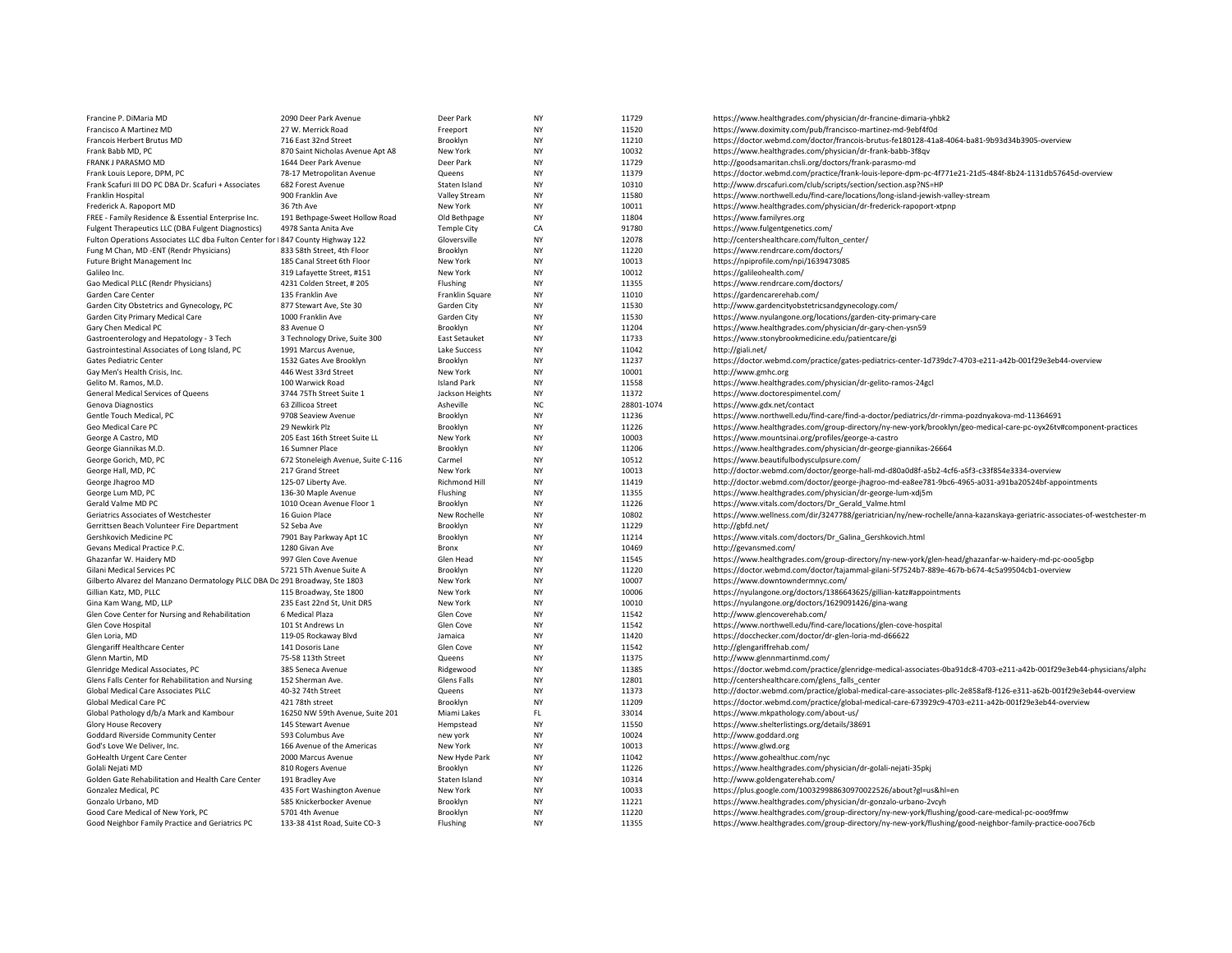| Good Samaritan Certified Home Health Agency                                                  | 992 N Village Ave                               | Rockville Centre      | NY              | 11570          | http://goodsamaritan.chsli.org/                                                                                  |
|----------------------------------------------------------------------------------------------|-------------------------------------------------|-----------------------|-----------------|----------------|------------------------------------------------------------------------------------------------------------------|
| Good Samaritan Emergency Medical Services                                                    | 1000 Montauk Highway                            | West Islip            | NY              | 11795          | https://www.goodsamaritan.chsli.org/emergency-department                                                         |
| Good Samaritan Hospital                                                                      | 1000 Montauk Hwy                                | West Islip            | <b>NY</b>       | 11795          | http://goodsamaritan.chsli.org/                                                                                  |
| Good Samaritan Long Term Home Health Agency                                                  | 992 N Village Ave                               | Rockville Centre      | NY              | 11570          | http://goodsamaritan.chsli.org/                                                                                  |
| Good Samaritan Nursing Home                                                                  | 992 N Village Ave                               | Rockville Centre      | <b>NY</b>       | 11570          | http://goodsamaritan.chsli.org/                                                                                  |
| Good Samaritan Pediatric Services PC                                                         | 1000 Montauk Highway                            | West Islip            | NY              | 11795          | https://www.goodsamaritan.chsli.org/                                                                             |
| Good Samaritan Southwest Suffolk Medical Services                                            | 1000 Montauk Highway                            | West Islip            | <b>NY</b>       | 11795          | https://www.goodsamaritan.chsli.org/                                                                             |
| Good Shepherd Hospice                                                                        | 9110 Bi-County Blvd                             | Farmingdale           | NY              | 11735          | http://goodshepherdhospice.chsli.org/                                                                            |
| Goodland Medical PC (Rendr Physicians)                                                       | 6309 New Utrecht Avenue                         | Brooklyn              | NY              | 11219          | https://www.rendrcare.com/doctors/                                                                               |
| Goodwill Industries of Greater NY and NJ, Inc.                                               | 4?21 27th Avenue                                | Astoria               | <b>NY</b>       | 11102-4175     | http://www.goodwillnynj.org/                                                                                     |
| Gotham Medical Group LLP                                                                     | 314 West 14th Street 5th Floor                  | New York              | NY              | 10014          | http://www.gothammed.com/                                                                                        |
| Gotham Per Diem, Inc.                                                                        | 75 Maiden Lane                                  | New York              | NY              | 10038          | https://www.gothamcompanies.com/                                                                                 |
| Gottesman Medical PC                                                                         | 555 Lefferts Ave, Ste B                         | Brooklyn              | NY              | 11225          | https://nyulangone.org/doctors/1245363530/avraham-j-gottesman                                                    |
| <b>GPM Pediatrics</b>                                                                        | 7715 4th Avenue                                 | Brooklyn              | NY              | 11209          | https://gpmpediatrics.com/Home                                                                                   |
| <b>Grace Family Medical Practice</b>                                                         | 1222 E 96TH ST                                  | Brooklyn              | <b>NY</b>       | 11236          | https://doctor.webmd.com/practice/grace-family-medical-practice-pc-d89f1dc8-4703-e211-a42b-001f29e3eb44-overview |
| Grace Medical Care PLLC                                                                      | 13347 Sanford Ave Suite C1G                     | Flushing              | NY              | 11355          | https://www.healthgrades.com/group-directory/ny-new-york/flushing/grace-medical-care-pllc-ooo8rcp                |
| Gracie Square Hospital                                                                       | 420 East 76th Street                            | New York              | <b>NY</b>       | 10021          | https://www.nygsh.org/                                                                                           |
| <b>Gramercy Gynecology</b>                                                                   | 115 East 23rd St, 10th Fl                       | New York              | NY              | 10010          | https://www.gramercygynecology.com/                                                                              |
| Gramercy Park Gastroenterology, PC                                                           | 60 Gramercy Park North, Ste 1B                  | New York              | NY              | 10010          | https://nyulangone.org/doctors/1538112461/lawrence-ottaviano                                                     |
| Grand Family Immediate Medical Care PC                                                       | 77 Belmont Avenue                               | Brooklyn              | <b>NY</b>       | 11212          | http://www.benchabbat.com/                                                                                       |
| Grand Medical Group, PC                                                                      | 457 FDR Drive                                   | New York              | NY              | 10002          | https://www.mountsinai.org/profiles/alla-savransky                                                               |
| Grand Medical Services, PC                                                                   | 2280 Grand Avenue, #303                         | Baldwin               | <b>NY</b>       | 11510          | https://doctor.webmd.com/practice/grand-medical-services-pc-32b6f8c7-4703-e211-a42b-001f29e3eb44-overview        |
| Grand Pavilion for Rehabilitation and Nursing at Rockvill 41 Maine Ave,                      |                                                 | Rockville Centre      | NY              | 11570          | http://thegrandpavilionrc.com/                                                                                   |
| Grand Street Medical, PLLC                                                                   | 666 Grand St                                    | Brooklyn              | NY              | 11211          | https://www.zocdoc.com/doctor/jayant-gandhi-md-38029                                                             |
| Grandell Rehabilitation and Nursing Center, Inc.                                             | 645 W Broadway                                  | Long Beach            | <b>NY</b>       | 11561          | http://www.grandellrehab.com/                                                                                    |
| Granville Center for Rehab and Nursing                                                       | 17 Madison St                                   | Granville             | NY              | 12832          | https://centershealthcare.com/granville_center/                                                                  |
| Great South Bay Surgical Associates And Vascular Lab LL 580 Union Blvd                       |                                                 | West Islip            | <b>NY</b>       | 11795-3105     | http://www.greatsouthbaysurgical.com/                                                                            |
| Greater New York City Gastroenterology                                                       | 137 5th Avenue Floor 7                          | New York              | NY              | 10010          | https://www.newyorkgastroenterologypc.com/                                                                       |
| Greater New York Gastroenterology LLP                                                        | 23-25 31st Street                               | Astoria               | NY              | 11105          | https://www.newyorkgastroenterologypc.com/                                                                       |
| Greater NY Endoscopy Surgical Center                                                         | 2211 Emmons Ave                                 | Brooklyn              | NY              | 11235          | http://gnyesc.com/                                                                                               |
| Greene Avenue Medical, PC                                                                    | 1350 Greene Ave                                 | Brooklyn              | NY              | 11237          | https://plus.google.com/108920081761605105193/about?gl=us&hl=en                                                  |
| Greenpoint Pediatric PC                                                                      | 47-10 Greenpoint Avenue                         | Queens                | <b>NY</b>       | 11104          | https://doctor.webmd.com/doctor/jose-mendez-c43f39c1-8cca-41e8-bd36-2f420881193f-overview                        |
| <b>Greenport Primary</b>                                                                     | 74825 Main Road                                 | Greenport             | NY              | 11944          | https://www.nyulangone.org/locations/greenport-primary-medical-care                                              |
| Greensboro Pathology                                                                         | 706 Green Valley Rd, Suite 104                  | Greensboro            | <b>NC</b>       | 27408          | https://www.gpapathology.com/                                                                                    |
| Greenwich House, Inc.                                                                        | 122 West 27th Street, 6th Floor                 | New York              | NY              | 10001          | http://www.greenwichhouse.org/                                                                                   |
| Gregory A Martocci DO                                                                        | 520 Franklin Avenue, Suite 150                  | Garden City           | NY              | 11530          | https://www.healthgrades.com/physician/dr-gregory-martocci-2nvps                                                 |
| Griffin Myers Medical PC DBA Oak Street Health                                               | 455 Sutter Avenue                               | Brooklyn              | <b>NY</b>       | 11212          | https://www.oakstreethealth.com/                                                                                 |
| Gu & Gao Medical PLLC                                                                        | 136-36 39th Ave, Ste 3                          | Flushing              | NY<br><b>NY</b> | 11354          | https://www.caipa.com/resources/provider-directory/gu-and-gao-medical-pllc/                                      |
| Guo, Michael W; MD                                                                           | 5816 Fort Hamilton Parkway, Unit 2B             | Brooklyn              |                 | 11219          | https://www.healthgrades.com/physician/dr-michael-guo-2bqy5                                                      |
| Gurwin Jewish Nursing & Rehabilitation Center                                                | 68 Hauppauge Rd                                 | Commack               | NY<br>NY        | 11725          | http://www.gurwin.org/                                                                                           |
| Gurwin Jewish Nursing and Rehabilitation Center - Home 68 Hauppauge Rd<br>H and H Medical PC | 13443 Maple Avenue, #C1D                        | Commack<br>Flushing   | <b>NY</b>       | 11725<br>11355 | http://www.gurwin.org/                                                                                           |
|                                                                                              |                                                 |                       | NY              | 11756          | https://www.healthgrades.com/group-directory/ny-new-york/flushing/h-h-medical-pc-oo5w2q4                         |
| <b>Hadi Medical Group</b><br>Haitian American Community Coalition                            | 100 Jerusalem Avenue<br>3807-3809 Church Avenue | Levittown<br>Brooklyn | <b>NY</b>       | 11203          | https://www.hadimedicalgroup.com/<br>http://www.hccinc.org/                                                      |
| Halsey Family Health NP Services                                                             | 1086 BROADWAY, SUITE 3-5                        | <b>BROOKLYN</b>       | NY              | 11221          | http://www.halseyfamilyhealth.com/                                                                               |
| Hamaspik of Kings County. Inc                                                                | 4102 14th Ave.                                  | Brooklyn              | <b>NY</b>       | 11219          | http://www.hamaspikkings.org                                                                                     |
| <b>Hamilton Madison</b>                                                                      | 253 South Street, 2nd Fl.                       | New York              | NY              | 10002          | http://www.hamiltonmadisonhouse.org/                                                                             |
| Hampton Community Healthcare                                                                 | 1152 Montauk Highway                            | Water Mill            | NY              | 11976          | https://doctor.webmd.com/practice/hampton-community-healthcare-84dc23f4-fc7e-e311-9e77-001f29e3eb44-overview     |
| Hampton Medical Care LLC                                                                     | 145 West Montauk Highway                        | <b>Hampton Bays</b>   | NY              | 11946          | https://www.hamptonmedicalcarellc.com/                                                                           |
| Hampton Pediatrics, PLLC                                                                     | 444 N Sea Road                                  | Southampton           | NY              | 11968          | https://www.hamptonpediatrics.com/                                                                               |
| Hamptons Gynecology and Obstetrics                                                           | 595 Hampton Road                                | Southampton           | NY              | 11968          | https://www.stonybrookmedicine.edu/hamptonsobgyn                                                                 |
| Hamptons OB/GYN - Hampton Bays                                                               | 183 West Montauk Highway                        | <b>Hampton Bays</b>   | NY              | 11946          | https://www.stonybrookmedicine.edu/hamptonsobgyn                                                                 |
| Hamptons OB/GYN - Riverhead                                                                  | 74 Commerce Drive                               | Riverhead             | NY              | 11901          | https://www.stonybrookmedicine.edu/hamptonsobgyn                                                                 |
| Hanan Pediatrics PC                                                                          | 473 74th Street                                 | Brooklyn              | <b>NY</b>       | 11209          | http://hananpeds.com/                                                                                            |
| Hanna Lesicka, MD, FAAP, PC                                                                  | 217 Calyer Street                               | Brooklyn              | NY              | 11222          | http://www.lesickapeds.com/                                                                                      |
| Happy & Healthy Pediatrics Pc                                                                | 77 Jericho Turnpike                             | Mineola               | NY              | 11501          | http://www.happyandhealthypediatrics.com/                                                                        |
| Haque Medical Office PC                                                                      | 540 McDonald Ave                                | Brooklyn              | NY              | 11218          | https://haquemdpc.net/                                                                                           |
| Harbor View Medical Services                                                                 | 70 North Country Road                           | Pot Jefferson         | NY              | 11777          | http://www.harborviewmedicalservices.com                                                                         |
| Hari Krishna Shukla MD                                                                       | 4272 Kissena Boulevard                          | Flushing              | <b>NY</b>       | 11355          | https://www.northwell.edu/find-care/find-a-doctor/pediatrics/dr-hari-krishna-shukla-md-11314210                  |
| Harlem Gynecology Practice, PC                                                               | 2597 Frederick Douglass Blvd                    | New York              | NY              | 10030          | https://www.zocdoc.com/practice/harlem-gynecology-practice-12633                                                 |
| Harlem United                                                                                | 306 Lenox Avenue, 3rd Floor                     | New York              | <b>NY</b>       | 10027          | http://www.harlemunited.org/                                                                                     |
| Harrison Medical Group                                                                       | 106 Calvert Street                              | Harrison              | NY              | 10528          | http://www.harrison-med.com/                                                                                     |
| Harry F. Crevecoerur, MD                                                                     | 381 Rockaway Avenue                             | Brooklyn              | <b>NY</b>       | 11212          | https://doctor.webmd.com/doctor/harry-crevecoeur-e23bb61b-cc30-4490-8cd2-8717d1c9b3a5-overview                   |
| Harshit M. Patel Physician MD PC                                                             | 120 Bethpage Road, Suite #310                   | Hicksville            | NY              | 11801          | https://www.northwell.edu/find-care/find-a-doctor/internal-medicine/dr-harshit-m-patel-md-11310841               |
| Harvard Street Medical Associates                                                            | 1553 Broadway                                   | Hewlett               | NY              | 11557          | https://www.harvardstmedical.com/                                                                                |
|                                                                                              |                                                 |                       |                 |                |                                                                                                                  |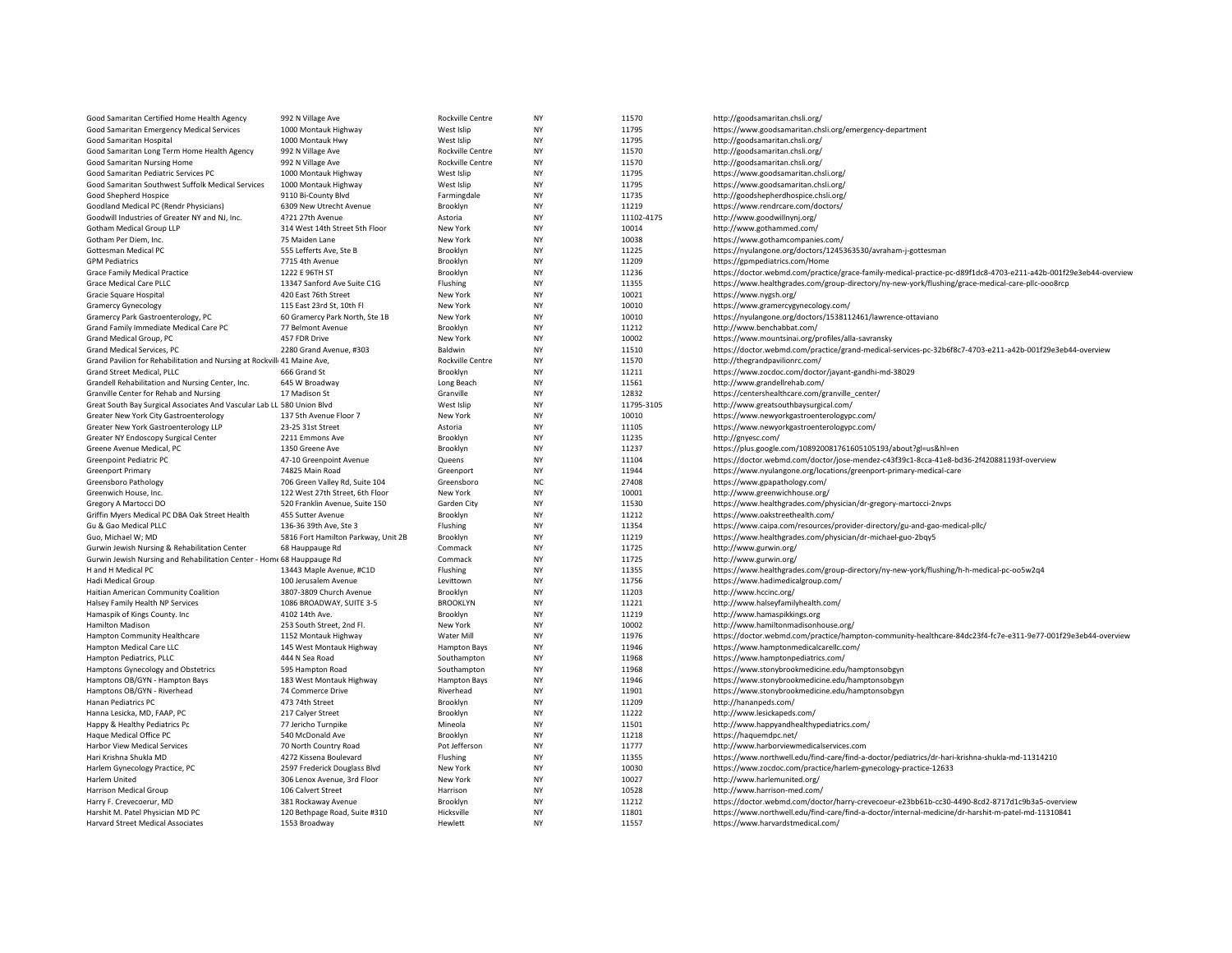| HEALTH & CARE OF DOCTOR IRINA GEKKER,, MD, PC                                  | 7508 Bay Parkway                    | Brooklyn             | NY        | 11214      | https://www.healthgrades.com/physician/dr-irina-gekker-3hqsx                                               |
|--------------------------------------------------------------------------------|-------------------------------------|----------------------|-----------|------------|------------------------------------------------------------------------------------------------------------|
| Health 1 Medical PC                                                            | 2780 MIDDLE COUNTRY RD              | <b>LAKE GROVE</b>    | <b>NY</b> | 11755      | https://www.health1medical.net/                                                                            |
| Health Care for Women, PLLC                                                    | 104-14 113th Street                 | Queens               | NY        | 11419      | https://www.healthgrades.com/group-directory/ny-new-york                                                   |
| Health Center at Amenia                                                        | 3360 New York 343                   | Amenia               | <b>NY</b> | 12501      | https://www.hrhcare.org/healthcenters/amenia-health-care/                                                  |
| Health Center at Dover Plains                                                  | 3174 New York 22                    | Dover Plains         | NY        | 12522      | https://www.hrhcare.org/healthcenters/dover-plains/                                                        |
| Health Center at Pine Plains                                                   | 15-19 Pilch Drive                   | Pine Plains          | NY        | 12567      | https://www.hrhcare.org/healthcenters/pine-plains/                                                         |
| Health Center at Riverhead                                                     | 300 Center Drive South              | Riverhead            | <b>NY</b> | 11901      | https://www.hrhcare.org/healthcenters/riverhead/                                                           |
| Health Center at Spring Valley                                                 | 2 Perlman Drive                     | <b>Spring Valley</b> | NY        | 10977      | https://www.hrhcare.org/healthcenters/spring-valley/                                                       |
| HealthCare Choices NY Community Health Center                                  | 6209 16th Ave                       | Brooklyn             | <b>NY</b> | 11204      | http://healthcarechoicesny.org/                                                                            |
| HealthCare Partners, IPA                                                       | 501 Franklin Ave                    | Garden City          | NY        | 11530      | http://www.hcpipa.com/                                                                                     |
| <b>Healthedge Medical Care</b>                                                 | 504 Medford Avenue                  | Patchogue            | NY        | 11772      | https://www.healthgrades.com/physician/dr-ferdousi-shilpee-y6mpk                                           |
| HealthFirst                                                                    | 100 Church Street                   | New York             | NY        | 10007      | http://www.healthfirstny.org                                                                               |
| Healthier Imaging & Lab, Inc.                                                  | 132 Bowery                          | New York             | NY        | 10013      | https://www.yellowpages.com/new-york-ny/mip/healthy-imaging-lab-specs-500279049                            |
| <b>Healthier Primary Care</b>                                                  | 81 elizabeth st. #501               | new york             | <b>NY</b> | 10013      | https://eimgny.com/division/9/healthier-primary-care/                                                      |
| <b>HealthSure Medical Services</b>                                             | 1743 North Ocean Avenue             | Medford              | NY        | 11763      | https://www.healthsureli.com/                                                                              |
| <b>Healthy Living</b>                                                          | 611 76th Street                     | Brooklyn             | NY        | 11209      | https://www.healthgrades.com/physician/dr-david-israel-xh3h5                                               |
| Heart & Lung Associates PC                                                     | 42-23 Francis Lewis Boulevard       | Queens               | <b>NY</b> | 11361      | https://doctor.webmd.com/practice/heart-lung-associates-pc-3dba68c8-4703-e211-a42b-001f29e3eb44-overview   |
| Heart & Vascular Medicine, PC                                                  | 142-20 Franklin Avenue, Suite LB    | Flushing             | NY        | 11355      | https://doctor.webmd.com/doctor/qian-zhao-5b4cc7f4-c976-4c9b-8b27-715f45459059-overview                    |
|                                                                                |                                     |                      |           |            |                                                                                                            |
| Heart and Health Medical                                                       | 6175 Sunrise Highway                | Massapequa           | NY        | 11703      | http://www.HeartAndHealth.com                                                                              |
| Heart Associates of Long Island                                                | 1320 Stony Brook Road               | <b>Stony Brook</b>   | <b>NY</b> | 11790      | https://www.stonybrookmedicine.edu/heartassociatesofli                                                     |
| Heart Share St. Vincent's Services                                             | 66 Boreum Place                     | Brooklyn             | NY        | 11201      | https://hsvsnyc.org/                                                                                       |
| Heartwise Cardiology, PLLC                                                     | 148 E 38th St., Ste 100             | New York             | <b>NY</b> | 10016      | http://www.heartwisecardiology.com/                                                                        |
| Hebrew Home for the Aged at Riverdale dba RiverSpring 5901 Palisade Avenue     |                                     | Riverdale            | <b>NY</b> | 10471      | http://www.hebrewhome.org/                                                                                 |
| <b>Hebrew Home Palisades</b>                                                   | 5901 Palisade Ave                   | Bronx                | NY        | 10471      | https://www.riverspringhealth.org/                                                                         |
| Hector R Rodriguez Navarro                                                     | 1025 Grand Concourse Ave            | <b>Bronx</b>         | <b>NY</b> | 10452      | http://www.contornosny.com/en/home/                                                                        |
| <b>Heights Pediatrics</b>                                                      | 50 Clark Street                     | Brooklyn             | NY        | 11201      | https://heightspediatrics.com/                                                                             |
| Heights Pharmacy, Inc. dba CityDrug Surgical                                   | 719 W. 181 Street                   | New York             | <b>NY</b> | 10033      | http://citydrugny.com/                                                                                     |
| Helen Chen, DO PLLC (Rendr Physicians)                                         | 136-36 39th ave. 5th Floor          | Flushing             | <b>NY</b> | 11354      | https://www.rendrcare.com/doctors/                                                                         |
| Helen Zaltsman, MD                                                             | 2016 Bath Avenue                    | Brooklyn             | NY        | 11214      | https://www.healthgrades.com/physician/dr-helen-zaltsman-xcqcg                                             |
| Hennessey Dermatology, LLC                                                     | 161 Madison Avenue, 6SE             | New York             | <b>NY</b> | 10016      | http://hennesseydermatology.com/                                                                           |
| Henry P. Bellutta, MD                                                          | 102 E 22nd St                       | New York             | NY        | 10010      | https://www.healthgrades.com/physician/dr-henry-bellutta                                                   |
| Henry Sardar D.O.                                                              | 16 Sumner Place                     | Brooklyn             | <b>NY</b> | 11206      | http://www.henrysardar.com/                                                                                |
| Henry Sardar, MD                                                               | 406 Stockholm St                    | Brooklyn             | NY        | 11237      | http://www.healthgrades.com/physician/dr-henry-sardar-ytkfv/appointment                                    |
| Henry Street Settlement                                                        | 40 Montgomery Street                | New York             | NY        | 10002      | http://www.henrystreet.org/                                                                                |
| Henry Ting, M.D.                                                               | 13329 41st Road                     | Flushing             | NY        | 11355      | https://www.healthgrades.com/physician/dr-henry-ting-27c2t                                                 |
| Heritage Health & Housing Center - FQHC                                        | 1727 Amsterdam Avenue, 4th Floor    | New York             | NY        | 10031      | http://heritagenyc.org/                                                                                    |
| Heritage Integrated Health Services, Inc.                                      | 1423 Bedford Ave                    | Brooklyn             | NY        | 11216      | http://www.heritagemd.com/                                                                                 |
| Hicksville Family Medical Care, PC (Stat Care)                                 | 232 West Old Country Road, Unit 654 | Hicksville           | NY        | 11801      | https://www.statcarewalkin.com/contactus/hicksville-urgent-care-near-me-long-island-nassau-suffolk/        |
| Hicksville Medical Care P.C.                                                   | 117 Newbridge Road                  | Hicksville           | NY        | 11801      | https://hicksville-medical-care.business.site/                                                             |
| Highfield Gardens Care Center of Great Neck                                    | 199 Community Drive                 | <b>Great Neck</b>    | <b>NY</b> | 11021      | http://www.highfieldgardens.com/                                                                           |
| <b>Highland Care Center</b>                                                    | 91-31 175th St                      | Jamaica              | NY        | 11432      | http://www.highlandrehabandnursing.com/Pages/Home.aspx                                                     |
| <b>Highland Medical Care</b>                                                   | 8730 167th St                       | Jamaica              | NY        | 11432      | https://doctor.webmd.com/practice/highland-medical-care-d51cfbf2-fd52-e311-befc-001f29e3eb44-overview      |
| Highland Park Rehabilitation and Nursing Center                                | 160 Seneca Street                   | Wellsville           | <b>NY</b> | 14895      | https://highlandparkrehab.com/                                                                             |
| Hilaire Rehabilitation and Nursing                                             | 9 Hilaire Drive                     | Huntington           | <b>NY</b> | 11743      | https://www.nursinghomes.com/ny/huntington/hilaire-rehab-nursing/                                          |
| Hillside Medical Care NYC, PC                                                  | 87-46 Chelsea Street                | Jamaica              | NY        | 11432      | http://www.docbios.com/doc/internal-medicine/hillside-medical-care-nyc-pc-jamaica-ny-1093127532            |
| Hillside Medical Care PLLC                                                     | 182-36 Hillside Avenue              | Queens               | NY        | 11432      | https://doctor.webmd.com/practice/hillside-medical-care-pllc-15123dd0-e913-e211-a42c-001f29e3eb44-overview |
| Hillside Pediatrics, PC                                                        | 256-02 Hillside Avenue              | Queens               | NY        | 11001      | https://www.healthgrades.com/group-directory/ny-new-york/glen-oaks/hillside-pediatrics-pc-ffbxv            |
| Hillside Polymedic Diagnostic and Treatment Center                             | 18730 Hillside Ave                  | Jamaica              | <b>NY</b> | 11432-3216 | http://www.hillsidepolymedic.com                                                                           |
|                                                                                |                                     |                      | NY        |            |                                                                                                            |
| <b>Hispanic Counseling Center</b>                                              | 344 Fulton Avenue                   | Hempstead            | <b>NY</b> | 11550      | http://www.hispaniccounseling.org                                                                          |
| Hispaniola Pediatrics PC                                                       | 4048 Junction Blvd                  | Corona               |           | 11368      | https://weence.com/medical/doctors/corona-1/hispaniola-pediatrics-pc/                                      |
| Histopathology Services LLC / Pathline Labs                                    | 535 East Crescent Ave               | Ramsey               | NJ        | 7446       | http://pathlinelabs.com                                                                                    |
| Holbrook Internal Medicine, PC                                                 | 900 Main Street, Suite 103          | Holbrook             | NY        | 11741      | https://www.healthgrades.com/group-directory/ny-new-york/holbrook/holbrook-internal-medicine-oo5b3dm       |
| Hollis Operating Co LLC dba Holliswood Center for Rehal 195-44 Woodhull Avenue |                                     | Hollis               | <b>NY</b> | 11423      | http://centershealthcare.com/holliswood_center/                                                            |
| Homvee Medicine P.C.                                                           | 136-17 Maple Ave., Room 210         | Flushing             | NY        | 11355      | https://www.zocdoc.com/practice/homvee-medicine-pc-55865                                                   |
| Hon John W DO                                                                  | 831 56th Street                     | Brooklyn             | NY        | 11220      | https://www.healthgrades.com/physician/dr-john-hon-3xpq8                                                   |
| Hong Jia Medical, PC (Rendr Physicians)                                        | 42-35 Main Street                   | Flushing             | NY        | 11355      | https://www.rendrcare.com/doctors/                                                                         |
| Hongshu Feng                                                                   | 83 Avenue O                         | Brooklyn             | NY        | 11204      | https://www.healthgrades.com/physician/dr-hongshu-feng-3564r                                               |
| Hope Center Operations LLC dba Hope Center for HIV an 1401 University Ave      |                                     | Bronx                | <b>NY</b> | 10452      | http://centershealthcare.com/hope_center/                                                                  |
| Hope Physical Medicine & Rehabilitation, PC                                    | 51-23 Queens Boulevard              | Queens               | NY        | 11377      | https://www.healthgrades.com/group-directory/ny-new-york/holbrook/holbrook-internal-medicine-oo5b3dm       |
| <b>Horizon Care Center</b>                                                     | 6411 Beach Channel Dr               | Far Rockaway         | NY        | 11692      | http://www.horizoncarecenter.com/                                                                          |
| <b>Hospice Care Network</b>                                                    | 59-07 175th Place                   | Fresh Meadows        | NY        | 11365      | https://www.hospicecarenetwork.org/                                                                        |
| Hospice of New York LLC                                                        | 4518 Court Square, Suite 500        | Long Island City     | NY        | 11101      | http://www.hospiceny.com/                                                                                  |
| <b>Hospital for Special Surgery</b>                                            | 535 East 70th Street                | New York             | <b>NY</b> | 10021      | http://www.hss.edu/                                                                                        |
| <b>Housing Works</b>                                                           | 2640 Pitkin Ave                     | Brooklyn             | NY        | 11208      | http://www.housingworks.org/                                                                               |
| Howard Nass MD FAAP Pediatric Office                                           | 7601 113th Street, Suite M5         | <b>Forest Hills</b>  | <b>NY</b> | 11375      | http://doctor-nass-pediatrics.com/                                                                         |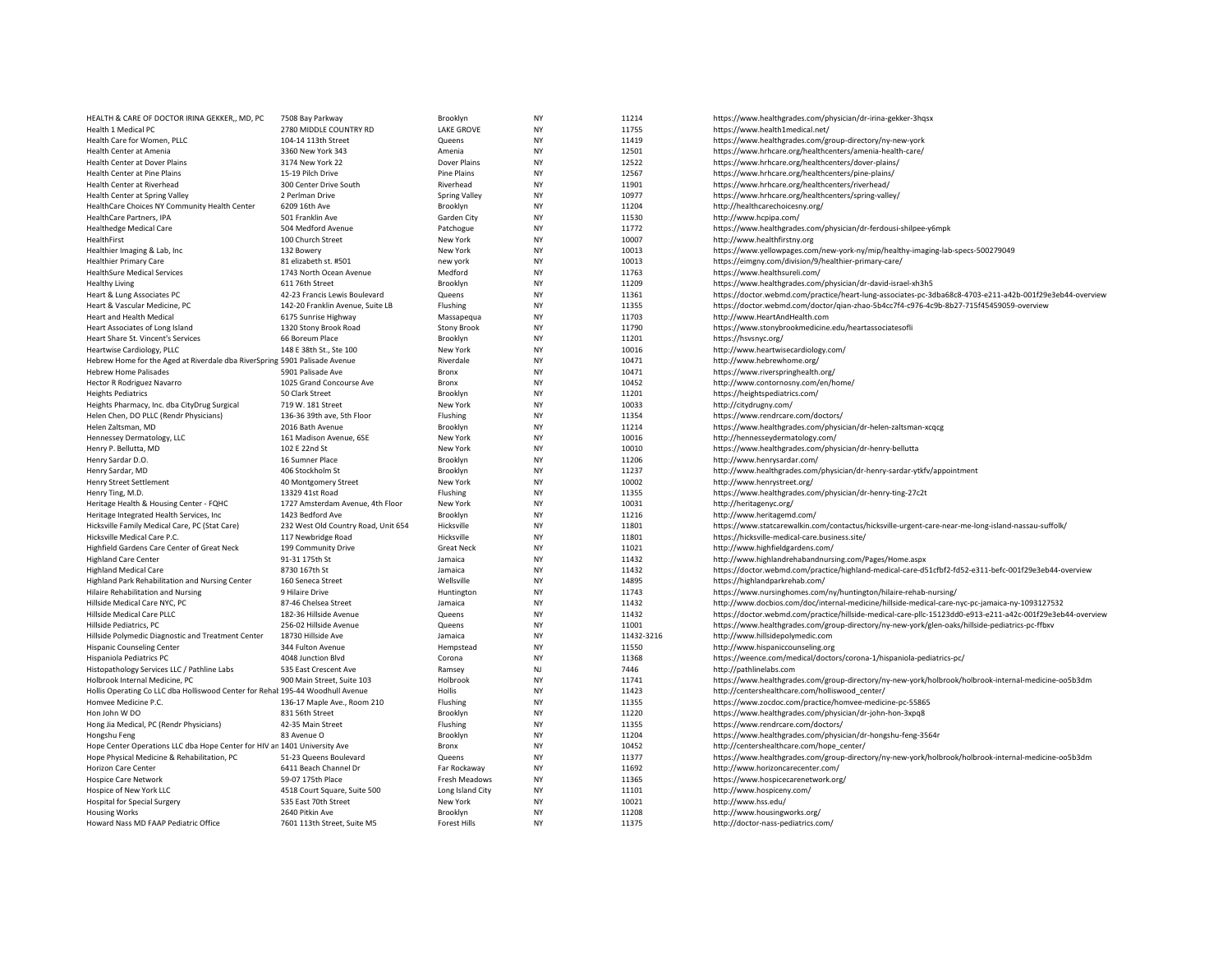| Howard Rosenfeld, MD                                                             | 123 Grove Avenue, Suite 102         | Cedarhurst                | <b>NY</b>              | 11516          | https://www.healthgrades.com/physician/dr-howard-rosenfeld-237mv                                                      |
|----------------------------------------------------------------------------------|-------------------------------------|---------------------------|------------------------|----------------|-----------------------------------------------------------------------------------------------------------------------|
| HP Medical, PC                                                                   | 333 Lafayette Ave                   | Brooklyn                  | <b>NY</b>              | 11238          | https://www.zocdoc.com/practice/hp-medical-pc-3461                                                                    |
| <b>HRH Hudson</b>                                                                | 750 Union Street                    | Hudson                    | <b>NY</b>              | 12534          | https://www.hrhcare.org/healthcenters/health-center-at-hudson/                                                        |
| <b>HRHCare Brentwood</b>                                                         | 1869 Brentwood Road                 | Brentwood                 | <b>NY</b>              | 11717          | https://www.hrhcare.org/healthcenters/brentwood/                                                                      |
| <b>HRHCare Greenport</b>                                                         | 327 Front Street                    | Greenport                 | <b>NY</b>              | 11944          | http://www.hrhcare.org/healthcenters/greenport/                                                                       |
| <b>HRHCare Haverstraw</b>                                                        | 31 West Broad Street                | Haverstraw                | <b>NY</b>              | 10927          | https://www.hrhcare.org/healthcenters/haverstraw/                                                                     |
| HRHCare Huntington Health Center                                                 | 55 Horizon Drive                    | Huntington                | <b>NY</b>              | 11743          | https://www.hrhcare.org/healthcenters/hrhcare-huntington-health-center/                                               |
| HRHCare Kraus Family Health Center at Southampton 330 Meeting House Lane         |                                     | Southampton               | <b>NY</b>              | 11968          | https://www.hrhcare.org/healthcenters/southampton/                                                                    |
| HRHCare Marilyn Shellabarger Health Center at Shirley 550 Montauk Highway        |                                     | Shirley                   | <b>NY</b>              | 11967          | https://www.hrhcare.org/healthcenters/shirley/                                                                        |
| HRHCare Martin Luther King Jr. Health Center at Wyand: 1556 Straight Path        |                                     | Wyandanch                 | <b>NY</b>              | 11798          | https://www.hrhcare.org/healthcenters/wyandanch/                                                                      |
| HRHCare Maxine S. Postal Tri-Community Health Center 1080 Sunrise Highway        |                                     | Amityville                | <b>NY</b>              | 11701          | https://www.hrhcare.org/healthcenters/amityville-3/                                                                   |
| <b>HRHCare Monticello</b>                                                        | 19 & 23 Lakewood Avenue             | Monticello                | <b>NY</b>              | 12701          | https://www.hrhcare.org/healthcenters/monticello/                                                                     |
| <b>HRHCare New Paltz</b>                                                         | 1 Paradies Lane                     | <b>New Paltz</b>          | <b>NY</b>              | 12561          | https://www.hrhcare.org/healthcenters/new-paltz/                                                                      |
| <b>HRHCare Nyack</b>                                                             | 84 North Highland Avenue            | Nyack                     | <b>NY</b>              | 10960          | https://www.hrhcare.org/healthcenters/nyack/                                                                          |
| <b>HRHCare Patchogue</b>                                                         | 365 East Main Street                | Patchogue                 | <b>NY</b>              | 11772          | https://www.hrhcare.org/healthcenters/patchogue/                                                                      |
| HRHCare Peekskill, The Jeannette J Phillips Health Center 1037 Main Street       |                                     | Peekskill                 | <b>NY</b>              | 10566          | https://www.hrhcare.org/healthcenters/peekskill-health-center/                                                        |
| HRHCare Valentine Lane Health Center at Yonkers                                  | 503 South Broadway                  | Yonkers                   | <b>NY</b>              | 10705          | http://www.hrhcare.org/healthcenters/yonkers-valentine-lane/                                                          |
| HRHCare Yonkers, The Park Care Health Center                                     | 2 Park Avenue                       | Yonkers                   | <b>NY</b>              | 10703          | http://www.hrhcare.org/healthcenters/yonkers-park-care-health-center/                                                 |
| <b>HS Medical Care</b>                                                           | 39-16 Prince Street                 | Flushing                  | <b>NY</b>              | 11354          | https://www.healthgrades.com/group-directory/ny-new-york/flushing/hou-su-medical-care-llp-oovcv5r                     |
| Hua Ding Physician, PLLC                                                         | 136-20 38th Avenue, Suite 6D        | Flushing                  | <b>NY</b>              | 11354          | https://www.healthgrades.com/physician/dr-hua-ding-xk2t2                                                              |
| <b>Hudson River Gynecology</b>                                                   | 133 E 58th Street Suite 1002        | New York                  | <b>NY</b>              | 10022          | https://www.hudsonrivergyn.com/                                                                                       |
| Hudson Valley Care                                                               | 2 Church Street, Suite 208          | Ossining                  | <b>NY</b>              | 10562          | https://hudsonvalleycare.org/                                                                                         |
| Huntington Hills Center for Health and Rehabiliation                             | 400 S Service Rd                    | Melville                  | <b>NY</b>              | 11747          | http://www.huntingtonhillscenter.com/                                                                                 |
| <b>Huntington Hospital</b>                                                       | 270 Park Ave                        | Huntington                | <b>NY</b>              | 11743          | https://www.northwell.edu/find-care/locations/huntington-hospital                                                     |
| HUNTINGTON METHADONE                                                             | 689 East Jericho Turnpike           | <b>Huntington Station</b> | <b>NY</b>              | 11746          | https://www.suffolkcountyny.gov/Departments/Health-Services/Mental-Hygiene                                            |
| I & R Medical PC                                                                 | 67-11 164th St.                     | Flushing                  | <b>NY</b>              | 11365          | https://www.zocdoc.com/practice/i-and-r-medical-services-p-c-6261                                                     |
| I and R Medical Services PC                                                      | 112-41 Queens Blvd, Suite LLB       | <b>Forest Hills</b>       | <b>NY</b>              | 11375          | http://www.irmedicalservices.com/                                                                                     |
| I C A Pediatrics                                                                 | 359 Ave U                           | Brooklyn                  | <b>NY</b>              | 11223          | http://www.bekarmd.com/                                                                                               |
| I Care Medical, PLLC                                                             | 1575 Hillside Avenue, STE 302       | New Hyde Park             | <b>NY</b>              | 11040          | https://www.icaremedicalpllc.com/                                                                                     |
| I Care U Medical, PC                                                             | 136-33 37th Avenue, STE 6A          | Queens                    | <b>NY</b>              | 11354          | https://www.healthgrades.com/physician/dr-xiyun-shao-yp7fl                                                            |
| I&G Pediatrics                                                                   | 71-36 110th Street                  | <b>Forest Hills</b>       | <b>NY</b>              | 11375          | https://www.zocdoc.com/doctor/mziya-itzkevitch-md-16427                                                               |
| IAHD (Institutes of Applied Human Dynamics)                                      | 32 Warren Avenue                    | Tarrytown                 | <b>NY</b>              | 10591          | https://www.iahdny.org                                                                                                |
|                                                                                  |                                     |                           | <b>NY</b>              | 11580          |                                                                                                                       |
| Ideal Medical Care of NY, PLLC<br>Iftikhar Din MD                                | 2 Arkansas Drive<br>326 7th St.     | Valley Stream             | <b>NY</b>              | 11215          | https://www.healthgrades.com/physician/dr-zeeshan-hasan-29rfn                                                         |
|                                                                                  |                                     | Brooklyn                  | <b>NY</b>              |                | https://doctor.webmd.com/doctor/iftikhar-din-ec07237b-cdcd-4711-adfd-8372f2054c93-overview                            |
| Imtiyaz Kapadwala, D.P.M., P.C.                                                  | 220A Saint Nicholas Avenue          | Brooklyn                  | <b>NY</b>              | 11237          | https://www.brooklynfootsurgery.com/                                                                                  |
| Independence Care System                                                         | 257 Park Avenue South               | New York                  |                        | 10010          | http://www.icsny.org                                                                                                  |
| Indo American Pediatrics P.C.                                                    | 8020 Broadway Suite 1F              | Elmhurst                  | <b>NY</b>              | 11373          | https://doctor.webmd.com/practice/indo-american-pediatrics-pc-114c0bc8-4703-e211-a42b-001f29e3eb44-overview           |
| Indra Tambar, MD                                                                 | 415 Tremont St                      | North Tonawanda           | <b>NY</b><br><b>NY</b> | 14120<br>10007 | https://www.doximity.com/pub/indra-tambar-md                                                                          |
| Innovative Healthcare Physicians                                                 | 225 Broadway Suite 901              | New York                  |                        |                | https://www.yourobgyn.org/                                                                                            |
| Insight Comprehensive Medical, PC                                                | 40 Bowery Ground Floor              | New York                  | <b>NY</b>              | 10013          | https://www.vitadox.com/practice/chinatown-new-york-ny-10013/insight-comprehensive-medical-pc/JBU9EUTckakS7oTTzhV     |
| Institute for Community Living                                                   | 125 Broad St                        | New York                  | <b>NY</b>              | 10004          | http://www.iclinc.net/                                                                                                |
| Integrated Patient Solutions IPA, LLC dba Strive Health                          | 330 Hudson Street, Suite 300        | New York                  | <b>NY</b>              | 10013          | https://www.strivehealth.com/                                                                                         |
| Integrative Internal Medicine & Geriatric Practice, PLLC 142-18 38th Avenue #1C, |                                     | Queens                    | <b>NY</b>              | 11354          | https://doctors.nyp.org/zheng-bo-huang-md/142-18-38th-avenue                                                          |
| Integrative Medicine of Midtown, PC                                              | 274 Madison Avenue, Suite 501       | New York                  | <b>NY</b>              | 10016          | https://nyulangone.org/doctors/1750691416/monica-grover                                                               |
| Integrative Pediatric Associates of New York, LLC                                | 1762 East 23rd St                   | Brooklyn                  | <b>NY</b>              | 11229          | https://doctor.webmd.com/doctor/stuart-ditchek-f7326aa1-8845-4594-a1d3-4bd41fde1286-overview                          |
| Interborough Developmental & Consultation Center, Inc 1623 Kings Highway         |                                     | Brooklyn                  | <b>NY</b>              | 11229-1209     | http://www.interborough.org/                                                                                          |
| INTERCOUNTY OBSTETRICS & GYNECOLOGY ASSOCIATES 68-52 Fresh Pond Road             |                                     | Queens                    | <b>NY</b>              | 11385          | http://www.nycosmeticobgyn.com/                                                                                       |
| Interfaith Medical Center                                                        | 1545 Atlantic Avenue                | Brooklyn                  | NY                     | 11213          | http://www.interfaithmedical.com/                                                                                     |
| Intermed Care PC                                                                 | 3048 Brighton 1St Street LOWR LEVEL | Brooklyn                  | <b>NY</b>              | 11235          | https://doctor.webmd.com/practice/intermed-care-pc-9796587c-8c9d-4fd8-bba8-7c0d97bb57fa-overview                      |
| Internal Medicine & Geriatrics Associates                                        | 233 Union Avenue, Suite 206         | Holbrook                  | <b>NY</b>              | 11741          | https://doctor.webmd.com/practice/internal-medicine-and-geriatrics-associates-c7761be0-70f5-e211-8d90-001f29e3bb62-ov |
| Internal Medicine Associates, P.C.                                               | 214-22 73rd Avenue                  | Bayside                   | <b>NY</b>              | 11364          | http://www.medicalassociatesnewyork.com/                                                                              |
| Internal Medicine of Rockland, PLLC                                              | 16 Squadron Boulevard, Suite 103    | New City                  | <b>NY</b>              | 10956          | https://internal-medicine-physicians.cmac.ws/internal-medicine-of-rockland-pllc/13225/                                |
| <b>International Pediatrics Plus</b>                                             | 9320 Roosevelt Avenue               | Queens                    | <b>NY</b>              | 11372          | https://www.healthgrades.com/group-directory/ny-new-york/jackson-heights/international-pediatrics-plus-ooo2xvn        |
| <b>Interpace Biosciences</b>                                                     | 300 Interpace Parkway, Building C   | Parsippany                | NJ                     | 07054          | https://www.interpace.com/                                                                                            |
| IPA of Nassau/Suffolk Counties, Inc.                                             | 994 West Jericho Turnpike           | Smithtown                 | <b>NY</b>              | 11787          | https://www.ipany.com/                                                                                                |
| Ira Sutton, MD                                                                   | 2 Overhill Road, Suite 225          | Scarsdale                 | <b>NY</b>              | 10583          | http://www.myfavoritemd.com/                                                                                          |
| Irina Berlin Medical PC                                                          | 40 West Brighton Ave                | Brooklyn                  | <b>NY</b>              | 11224          | https://www.healthgrades.com/physician/dr-irina-berlin                                                                |
| <b>Iris House</b>                                                                | 2348 Adam Clayton Powell Jr Blvd    | New York                  | <b>NY</b>              | 10310          | http://www.irishouse.org/                                                                                             |
| IROP LLC dba Indian River Rehabilitation and Nursing Ce: 17 Madison Street       |                                     | Granville                 | <b>NY</b>              | 12832          | http://centershealthcare.com/indian_river/                                                                            |
| Irwin Schwartz, MD                                                               | 200 Main Street Ste 6               | Setauket                  | <b>NY</b>              | 11733          | https://www.stonybrookmedicine.edu/IrwinLSchwartzMD?y source=1 MTA1MjYzNjgtNzE1LWxvY2F0aW9uLndlYnNpdGU=               |
| Isabella Geriatric Center                                                        | 515 Audubon Avenue                  | New York                  | NY                     | 10040          | http://www.isabella.org/                                                                                              |
| Isabella Visiting Care, Inc.                                                     | 5073 Broadway                       | New York                  | <b>NY</b>              | 10034          | http://www.isabella.org/Isabella/Programs/VisitingCare.aspx                                                           |
| Island Allergy & Asthma PC                                                       | 62-73 Woodhaven Boulevard           | Queens                    | <b>NY</b>              | 11374          | https://doctor.webmd.com/practice/island-allergy-and-asthma-pc-a926cfc8-4703-e211-a42b-001f29e3eb44-overview          |
| <b>Island Cardiac Specialists</b>                                                | 1401 Franklin Avenue                | Garden City               | <b>NY</b>              | 11530          | https://nyulangone.org/doctors/1427040278/philip-ragno                                                                |
| Island Concierge Medical Services, PLLC                                          | 3400 Nesconset Highway.             | East Setauket             | <b>NY</b>              | 11733          | https://npino.com/primary-clinic/1871922898-island-concierge-medical-services-pllc/                                   |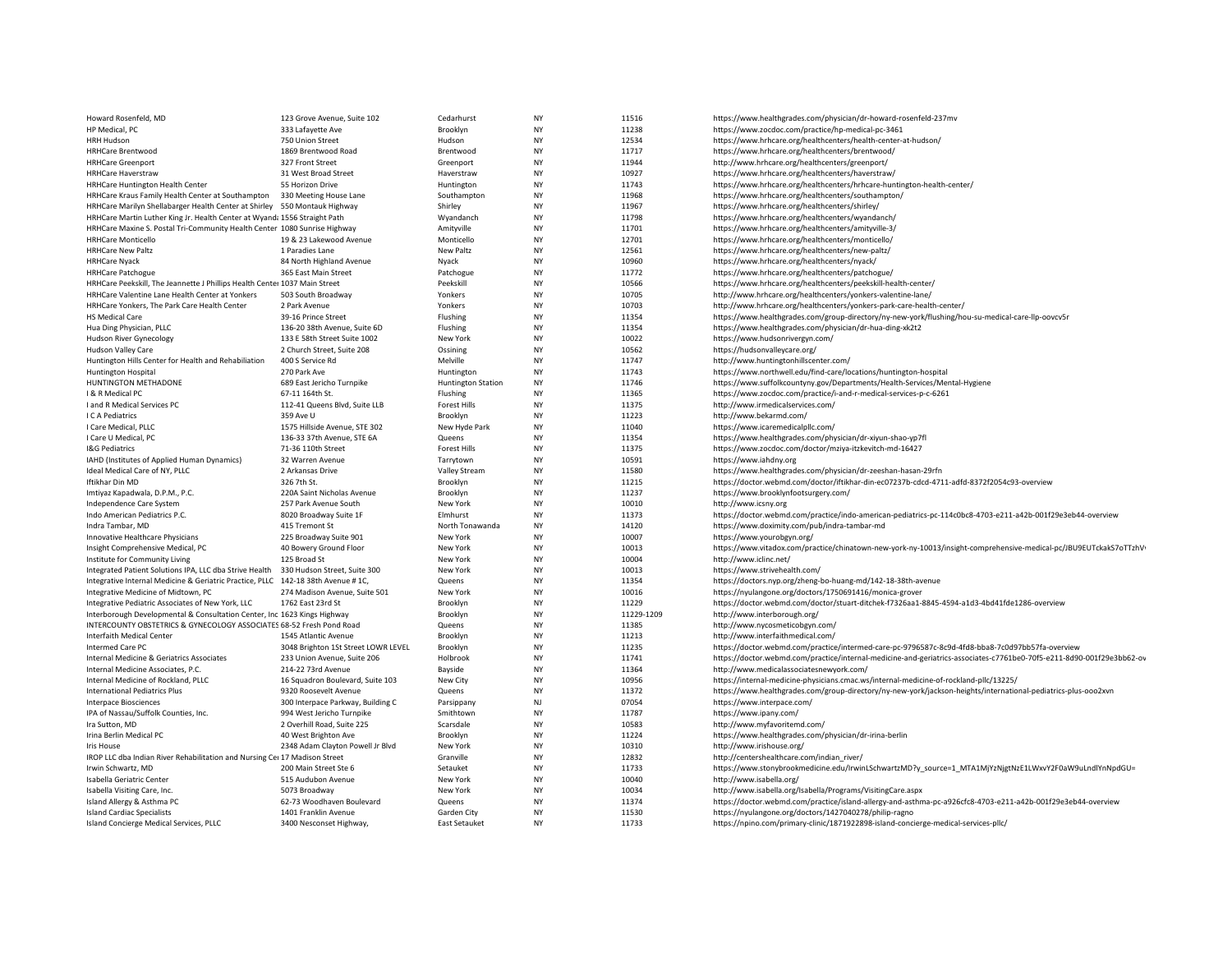| <b>Island Endoscopy</b>                                                        | 1175 Montauk Highway            | West Islip                | NY        | 11795      | https://www.islandendoscopy.com/                                                                               |
|--------------------------------------------------------------------------------|---------------------------------|---------------------------|-----------|------------|----------------------------------------------------------------------------------------------------------------|
| <b>Island Fertility</b>                                                        | 500 Commack Rd                  | Commack                   | NY        | 11725      | https://www.stonybrookmedicine.edu/islandfertility?y_source=1_MTAxMzIxNDYtNzE1LWxvY2F0aW9uLndlYnNpdGU=         |
| Island Internal Medicine                                                       | 520 Franklin Avenue, Suite 212  | Garden City               | NY        | 11530      | https://www.healthgrades.com/group-directory/ny-new-york/garden-city/island-internal-medicine-ooob9px          |
| Island Kids Pediatrics PC                                                      | 2066 Richmond Avenue            | Staten Island             | <b>NY</b> | 10314      | http://www.islandkidspediatrics.com/                                                                           |
| Island Medical Care, PC                                                        | 6277 Jericho Turnpike           | Commack                   | NY        | 11725      | https://www.islandmedicalcarepc.com/                                                                           |
| Island Medical Care, PLLC                                                      | 554 Larkfield Road              | <b>East Northport</b>     | <b>NY</b> | 11731      | https://islandmedicalcarepllc.com/                                                                             |
| <b>Island Medical Consultants</b>                                              | 11 Ralph Place, Suite 214       | Staten Island             | <b>NY</b> | 10304      | https://www.islandmedicalconsultants.com/                                                                      |
| Island Nursing and Rehab Center                                                | 5537 Expressway Drive North     | Holtsville                | NY        | 11742      | http://www.islandnursing.org/                                                                                  |
| <b>Island Primary Medical Care</b>                                             | 4625 Merrick Road               | Massapequa                | <b>NY</b> | 11758      | https://doctor.webmd.com/practice/island-primary-medical-care-8a5e12c9-4703-e211-a42b-001f29e3eb44-overview    |
| <b>Island Pulmonary Associates</b>                                             | 4271 Hempstead Tpke             | Bethpage                  | NY        | 11714      | https://www.nyulangone.org/locations/island-pulmonary-associates-bethpage                                      |
| <b>Island Wide Medical Associates</b>                                          | 233 7th Street                  | Garden City               | <b>NY</b> | 11530      | https://www.nyulangone.org/locations/island-wide-medical-associates                                            |
| <b>Islip Family Practice</b>                                                   | 148 Islip Avenue, Suite 27      | Islip                     | NY        | 11751      | https://www.healthgrades.com/group-directory/ny-new-york/islip/islip-family-practice-ooo4m3b                   |
| Ismail Ozcan MD PC                                                             | 122 Portion Road                | Lake Ronkonkoma           | <b>NY</b> | 11779      | https://www.healthgrades.com/physician/dr-ismail-ozcan-yh64d                                                   |
| Israel Aviles MD PC                                                            | 90-01 Roosevelt Avenue          | Queens                    | <b>NY</b> | 11372      | https://doctors.nyp.org/israel-a-aviles-sanchez-md/90-01a-roosevelt-avenue                                     |
| Israel Samson MD                                                               | 545 Central Avenue              | Cedarhurst                | NY        | 11516      | https://www.healthgrades.com/physician/dr-israel-samson-2str8                                                  |
| Ivy Medical Services, PC                                                       | 38-08 Union Street, Apt 3J      | Flushing                  | <b>NY</b> | 11354      | https://www.healthgrades.com/group-directory/ny-new-york/flushing/ivy-medical-services-ooocmqp                 |
| Iwona Mienko, MD FAAP                                                          | 64-12 Fresh Pond Rd.            | Ridgewood                 | NY        | 11385      | https://www.mienkomd.com/i-m-pediatrics-pc.html                                                                |
| J & J Star Medical PLLC                                                        | 143-55 37th Avenue #1fl         | Flushing                  | NY        | 11354      | https://www.healthgrades.com/group-directory/ny-new-york/flushing/j-j-star-medical-pllc-oonp9r3                |
| J.J. Columbus Drug Co., Inc. dba Town Drug & Surgical                          | 1009 Columbus Ave               | New York                  | NY        | 10025      | http://www.healthcare4ppl.com/supplier/new-york/new-york/town-drug-46275.html                                  |
| Jackie P Orfanos MD                                                            | 700 Old Country Road, Suite 200 | Plainview                 | NY        | 11803      | https://www.mdvip.com/doctors/jackieorfanosmd                                                                  |
| Jackson Heights Latin Medical Group PC                                         | 3751 91st Street                | Jackson Heights           | NY        | 11372      | https://www.md.com/doctor/jaime-roman-md                                                                       |
| Jackson Medical PLLC                                                           | 20 Arlington Pl                 | Brooklyn                  | NY        | 11216      | https://www.healthgrades.com/group-directory/ny-new-york/brooklyn/jackson-medical-pllc-oojxpls                 |
| Jaime Roman, MD PC                                                             | 37-51 91st St.                  | Jackson Heights           | <b>NY</b> | 11372      | https://doctor.webmd.com/doctor/jaime-roman-md-6f7ff34a-1c4c-40df-a730-9ae0036558b1-appointments               |
| Jaishree Subramani, MD                                                         | 500 Montauk Highway, Suite B    | West Islip                | <b>NY</b> | 11795      | https://www.healthgrades.com/physician/dr-jaishree-subramani-2kl34                                             |
| Jamaica Complete Medical                                                       | 148-39 Hillside Avenue          | Jamaica                   | NY        | 11435      | http://jamaicamedicalcenter.com/                                                                               |
| Jamaica Estates Family Medical                                                 | 85-05 167th Street              | Jamaica                   | Nv        | 11432      | https://doctor.webmd.com/practice/jamaica-estates-family-medical-692cfbf2-fd52-e311-befc-001f29e3eb44-overview |
| Jamaica Family Practice                                                        | 9050 Parsons Boulevard          | Jamaica                   | NY        | 11432      | http://marjoriedugue.com/                                                                                      |
| Jamaica Hospital Medical Center                                                | 8900 Van Wyck Expy              | Jamaica                   | NY        | 11418      | https://jamaicahospital.org/                                                                                   |
| Jamaica Hospital Medical Center Diagnostic and Treatm 8900 Van Wyck Expressway |                                 | Jamaica                   | NY        | 11418      | https://jamaicahospital.org/                                                                                   |
| JAMAICA MEDICAL HEIGHTS P.C.                                                   | 215-17 Jamaica Avenue           | Queens                    | <b>NY</b> | 11428      | https://www.healthgrades.com/group-directory/ny-new-york/queens-village/jamaica-medical-heights-oo5mwhr        |
| James A. Stallone                                                              | 400 West Main Street, #234      | Babylon                   | NY        | 11702      | https://www.healthgrades.com/physician/dr-james-stallone-32cbk                                                 |
| James Juh Shen MD, PC DBA Janet Shen MD PC                                     | 453 Colon Avenue                | Staten Island             | NY        | 10308      | https://doctor.webmd.com/doctor/james-shen                                                                     |
| James T. Lainiotis, MD                                                         | 522 Old Country Road            | Plainview                 | <b>NY</b> | 11803      | https://www.healthgrades.com/physician/dr-james-lainiotis-2gm6k                                                |
| James W Ferguson MD                                                            | 170 West Main Street            | East Islip                | NY        | 11730      | https://www.healthgrades.com/physician/dr-james-ferguson-xcmb8                                                 |
| Jana Health Care                                                               | 316 86th Street                 | Brooklyn                  | NY        | 11209      | http://www.janahealthcare.com/                                                                                 |
| Janaki Kanumilli, MD, P.C.                                                     | 110-50 71st Road                | <b>Forest Hills</b>       | NY        | 11375      | https://www.drkanumilliny.com/                                                                                 |
| Janet Westenberger DO PC                                                       | 3875 North Buffalo Street       | Orchard Park              | NY        | 14127      | http://www.jwestenbergerdo.com/                                                                                |
| Janian Medical Care                                                            | 198 E. 121st Street             | New York, NY              | NY        | 10035      | http://www.cucs.org/                                                                                           |
| Janice Prime Care Medical PC                                                   | 585 Schenectady Ave             | Brooklyn                  | NY        | 11203      | https://www.healthgrades.com/group-directory/ny-new-york/brooklyn/janice-prime-care-medical-pc-ybl8lt          |
| Janlian Medical Group, LLC (Rendr Physicians)                                  | 833 58th Street                 | Brooklyn                  | <b>NY</b> | 11220      | https://www.healthgrades.com/group-directory/ny-new-york/brooklyn/janlian-medical-group-llc-wm26m              |
| Javid Yadegar MD, PLLC                                                         | 856 Dekalb Avenue               | Brooklyn                  | <b>NY</b> | 11221      | https://www.vitals.com/doctors/Dr Javid Yadegar.html                                                           |
| Javier F Vieytez MD PC                                                         | 33 Walt Whitman Road Suite 125  | <b>Huntington Station</b> | NY        | 11746      | https://www.stonybrookmedicine.edu/fullbio?pid=1386&name=Javier%20Vieytez%20MD                                 |
| Jay Dennett, DO                                                                | 10 East 85th St., Ste 1A        | New York                  | NY        | 10028      | http://www.dennettdermatology.com/                                                                             |
| Jay Katzman, MD                                                                | 3 East 71st St                  | New York                  | NY        | 10021      | https://www.nyulangone.org/doctors/1043284227/jay-d-katzman                                                    |
| Jeffrey A. Buckner, MD                                                         | 30 E 40th St                    | New York                  | <b>NY</b> | 100116     | http://nyulangone.org/doctors/1104840495/jeffrey-a-buckner                                                     |
| Jeffrey L. Teitelbaum, M,D., PC                                                | 913 Avenue L                    | Brooklyn                  | NY        | 11230      | http://www.jltmd.org/PatientPortal/MyPractice.aspx?LType=10&UCID=%7bC8CD325B-212D-4960-ACFF-443B42AE59DA%7d&   |
| Jeffrey S Crespin, MD                                                          | 210 East 47th St, Ste 1A        | New York                  | <b>NY</b> | 10017      | http://www.jeffreycrespinmd.com/                                                                               |
| Jeffrey Schneller, D.P.M.                                                      | 45-55 43rd Street               | Queens                    | <b>NY</b> | 11104      | http://www.jeffreyschneller.squarespace.com/                                                                   |
| Jenifer Kramer MD, PC                                                          | 3375 Park Avenue, #2003         | Wantagh                   | NY        | 11793      | https://www.healthgrades.com/physician/dr-jenifer-kramer-yxxs2                                                 |
| Jennan Comprehensive Medical, P.C.                                             | 757 60th St.                    | Brooklyn                  | <b>NY</b> | 11220      | https://sites.google.com/a/jennanmedical.com/jennansplash/                                                     |
| Jennifer L. Bonheur, MD, PLLC                                                  | 1317 Third Avenue               | New York                  | NY        | 10021      | https://www.bonheurmd.com/                                                                                     |
| Jenny Q. Lu, M.D., PLLC                                                        | 75 Crystal Run Road, Suite 105  | Middletown                | <b>NY</b> | 10941      | https://physicians.ormc.org/providers/jenny-q-lu/about?schedule=000940ae-31e4-4d67-95f4-35af112da427           |
| Jerome Medical PC                                                              | 2386 Jerome Avenue Floor 3      | Bronx                     | NY        | 10468      | https://npiprofile.com/npi/1689981094                                                                          |
| Jerome Pediatric PC                                                            | 2386 Jerome Avenue              | Bronx                     | <b>NY</b> | 10468      | https://jerome-pediatric-center.business.site/                                                                 |
| Jerry Uduevbo, M.D., P.C.                                                      | 2503 Church Avenue              | Brooklyn                  | NY        | 11226      | https://www.healthgrades.com/physician/dr-jerry-uduevbo-y37n6                                                  |
| Jessica M Allan MD PC                                                          | 333 West 57th St, Suite 107     | New York                  | NY        | 10019      | https://nyulangone.org/doctors/1265564751/jessica-allan                                                        |
| Jewish Association Serving the Aging                                           | 247 West 37th Street            | <b>NY</b>                 | <b>NY</b> | 10018      | http://www.jasa.org/                                                                                           |
| Jewish Board of Family and Children's Services                                 | 135 West 50th Street, 6th Floor | New York                  | NY        | 10020      | http://www.jbfcs.org/                                                                                          |
| Jewish Child Care Association dba JCCA                                         | 858 East 29th Street            | Brooklyn                  | NY        | 11210      | http://www.jccany.org/                                                                                         |
| JFK Medport dba CitiMed - JFK MedPort                                          | 78a North Boundary Road         | Queens                    | NY        | 11430      | https://www.citimedny.com/                                                                                     |
| JGB Mental Health And Mental Retardation Services, Inc 15 West 65th Street     |                                 | New York                  | NY        | 10023      | http://www.jgb.org                                                                                             |
| JGB Rehabilitation Corporation                                                 | 250 W 64th Street               | New York                  | <b>NY</b> | 10023-6402 | https://www.lighthouseguild.org/                                                                               |
| Jianjun Li GI Medical PC (Rendr Physicians)                                    | 139 Centre Street, #704         | New York                  | NY        | 10013      | https://www.rendrcare.com/doctors/                                                                             |
| Jiansheng Zhao Medical PC                                                      | 39-07 Prince Street, Suite 4F   | Flushing                  | <b>NY</b> | 11354      | https://jiansheng-zhao-medical.business.site/                                                                  |
| Jih-Lih Chiang, MD                                                             | 136-20 38th Avenue # 8E,        | Queens                    | <b>NY</b> | 11354      | https://www.healthgrades.com/physician/dr-jih-lih-chiang-xbrig                                                 |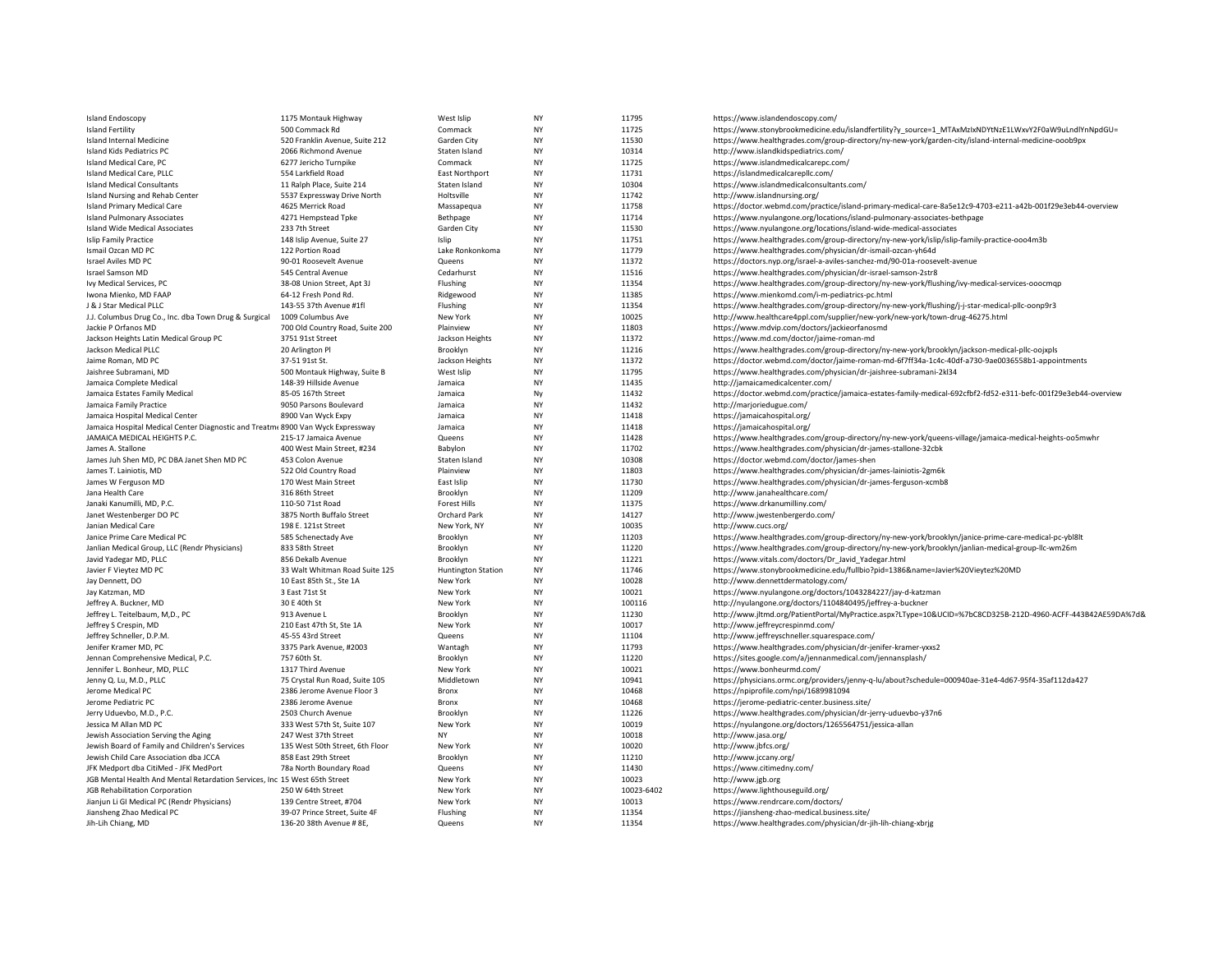| Jin Family Medical PLLC (Rendr Physicians)                                | 131-07 40th Road, Unit E-18          | Flushing               | <b>NY</b> | 11354      | https://www.skyviewwellness.com/portfolio/jin-family-medical-pllc/                                     |
|---------------------------------------------------------------------------|--------------------------------------|------------------------|-----------|------------|--------------------------------------------------------------------------------------------------------|
| Jingbo Liu, MD                                                            | 199 Hempstead Turnpike               | West Hempstead         | <b>NY</b> | 11552      | https://www.healthgrades.com/physician/dr-jingbo-liu-28g5b                                             |
| Jinpeng Peng MD AKA Peng's Medical PC                                     | 863 50th Street                      | Brooklyn               | <b>NY</b> | 11220      | https://health.usnews.com/doctors/jinpeng-peng-180680                                                  |
| JKAN Gastroenterology, PLLC                                               | 115 Broadway, Ste 1800, Office 41    | New York               | <b>NY</b> | 10006      | https://nyulangone.org/doctors/1144208794/nancy-lau                                                    |
| Joanna Barbara Lis Pediatrics PC                                          | 970 41 Street, Suite M1              | Brooklyn               | NY        | 11219      | http://www.drjoannablis.com/staff.html                                                                 |
| Jodilyn Gingold, MD PC                                                    | 62-54 97th Place                     | Rego Park              | <b>NY</b> | 11374      | https://www.healthgrades.com/physician/dr-jodilyn-gingold-2ldp3                                        |
| Joel A Baum MD                                                            | 112-03 Queens Boulevard Suite 204    | Queens                 | <b>NY</b> | 11375      | https://www.mountsinai.org/profiles/joel-a-baum                                                        |
|                                                                           |                                      |                        | <b>NY</b> |            |                                                                                                        |
| Joel Solomon MD                                                           | 276 5th Avenue Room 1101             | New York               |           | 10001      | https://www.nyulangone.org/doctors/1700814233/joel-m-solomon                                           |
| John G. Yuan, MD, PC                                                      | 1129 Northern Blvd, Suite 307        | Manhasset              | <b>NY</b> | 11030      | https://www.nyulangone.org/doctors/1336163336/john-g-yuan                                              |
| John R. DiMartino MD                                                      | 747 North Broadway                   | Massapequa             | <b>NY</b> | 11758      | https://www.healthgrades.com/physician/dr-john-di-martino-2bx3n                                        |
| John Zaso, DO PC                                                          | 611 Merrick Avenue                   | East Meadow            | <b>NY</b> | 11554      | https://nyulangone.org/doctors/1013010107/john-r-zaso                                                  |
| Jonathan A. Herbst, MD                                                    | 388 Westchester Avenue, Suite 1C     | Port Chester           | <b>NY</b> | 10573      | https://www.healthgrades.com/physician/dr-jonathan-herbst-y5fqp                                        |
| Jonathan D. Field, MD                                                     | 133 E 58th street #502               | New York               | <b>NY</b> | 10022      | https://www.zocdoc.com/doctor/jonathan-field-md-3251                                                   |
| Jonathan P. Shapiro, MD, PLLC                                             | 115 East 61st St                     | New York               | <b>NY</b> | 10065      | http://www.eyelids.eyemd.org/                                                                          |
| Jonathan W. Mohrer MD PC                                                  | 555 Madison Avenue 4th Floor,        | New York               | <b>NY</b> | 10022      | https://www.nyulangone.org/doctors/1700884434/jonathan-mohrer                                          |
| Jorge Gardyn MD                                                           | 618 Broadway                         | Amityville             | <b>NY</b> | 11701      | http://www.nsimed.com/                                                                                 |
| Jose E Quiwa MD                                                           | 8502 66th Road                       | Flushing               | <b>NY</b> | 11374      | https://doctor.webmd.com/doctor/jose-quiwa-md-405f0a43-51f4-4343-b4f5-78cd2be6c59c-appointments        |
| Joseph B. Jacobs, MD, PC                                                  | 345 East 37th Street, Suite 308      | New York               | <b>NY</b> | 10016      | https://www.josephbjacobs.com/                                                                         |
| Joseph Mintah MD                                                          | 1922 McGraw Avenue                   | Bronx                  | <b>NY</b> | 10462      | https://doctor.webmd.com/doctor/joseph-mintah-c874ec22-0239-476d-b305-e296836effd5-appointments        |
| Joseph P Addabbo Family Health Center                                     | 120 Richards St                      | Brooklyn               | <b>NY</b> | 11231      | http://www.addabbo.org/                                                                                |
| Joseph Paul MD                                                            | 60 Plaza Street, Ste. 1F             | Brooklyn               | <b>NY</b> | 11238      | https://healthjoy.com/doctor/joseph-h-paul/60-plaza-st-e-brooklyn-ny-11238/                            |
| Joseph Thomas MD                                                          | 391 Stanhope Street                  | Brooklyn               | <b>NY</b> | 11237      | https://www.vitals.com/doctors/Dr_Joseph_Thomas_3.html                                                 |
| Joseph Wahba, MD                                                          | 3680 Bedford Ave                     | Brooklyn               | <b>NY</b> | 11229      | https://www.nyulangone.org/doctors/1023018231/joseph-wahba                                             |
| Josephine Z Huang MD                                                      | 110 Lafayette Street Room 601        | New York               | <b>NY</b> | 10013      | https://www.josephinehuangmd.com/                                                                      |
| Joshua Weinstein. MD, PC                                                  | 72-35 112th St                       | <b>Forest Hills</b>    | <b>NY</b> | 11375      | https://www.nyulangone.org/doctors/1487721106/joshua-w-weinstein                                       |
| Juan A. Medina Medical Office PC                                          | 870 Central Avenue                   | Queens                 | <b>NY</b> | 11691      | https://doctor.webmd.com/doctor/juan-medina-e10a27bd-dd2a-4f21-8958-f57dff8cccf0-overview              |
| Jubil Malieckal MD                                                        | 242 Dekalb Ave FL 2                  | Brooklyn               | <b>NY</b> | 11205      | https://www.healthgrades.com/physician/dr-jubil-malieckal-xktk6                                        |
| Judith A. Benstein, MD                                                    | 530 First Ave                        | New York               | <b>NY</b> | 10016      | http://nyulangone.org/doctors/1073508065/judith-a-benstein                                             |
| Judith DeCelis, MD                                                        | 343 E 30th St                        | New York               | <b>NY</b> | 10022      | http://nyulangone.org/doctors/1316904592/judith-de-celis                                               |
| Junction Medical Office, P.C.                                             | 92-11 35th Avenue, #1E               | Jackson Heights        | <b>NY</b> | 11372      | http://www.junctionmedicalnyc.com/                                                                     |
| Junho Lee MD                                                              | 38-25 Parsons Boulevard #1g,         | Queens                 | <b>NY</b> | 11354      | https://www.healthgrades.com/physician/dr-junho-lee-36npv                                              |
|                                                                           |                                      |                        | <b>NY</b> |            |                                                                                                        |
| JW Medical Services, PC                                                   | 765 52nd Street                      | Brooklyn               | <b>NY</b> | 11220      | https://doctor.webmd.com/practice/jw-medical-services-pc-1a4859b2-301a-e711-a8b6-001f29e3eb44-overview |
| Kaliyur Venkat MD                                                         | 122 Fulton Street                    | New York               |           | 10038      | https://www.healthgrades.com/physician/dr-kaliyur-venkataramana-x9hcq                                  |
| Kamal Khan MD                                                             | 103-11 Northern Boulevard            | Corona                 | <b>NY</b> | 11368      | https://doctor.webmd.com/doctor/kamal-khan-e83b9630-daf1-463a-add8-0b54311550b4-overview               |
| Kanchan Katapadi, MD                                                      | 264 1st Street 2nd Floor             | Brooklyn               | <b>NY</b> | 11215      | https://www.healthgrades.com/physician/dr-kanchan-katapadi-2wn6c                                       |
| Kanghan Medical Services PC                                               | 38-34 Parsons Blvd                   | Flushing               | <b>NY</b> | 11354      | http://kanghanclinic.com/about_us.html                                                                 |
| Karen Allison, MD PC                                                      | 205-16 Linden Boulevard              | Queens                 | <b>NY</b> | 11412      | https://www.allisonglaucoma.com/                                                                       |
| Katherine G Roth MD                                                       | 12 Medical Drive Suite D             | Port Jefferson Station | <b>NY</b> | 11776      | https://www.healthgrades.com/physician/dr-katherine-roth-y4t2w                                         |
| Katherine Zeng, MD PC                                                     | 133-47 Sanford Avenue                | Flushing               | <b>NY</b> | 11355      | https://www.healthgrades.com/physician/dr-katherine-zeng-2rh33                                         |
| Kathie Brand, M.D.                                                        | 400 South Oyster Bay Road, Suite 300 | Hicksville             | <b>NY</b> | 11801      | httphealthgrades.com/physician/dr-kathie-brand-yf87q                                                   |
| Kathy Tan Medical Office, LLC                                             | 5314 7th Ave                         | Brooklyn               | <b>NY</b> | 11220      | https://www.vitals.com/doctors/Dr_Shaobing_Tan.html                                                    |
| Katz Women's Hospital at North Shore University Hospit 270-05 76th Ave    |                                      | New Hyde Park          | <b>NY</b> | 11040      | https://www.northwell.edu/find-care/locations/katz-womens-hospital-north-shore-university-hospital     |
| Kee To Independent Growth, Inc.                                           | <b>PO Box 243</b>                    | <b>Ballston Spa</b>    | <b>NY</b> | 12020      | https://www.keetoindependentgrowth.com/                                                                |
| Kee Y. Shum , M.D. P.C.                                                   | 136-25 Maple Avenue # 205            | Queens                 | <b>NY</b> | 11355      | https://doctors.nyp.org/kee-y-shum-md/136-25-maple-avenue                                              |
| Keith C Chang MD                                                          | 217 Grand Street Suite 302           | New York               | <b>NY</b> | 10013      | https://health.usnews.com/doctors/keith-chang-81242                                                    |
| Kelson Physician Partners of Five Towns, Inc. dba Pediatı 145 Franklin Pl |                                      | Woodmere               | <b>NY</b> | 11598-1218 | http://www.pedsli.com                                                                                  |
| Kennedy Pavilion RH1 LLC DBA The Pavilion at Queens fo 36-17 Parsons Blvd |                                      | Flushing               | <b>NY</b> | 11354      | http://www.pavilionrehab.com/                                                                          |
| Kenneth Rosenthal, MD, PC                                                 | 5360 Nesconset Highway               | Port Jefferson Station | <b>NY</b> | 11776      | https://www.healthgrades.com/physician/dr-kenneth-rosenthal-xgnpt                                      |
| <b>Kensington Pediatrics</b>                                              | 3904 16th Avenue                     | Brooklyn               | <b>NY</b> | 11218      | https://www.kensingtonpediatrics.com/                                                                  |
| Kernilde Jean-Jerome MD, PC                                               | 901 Franklin Avenue                  | Brooklyn               | <b>NY</b> | 11225      | https://www.zocdoc.com/doctor/kernilde-jean-jerome-md-44864                                            |
| Kevin Armington M.D                                                       | 127 Bedford Avenue                   | Brooklyn               | <b>NY</b> | 11211      | https://www.mountsinai.org/profiles/kevin-j-armington                                                  |
| Kevin Lin MD                                                              | 198 Canal Street Suite 401           | New York               | NY        | 10013      | https://www.healthgrades.com/physician/dr-kevin-lin-xgcw5                                              |
| Kevin Norowitz                                                            | 522 E 9th Street                     | Brooklyn               | <b>NY</b> | 11218      | https://www.healthgrades.com/physician/dr-kevin-norowitz-yy7dr                                         |
| Kevork G. Boyadjian, MD                                                   | 75-06 Eliot Avenue                   | Middle Village         | <b>NY</b> | 11379      | https://www.healthgrades.com/physician/dr-kevork-boyadjian-3xnvq                                       |
| Kew Gardens Hills Pediatrics                                              | 141-49 70th Road                     | Kew Gardens Hills      | <b>NY</b> | 11367      | http://kghpeds.yourmd.com/                                                                             |
| <b>Kew Gardens Medical</b>                                                | 8361 ABINGDON RD                     | <b>KEW GARDENS</b>     | <b>NY</b> | 11415      | https://www.healthgrades.com/group-directory/ny-new-york/kew-gardens/kew-gardens-medical-ooo5rc6       |
|                                                                           |                                      |                        |           |            |                                                                                                        |
| Khalid A Chaughtai MD                                                     | 132 Wilson Avenue                    | Brooklyn               | <b>NY</b> | 11237      | https://doctor.webmd.com/doctor/khalid-chaughtai-a245d664-c2a4-4b72-a49b-94c8c649d938-overview         |
| Khin Aung Medical, PC                                                     | 8708 Justice Ave                     | Elmhurst               | <b>NY</b> | 11373      | https://www.zocdoc.com/doctor/khin-aung-md                                                             |
| Kids Care Pediatric Associates PC                                         | 2266 Dutch Broadway                  | Elmont                 | <b>NY</b> | 11003      | http://www.kids-care.com                                                                               |
| Kindercare Pediatrics LLP                                                 | 44 Lee Avenue, #3                    | Brooklyn               | <b>NY</b> | 11211      | https://www.healthgrades.com/group-directory/ny-new-york/brooklyn/kindercare-pediatrics-ooo592c        |
| King David Center for Nursing and Rehabilitation                          | 2266 Cropsey Avenue                  | Brooklyn               | <b>NY</b> | 11214      | http://www.allurecare.com/                                                                             |
| Kings Highway Best Medical PC                                             | 372 Utica Ave                        | Brooklyn               | <b>NY</b> | 11213      | https://kingshwybestmedical.weebly.com/                                                                |
| Kings Park Primary Medical Care                                           | 65 Indian Head Road, Suite2          | <b>Kings Park</b>      | <b>NY</b> | 11754      | https://www.kpfamilymedicine.com/                                                                      |
| Kings Point Medical PLLC                                                  | 200 Middle Neck Road                 | <b>Great Neck</b>      | <b>NY</b> | 11021      | http://www.kingspointpediatrics.com/                                                                   |
| Kingsboro Psychiatric Center                                              | 681 Clarkson Ave                     | Brooklyn               | <b>NY</b> | 11203      | https://www.omh.ny.gov/omhweb/facilities/kbpc/                                                         |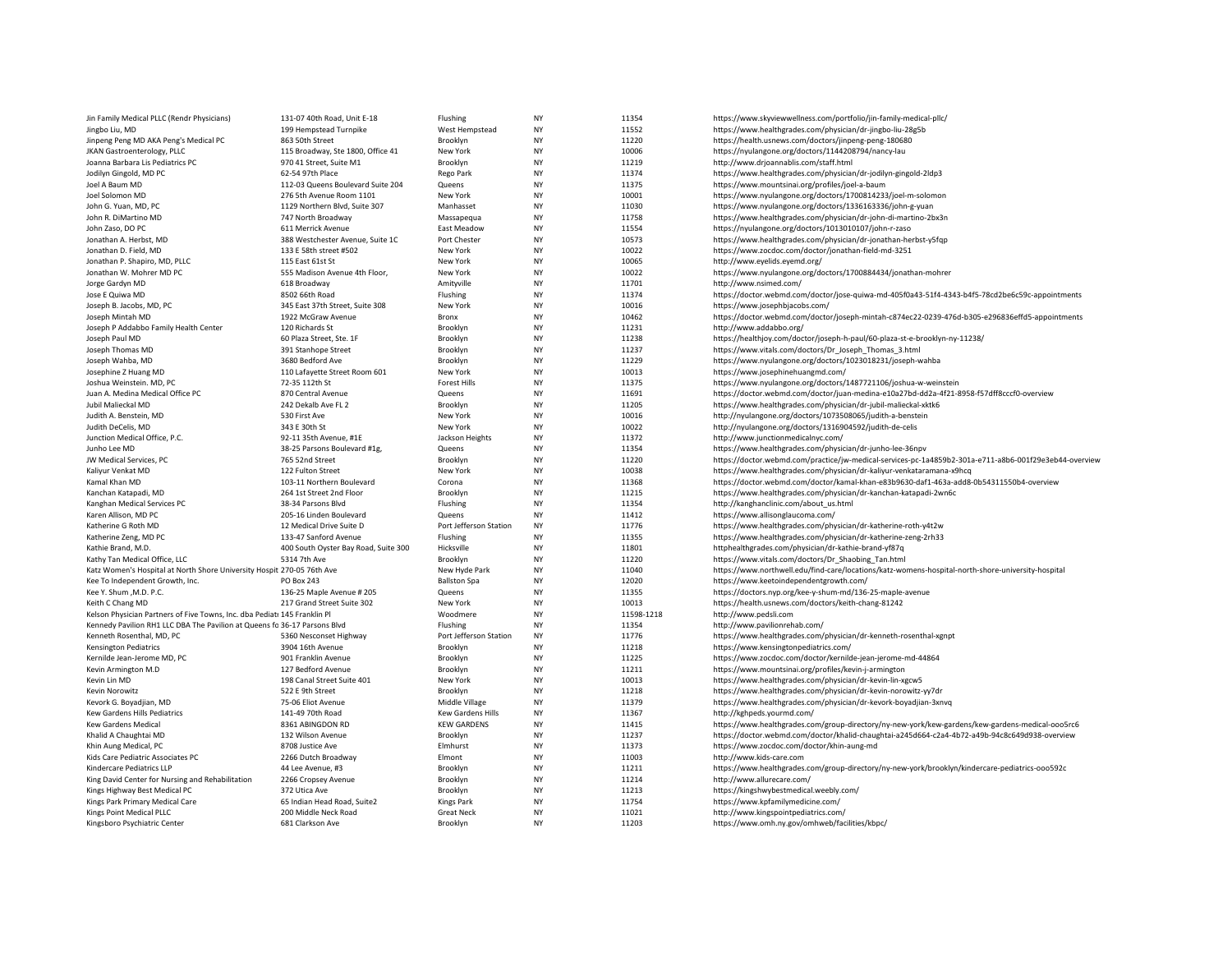| Kingsbrook Jewish Medical Center                                            | 585 Schenectady Ave                               | Brooklyn                          | <b>NY</b>       | 11203          | http://www.kingsbrook.org/                                                                                                     |
|-----------------------------------------------------------------------------|---------------------------------------------------|-----------------------------------|-----------------|----------------|--------------------------------------------------------------------------------------------------------------------------------|
| Kinwell Medical Services PC                                                 | 41 Brunswick Street, Floor 1                      | Staten Island                     | NY              | 10314          | https://doctor.webmd.com/practice/kinwell-medical-services-d4806342-7bbb-e311-8fc0-001f29e3bb64-overview                       |
| Kips Bay Endoscopy                                                          | 535 2nd Ave                                       | New York                          | <b>NY</b>       | 10016          | http://www.kipsbayendo.com/                                                                                                    |
| Kirby Forensic Psychiatric Center                                           | 600 East 125th Street                             | Wards Island                      | NY              | 10035          | https://www.omh.ny.gov/omhweb/facilities/krpc/                                                                                 |
| KJMC - Pierre Toussaint Family Health Center                                | 1110 Eastern Pkwy                                 | Brooklyn                          | <b>NY</b>       | 11213          | https://www.kingsbrook.org/Programs-Services/Ambulatory-Services/Pierre-Toussaint-Family-Healthcare-Center.aspx                |
| Knickerbocker Medical Care PC                                               | 739 Knickerbocker Avenue                          | Brooklyn                          | <b>NY</b>       | 11221          | http://www.kbmcare.com/                                                                                                        |
| Kornrich Medical PC                                                         | 715 Roanoke Ave                                   | Riverhead                         | <b>NY</b>       | 11901          | https://www.nyulangone.org/doctors/1144332198/william-j-kornrich                                                               |
| KPRH IV Realty, LLC dba Cypress Garden Center for Nursi 139-66 35th Avenue  |                                                   | Flushing                          | <b>NY</b>       | 11354          | https://profiles.health.ny.gov/nursing_home/view/150764                                                                        |
| Kravis Children's Hospital at Mount Sinai                                   | 1184 5th Ave                                      | New York                          | NY              | 10029          | http://www.mountsinai.org/patient-care/service-areas/children                                                                  |
| Kumar S Mandal MD, PC                                                       | 2 Coraci Boulevard, Suite 10                      | Shirley                           | NY              | 11967          | https://www.healthgrades.com/physician/dr-kumar-mandal-yysxk                                                                   |
| Kumarpal Shah MD                                                            | 326 Livingston St                                 | Brooklyn                          | <b>NY</b>       | 11217          | https://doctor.webmd.com/doctor/kumarpal-shah-e3194fa5-b665-48e3-9c46-69d1aaeb553c-overview                                    |
| Kyungmee Kim, MD                                                            | 13710 Franklin Ave Ste L1                         | Flushing                          | NY              | 11355          | https://www.healthgrades.com/physician/dr-kyungmee-kim-ypbbp                                                                   |
| L&L Medical Care, PC                                                        | 5115 7th Avenue                                   | Brooklyn                          | <b>NY</b>       | 11220          | https://www.healthgrades.com/physician/dr-yiding-li-282t3                                                                      |
| La Nueva Esperanza, Inc.                                                    | 213 Johnson Avenue                                | Brooklyn                          | <b>NY</b>       | 11206          | http://www.nuevahope.org/                                                                                                      |
| Laboratory of Dermatopathology                                              | 80 Crossways Park Dr Suite 100                    | Woodbury                          | <b>NY</b>       | 11797          | https://www.labofderm.com/                                                                                                     |
| Laconia Nursing Home, Inc.                                                  | 1050 East 230th Street                            | The Bronx                         | <b>NY</b>       | 10466          | https://www.laconianursinghome.com/                                                                                            |
| Laleh Moazen, MD                                                            | 530 First Ave                                     | New York                          | NY              | 10016          | http://nyulangone.org/doctors/1881681773/laleh-moazen                                                                          |
| LAMD Medical Group & Multispecialty                                         | 65-06 Roosevelt Avenue                            | Woodside                          | <b>NY</b>       | 11377          | https://www.zocdoc.com/doctor/erie-agustin-md-208790                                                                           |
| Lana Boter, MD, PLLC                                                        | 161 Madison Ave, Ste 9SW                          | New York                          | <b>NY</b>       | 10016          | https://oasiswomenshealth.com/                                                                                                 |
| Landmark Health                                                             | 3000 Marcus Ave                                   | New Hyde Park                     | NY              | 10042          | http://www.landmarkhealth.org/                                                                                                 |
| Lanny Schwartzfarb, MD                                                      | 315 East 69th St                                  | New York                          | <b>NY</b>       | 10021          | https://www.nyulangone.org/doctors/1770625626/lanny-s-schwartzfarb                                                             |
| Larry Shemen MD PC                                                          | 233 East 69th Street, Suite 1D                    | New York                          | <b>NY</b>       | 10021          | https://www.healthgrades.com/physician/dr-larry-shemen-2jd3s                                                                   |
| LaSante Health Center Inc                                                   | 672 Parkside Ave, 2nd floor                       | Brooklyn                          | <b>NY</b>       | 11226          | https://www.lasantehealth.com/                                                                                                 |
| Laszlo Feher, D.O.                                                          | 148 East 38th St                                  | New York                          | <b>NY</b>       | 10016          | https://nyulangone.org/doctors/1205932290/laszlo-a-feher                                                                       |
| Latina Medical Office (DBA Liberty Medical Office)                          | 188 Dahill Rd Ste A                               | Brooklyn                          | NY              | 11218          | http://www.superpages.com/bp/brooklyn-ny/liberty-medical-office-zaber-a-khan-md-L2575126155.htm                                |
| Lawrence T. Choy, M.D., P.C.                                                | 142-20 Franklin Avenue                            | Queens                            | <b>NY</b>       | 11355          | https://www.healthcare4ppl.com/physician/new-york/flushing/lawrence-t-choy-1336223783.html                                     |
| Le Ding Medical Office, PLLC                                                | 849 57th Street, Suite 2                          | Brooklyn                          | <b>NY</b>       | 11220          | https://npino.com/pediatric-clinic/1598341513-le-ding-medical-office-pllc/                                                     |
| Lee's Medical Associates                                                    | 3825 Parsons Blvd Ste 1G                          | Flushing                          | NY              | 11354          | https://drleenlee.com/                                                                                                         |
| Lefferts Medical Associates PC                                              | 266-19 Union Turnpike                             | New Hyde Park                     | <b>NY</b>       | 11040          | http://www.leffertsmedical.com/                                                                                                |
| Leibowitz Jonathan S MD                                                     | 1343 55th St                                      | Brooklyn                          | NY              | 11219          | https://doctor.webmd.com/doctor/jonathan-leibowitz-md-b38555ca-1fbf-4a61-ae0f-c04c46959ff2-overview                            |
| Lenox Health Greenwich Village                                              | 30 7th Ave                                        | New York                          | <b>NY</b>       | 10011          | https://www.northwell.edu/find-care/locations/lenox-health-greenwich-village                                                   |
| Lenox Hill Hospital                                                         | 100 E 77th St                                     | New York                          | NY              | 10075          | https://www.northwell.edu/find-care/locations/lenox-hill-hospital                                                              |
| Lenox Hill Neighborhood House                                               | 331 East 70th Street                              | New York                          | <b>NY</b>       | 10021          | http://www.lenoxhill.org/                                                                                                      |
| Lenox Hill Radiology f/k/a Doshi Diagnostic Imaging Serv 560 South Broadway |                                                   | Hicksville                        | <b>NY</b><br>NY | 11801          | https://www.radnet.com/lenox-hill-radiology                                                                                    |
| Leon Hodes, MD                                                              | 474 Atlantic Avenue                               | East Rockaway<br>Rockville Centre | <b>NY</b>       | 11518<br>11570 | https://www.nyconciergemd.com/                                                                                                 |
| Leonard Ingber MD                                                           | 77 North Centre Ave, Ste 207<br>1412 E 9th Street | Brooklyn                          | <b>NY</b>       | 11230          | https://www.healthgrades.com/physician/dr-leonard-ingber-3g55p<br>https://www.healthgrades.com/physician/dr-leonid-kozer-2plgw |
| Leonid Kozer Medical PC<br>Lerin Drug, Inc. dba Town Drug                   | 501 W 113th St                                    | New York                          | <b>NY</b>       | 10025          | http://www.healthcare4ppl.com/supplier/new-york/new-york/town-drug-46275.html                                                  |
| Lesly Honore, MD                                                            | 6 Clarendon Road                                  | Hempstead                         | NY              | 11550          | https://health.usnews.com/doctors/lesly-honore-61660                                                                           |
| Lester N. Dennis DPM                                                        | 102 Norman Avenue                                 | Brooklyn                          | <b>NY</b>       | 11222          | https://www.nycfootandankle.com/provider/lester-n-dennis-dpm-facfas                                                            |
| Lev Yagudayev Physician, PC                                                 | 9725 63rd Drive, 1st FL                           | Rego Park                         | <b>NY</b>       | 11374          | https://www.healthcare6.com/physician/rego-park-ny/lev-yagudayev-957620.html                                                   |
| Lew Medical PC                                                              | 21902 Linden Blvd                                 | Cambria Heights                   | <b>NY</b>       | 11411          | https://doctor.webmd.com/practice/lew-medical-pc-cb0a55d4-799a-4856-8782-faf577b03c3b-overview                                 |
| Lewis W. Marshall JR MD PC                                                  | 89-31 161st Street                                | Jamaica                           | NY              | 11432          | https://www.healthgrades.com/physician/dr-lewis-marshall-yk83f                                                                 |
| Lewis Z. Wright, MD                                                         | 222 West 116th Street                             | New York                          | <b>NY</b>       | 10026          | https://www.vitals.com/doctors/Dr_Lewis_Z_Wright.html                                                                          |
| LI Dermatology PLLC                                                         | 41-60 Main Street, Suite 301                      | Flushing                          | NY              | 11355          | http://www.sherrylimd.com/                                                                                                     |
| Li Hong Pediatrics PLLC                                                     | 142-12 41st Ave                                   | Flushing                          | <b>NY</b>       | 11355          | http://doctor.webmd.com/doctor/hong-li-md-83bb5d47-53cd-4b1c-82fa-83aef73f5d0a-overview                                        |
| Li Kan, MD                                                                  | 132-15 41st Avenue, Suite 2D                      | Flushing                          | <b>NY</b>       | 11354          | https://www.northwell.edu/find-care/find-a-doctor/pediatrics/dr-li-kan-md-11314649                                             |
| Li Xin Mei Medical Care, PC                                                 | 136-33 37th Avenue, 6B                            | Flushing                          | NY              | 11354          | https://www.healthgrades.com/physician/dr-xinmei-li-2rnrh                                                                      |
| Liberty Medical Services, P.C.                                              | 125-07 Liberty Avenue                             | South Richmond Hill               | <b>NY</b>       | 11419          | https://www.drbaldeo.com/                                                                                                      |
| Life Dome Adult Services                                                    | 716 East 224 Street                               | Bronx                             | <b>NY</b>       | 10466          | https://www.lifedomeservices.org/                                                                                              |
| Lifecare Medical, PLLC                                                      | 133-24 Sanford Avenue                             | Flushing                          | <b>NY</b>       | 11355          | https://doctor.webmd.com/practice/lifecare-medical-pllc-d930c347-db8a-e411-b35d-001f29e3eb44-overview                          |
| Lighthouse Pediatrics, PC                                                   | 160 Bennett Avenue                                | New York                          | <b>NY</b>       | 10040          | https://lighthousepediatrics.patientmedrecords.com/                                                                            |
| Lih Lih Wu Medical                                                          | 6018 7th Ave # 1FL                                | Brooklyn                          | NY              | 11220          | https://doctor.webmd.com/doctor/lih-wu-9c0171bb-fa3c-437f-bd03-52a9855a55dd-overview                                           |
| LiLi Ren MD PC                                                              | 134-21 Maple Avenue                               | Flushing                          | <b>NY</b>       | 11355          | https://www.lilirenmdpc.com/                                                                                                   |
| Lillian E Stachtiaris MD                                                    | 520 Franklin Avenue, Suite 111                    | Garden City                       | NY              | 11530          | https://www.lespediatrics.com/                                                                                                 |
| Lina Nie MD                                                                 | 749 61st Street, Unit 203                         | Brooklyn                          | <b>NY</b>       | 11220          | https://www.nielinapediatrics.com/?utm_source=gmb_auth                                                                         |
| Linden Children's Services                                                  | 350 Ocean Ave, 1B                                 | Brooklyn                          | <b>NY</b>       | 11226          | https://www.healthgrades.com/group-directory/ny-new-york/brooklyn/linden-childrens-services-ooo5lt8                            |
| Lindenwood Community Volunteer Ambulance                                    | 94-10 133rd Avenue                                | Queens                            | NY              | 11417          | http://lindenwoodvac.org/                                                                                                      |
| Lingling Zeng Pediatrics, P.C.                                              | 13620 38th Ave                                    | Flushing                          | <b>NY</b>       | 11354          | https://doctor.webmd.com/doctor/lingling-zeng-c89df1ba-c755-de11-b4a5-001f29e3eb44-overview                                    |
| Little Neck Douglaston Community Ambulance Corps, In 42-18 Marathon Parkway |                                                   | <b>Little Neck</b>                | <b>NY</b>       | 11363          | https://www.indcac.org/                                                                                                        |
| Little Sisters of the Assumption (LSA) Family Health Servi 333 E 115th St   |                                                   | New York                          | NY              | 10029          | http://www.littlesistersfamily.org                                                                                             |
| Little Treasures-Petits Tresors, SLP & Psych PLLC                           | 220-04 Linden Boulevard                           | Jamaica                           | <b>NY</b>       | 11411          | http://littletreasures-pt.com/?page_id=21                                                                                      |
| Little Tsingtao Medical PC                                                  | 131-07 40th Rd. Suite E17                         | Flushing                          | NY              | 11354          | https://doctor.webmd.com/doctor/ji-qing-wei-a92f046f-7ee3-46b8-adb5-f4b0663e0d54-overview                                      |
| Litvinova Medical PC                                                        | 20 8th Avenue                                     | Brooklyn                          | <b>NY</b>       | 11217          | http://www.litvinovamedical.com/                                                                                               |
| LiveOnNY (formerly NY Organ Donor Network)                                  | 460 West 34th St                                  | New York                          | <b>NY</b>       | 10001          | http://www.liveonny.org/                                                                                                       |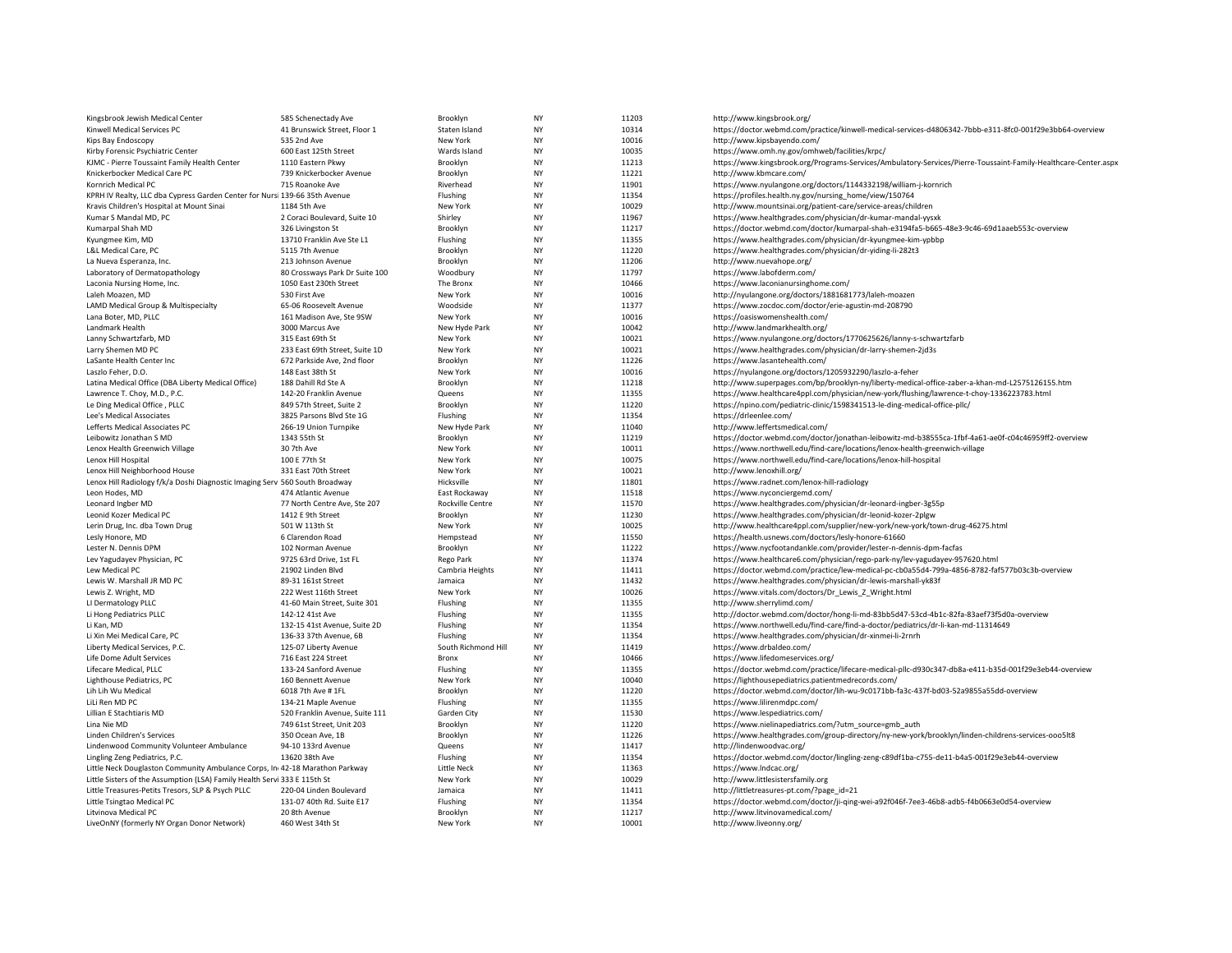| Living Positive, Inc.                                                  | 250 Fulton Ave, Suite 418,                           | Hempstead            | <b>NY</b>       | 11550-3917     | http://npino.com/counselor/1285090845-living-positive-inc/                                                                                                       |
|------------------------------------------------------------------------|------------------------------------------------------|----------------------|-----------------|----------------|------------------------------------------------------------------------------------------------------------------------------------------------------------------|
| Liviu Nastase, MD                                                      | 180 E. Central Avenue                                | Pearl River          | NY              | 10965          | https://www.healthgrades.com/physician/dr-liviu-nastase-xdmqv                                                                                                    |
| L-M Dialysis                                                           | 187 3rd Ave.                                         | New York             | NY              | 10003          | http://lowermanhattandialysis.com/index.html                                                                                                                     |
| LNW Medical Office PLLC                                                | 132-34 41st Avenue                                   | Flushing             | NY              | 11355          | https://doctor.webmd.com/practice/lnw-medical-office-pllc-2d939dc7-4703-e211-a42b-001f29e3eb44-overview                                                          |
| London Medical Diagnostic PC                                           | 1401 Ocean Ave                                       | Brooklyn             | NY              | 11230          | https://www.healthgrades.com/group-directory/ny-new-york/brooklyn/london-medical-diagnostic-pc-oo5ng7b                                                           |
| Long Beach Medical Center                                              | 455 East Bay Drive                                   | Long Beach           | NY              | 11561          | http://www.lbmc.org/                                                                                                                                             |
| Long Beach Nursing And Rehabilitation Center                           | 375 East Bay Drive                                   | Long Beach           | NY              | 11561          | http://longbeachnrc.com/                                                                                                                                         |
| Long Island Allergy and Asthma                                         | 2500 Nesconset Highway                               | <b>Stony Brook</b>   | NY              | 11790          | https://www.stonybrookmedicine.edu/liallergy                                                                                                                     |
| Long Island Cardiology Associates, PC                                  | 285 Sills Road, Bldg. 14                             | Patchogue            | NY              | 11772          | http://www.longislandcardiologyassociates.com                                                                                                                    |
| Long Island Cardiovascular Consultants                                 | 1983 Marcus Avenue Suite E124                        | New Hyde Park        | NY              | 11042          | http://www.liccpc.com/                                                                                                                                           |
| Long Island Care Center                                                | 144-61 38th Ave.                                     | Flushing             | <b>NY</b>       | 11354          | http://www.longislandcarecenter.com                                                                                                                              |
| Long Island Community Hospital - Home Care                             | 101 Hospital Road                                    | Patchogue            | NY              | 11772          | http://www.brookhavenhospital.org/services.cfm/home-health                                                                                                       |
| Long Island Community Hospital (Formerly known as Brc 101 Hospital Rd  |                                                      | Patchogue            | <b>NY</b>       | 11772          | http://www.brookhavenhospital.org/                                                                                                                               |
| Long Island Comprehensive Medical Care, PLLC                           | 1231 Deer Park Avenue                                | North Babylon        | NY              | 11703          | https://doctor.webmd.com/practice/long-island-comprehensive-medical-care-5dcaafc7-4703-e211-a42b-001f29e3eb44-overv                                              |
| Long Island Consultation Center, Inc.                                  | 9131 QUEENS BLVD STE 222                             | Elmhurst             | NY              | 11373          | http://www.liccnewyorkcity.com/                                                                                                                                  |
| Long Island Diabetes & Endocrinology                                   | 421 Deer Park Avenue                                 | Babylon              | NY              | 11702          | https://www.stonybrookmedicine.edu/lidiabetes?y_source=1_MTQ0Mzc5OTctNzE1LWxvY2F0aW9uLndlYnNpdGU%3D                                                              |
| Long Island Federally Qualified Health Centers Inc.                    | 1600 Stewart Avenue, 3rd Floor, Suite 300            | Westbury             | NY              | 11590          | http://lifghc.com/                                                                                                                                               |
| Long Island Health and Wellness                                        | 197 Broadway                                         | Amityville           | NY              | 11701          | https://doctorbalsamo.com/                                                                                                                                       |
| Long Island Home Visiting Physician                                    | 39-07 Prince Street                                  | Flushing             | NY              | 11354          | https://doctor.webmd.com/practice/long-island-home-visiting-physicians-b174e5c8-4703-e211-a42b-001f29e3eb44-overview                                             |
| Long Island Jewish- Forest Hills                                       | 102-01 66th Rd                                       | Forest Hills         | NY              | 11375          | https://www.northwell.edu/find-care/locations/long-island-jewish-forest-hills                                                                                    |
| Long Island Jewish Medical Center                                      | 270-05 76th Ave                                      | New Hyde Park        | NY              | 11040          | https://www.northwell.edu/find-care/locations/long-island-jewish-medical-center                                                                                  |
| Long Island Medical Care Services, P.C.                                | 910 Route 109, Suite A                               | North Lindenhurst    | NY              | 11757          | http://www.limcpc.com                                                                                                                                            |
| Long Island Medical Group                                              | 4900 Hempstead Turnpike                              | Farmingdale          | <b>NY</b>       | 11735          | https://doctor.webmd.com/practice/long-island-medical-group-at-doctors-immediate-care-452d7a85-0c8f-e511-a966-001f29                                             |
| Long Island Medical of Amityville, PC                                  | 116 Broadway, Suite 1                                | Amityville           | NY              | 11701          | https://long-island-medical-of-amityville.business.site/                                                                                                         |
| Long Island Neurology Consultants                                      | 777 Sunrise Highway suite #200                       | Lyndenbrook          | NY              | 11563          | http://www.lineurology.com/                                                                                                                                      |
| Long Island Orthopedic Surgery and Sports Medicine                     | 309 East Main Street                                 | Smithtown            | NY              | 11787          | https://www.stonybrookmedicine.edu/longislandorthosurgery                                                                                                        |
| Long Island Pediatrics                                                 | 664 Merrick Rd                                       | Baldwin              | NY              | 11510          | http://drrichonline.com/Home.aspx                                                                                                                                |
| Long Island Pediatrics Of Brentwood P.C.                               | 55 2nd Ave. Suite #9                                 | Brentwood            | NY              | 11717          | https://www.pediatricslongisland.com/?utm_source=gmb_auth                                                                                                        |
| Long Island Plastic Surgical Group, PC                                 | 999 Franklin Avenue                                  | Garden City          | NY              | 11530          | https://www.lipsg.com/                                                                                                                                           |
| Long Island Premier Medical Care                                       | 5036 Jericho Turnpike, Suite 207                     | Commack              | <b>NY</b>       | 11725          | https://www.stonybrookmedicine.edu/lipremiermedicalcare?y_source=1_NDM3MDE2NC03MTUtbG9jYXRpb24ud2Vic2l0ZQ%                                                       |
| Long Island Primary Medical Care, PC                                   | 530 Hicksville Road                                  | Bethpage             | NY              | 11714          | https://doctor.webmd.com/practice/long-island-primary-medical-care-573b6a65-78d7-4fb3-863f-2a09bd77991a-overview                                                 |
| Long Island Professional Medical                                       | 901 Steward Avenue, Room 275                         | Garden City          | NY              | 11530          | https://doctor.webmd.com/practice/long-island-professional-medical-services-fd1156c8-4703-e211-a42b-001f29e3eb44-over                                            |
| Long Island Select Healthcare                                          | 159 Carleton Avenue                                  | Central Islip        | <b>NY</b>       | 11722          | http://www.lishcare.org/                                                                                                                                         |
| Long Island Specialist Pediatrics                                      | 133-04 41st Avenue, 1A                               | Flushing             | NY              | 11355          | https://www.healthgrades.com/physician/dr-yiping-geng-yfvyf                                                                                                      |
| Long Island Spine Rehabilitation Medicine, PC                          | 801 Merrick Avenue                                   | East Meadow          | NY              | 11554          | https://www.lispinemed.com/                                                                                                                                      |
| Long Island State Veterans Home                                        | 100 Patriots Rd                                      | <b>Stony Brook</b>   | NY              | 11790          | http://www.listateveteranshome.org                                                                                                                               |
| Lott Assisted Living Residence                                         | 1261 Fifth Avenue                                    | New York             | NY              | 10029          | http://lottresidence.org/                                                                                                                                        |
| Louis A. Carrera MD                                                    | 1833 East 13th Street                                | Brooklyn             | NY              | 11229          | https://www.sharecare.com/doctor/dr-louis-a-carrera                                                                                                              |
| Louis J Morledge MD PLLC                                               | 150 East 58th Street                                 | New York             | NY              | 10155          | http://www.morledgemedical.com/                                                                                                                                  |
| Louisa Ramone MD PC                                                    | 1516 Beverley Road                                   | Brooklyn             | <b>NY</b>       | 11226          | https://www.healthgrades.com/physician/dr-louisa-ramone-2cfvf                                                                                                    |
| Loving Care Medical PC                                                 | 132-03 120th Ave                                     | South Ozone Park     | NY              | 11420          | https://www.healthgrades.com/group-directory/ny-new-york/south-ozone-park/loving-care-medical-pc                                                                 |
| Lower East Side Family Medicine                                        | 260 East Broadway, Suite 2                           | New York             | NY              | 10002          | https://www.zocdoc.com/practice/lower-east-side-family-medicine-21524                                                                                            |
| Lower Eastside Service Center, Inc.                                    | 80 Maiden Lane                                       | New York             | <b>NY</b>       | 10038          | https://www.lesc.org/                                                                                                                                            |
| Lower Manhattan Dialysis Center                                        | 323 E 34th Street Floor 12                           | New York             | NY              | 10016          | http://lowermanhattandialysis.com/index.html                                                                                                                     |
| L'refuah Medical And Rehabilitation Center, Inc. dba Ezr: 1312 38th St |                                                      | Brooklyn             | <b>NY</b>       | 11218          | http://www.ezramedical.org/                                                                                                                                      |
| Lu Cai Medical PC                                                      | 84-25 Elmhurst Avenue, Unit P1<br>3016 Glenwood Road | Elmhurst             | NY<br><b>NY</b> | 11373<br>11210 | https://www.healthgrades.com/physician/dr-lu-cai-w3cst                                                                                                           |
| Lucien D Mocombe MD                                                    | 650 First Ave                                        | Brooklyn             | NY              | 10016          | https://www.omh.ny.gov/omhweb/facilities/nyccc/<br>http://www.ludmillabronfinmd.com/                                                                             |
| Ludmilla Bronfin, MD                                                   |                                                      | New York             | NY              | 10033          |                                                                                                                                                                  |
| Luis R. Mendez MD, PC<br>Lutheran - NYU PPS                            | 336 Fort Washington Avenue, #1F<br>150 55th St       | New York<br>Brooklyn | <b>NY</b>       | 11220          | https://doctor.webmd.com/doctor/luis-mendez-castella-defadd72-13e4-4d55-92d1-fc670f96f058-overview<br>http://www.lutheranhealthcare.org/Main/NYULutheranPPS.aspx |
| Lutheran Social Services of New York                                   | 475 Riverside Dr #1244                               | New York             | NY              | 10115          | https://www.lssny.org                                                                                                                                            |
| Luzato Medical Group, P.C.                                             | 315 Madison Avenue                                   | New York             | NY              | 10017          | http://www.luzatomedicalgroup.com/contact/                                                                                                                       |
| Lyon Primary Care, PLLC                                                | 59 East 54th St, 2nd Fl                              | New York             | <b>NY</b>       | 10022          | https://www.lyonprimarycare.com/                                                                                                                                 |
| Lyudmila Oslon MD                                                      | 15028 Union Turnpike Suite 500                       | Flushing             | NY              | 11367          | https://health.usnews.com/doctors/lyudmila-oslon-407990                                                                                                          |
| Lyudmila Sverkunova Medical, PC                                        | 3280 Nostrand Ave, Suite A                           | Brooklyn             | <b>NY</b>       | 11229          | http://www.healthgrades.com/physician/dr-lyudmila-sverkunova-ydpyp                                                                                               |
| M & H Family Health Care                                               | 562 East 93rd St                                     | Brooklyn             | NY              | 11236          | https://plus.google.com/105712177276155077709/about?gl=us&hl=en                                                                                                  |
| M E Medical, PC                                                        | 115 E. 23rd St., 10 Fl                               | New York             | <b>NY</b>       | 10010          | https://www.caredash.com/practices/me-medical-pc-new-york-ny                                                                                                     |
| M&D Medical PC Dilshad Fakhruddin                                      | 1081 Gates Ave                                       | Brooklyn             | NY              | 11221          | https://www.healthgrades.com/physician/dr-dilshad-fakhruddin-xbq5l                                                                                               |
| M. Avi Bitton, MD, PC                                                  | 100-25 Queens Boulevard                              | Queens               | NY              | 11375          | https://www.healthgrades.com/physician/dr-avi-bitton-x2wkx                                                                                                       |
| Mace Avenue Medical PC                                                 | 2460 Mickle avenue                                   | Bronx                | <b>NY</b>       | 10469          | https://www.maceavenuemedical.com/home.htm                                                                                                                       |
| Madan B. Paul                                                          | 825 Walton Avenue                                    | Bronx                | <b>NY</b>       | 10451          | https://doctor.webmd.com/doctor/madan-paul-a913ed6a-dac7-4cf0-a7f3-d18d5192d03a-overview                                                                         |
| Madhu Malhotra MD                                                      | 5801 5Th Avenue                                      | Brooklyn             | NY              | 11220          | https://www.healthgrades.com/physician/dr-madhu-malhotra-ycyxl                                                                                                   |
| <b>Madison Medical Practice</b>                                        | 274 Madison Avenue Room 304                          | New York             | <b>NY</b>       | 10016          | http://www.MadisonMedicalPractice.com                                                                                                                            |
| Magalie Alfred, MD                                                     | 196-02 Hillside Ave                                  | Hollis               | <b>NY</b>       | 11423          | http://www.healthgrades.com/physician/dr-magalie-alfred-2swcx                                                                                                    |
| Magally Prosper MD                                                     | 1825 Foster Avenue                                   | Brooklyn             | <b>NY</b>       | 11230          | https://doctor.webmd.com/doctor/magally-prosper-f544a19b-4ce5-43e2-9365-b7c7f13121ec-appointments                                                                |
|                                                                        |                                                      |                      |                 |                |                                                                                                                                                                  |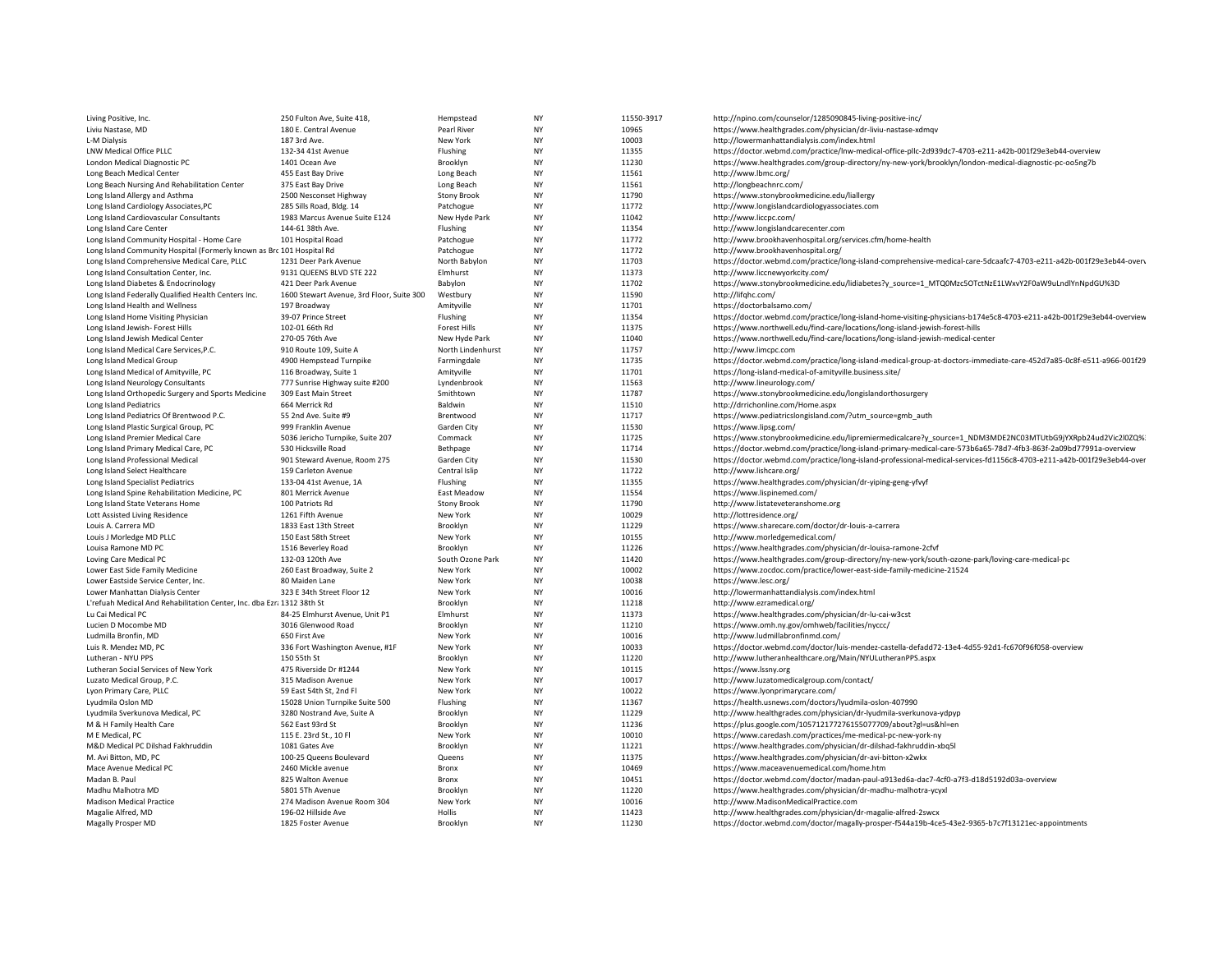| Maimonides Health- (formerly Maimonides Medical Cen 4802 10th Ave      |                                        | Brooklyn               | <b>NY</b> | 11219 | http://www.maimonidesmed.org/                                                                                         |
|------------------------------------------------------------------------|----------------------------------------|------------------------|-----------|-------|-----------------------------------------------------------------------------------------------------------------------|
| Make the Road New York                                                 | 301 Grove Street                       | Brooklyn               | <b>NY</b> | 11237 | https://maketheroadny.org/                                                                                            |
| Man Yee Linda Tong MD                                                  | 4242 Colden Street, Apartment L15      | Flushing               | <b>NY</b> | 11355 | https://doctor.webmd.com/doctor/man-yee-tong-6bfd5f6f-0987-44cb-94a7-12995cbd1c5c-appointments                        |
| Manana Petrov Primary Medical Care P.C.                                | 353 Ocean Avenue                       | Brooklyn               | <b>NY</b> | 11226 | https://www.healthgrades.com/physician/dr-manana-petrov-2n75g                                                         |
| Manhattan Administrative Office                                        | Ward's Island Bridge                   | New York               | <b>NY</b> | 10035 | https://omh.ny.gov/omhweb/facilities/mapc/                                                                            |
| Manhattan Advanced Medical PLLC                                        | 185 Canal Street, Suite 305            | New York               | <b>NY</b> | 10013 | https://doctor.webmd.com/practice/manhattan-advance-medical-pllc-8ee358c7-4703-e211-a42b-001f29e3eb44-overview        |
|                                                                        |                                        |                        | <b>NY</b> |       |                                                                                                                       |
| Manhattan Dermatology                                                  | 36 E 36th Street Suite 202             | New York               |           | 10016 | https://www.dermatologistnewyork.org/                                                                                 |
| Manhattan Endocrinologist, PLLC                                        | 80 Fifth Ave., Ste 1006                | New York               | <b>NY</b> | 10011 | http://www.manhattanendocrinologist.com/                                                                              |
| Manhattan Eye, Ear, and Throat Hospital, Division of Len 210 E 64th St |                                        | New York               | <b>NY</b> | 10021 | https://www.northwell.edu/find-care/locations/manhattan-eye-ear-and-throat-hospital                                   |
| Manhattan Pediatric Associates PC                                      | 217 Grand Street, Suite 5              | New York               | <b>NY</b> | 10013 | https://www.manhattan-pediatrics.com/                                                                                 |
| Manhattan Psychiatric Center                                           | 600 East 125th St                      | New York               | NY        | 10035 | https://www.omh.ny.gov/omhweb/facilities/mapc/                                                                        |
| Manhattan Queens Pediatrics                                            | 155 East 38th St, Ste 2E               | New York               | <b>NY</b> | 10016 | http://www.manhattanqueenspediatrics.com/                                                                             |
| Manhattan Surgery Center                                               | 619 W 54th Street                      | New York               | ΝY        | 10019 | http://manhattansc.com/                                                                                               |
| Mann Vin Medical, PC                                                   | 45 I U Willets Road                    | Albertson              | <b>NY</b> | 11507 | http://www.manta.com/c/mrsn9j1/mann-vin-medical-p-c                                                                   |
| Maple Pediatric Associates                                             | 410 Maple Avenue                       | Westbury               | <b>NY</b> | 11590 | https://www.healthgrades.com/group-directory/ny-new-york/westbury/maple-pediatrics-associates-ooodxwv                 |
| Marc Alerte MD                                                         | 1388 Saint Johns Place                 | Brooklyn               | <b>NY</b> | 11213 | https://www.vitals.com/doctors/Dr MARC-ANTOINE Alerte.html                                                            |
| Marc Cimmino, DO                                                       | 40 Bay Shore Avenue                    | <b>Bay Shore</b>       | <b>NY</b> | 11706 | https://www.healthgrades.com/physician/dr-marc-cimmino-yvbl7                                                          |
| Margaret Tietz Nursing and Rehabilitation Center                       | 164-11 Chapin Parkway                  | Jamaica Hills          | <b>NY</b> | 11432 | http://www.margarettietz.org/                                                                                         |
| Maria Musso DO                                                         | 94-07 156th Ave                        | Howard Beach           | <b>NY</b> | 11414 | https://health.usnews.com/doctors/maria-musso-394948                                                                  |
| Maria Paz Duaban MD, PC                                                | 7711 5th Avenue                        | Brooklyn               | <b>NY</b> | 11209 | https://doctor.webmd.com/doctor/maria-duaban-fe3e9bff-a233-450f-a355-a2f2faa8c870-appointments                        |
| Maria Regina Residence                                                 | 1725 Brentwood Road, Bldg 1            | Brentwooc              | <b>NY</b> | 11717 | http://www.mariareginaresidence.org/                                                                                  |
| Marianne Styler, MD                                                    | 7 West 81st St                         | New York               | <b>NY</b> | 10024 | https://www.mariannestylermd.com/                                                                                     |
| Marie Lourdes Roche, MD                                                | 870 Central Ave                        | Far Rockaway           | NY        | 11691 | http://doctor.webmd.com/doctor/marie-lourdes-roche-md-0a708daf-519a-4ace-bc6a-2e894dcefd46-overview                   |
| Marilyn M. Jackson, MD, MPH, PLLC                                      | 421 West 57th St, Ste B                | New York               | <b>NY</b> | 10019 | http://www.drjacksonnyc.com/                                                                                          |
| MARINA IVANYUK MD PC                                                   | 3029 Brighton 12th Street              | Brooklyn               | NY        | 11235 | https://www.healthgrades.com/physician/dr-marina-ivanyuk-38978                                                        |
|                                                                        |                                        |                        |           |       |                                                                                                                       |
| Marina Pediatrics, PC                                                  | 1582 Richmond Ave                      | Staten Island          | <b>NY</b> | 10314 | https://marinapediatrics.com/                                                                                         |
| Marina Shtern MD PC                                                    | 71-11 110th Street                     | Queens                 | <b>NY</b> | 11375 | https://www.healthgrades.com/physician/dr-marina-shtern-2nwcj                                                         |
| Marissa T. Santos, MD, PC                                              | 69-14 41st Avenue, C2                  | Woodside               | <b>NY</b> | 11377 | http://www.marissasantosmdny.com                                                                                      |
| Marjan Y Tabibzadeh PLLC                                               | 1615 Northern Boulevard Suite 200      | Manhasset              | <b>NY</b> | 11030 | http://www.drtabibzadeh.com/                                                                                          |
| Mark A Shapiro MD                                                      | 10 B Medical Drive                     | Port Jefferson Station | <b>NY</b> | 11776 | https://health.usnews.com/doctors/mark-shapiro-543808                                                                 |
| Mark A. Seldon, MD                                                     | 345 East 37th St, Ste 314              | New York               | <b>NY</b> | 10016 | http://www.cardiologistnyc.net/                                                                                       |
| Mark Ehrenpreis MD                                                     | 110-20 Jamaica Avenue                  | Brooklyn               | <b>NY</b> | 11418 | https://www.vitals.com/doctors/Dr Mark Ehrenpreis.html                                                                |
| Mark J. Jagust, MD                                                     | 2835 Middle Country Road               | Lake Grove             | <b>NY</b> | 11755 | http://drjagust.com/                                                                                                  |
| Mark Kostin, MD                                                        | 1409 Gravesend Neck Road               | Brooklyn               | <b>NY</b> | 11229 | https://www.healthgrades.com/physician/dr-mark-kostin-xg5lg                                                           |
| Mark S. Nachamie, MD, PC                                               | 345 E 37th St #308                     | New York               | <b>NY</b> | 10016 | https://nyulangone.org/doctors/1326035205/mark-s-nachamie                                                             |
| Mark Tieman MD, PC                                                     | 356 Veterans Memorial Highway, Suite 5 | Commack                | <b>NY</b> | 11725 | https://www.healthgrades.com/physician/dr-mark-tieman-yxdnt                                                           |
| Mark V Burke MD PC                                                     | 8747 Myrtle Ave                        | Glendale               | <b>NY</b> | 11385 | http://markburkemd.com/                                                                                               |
| Martha Pilchman, MD                                                    | 85 W Main St Ste101                    | <b>Bay Shore</b>       | ΝY        | 11706 | https://www.healthgrades.com/physician/dr-martha-pilchman-237ph                                                       |
| Martine Center                                                         | 12 Tibbits Ave.                        | White Plains           | <b>NY</b> | 10606 | https://martine-center.facilities.centershealthcare.org/                                                              |
| Marvin L Teich MD                                                      | 665 Thwaites Place                     | The Bronx              | <b>NY</b> | 10467 | https://www.montefiore.org/body.cfm?id=1735&action=detail&ref=1037                                                    |
| Mary Manning Walsh Home                                                | 1339 York Avenue                       | New York               | <b>NY</b> | 10021 | https://www.archcare.org/nursing-homes/mary-manning-walsh                                                             |
| Maryhaven Center of Hope                                               | 51 Terryville Rd.                      | Port Jefferson Station | <b>NY</b> | 11776 | http://www.maryhaven.org/                                                                                             |
| Massapequa Center - Rehabilitation & Nursing                           | 101 Louden Avenue                      | Amityville             | <b>NY</b> | 11701 | https://www.mspqrehab.com/                                                                                            |
|                                                                        |                                        |                        |           |       |                                                                                                                       |
| Massoud Benhuri MD, PC                                                 | 1025 North Broadway                    | North Massapequa       | NY        | 11758 | https://www.healthgrades.com/physician/dr-massoud-benhuri-yxmgk                                                       |
| Mather Hospital (formerly known as John T. Mather Mei 75 N Country Rd  |                                        | Port Jefferson         | <b>NY</b> | 11777 | http://www.matherhospital.org/                                                                                        |
| Matthew S. Cohen, MD, PC                                               | 272 West Park Ave                      | Long Beach             | <b>NY</b> | 11561 | http://matthewcohenmd.com/                                                                                            |
| Maung Maung MD, PLLC                                                   | 136-20 38th Avenue                     | Flushing               | <b>NY</b> | 11354 | https://www.healthgrades.com/physician/dr-maung-maung-2v8sj                                                           |
| Mauro Gasparini PC                                                     | 119 New York Avenue                    | Massapequa             | <b>NY</b> | 11758 | https://www.northwell.edu/find-care/find-a-doctor/internal-medicine/dr-mauro-gasparini-md-11308639                    |
| Max Francois PC                                                        | 470 Malcolm X Boulevard, Apt 1F        | New York               | <b>NY</b> | 10037 | https://www.healthgrades.com/physician/dr-max-francois-2nm4y                                                          |
| Max Jean-Gilles MD                                                     | 148-43 Hillside Avenue                 | Hollis                 | <b>NY</b> | 11435 | https://www.vitals.com/doctors/Dr Max Jean-Gilles.html                                                                |
| Mayer Ballas, M.D. P.C.                                                | 11045 Queens Boulevard Ste 115,        | Queens                 | <b>NY</b> | 11375 | https://www.northwell.edu/find-care/find-a-doctor/cardiology/dr-mayer-e-ballas-md-11314805                            |
| Mayfield Medical Group                                                 | 16 North Broadway                      | <b>White Plains</b>    | <b>NY</b> | 10601 | https://doctor.webmd.com/practice/mayfield-medical-group-llc-84a1e6c7-4703-e211-a42b-001f29e3eb44                     |
| Mayra S. Mahadin, MD PC                                                | 37-57 91st Street #1,                  | Queens                 | <b>NY</b> | 11372 | https://doctor.webmd.com/doctor/mayra-mahadin-ddc20890-c55c-40e7-b6a9-0526ec25b704-overview                           |
| Mayya Medical PC                                                       | 98-11 Queens Boulevard                 | Queens                 | <b>NY</b> | 11374 | https://www.northwell.edu/find-care/find-a-doctor/obstetrics-and-gynecology/dr-mayya-munarova-do-11349539             |
| MB Medical Associates PC                                               | 87-08 Justice Avenue, Suite C8         | Elmhurst               | <b>NY</b> | 11373 | https://www.healthgrades.com/group-directory/ny-new-york/elmhurst/mb-medical-associates-oos4tyy                       |
| MD 365 Medical Care PLLC                                               | 800 Montauk Highway, Suite 18          | Shirley                | <b>NY</b> | 11967 | https://md365.org/                                                                                                    |
| Meacham Medical Care PC                                                | 374 Meacham Ave                        | Elmont                 | <b>NY</b> | 11003 | https://www.healthgrades.com/group-directory/ny-new-york/elmont/meacham-medical-care-ybc5xs                           |
| Meadow Park Rehabilitation and Healthcare Center                       | 78-10 164th Street                     | Fresh Meadows          | ΝY        | 11366 | http://www.meadowparkrehab.com/                                                                                       |
| Meadowbrook Care Center, Inc.                                          | 320 W Merrick Rd                       | Freeport               | <b>NY</b> | 11520 | http://www.meadowbrooklongisland.com/                                                                                 |
| Medcare LLC                                                            | 468 Lafayette Ave                      | Brooklyn               | <b>NY</b> | 11205 | https://medcare.nyc/                                                                                                  |
| <b>Medical Arts Radiology</b>                                          | 214 Wall St                            | Huntington             | NY        | 10005 | http://www.medicalartsradiology.com/                                                                                  |
| Medical Arts Sanitarium Inc dba Cornerstone                            | 159-05 Union Tpke                      | Fresh Meadows          | <b>NY</b> | 11366 | https://www.cornerstoneny.com/                                                                                        |
| MEDICAL ASSOCIATES PC                                                  |                                        |                        | <b>NY</b> | 11373 |                                                                                                                       |
|                                                                        | 87-08 Justice Avenue                   | Queens                 |           |       | https://www.northwell.edu/doctors-offices/northwell-health-physician-partners-obstetrics-gynecology-at-justice-avenue |
| Medical Care Associates, IPA                                           | 620 Belle Terre Rd                     | Port Jefferson         | <b>NY</b> | 11777 | http://www.mcaipa.com                                                                                                 |
| Medical Care of NY, P.C.                                               | 1220 East New York Avenue              | Brooklyn               | <b>NY</b> | 11212 | https://www.caremax.com/all-locations/east-new-york-ave/                                                              |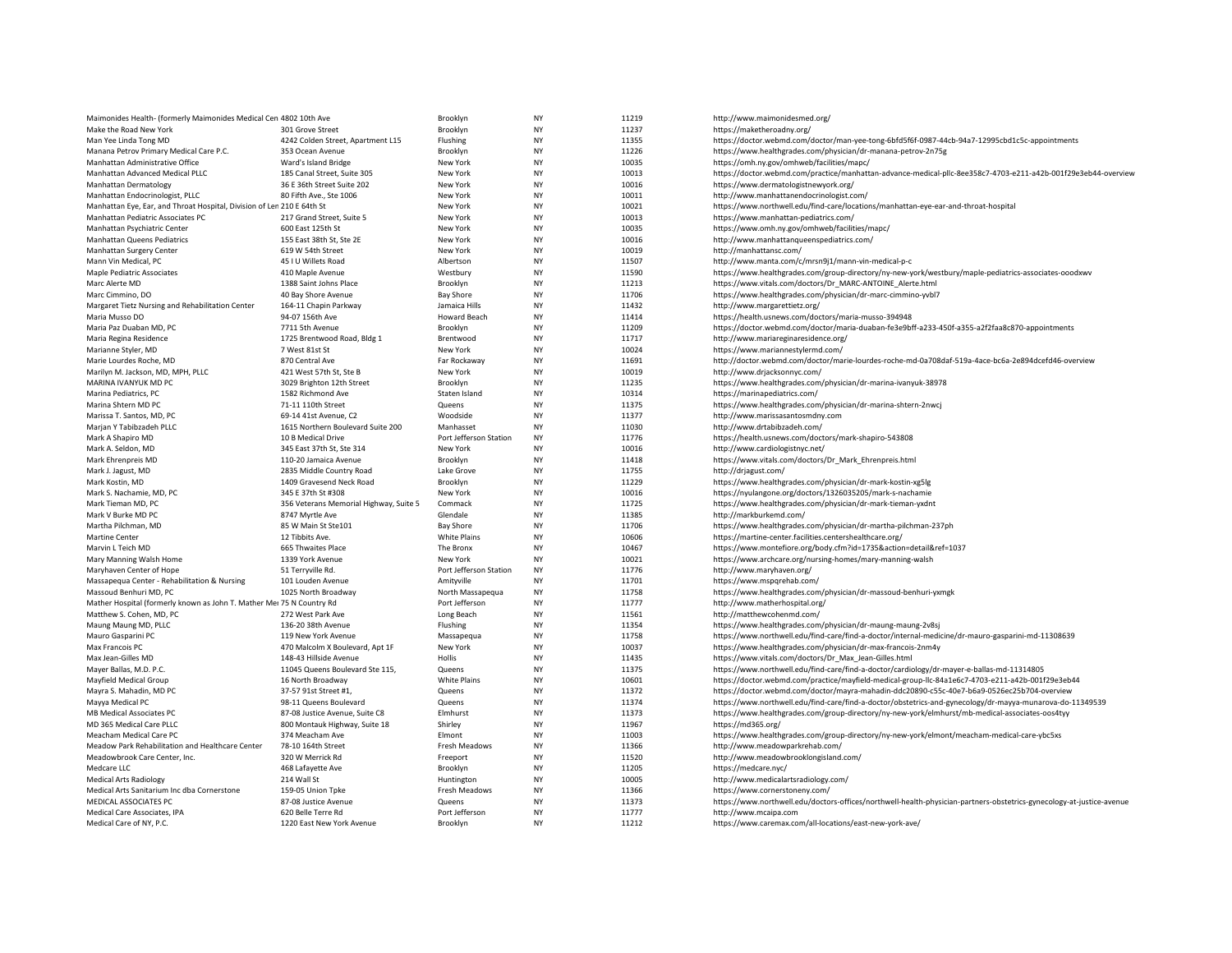| Medical Care PLLC                                                                           | 4819 14th Ave                        | Brooklyn       | <b>NY</b> | 11219      | https://www.healthgrades.com/group-directory/ny-new-york/brooklyn/medical-care-pllc-58313325                        |
|---------------------------------------------------------------------------------------------|--------------------------------------|----------------|-----------|------------|---------------------------------------------------------------------------------------------------------------------|
| Medical Offices of Manhattan                                                                | 201 East 65th Street                 | New York       | <b>NY</b> | 10065      | https://www.medicalofficesofmanhattan.com/                                                                          |
| Medical Practice of Wilfrid Herard, PC                                                      | 622 Ocean Avenue                     | Brooklyn       | <b>NY</b> | 11226      | https://www.sharecare.com/doctor/dr-wilfred-herard                                                                  |
| <b>Medical Procare PLLC</b>                                                                 | 136-21 Roosevelt Avenue, Suite 409   | Flushing       | <b>NY</b> | 11354      | https://doctor.webmd.com/practice/medical-procare-pllc                                                              |
| Medihealth Medical PC                                                                       | 200 E Main St                        | Patchogue      | <b>NY</b> | 11772      | http://www.medihealthny.com/                                                                                        |
| Medisys Health Network                                                                      | 8900 Van Wyck Expressway             | Queens         | <b>NY</b> | 11418      | http://www.medisyshealth.org                                                                                        |
| Meera Boppana MD PC                                                                         | 104-15 101st Avenue                  | Ozone Park     | <b>NY</b> | 11416      | https://docchecker.com/doctor/dr-meera-boppana-md-d181                                                              |
| Meeting House Lane Medical Practice, P.C. - Amagansett 57 Hampton Road Suite 201            |                                      | Southampton    | <b>NY</b> | 11969      | https://southampton.stonybrookmedicine.edu/services/meeting-house-lane-medical-practice                             |
| Meeting House Lane Medical Practice, P.C. - Hampton B: 182 W Montauk Hwy Building B Suite H |                                      | Hampton Bays   | <b>NY</b> | 11946      | https://southampton.stonybrookmedicine.edu/services/meeting-house-lane-medical-practice                             |
| Melissa Chan MD, PC                                                                         | 70 Bowery, Suite 505                 | New York       | <b>NY</b> | 10013      | https://www.melissachanmd.com/?utm_source=gmb_auth                                                                  |
| Memorial Sloan-Kettering Cancer Center                                                      | 1275 York Avenue                     | New York       | NY        | 10065      | https://www.mskcc.org/                                                                                              |
| Mengko Tseng, MD, LLP                                                                       | 235 East 22nd St., Ste DR5           | New York       | <b>NY</b> | 10010      | https://nyulangone.org/doctors/1912927443/mengkao-tseng                                                             |
| Menorah Center for Rehab and Nursing Care                                                   | 1516 Oriental Blvd                   | Brooklyn       | <b>NY</b> | 11235      | https://www.mjhs.org/our-services/menorah-center-rehabilitation-nursing-care/                                       |
| Mental Health Association of Nassau County                                                  | 16 Main Street                       | Hempstead      | <b>NY</b> | 11550      | http://www.mhanc.org/?PageID=1                                                                                      |
| Mental Health Association of New York City                                                  | 50 Broadway                          | New York       | <b>NY</b> | 10004      | https://www.omh.ny.gov/omhweb/facilities/nyccc/                                                                     |
| Mental Health Providers of Western Queens Inc.                                              | 44-04 Queens Blvd Fl 2               | Sunnyside      | <b>NY</b> | 11104      | http://mhpwq.org/                                                                                                   |
| Mercy Medical Care PC                                                                       | 273 94th St                          | Brooklyn       | <b>NY</b> | 11209      | https://www.zocdoc.com/practice/mercy-medical-care-15402                                                            |
| Mercy Medical Center                                                                        | 385 Oak St                           | Garden City    | <b>NY</b> | 11530      | http://mercymedicalcenter.chsli.org/                                                                                |
| Merryland Health Center                                                                     | 1704 Mermaid Ave.                    | Brooklyn       | <b>NY</b> | 11224      | http://newmedicalmermaid.wixsite.com/amerrylandhealth                                                               |
| Mesbah OBGYN                                                                                | 877 Stewart Ave Suite 3              | Garden City    | <b>NY</b> | 11530      | https://mesbahobgyn.com/                                                                                            |
| Methodist Home for Nursing & Rehabilitation                                                 | 4499 Manhattan College Parkway       | Riverdale      | <b>NY</b> | 10471      | http://www.methodisthome.org/                                                                                       |
| Metro Community Health Center, Inc.                                                         | 330 West 34th St                     | New York       | <b>NY</b> | 10001      | http://www.mchcnyc.org/                                                                                             |
| Metro True Care Medical, PC (Rendr Physicians)                                              | 139 Centre Street                    | New York       | <b>NY</b> | 10013      | https://www.rendrcare.com/doctors/                                                                                  |
| MetroPlus Health Plan                                                                       | 160 Water Street #3                  | New York       | <b>NY</b> | 11201      | https://www.metroplus.org/                                                                                          |
| Metropolis Pain Medicine, PLLC                                                              | 111 John St, Ste 2509                | New York       | <b>NY</b> | 10038      | https://www.doctordevi.com/                                                                                         |
| Metropolitan Center for Mental Health                                                       | 160 West 86th Street                 | New York       | <b>NY</b> | 10024      | http://www.metropolitancenter.com                                                                                   |
| Metropolitan Diagnostic Imaging                                                             | 224 Seventh Street                   | Garden City    | <b>NY</b> | 11530      | https://nyulangone.org/locations/nyu-langone-radiology-metropolitan-diagnostic-imaging-garden-city                  |
| Mexican Coalition for the Empowerment of Youth & Fan 389 East 150 Street                    |                                      | Bronx          | <b>NY</b> | 10455      | https://www.coalicionmexicana.org/                                                                                  |
| Meyerovich Medical & Diagnostic PC                                                          | 9811 Queens Boulevard #1e            | Rego Park      | <b>NY</b> | 11374      | https://www.manta.com/c/mb46zzw/meyerovich-medical-diagnostic-p-c                                                   |
| Michael Fuchs MD                                                                            | 1225 49th Street                     | Brooklyn       | <b>NY</b> | 11219      | https://www.healthgrades.com/physician/dr-michael-fuchs-2mx9j                                                       |
| Michael H. Polcino, MD, PLLC                                                                | 796 Deer Park Ave                    | North Babylon  | <b>NY</b> | 11703      | https://www.dr-polcino.com/                                                                                         |
| Michael J. Alaimo, DO                                                                       | 80 Hempstead Avenue                  | Malverne       | NY        | 11565      | https://www.healthgrades.com/physician/dr-michael-alaimo-yc7f5                                                      |
| Michael J. Everoski MD, PC                                                                  | 990 Westbury Road Suite 100          | Westbury       | <b>NY</b> | 11590      | https://www.healthgrades.com/physician/dr-michael-everoski-xj2l2                                                    |
| Michael J. Faust, MD                                                                        | 274 Madison Ave #804                 | New York       | <b>NY</b> | 10016      | https://www.nyulangone.org/doctors/1003945080/michael-j-faust                                                       |
| Michael N Bush MD                                                                           | 115 East 57th Street, Suite 630      | New York       | <b>NY</b> | 10022      | http://www.srbmd.com/                                                                                               |
| Michael Poon, MD PLLC                                                                       | 70 Bowery, Suite 303                 | New York       | <b>NY</b> | 10013      | http://www.michaelpoonmd.com/                                                                                       |
| Michael Richter, MD                                                                         | 92-15 63rd Dr                        | Rego Park      | <b>NY</b> | 11374      | http://doctormichael.org/Home_Page.html                                                                             |
| Michael S. Fusco, MD                                                                        | 25 South Regent Street               | Port Chester   | <b>NY</b> | 10573      | https://www.stonybrookmedicine.edu/midislandpeds                                                                    |
| Mid Island Internal Medicine                                                                | 709 Hawkins Ave                      | Ronkonkoma     | <b>NY</b> | 11779      | https://www.healthgrades.com/group-directory/ny-new-york/ronkonkoma/mid-island-internal-medicine-oyyl53d            |
| Mid Island Pediatrics                                                                       | 850 Fulton St Ste 4                  | Farmingdale    | <b>NY</b> | 11735      | https://www.stonybrookmedicine.edu/midislandpeds                                                                    |
| Mid Nassau Medical Care for Kidz                                                            | 530 Old Country Road                 | Westbury       | <b>NY</b> | 11590      | https://www.healthgrades.com/group-directory/ny-new-york/westbury/mid-nassau-medical-care-kidz-ooo9rsv              |
| Midtown Gynecology, PC                                                                      | 225 W 35th St, Ste 303               | New York       | <b>NY</b> | 10001      | http://www.midtowngyn.com/                                                                                          |
| Midtown OB/GYN, PC                                                                          | 41 East 57th St, Ste 701             | New York       | <b>NY</b> | 10022      | https://www.wellness.com/dir/2381190/obgyn/ny/new-york/midtown-ob-gyn-pc/directions/41-e-57th-st-suite-701-new-york |
| Midtown Reproductive Medicine PC                                                            | 161 Madison Avenue, Room 4SW         | New York       | <b>NY</b> | 10016      | https://doctor.webmd.com/practice/midtown-reproductive-medicine-c673e5c8-4703-e211-a42b-001f29e3eb44-overview       |
| MiGrace Medical Office PC                                                                   | 554 West 142nd Street                | New York       | <b>NY</b> | 10031      | https://www.md.com/doctor/miguel-avila-rondon-md                                                                    |
| MIH Experience LTD                                                                          | 4580 Broadway                        | New York       | <b>NY</b> | 10040      | https://www.thero.org/clinics/new-york/new-york/treatment-centers/mih-experience-ltd-myhope-2020/                   |
| Mija Choi, MD                                                                               | 38-01 149th Place                    | Flushing       | <b>NY</b> | 11354      | https://www.healthgrades.com/physician/dr-mija-choi-34smh                                                           |
| Mikhail Grzhibek, MD                                                                        | 285 Sills Road, Building 4 Suite D   | East Patchogue | <b>NY</b> | 11772      | https://www.healthgrades.com/physician/dr-mikhail-grzhibek-                                                         |
| Milestones Pediatrics of New York, PC                                                       | 2431 86th St                         | Brooklyn       | <b>NY</b> | 11214-4448 | https://milestonespediatricsny.com/                                                                                 |
| Mills Pond Nursing and Rehabilitation Center                                                | 273 Moriches Road                    | Saint James    | <b>NY</b> | 11780      | http://luxormillspond.com/                                                                                          |
| Milos Medical P.C.                                                                          | 6638 Forest Ave                      | Ridgewood      | <b>NY</b> | 11385      | https://www.healthgrades.com/group-directory/ny-new-york/ridgewood/milos-medical-pc-gx5rw                           |
| Min Aung Wong Medical PC                                                                    | 5423 7th Avenue                      | Brooklyn       | <b>NY</b> | 11220      | https://www.healthgrades.com/group-directory/ny-new-york/brooklyn/wellcome-healthcare                               |
| Mingzhu Medical Office PC                                                                   | 5615 7th Avenue, 2nd Floor           | Brooklyn       | NY        | 11220      | https://www.zocdoc.com/doctor/mingzhu-xu-md                                                                         |
| Minkowitz Pathology                                                                         | 904 49th Street                      | Brooklyn       | <b>NY</b> | 11219      | https://www.thyroidccc.org/thyroid-specialists/other-gerald-minkowitz/                                              |
| Minsheng Pain Management & Anesthesia                                                       | 3916 Prince St                       | Flushing       | <b>NY</b> | 11354      | http://www.manta.com/c/mt114zv/minsheng-pain-management-anesthesia-pllc                                             |
| Mireille M. Constant, MD. PC                                                                | 3250 Sunrise Hwy                     | East Islip     | <b>NY</b> | 11730      | https://www.healthgrades.com/physician/dr-mireille-constant-2fxx8                                                   |
| Mitul R. Patel, MD PC                                                                       | 250 Patchogue-Yaphank Road, Suite #7 | East Patchogue | <b>NY</b> | 11772      | https://www.healthgrades.com/physician/dr-mitul-patel-y2d3j                                                         |
| Miu K. Ma MD, PLLC                                                                          | 128 Mott Street                      | New York       | <b>NY</b> | 10013      | https://www.healthgrades.com/physician/dr-miu-ma-xfm9v                                                              |
| MJHS - Metropolitan Jewish Health System                                                    | 1516 Oriental Blvd                   | Brooklyn       | <b>NY</b> | 11235      | http://www.mjhs.org                                                                                                 |
| MJHS Home Care                                                                              | 1516 Oriental Blvd                   | Brooklyn       | <b>NY</b> | 11235      | https://www.mjhs.org/our-services/mjhs-home-care/                                                                   |
| <b>MKR</b> Medical                                                                          | 828 Utica Ave                        | Brooklyn       | <b>NY</b> | 11203      | https://www.zocdoc.com/doctor/marc-rybstein-md-112892                                                               |
| MMR Care Corporation dba Daleview Care Center                                               | 574 Fulton Street                    | Farmingdale    | <b>NY</b> | 11735      | http://daleviewcarecenter.com/                                                                                      |
| Modern Family Medicine                                                                      | 400 West Main Street, Suite 350      | Babylon        | <b>NY</b> | 11702      | http://www.modernfamilymed.com/                                                                                     |
| Modern Gastroenterology PC                                                                  | 2705 Mermaid Avenue                  | Brooklyn       | <b>NY</b> | 11224      | https://npidb.org/organizations/allopathic_osteopathic_physicians/gastroenterology_207rg0100x/1578965638.aspx       |
| Modern Medical, PC                                                                          | 225 Broadway, Suite 1420             | New York       | <b>NY</b> | 10007      | http://modernmedicalny.com/                                                                                         |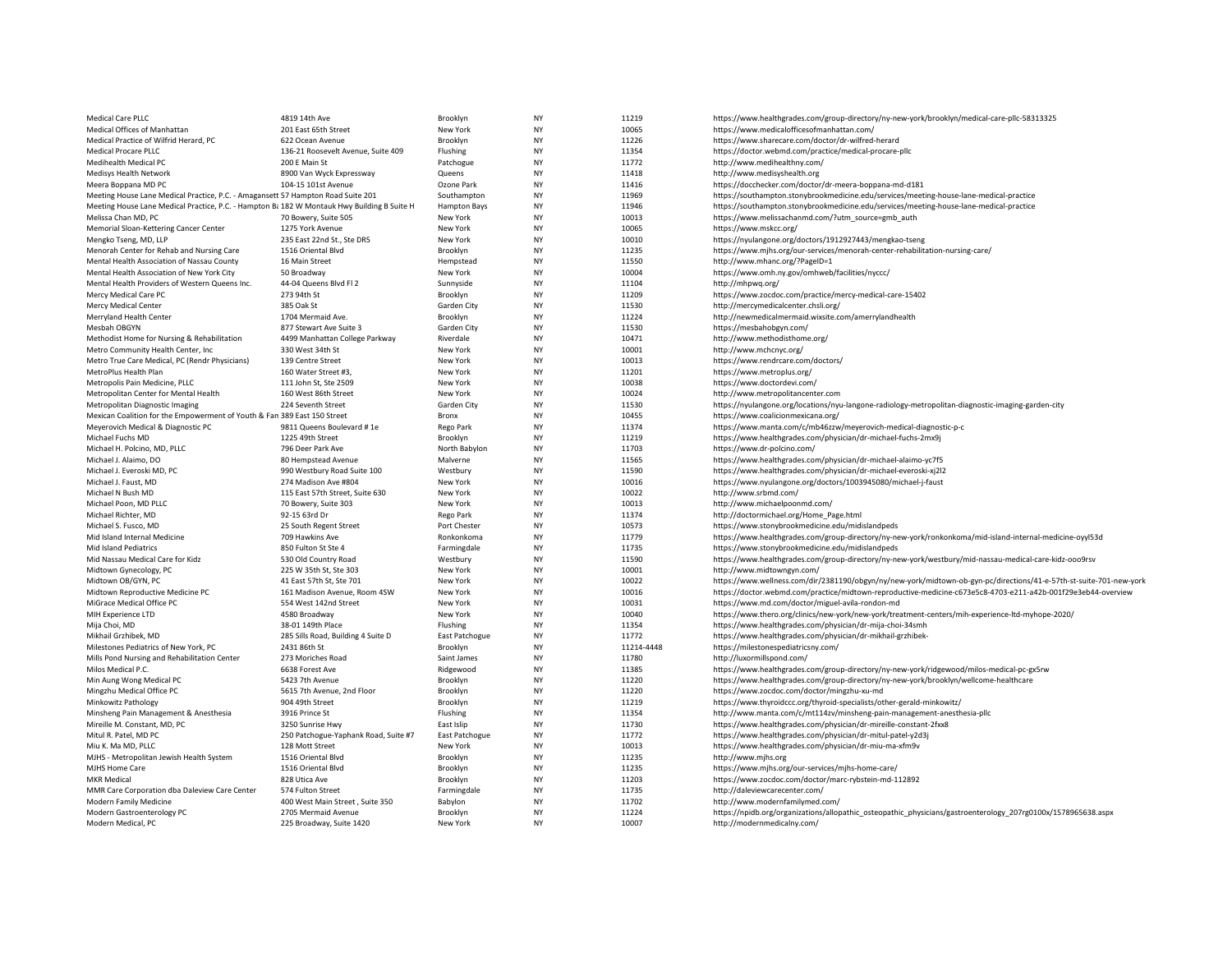| Mohammad Fouladvand, MD                                                      | 333 East 34th St                           | New York             | <b>NY</b> | 10016          | http://drmofouladvand.com/                                                                                                                           |
|------------------------------------------------------------------------------|--------------------------------------------|----------------------|-----------|----------------|------------------------------------------------------------------------------------------------------------------------------------------------------|
| Mohammad K. Niaz MD                                                          | 219 Linden Boulevard                       | Cambria Heights      | NY        | 11226          | https://www.vitals.com/doctors/Dr_Mohammad_Niaz.html                                                                                                 |
| Mohammad M. Rahman, MD                                                       | 170-12 Highland Ave.                       | Jamaica Estates      | NY        | 11432          | https://doctor.webmd.com/doctor/mohammad-rahman-md-1544247f-c9f9-4a24-85ba-9ae6d8777d37-overview                                                     |
| Mohammad S. Hussain MD                                                       | 317 Broadway                               | Amityville           | NY        | 11701          | https://www.healthgrades.com/physician/dr-mohammad-hussain-xn9b9                                                                                     |
| Mohammad Saif, MD                                                            | 672 Broadway                               | Massapequa           | NY        | 11758          | https://www.healthgrades.com/physician/dr-mohammed-saif-x5pcr                                                                                        |
| Mohammed K. Rashid, MD, PC                                                   | 16832 Highland Ave                         | Jamaica              | NY        | 11432          | https://www.healthgrades.com/group-directory/ny-new-york/jamaica/mohammed-k-rashid-md-ooo39hc                                                        |
| Mohammed Wahid, MD                                                           | 147-28 Hillside Ave.                       | Jamaica              | NY        | 11435          | http://doctor.webmd.com/doctor/mohammed-wahid-md-a4f7fef5-e364-42bb-aac3-dba7539bd70e-overview                                                       |
| Mohan Abraham MD                                                             | 286 Patchogue Yaphank Road                 | Patchogue            | <b>NY</b> | 11772          | https://www.healthgrades.com/physician/dr-mohan-abraham-2v7y7                                                                                        |
| Molina Healthcare                                                            | 15 MetroTech Center, 11th Floor            | Brooklyn             | NY        | 11201          | https://www.molinahealthcare.com/                                                                                                                    |
| Momentum at South Bay                                                        | 340 East Main Street                       | East Islip           | NY        | 11730          | https://www.rehabmomentum.com/                                                                                                                       |
| Monica R. Meyer MD                                                           | 5 Playhouse Lane                           | Woodstock            | <b>NY</b> | 12498          | http://www.monicameyerdbpeds.com/                                                                                                                    |
| Monogram Medical PC                                                          | 1913 Avenue Z                              | Brooklyn             | ΝY        | 11235          | http://www.draustein.com                                                                                                                             |
| Mordechai Beityakov MD                                                       | 1455 East 24th Street                      | Brooklyn             | <b>NY</b> | 11210          | https://www.vitals.com/doctors/Dr_Nejatouah_Beityakov.html                                                                                           |
| Morero Mardach Medical Group PC                                              | 149 St. Nicholas Avenue                    | Brooklyn             | NY        | 11237          | https://doctor.webmd.com/practice/morero-mardach-medical-group-2038c2c7-4703-e211-a42b-001f29e3eb44-overview                                         |
| Morningside Nursing and Rehabilitation Center                                | 1000 Pelham Parkway                        | Bronx                | NY        | 10461          | https://morningsidenrc.com/                                                                                                                          |
| Mount Sinai- Beth Israel Medical Center                                      | First Avenue at 16th Street                | New York             | NY        | 10003          | http://www.bethisraelny.org/                                                                                                                         |
| Mount Sinai Beth Israel Surgical Center                                      | 555 W 57th St                              | New York             | ΝY        | 10019          | https://www.wehealny.org/services/BI_Surgery/index.html                                                                                              |
| Mount Sinai Brooklyn                                                         | 3201 Kings Hwy                             | Brooklyn             | <b>NY</b> | 11234          | http://www.bethisraelny.org/brooklyn/                                                                                                                |
| Mount Sinai Doctors Faculty Practice                                         | 5 E 98th St                                | New York             | NY        | 10029          | http://www.mountsinaifpa.org/                                                                                                                        |
| Mount Sinai Health System                                                    | 555 W 57th S                               | New York             | NY        | 10019          | http://www.mountsinai.org/                                                                                                                           |
| Mount Sinai Medical Center                                                   | 5 East 98th Street                         | New York             | <b>NY</b> | 10029          | http://mountsinai.org                                                                                                                                |
| Mount Sinai Queens                                                           | 25-10 30th Ave                             | Astoria              | NY        | 11102          | http://www.mshq.org/                                                                                                                                 |
| Mount Sinai St. Luke's                                                       | 1111 Amsterdam Ave                         | New York             | <b>NY</b> | 10025          | http://www.stlukeshospitalnyc.org/index.aspx                                                                                                         |
| Mount Sinai West                                                             | 1000 10th Ave                              | New York             | NY        | 10019          | http://www.roosevelthospitalnyc.org/index.aspx                                                                                                       |
| Mridula Dogra                                                                | 42-64 Kissena Blvd                         | Flushing             | NY        | 11355          | https://www.zocdoc.com/doctor/mridula-dogra-md-147116                                                                                                |
| MS Family Medicine Health Care PC                                            | 241-08 140th Avenue                        | Rosedale             | <b>NY</b> | 11422          | http://msfamilyhealthcare.com/                                                                                                                       |
| Muhammad J.S.Khan Md,Pc                                                      | 4018 Case Street                           | Elmhurst             | NY        | 11373          | https://www.healthcare4ppl.com/medical-group/new-york/elmhurst/muhammad-j-s-khan-md-pc-8921260399.html                                               |
| Muhammad S. Alam MD                                                          | 2926 Pitkin Ave                            | Brooklyn             | NY        | 11208          | https://www.healthgrades.com/physician/dr-muhammad-alam-2d2bm                                                                                        |
| Muhammad Tarig MD                                                            | 1121 Coney Island Avenue                   | Brooklyn             | <b>NY</b> | 11230          | https://www.healthgrades.com/physician/dr-muhammad-tariq-2xcs5                                                                                       |
| Multiviz Health Services, Inc                                                | 529 Beach 20th Street                      | Far Rockaway         | NY        | 11691          | https://www.healthgrades.com/group-directory/ny-new-york/far-rockaway/multiviz-health-services-yc9kh8                                                |
| Munro J. Levitzky, MD, PC                                                    | 161 Madison Avenue, Room 6W                | New York             | <b>NY</b> | 10016          | https://www.nyulangone.org/doctors/1902997695/munro-levitzky                                                                                         |
| Muntaz Majeed Medical Services Pllc                                          | 126-16 101st Ave                           | South Richmond Hill  | NY        | 11419          | http://doctor.webmd.com/doctor/muntaz-majeed-md-ced7aa87-5441-4cac-8af8-846859bff77a-overview                                                        |
| Murray Hill Podiatric Associates, LLP                                        |                                            | New York             | NY        | 10016          | https://www.zocdoc.com/doctor/gerald-weber-dpm                                                                                                       |
|                                                                              | 288 Lexington Ave<br>4568A Sunrise Highway | Oakdale              | <b>NY</b> | 11769          | https://myhealthlongisland.com/                                                                                                                      |
| My Health Long Island                                                        |                                            |                      |           | 11772          |                                                                                                                                                      |
| My Health Long Island, Bellport Primary Care Center                          | 100 Hospital Road Suite 203                | East Patchogue       | ΝY<br>NY  | 11769          | https://myhealthlongisland.com/our-locations/                                                                                                        |
| myHealth                                                                     | 4568A Sunrise Highway                      | Oakdale              |           |                | http://www.myhealthlongisland.com/                                                                                                                   |
| Myo Thant, MD PLLC<br>Nabil Raoof & Rebecca G. Raoof, MD PC                  | 8605 51st Avenue                           | Elmhurst<br>Brooklyn | NY<br>NY  | 11373<br>11239 | https://www.healthgrades.com/physician/dr-myo-thant<br>https://doctor.webmd.com/doctor/nabil-raoof-43715a2c-1ba8-4aae-85a9-86c8bf1a85e4-appointments |
|                                                                              | 1390 Pennsylvania Avenue                   |                      |           |                |                                                                                                                                                      |
| NADAP National Association on Drug Abuse Problems, Ir 355 Lexington Ave      |                                            | NY                   | ΝY        | 10017          | http://www.nadap.org/                                                                                                                                |
| Nadege Coupet MD, PC                                                         | 314 W 14th Street, 1st Floor               | New York             | NY        | 10014          | https://www.zocdoc.com/doctor/nadege-coupet-md-8025                                                                                                  |
| Nassau County Department of Health                                           | 200 County Seat Drive                      | Mineola              | <b>NY</b> | 11501          | https://www.nassaucountyny.gov/                                                                                                                      |
| Nassau Medical PC                                                            | 961 Front St                               | Uniondale            | NY        | 11553          | https://npino.com/primary-clinic/1881972511-nassau-medical-p.c./                                                                                     |
| Nassau Rehabilitation and Nursing Center                                     | 1 Greenwich St                             | Hempstead            | NY        | 11550          | http://www.nassauecf.com                                                                                                                             |
| Nassau Suffolk Hospital Council                                              | 1383 Veterans Highway                      | Hauppauge            | <b>NY</b> | 11788          | http://suburbanhospitalalliance.org/nshc/                                                                                                            |
| Nassau Suffolk Medical Practice                                              | 120 Route 109                              | West Babylon         | NY        | 11704          | https://www.stonybrookmedicine.edu/nassausuffolk                                                                                                     |
| Nassau University Medical Center                                             | 2201 Hempstead Turnpike                    | East Meadow          | <b>NY</b> | 11554          | http://www.numc.edu/                                                                                                                                 |
| Nassau-Queens PPS                                                            | 2201 Hempstead Turnpike                    | East Meadow          | <b>NY</b> | 11554          | http://www.ngpps.org/                                                                                                                                |
| Nassim Medical PC                                                            | 1000 Northern Boulevard, Suite 375         | <b>Great Neck</b>    | NY        | 11021          | https://www.nassimmedical.com/                                                                                                                       |
| Natalya Raytses, MD, DO                                                      | 65-14 108th Street                         | <b>Forest Hills</b>  | <b>NY</b> | 11375          | https://www.md.com/doctor/natalya-raytses-do                                                                                                         |
| Nathaniel Brownlow MD                                                        | 247 3rd Avenue                             | New York             | NY        | 10010          | https://www.mountsinai.org/profiles/nathaniel-brownlow                                                                                               |
| National Pediatric PC                                                        | 102 Roosevelt Avenue                       | Corona               | NY        | 11368          | http://www.nationalpediatric.com/                                                                                                                    |
| Neal Lewin, MD                                                               | 148 East 38th Street                       | New York             | NY        | 10016          | https://www.nyulangone.org/doctors/1942276696/neal-lewin                                                                                             |
| Nedra Rosen MD PC                                                            | 115 E 57th Street Suite 630                | New York             | ΝY        | 10022          | http://www.srbmd.com/                                                                                                                                |
| Neighborhood Counseling Center                                               | 7701 13th Ave                              | Brooklyn             | NY        | 11228-2413     | https://nccny.com/                                                                                                                                   |
| Neil G. Blatt, DPM P.C.                                                      | 23-83 Bell Boulevard                       | Bayside              | ΝY        | 11360          | https://www.drgefter.com//                                                                                                                           |
| Nelson R Giraldo, MD (New York Comprehensive Medica 652 Suffolk Avenue, #208 |                                            | Brentwood            | <b>NY</b> | 11717          | https://newyorkcmc.com/                                                                                                                              |
| Nesconset Center for Nursing & Rehabilitation                                | 100 Southern Blvd                          | Nesconset            | <b>NY</b> | 11767          | http://hamletrehab.com/                                                                                                                              |
| Neuro Pain Care PC                                                           | 61 Jericho Turnpike                        | Jericho              | NY        | 11753          | https://www.healthgrades.com/group-directory/ny-new-york/jericho/neuro-pain-care-pc-oonnsvs                                                          |
| Neuroaxis Neurosurgical Associates PC                                        | 877 Stewart Ave, Suite 28                  | Garden City          | <b>NY</b> | 11530          | https://www.neuroaxismd.com/                                                                                                                         |
| Neurological Associates Long Island                                          | 1991 Marcus Ave Ste 110                    | New Hyde Park        | <b>NY</b> | 11042-2062     | http://neuroli.com/                                                                                                                                  |
| Neurology and Pain Management, PLLC                                          | 258 Henry St, Unit A                       | Brooklyn             | NY        | 11201          | https://allamesh.com/                                                                                                                                |
| Neurology Associates of Stony Brook Outpatient Clinic                        | 181 N. Belle Mead Road                     | East Setauket        | <b>NY</b> | 11733          | https://www.stonybrookmedicine.edu/patientcare/neurology                                                                                             |
| Neurology Associates of Stony Brook, UFPC                                    | PO Box 1554                                | <b>Stony Brook</b>   | NY        | 11790          | http://www.stonybrookneurosciences.org                                                                                                               |
| New Alternatives for Children                                                | 37 West 26th St, #6                        | New York             | <b>NY</b> | 10010          | https://www.nackidscan.org/home/index.php                                                                                                            |
| New Century Home Care                                                        | 1410 E 10th Street                         | Brooklyn             | <b>NY</b> | 11230          | http://newcenturyhc.com/                                                                                                                             |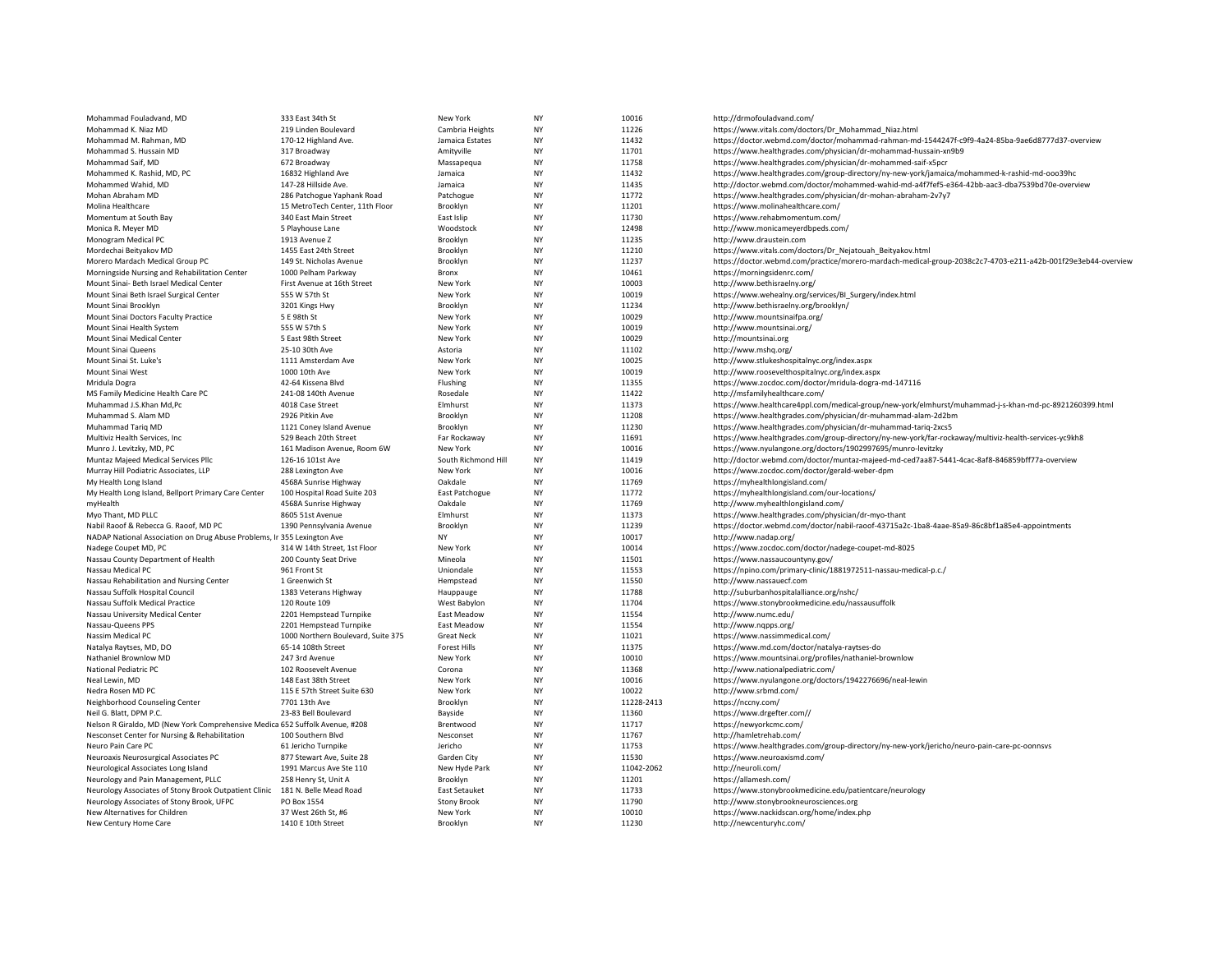| New Franklin Center for Rehabilitation and Nursing                      | 42-27 Franklin Ave              | Flushing               | <b>NY</b> | 11355      | http://www.franklinnh.net/                                                                                             |
|-------------------------------------------------------------------------|---------------------------------|------------------------|-----------|------------|------------------------------------------------------------------------------------------------------------------------|
| <b>New Generation Medical</b>                                           | 4766 Bedford Avenue             | Brooklyn               | <b>NY</b> | 11235      | https://ngm-medical.com/                                                                                               |
| New Horizon Counseling Center                                           | 108-19 Rockaway Blvd            | Ozone Park             | <b>NY</b> | 11420      | http://www.nhcc.us/                                                                                                    |
| New Life Community Health Center                                        | 82-10 Queens Boulevard          | Flushing               | <b>NY</b> | 11373      | http://www.nlchc.org/                                                                                                  |
| New Life Medical Services, PC                                           | 91-12 175th Street              | Jamaica                | <b>NY</b> | 11432      | https://doctor.webmd.com/doctor/rabeya-chowdhury                                                                       |
| New Paltz Center for Rehabilitation and Nursing                         | 1 Jansen Road                   | <b>New Paltz</b>       | Ny        | 12561      | https://centershealthcare.com/new_paltz_center                                                                         |
| New Star Medical P.C.                                                   | 6805 Fort Hamilton Parkway      | Brooklyn               | <b>NY</b> | 11219      | https://doctor.webmd.com/practice/new-star-medical-inc-30ab948d-eeef-e211-a820-001f29e3eb44-overview                   |
| New Start Family, PC                                                    | 12287 Broadway                  | Brooklyn               | <b>NY</b> | 11221      | https://www.healthgrades.com/group-directory/ny-new-york/brooklyn/new-start-family-medical-care-ooo6qmg                |
| New Vanderbilt Rehab & Care Center                                      | 135 Vanderbilt Avenue           | Staten Island          | <b>NY</b> | 10304      |                                                                                                                        |
|                                                                         |                                 |                        |           |            | http://newvanderbiltrehab.com/                                                                                         |
| New Windsor Pediatrics                                                  | 448 Temple Hill Road            | New Windsor            | <b>NY</b> | 12553      | https://newwindsorpediatrics.com/                                                                                      |
| New York City Department of Health and Mental Hygien 42-09 28th St      |                                 | Long Island City       | NY        | 11101      | https://www1.nyc.gov/site/doh/about/about-doh.page                                                                     |
| New York City Department of Social Services                             | 150 Greenwich Street            | New York               | NY        | 10038      | https://www1.nyc.gov/site/hra/about/about-hra.page                                                                     |
| New York Comprehensive Medical Care                                     | 732 Smithtown Bypass            | Smithtown              | <b>NY</b> | 11787      | https://www.newyorkcmc.com/                                                                                            |
| New York Congregational Nursing Center                                  | 135 Linden Blvd.                | Brooklyn               | <b>NY</b> | 11226      | http://www.nycnc.org/                                                                                                  |
| New York Counseling for Change, LLC                                     | 30-46 Northern Blvd             | Long Island City       | NY        | 11101      | https://www.nyc4c.org/                                                                                                 |
| New York Eye and Ear Infirmary of Mount Sinai                           | 310 E 14th St                   | New York               | <b>NY</b> | 10003      | http://www.nyee.edu/                                                                                                   |
| New York GI Associates, PC                                              | 60 East 56th St., 7th Fl        | New York               | <b>NY</b> | 10022      | https://www.yasminmetzmd.com/                                                                                          |
| <b>New York Health</b>                                                  | 285 Lexington Avenue            | New York               | NY        | 10016      | https://nyhealth.com/                                                                                                  |
| New York Heart and Medical, PC                                          | 629 Eastern Parkway             | Brooklyn               | <b>NY</b> | 11213      | https://www.healthgrades.com/physician/dr-muhammad-dogar-xcpsh                                                         |
| New York Institute of Technology                                        | PO Box 8000                     | Old Westbury           | NY        | 11568-8000 | http://www.nyit.edu                                                                                                    |
| New York Internal Medicine, P.C.                                        | 1752 Francis Lewis Blvd         | Whitestone             | <b>NY</b> | 11357      | https://www.healthgrades.com/group-directory/ny-new-york/whitestone/new-york-internal-medicine-pc-fr8ww                |
| New York Medical & Diagnostic Center, Inc.                              | 80-46 Kew Gardens Road          | <b>Kew Gardens</b>     | NY        | 11415      | https://www.nymdc.com/                                                                                                 |
| New York Medical Associates PC                                          | 551 Madison Avenue, 7th Floor   | New York               | <b>NY</b> | 10022      | https://nymamed.com/                                                                                                   |
| New York Minimally Invasive Surgery, PLLC                               | 161 Madison Avenue, Suite 9SE   | New York               | NY        | 10016      | https://www.noobesity.com/                                                                                             |
| New York Optical, Inc.                                                  | 48 Graham Avenue                | Brooklyn               | NY        | 11206      | https://www.newyorkoptical.net/                                                                                        |
| New York Pediatrics Plus                                                | 164-10 Northern Blvd, Suite 202 | Flushing               | <b>NY</b> | 11351      | https://www.pediatricsplus.com/about-us/in-the-news                                                                    |
|                                                                         |                                 |                        |           |            |                                                                                                                        |
| New York Preventive Health Center                                       | 68-60 Austin Street             | Queens                 | <b>NY</b> | 11375      | https://nypclinic.com/                                                                                                 |
| New York Psychiatric Institute                                          | 1051 Riverside Dr               | New York               | <b>NY</b> | 10032      | http://nyspi.org/                                                                                                      |
| New York Psychotherapy and Counseling Center                            | 176-20 148th Avenue             | Jamaica                | <b>NY</b> | 11434      | http://www.nypcc.org                                                                                                   |
| New York Pulmonary and Sleep Medicine, P.C.                             | 198 Canal Street                | New York               | <b>NY</b> | 10013      | https://www.healthgrades.com/physician/dr-kevin-lin-xgcw5                                                              |
| New York Pulmonary Consultants                                          | 70 North Country Road           | Port Jefferson         | NY        | 11777      | https://www.stonybrookmedicine.edu/newyork-pulmonary-consultants                                                       |
| New York Quality Care ACO                                               | 525 East 68th Street            | New York               | <b>NY</b> | 10065      | http://www.newyorkqualitycare.com/                                                                                     |
| New York Rehabilitation Care Management, LLC, dba, Ne 26-13 21st Street |                                 | Astoria                | <b>NY</b> | 11102      | http://www.newyorkrehab.com/                                                                                           |
| New York Spine and Brain Surgery, UFPC                                  | 24 Research Way, Ste. 200       | East Setauket          | <b>NY</b> | 11733      | https://renaissance.stonybrookmedicine.edu/neurosurgery/welcome                                                        |
| New York State Department of Health                                     | 90 Church St                    | New York               | NY        | 10007      | https://www.health.ny.gov/                                                                                             |
| New York State Office of Mental Health                                  | 44 Holland Avenue               | Albany                 | <b>NY</b> | 12229      | https://www.omh.ny.gov/                                                                                                |
| New York Surgical Specialists                                           | 176-60 Union Turnpike, #100     | Fresh Meadows          | NY        | 11366      | https://www.nysurgicalspecialists.com/                                                                                 |
| New York Total Medical Care PC                                          | 362 9th St                      | Brooklyn               | <b>NY</b> | 11215-4008 | https://www.nytotalmedicalcare.com/                                                                                    |
| NewYork-Presbyterian Hospital PPS                                       | 505 E 70th St                   | New York               | <b>NY</b> | 10021      | http://www.nyp.org/pps                                                                                                 |
| NewYork-Presbyterian Queens PPS                                         | 56-45 Main Street               | Flushing               | <b>NY</b> | 11355      | http://www.nyp.org/queens/dsrippps                                                                                     |
| NewYork-Presbyterian/Morgan Stanley Children's Hospi 3959 Broadway      |                                 | New York               | NY        | 10032      | http://www.nyp.org/morganstanley                                                                                       |
| Niaz Medical Services PC                                                | 104-14 113th Street             | South Richmond Hill    | <b>NY</b> | 11419      | http://www.niazmed.com/                                                                                                |
| Nicholas R Halper MD PC dba Halper Family Medicine                      | 55 Maple Avenue Suite 102       | Rockville Centre       | <b>NY</b> | 11570      | https://www.halperfamilymedicine.com/                                                                                  |
| Nicole M Darrow DO                                                      | 126 E MAIN ST STE 1             | <b>EAST ISLIP</b>      | NY        | 11730      | https://www.vitals.com/doctors/Dr_Nicole_Darrow.html                                                                   |
| Nie Medical Office PC                                                   | 5508 7th Avenue, 1st Floor      | Brooklyn               | <b>NY</b> | 11220      | https://doctor.webmd.com/practice/nie-medical-office-f9148bc7-4703-e211-a42b-001f29e3eb44-overview                     |
|                                                                         |                                 | Riverhead              | <b>NY</b> | 11901      |                                                                                                                        |
| Nightingale Healthcare Management Services                              | 448 Griffing Avenue             |                        |           |            |                                                                                                                        |
| Nilesh Patel, MD, PC                                                    | 20 E 46th St Rm 800             | New York               | <b>NY</b> | 10016      | https://www.manhattanentdoctor.com/                                                                                    |
| Nitin Kamdar, M.D.                                                      | 760 Montauk Highway, Suite #7   | <b>Center Moriches</b> | NY        | 11934      | https://www.healthgrades.com/physician/dr-nitin-kamdar-y9mjp                                                           |
| North Country Primary Medical Care PC                                   | 43 Radio Avenue                 | Miller Place           | <b>NY</b> | 11764      | https://www.stonybrookmedicine.edu/northcountryprimarymedicalcare                                                      |
| NORTH COUNTY COMPLEX METHADONE MAINTENANCE 151 County Center Road       |                                 | Hauppauge              | NY        | 11788      | https://www.suffolkcountyny.gov/Departments/Health-Services/Mental-Hygiene                                             |
| North Fork Orthopaedic and Sports Medicine                              | 7555 Main Road                  | Mattituck              | NY        | 11952      | https://www.stonybrookmedicine.edu/northforkorthopedics?y_source=1_NTg2NDM1NC03MTUtbG9jYXRpb24ud2Vic2l0ZQ%3            |
| North Merrick Family Practice                                           | 951 Merrick Ave                 | North Merrick          | <b>NY</b> | 11566      | https://www.nyulangone.org/locations/carle-place-family-medicine                                                       |
| North Ocean Family Medicine, PC                                         | 5 Roosevelt Avenue              | Port Jefferson Station | <b>NY</b> | 11776      | https://www.healthgrades.com/group-directory/ny-new-york/port-jefferson-station/north-ocean-family-medicine-ooobclq    |
| North Ocean Medical Group PC                                            | 152 N. Ocean Avenue             | Patchogue              | <b>NY</b> | 11772      | http://www.northoceanmedical.com/                                                                                      |
| North Shore Ambulance and Oxygen Inc                                    | 110-18 Corona Avenue            | Corono                 | ΝY        | 11368      | https://www.dnb.com/business-directory/company-profiles.north_shore_ambulance_and_oxygen_service_inc.eec40216ad8d      |
| North Shore Cardiac Imaging                                             | 2035 Lakeville Rd Suite 101     | New Hyde Park          | <b>NY</b> | 11040      | https://nscipc.com/                                                                                                    |
| North Shore Cardiology Consultants                                      | 43 Crossways Park Drive         | Woodbury               | NY        | 11797      | https://www.healthgrades.com/group-directory/ny-new-york/woodbury/cardiology-consultants-north-shore-lij-medical-group |
| North Shore Child and Family Guidance Center                            | 480 Old Westbury Rd.            | Roslyn Heights         | <b>NY</b> | 11577      | https://www.northshorechildguidance.org/                                                                               |
| North Shore Gastroenterology Associates                                 | 233 East Shore Road, Suite 101  | <b>Great Neck</b>      | <b>NY</b> | 11023      | http://www.northshoregastro.com/                                                                                       |
| North Shore Home Care                                                   | 972 Brush Hollow Rd             | Westbury               | NY        | 11590      | https://www.northshorelij.com/find-care/services-we-offer/home-healthcare                                              |
| North Shore LIJ Radiology Services                                      | 270-05 76th Avenue              | New Hyde Park          | <b>NY</b> | 11040      | http://www.northshorelij.com/NSLIJ/lijradiology                                                                        |
|                                                                         |                                 | Smithtown              | <b>NY</b> | 11787      |                                                                                                                        |
| North Shore Surgi-Center                                                | 989 West Jericho Turnpike       |                        |           |            | http://www.nsscsmithtown.com/                                                                                          |
| North Shore University Hospital                                         | 300 Community Dr                | Manhasset              | NY        | 11030      | https://www.northwell.edu/                                                                                             |
| North Shore-LIJ Laboratories                                            | 10 Nevada Drive                 | Lake Success           | <b>NY</b> | 11042      | http://www.northshorelij.com/NSLIJ/labs                                                                                |
| North Suffolk Cardiology - Commack                                      | 66 Commack Rd Suite 306         | Commack                | NY        | 11725      | https://www.stonybrookmedicine.edu/northsuffolkcardiology                                                              |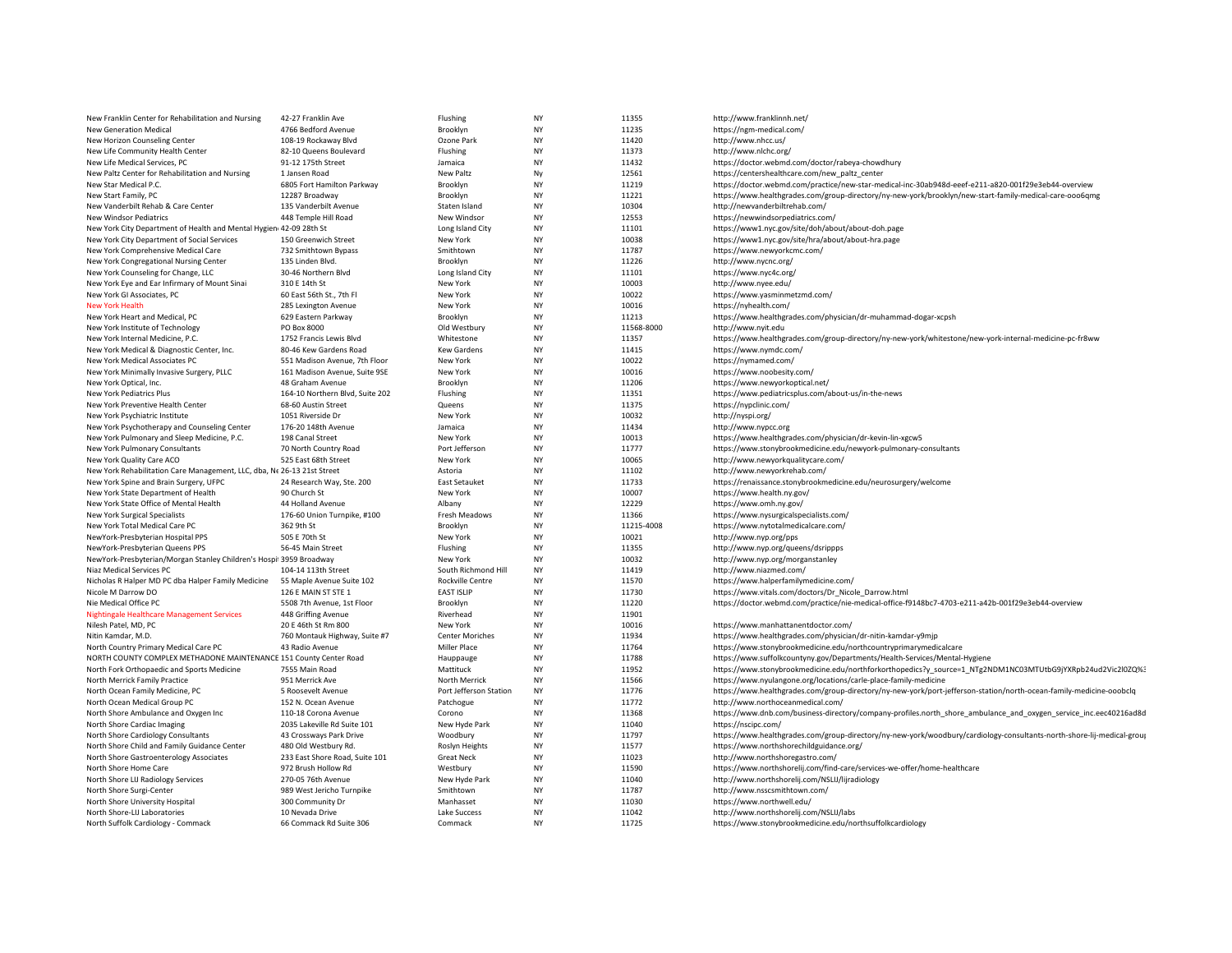| North Suffolk Cardiology - East Setauket                                                                                                                 | 45 Research Way, Suite 108                           | Setauket- East Setauket   | <b>NY</b>       | 11733          | https://www.stonybrookmedicine.edu/northsuffolkcardiology?y_source=1_NTg2NDM1NS03MTUtbG9jYXRpb24ud2Vic2l0ZQ%                                               |
|----------------------------------------------------------------------------------------------------------------------------------------------------------|------------------------------------------------------|---------------------------|-----------------|----------------|------------------------------------------------------------------------------------------------------------------------------------------------------------|
| North Suffolk Cardiology - Medford                                                                                                                       | 1741-A N. Ocean Avenue                               | Medord                    | <b>NY</b>       | 11763          | https://www.stonybrookmedicine.edu/northsuffolkcardiology                                                                                                  |
| North Suffolk Cardiology - Rocky Point                                                                                                                   | 745 Route 25-A, Suite F                              | Rocky Point               | <b>NY</b>       | 11786          | https://www.stonybrookmedicine.edu/northsuffolkcardiology                                                                                                  |
| North Suffolk Family Medical Care                                                                                                                        | 4 Technology Drive, Suite 210                        | <b>East Setauket</b>      | <b>NY</b>       | 11733          | https://www.stonybrookmedicine.edu/northsuffolkfamilymedicalcare?y_source=1_MTUwOTkzNTMtNzE1LWxvY2F0aW9uLndl                                               |
| North Valley Medical, PC                                                                                                                                 | 227-19 Merrick Blvd                                  | Laurelton                 | <b>NY</b>       | 11413          | http://www.healthgrades.com/group-directory/ny-new-york/laurelton/north-valley-medical-pc-ooo5kdx                                                          |
| Northern Manhattan Improvement Corp.                                                                                                                     | 45 Wadsworth Ave                                     | New York                  | <b>NY</b>       | 10033          | http://www.nmic.org/                                                                                                                                       |
| Northern Manhattan Perinatal Partnership                                                                                                                 | 127 West 127th Street, Third Floor                   | New York                  | <b>NY</b>       | 10027          | http://nmppcares.org/                                                                                                                                      |
| Northern Manor Multicare Center Inc. dba Northern Ma 199 N Middletown Road                                                                               |                                                      | Nanuet                    | <b>NY</b>       | 10954          | http://www.northernmanor.com/                                                                                                                              |
| Northern Metropolitan Inc dba Northern Metropolitan F 225 Maple Avenue                                                                                   |                                                      | Monsey                    | <b>NY</b>       | 10952          | http://northernmet.com/                                                                                                                                    |
| Northern Riverview Health Care Center, Inc.                                                                                                              | 87 South Route 9W                                    | Haverstraw                | <b>NY</b>       | 10927          | http://northernriverview.com/                                                                                                                              |
| Northern Westchester Hospital                                                                                                                            | 400 East Main Street                                 | Mount Kisco               | <b>NY</b>       | 10549          | https://www.northwell.edu/find-care/locations/northern-westchester-hospital                                                                                |
| Northern Westchester Internal Medicine, PC                                                                                                               | 1872 Commerce Street                                 | <b>Yorktown Heights</b>   | <b>NY</b>       | 10598          | https://doctor.webmd.com/practice/northern-westchester-internal-medicine                                                                                   |
| Northport VA Medical Center                                                                                                                              | 79 Middleville Road                                  | Northport                 | <b>NY</b>       | 11768          | http://www.northportVA.gov                                                                                                                                 |
| NorthWell Health                                                                                                                                         | 270-05 76th Avenue                                   | New Hyde Park             | <b>NY</b>       | 11040          | http://www.northshorelij.com/NSLIJ/NSLIJ+HomePage                                                                                                          |
| Northwell Health Home                                                                                                                                    | 1101 Stewart Ave Suite 215                           | Garden City               | <b>NY</b>       | 11530          | https://www.northwell.edu/doctors-and-care/at-home                                                                                                         |
| Northwell Health Physician Partners                                                                                                                      | 150-55 14th Ave                                      | Whitestone                | <b>NY</b>       | 11357          | https://www.northwell.edu/find-care/services-we-offer/physician-partners                                                                                   |
| Northwell Health Physician Partners at Lawrence fka Ars 215 Rockaway Tpke                                                                                |                                                      | Lawrence                  | <b>NY</b>       | 11559-1216     | https://www.arseniomedical.com/?utm_source=gmb_auth                                                                                                        |
| Norwegian Christian Home and Health Center                                                                                                               | 1250 67th Street                                     | Brooklyn                  | <b>NY</b>       | 11219          | http://www.nchhc.org/                                                                                                                                      |
| Nova Medical, PLLC                                                                                                                                       | 71-44 160 Street, Unit 1A                            | Flushing                  | NY              | 11358          | http://www.novamedicalpllc.com/                                                                                                                            |
| NQPPS- CHSLI                                                                                                                                             | 2201 Hempstead Turnpike Ground FI Rm D42 East Meadow |                           | <b>NY</b>       | 11554          | https://www.ngpps.org/                                                                                                                                     |
| NQPPS- Long Island Jewish Medical                                                                                                                        | 2201 Hempstead Turnpike                              | East Meadow               | <b>NY</b>       | 11554          | https://www.nqpps.org/contact-us/                                                                                                                          |
| NQPPS-NUMC                                                                                                                                               | 2201 Hempstead Turnpike Ground FI Rm D42 East Meadow |                           | <b>NY</b>       | 11554          | http://www.ngpps.org/                                                                                                                                      |
| <b>NSLIJ Medical Group</b>                                                                                                                               | 2001 Marcus Avenue                                   | New Hyde Park             | <b>NY</b>       | 11042          | https://www.northwell.edu/physician-partners/locations?keywords=2001+Marcus+Avenue&zip=&type=                                                              |
| <b>NSUH-PAANS</b>                                                                                                                                        | 300 Community Drive                                  | Manhasset                 | <b>NY</b>       | 11030          | https://www.northwell.edu/                                                                                                                                 |
| NuHealth                                                                                                                                                 | 2201 Hempstead Turnpike                              | East Meadow               | <b>NY</b>       | 11554          | http://www.numc.edu/                                                                                                                                       |
| NY Artificial Kidney Center                                                                                                                              | 2651 E. 14th str.                                    | Brooklyn                  | <b>NY</b>       | 11235          | http://www.nyakc.com/                                                                                                                                      |
| NY Cancer and Blood Specialists                                                                                                                          | 1500 Route 112                                       | Port Jefferson Station    | <b>NY</b>       | 11776          | http://www.nycancer.com                                                                                                                                    |
| NY Empire Medical P.C.                                                                                                                                   | 56-29 Metropolitan Avenue                            | Ridgewood                 | <b>NY</b>       | 11385          | https://www.mkhealthcaremd.com/                                                                                                                            |
| NY Family Practice Physicians, PC                                                                                                                        | 86-16 JAMAICA AVE                                    | Woodhaven                 | <b>NY</b>       | 11421          | http://doctor.webmd.com/practice/new-york-family-practice-physicians-pc-c7fa55c8-4703-e211-a42b-001f29e3eb44-overvier                                      |
| NY Medical & Health P.C.                                                                                                                                 | 104-20 Queens Blvd                                   | <b>Forest Hills</b>       | <b>NY</b>       | 11375          | https://doctor.webmd.com/practice/new-york-medical-and-health-pc-9c42a4b1-1340-e211-8f01-001f29e3bb62-overview                                             |
| NY Medical Skin Solutions, PLLC                                                                                                                          | 345 East 37th Street, #301                           | New York                  | <b>NY</b>       | 10016          | https://www.skincarenyc.com/                                                                                                                               |
| NYC Children's Center - Bronx Campus                                                                                                                     | 1000 Waters Place                                    | Bronx                     | <b>NY</b>       | 10461          | https://www.omh.ny.gov/omhweb/facilities/nyccc/bcpc/                                                                                                       |
| NYC Children's Center - Brooklyn Campus                                                                                                                  | 1819 Bergen St                                       | Brooklyn                  | <b>NY</b>       | 11233          | https://www.omh.ny.gov/omhweb/facilities/nyccc/bkpc/                                                                                                       |
| NYC Children's Center - Queens Campus                                                                                                                    | 74-03 Commonwealth Blvd                              | Bellerose                 | <b>NY</b>       | 11426          | https://www.omh.ny.gov/omhweb/facilities/nyccc/qcpc/                                                                                                       |
| NYC H&H/ACO                                                                                                                                              | 125 Worth St                                         | New York                  | <b>NY</b>       | 10013          | https://www.nychealthandhospitals.org/hhc-aco-inc-an-accountable-care-organization-2/                                                                      |
| NYC Health & Hospitals Corp                                                                                                                              | 125 Worth Street                                     | New York                  | <b>NY</b>       | 10013          | https://www.nychealthandhospitals.org/                                                                                                                     |
| NYC Health + Hospitals                                                                                                                                   | 125 Worth St.                                        | New York                  | <b>NY</b>       | 10013          | https://www.nychealthandhospitals.org                                                                                                                      |
| NYC Health + Hospitals/ Roosevelt Island Temporary Hos 900 main street                                                                                   |                                                      | roosevelt island          | ny              | 10044          | https://www.nychealthandhospitals.org/pressrelease/in-response-to-covid-19-nyc-health-hospitals-opens-new-350-bed-temp                                     |
| NYC Health + Hospitals/Bellevue                                                                                                                          | 462 1st Avenue                                       | New York                  | <b>NY</b>       | 10016          | https://www.nychealthandhospitals.org/bellevue/                                                                                                            |
| NYC Health + Hospitals/Carter                                                                                                                            | 1752 Park Avenue                                     | New York                  | <b>NY</b>       | 10035          | http://www.nychealthandhospitals.org/carter/                                                                                                               |
| NYC Health + Hospitals/Coler                                                                                                                             | 900 Main Street Roosevelt Island                     | New York                  | <b>NY</b>       | 10044          | https://www.nychealthandhospitals.org/coler/                                                                                                               |
| NYC Health + Hospitals/Coney Island                                                                                                                      | 2601 Ocean Parkway                                   | Brooklyn                  | <b>NY</b>       | 11235          | https://www.nychealthandhospitals.org/coneyisland/                                                                                                         |
| NYC Health + Hospitals/Correctional Health Services                                                                                                      | 55 Water Street 18th Floor                           | New York                  | <b>NY</b>       | 10041          | https://www.nychealthandhospitals.org/correctionalhealthservices/                                                                                          |
| NYC Health + Hospitals/Elmhurst                                                                                                                          | 79-01 Broadway                                       | Elmhurst                  | <b>NY</b>       | 11373          | https://www.nychealthandhospitals.org/elmhurst/                                                                                                            |
| NYC Health + Hospitals/Gotham Health Bushwick Comur 335 Central Avenue                                                                                   |                                                      | Brooklyn                  | <b>NY</b>       | 11221          | https://www.nychealthandhospitals.org/gotham-health/gotham-centers//#infocus                                                                               |
| NYC Health + Hospitals/Gotham Health Crown Heights 1218 Prospect Place                                                                                   |                                                      | Brooklyn                  | <b>NY</b>       | 11213          | https://www.nychealthandhospitals.org/gotham-health/gotham-centers//#infocus                                                                               |
| NYC Health + Hospitals/Gotham Health Dyckman                                                                                                             | 175 Nagle Avenue                                     | New York                  | <b>NY</b>       | 10034          | https://www.nychealthandhospitals.org/gotham-health/gotham-centers/#infocus                                                                                |
| NYC Health + Hospitals/Gotham Health Fort Greene                                                                                                         | 295 Flatbush Avenue Extension                        | Brooklyn                  | <b>NY</b>       | 11201          | https://www.nychealthandhospitals.org/gotham-health/gotham-centers/#infocus                                                                                |
| NYC Health + Hospitals/Gotham Health Greenpoint                                                                                                          | 875 Manhattan Avenue                                 | Brooklyn                  | <b>NY</b>       | 11222          | https://www.nychealthandhospitals.org/gotham-health/gotham-centers/#infocus                                                                                |
| NYC Health + Hospitals/Gotham Health Gunhill                                                                                                             | 1012 East Gunhill Road                               | Bronx                     | <b>NY</b>       | 10469          | https://www.nychealthandhospitals.org/gotham-health/gotham-centers/#infocus                                                                                |
| NYC Health + Hospitals/Gotham Health Homecrest                                                                                                           | 1601 Avenue S                                        | Brooklyn                  | <b>NY</b>       | 11229          | https://www.nychealthandhospitals.org/gotham-health/gotham-centers/                                                                                        |
| NYC Health + Hospitals/Gotham Health Ida G. Israel Neig 2925 W 19th St                                                                                   |                                                      | Brooklyn                  | <b>NY</b>       | 11224          | https://www.nychealthandhospitals.org/gotham-health/gotham-centers/#infocus                                                                                |
| NYC Health + Hospitals/Gotham Health Jackson Heights 34-33 Junction Boulevard                                                                            |                                                      | Jackson Heights           | <b>NY</b>       | 11372          | https://www.nychealthandhospitals.org/gotham-health/gotham-centers/#infocus                                                                                |
| NYC Health + Hospitals/Gotham Health Jonathan Willian 333 Roebling Street                                                                                |                                                      | Brooklyn                  | <b>NY</b>       | 11211<br>10035 | https://www.nychealthandhospitals.org/gotham-health/gotham-centers/#infocus                                                                                |
| NYC Health + Hospitals/Gotham Health La Clinica del Bar 413 East 120th Street<br>NYC Health + Hospitals/Gotham Health Mariner's Harbo 2040 Forest Avenue |                                                      | New York<br>Staten Island | ΝY<br><b>NY</b> | 10303          | https://www.nychealthandhospitals.org/gotham-health/gotham-centers/#infocus<br>https://www.nychealthandhospitals.org/gotham-health/gotham-centers/#infocus |
| NYC Health + Hospitals/Gotham Health Melrose Houses 348 East 156th Street                                                                                |                                                      | Bronx                     | <b>NY</b>       | 10451          | https://www.nychealthandhospitals.org/gotham-health/gotham-centers/#infocus                                                                                |
|                                                                                                                                                          |                                                      | Jamaica                   | <b>NY</b>       | 11432          |                                                                                                                                                            |
| NYC Health + Hospitals/Gotham Health Parsons<br>NYC Health + Hospitals/Gotham Health Ridgewood                                                           | 90-37 Parsons Boulevard<br>769 Onderdonk Avenue      | Queens                    | <b>NY</b>       | 11385          | https://www.nychealthandhospitals.org/gotham-health/gotham-centers/#infocus<br>https://www.nychealthandhospitals.org/gotham-health/gotham-centers/#infocus |
| NYC Health + Hospitals/Gotham Health Roberto Clemen! 540 East 13th Street                                                                                |                                                      | New York                  | <b>NY</b>       | 10009          | https://www.nychealthandhospitals.org/gotham-health/gotham-centers/#infocus                                                                                |
| NYC Health + Hospitals/Gotham Health South Queens 114-02 Guy R. Brewer Boulevard                                                                         |                                                      | Jamaica                   | <b>NY</b>       | 11434          | https://www.nychealthandhospitals.org/gotham-health/                                                                                                       |
| NYC Health + Hospitals/Gotham Health Springfield Gard: 134-64 Springfield Boulevard                                                                      |                                                      | Queens                    | <b>NY</b>       | 11413          | https://www.nychealthandhospitals.org/gotham-health/gotham-centers/#infocus                                                                                |
| NYC Health + Hospitals/Gotham Health St. Nicholas                                                                                                        | 281 West 127th Street                                | New York                  | NY              | 10027          | https://www.nychealthandhospitals.org/gotham-health/gotham-centers/#infocus                                                                                |
| NYC Health + Hospitals/Gotham Health Sumner                                                                                                              | 47 Marcus Garvey Boulevard                           | Brooklyn                  | <b>NY</b>       | 11206          | https://www.nychealthandhospitals.org/gotham-health/gotham-centers/#infocus                                                                                |
| NYC Health + Hospitals/Gotham Health Tremont                                                                                                             | 1826 Arthur Avenue                                   | Bronx                     | <b>NY</b>       | 10457          | https://www.nychealthandhospitals.org/gotham-health/gotham-centers/#infocus                                                                                |
|                                                                                                                                                          |                                                      |                           |                 |                |                                                                                                                                                            |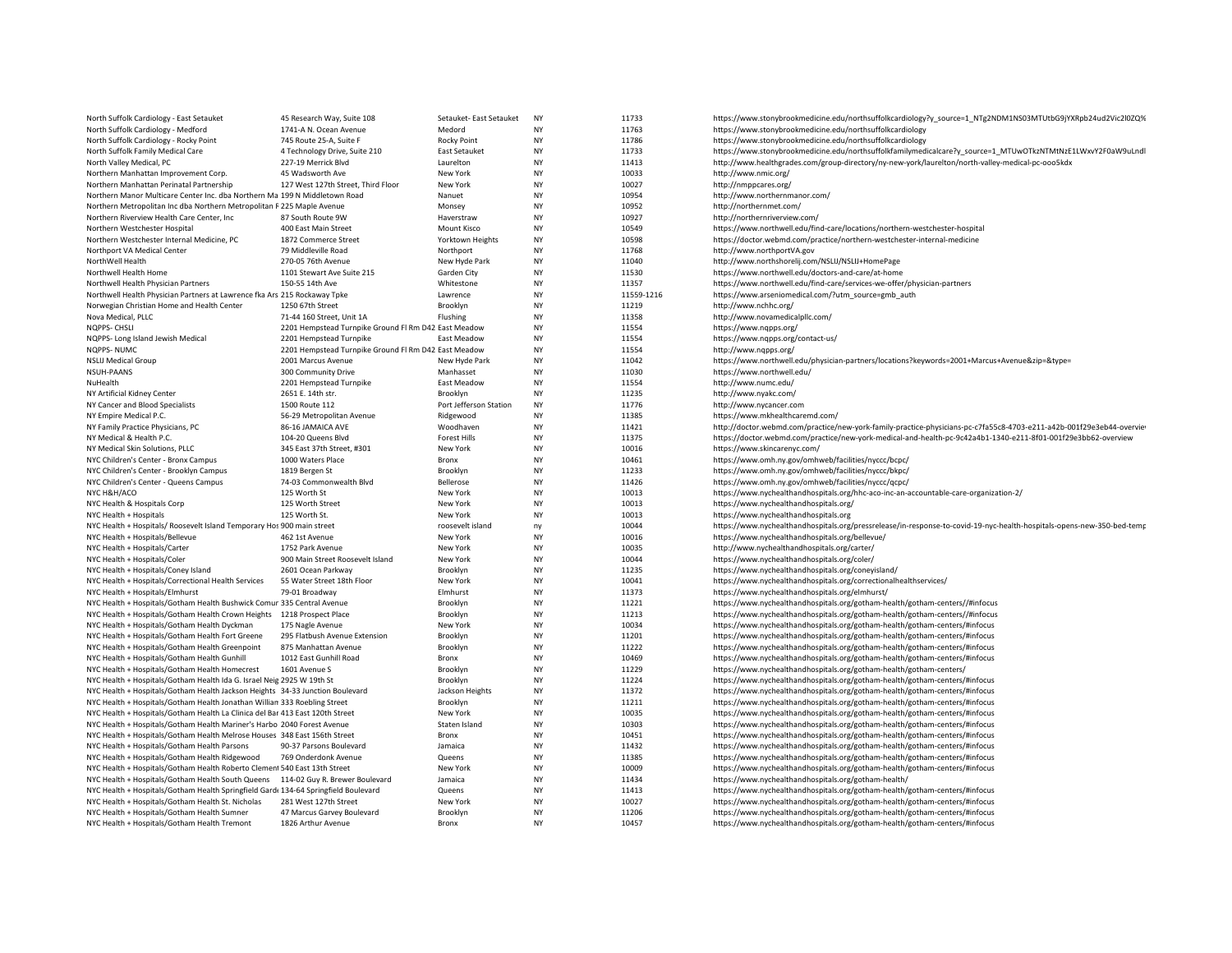| NYC Health + Hospitals/Gotham Health Vanderbilt                                    | 165 Vanderbilt Avenue                | Staten Island        | NY        | 10304          | https://www.nychealthandhospitals.org/gotham-health/gotham-centers/#infocus                                            |
|------------------------------------------------------------------------------------|--------------------------------------|----------------------|-----------|----------------|------------------------------------------------------------------------------------------------------------------------|
| NYC Health + Hospitals/Gotham Health Williamsburg                                  | 279 Graham Avenue                    | Brooklyn             | <b>NY</b> | 11211          | https://www.nychealthandhospitals.org/gotham-health/gotham-centers/#infocus                                            |
| NYC Health + Hospitals/Gotham Health Women's Health 59-17 Junction Boulevard       |                                      | Queens               | NY        | 11368          | https://www.nychealthandhospitals.org/gotham-health/gotham-centers/#infocus                                            |
| NYC Health + Hospitals/Gotham Health Woodside                                      | 50-53 Newtown Road                   | Woodside             | NY        | 11377          | https://www.nychealthandhospitals.org/gotham-health/gotham-centers/#infocus                                            |
| NYC Health + Hospitals/Gotham Health, Bedford                                      | 485 Throop Avenue                    | Brooklyn             | NY        | 11221          | https://www.nychealthandhospitals.org/gotham-health/gotham-centers//#infocus                                           |
| NYC Health + Hospitals/Gotham Health, Belvis                                       | 545 East 142nd Street                | The Bronx            | NY        | 10454          | https://www.nychealthandhospitals.org/belvis/                                                                          |
| NYC Health + Hospitals/Gotham Health, Brownsville                                  | 259 Bristol Street                   | Brooklyn             | NY        | 11212          | https://www.nychealthandhospitals.org/gotham-health/gotham-centers//#infocus                                           |
| NYC Health + Hospitals/Gotham Health, Cumberland                                   | 100 N Portland Avenue                | Brooklyn             | NY        | 11205          | https://www.nychealthandhospitals.org/cumberland/                                                                      |
| NYC Health + Hospitals/Gotham Health, East New York                                | 2094 Pitkin Avenue                   | Brooklyn             | NY        | 11207          | https://www.nychealthandhospitals.org/eastnewyork/                                                                     |
| NYC Health + Hospitals/Gotham Health, Gouverneur                                   | 227 Madison Street                   | New York             | NY        | 10002          | https://www.nychealthandhospitals.org/gothamhealth/gouverneur/                                                         |
| NYC Health + Hospitals/Gotham Health, Judson                                       | 34 Spring Street                     | New York             | NY        | 10122          | https://www.nychealthandhospitals.org/community-healthcare-centers/                                                    |
| NYC Health + Hospitals/Gotham Health, Morrisania                                   | 1225 Gerard Avenue, Floor 2          | Bronx                | NY        | 10452          | https://www.nychealthandhospitals.org/morrisania/                                                                      |
|                                                                                    | 264 W 118th Street                   |                      | NY        | 10026          |                                                                                                                        |
| NYC Health + Hospitals/Gotham Health, Sydenham                                     |                                      | New York             | NY        | 10037          | https://www.nychealthandhospitals.org/sydenham/                                                                        |
| NYC Health + Hospitals/Harlem                                                      | 506 Lenox Avenue                     | New York             |           |                | https://www.nychealthandhospitals.org/harlem/                                                                          |
| NYC Health + Hospitals/Home Care                                                   | 160 Water Street                     | New York             | NY        | 10038          | https://www.nychealthandhospitals.org/home-health-agency/                                                              |
| NYC Health + Hospitals/Jacobi                                                      | 1400 Pelham Pkwy S                   | Bronx                | NY        | 10461          | https://www.nychealthandhospitals.org/jacobi/                                                                          |
| NYC Health + Hospitals/Kings County                                                | 451 Clarkson Avenue                  | Brooklyn             | NY        | 11203          | https://www.nychealthandhospitals.org/kingscounty/                                                                     |
| NYC Health + Hospitals/Lincoln                                                     | 234 E 149th Street                   | Bronx                | NY        | 10451          | https://www.nychealthandhospitals.org/lincoln/                                                                         |
| NYC Health + Hospitals/McKinney                                                    | 594 Albany Avenue                    | Brooklyn             | NY        | 11203          | http://www.nyc.gov/html/hhc/dssm/html/home/home.shtml                                                                  |
| NYC Health + Hospitals/Metropolitan                                                | 1901 First Avenue                    | New York             | <b>NY</b> | 10029          | https://www.nychealthandhospitals.org/metropolitan/                                                                    |
| NYC Health + Hospitals/North Central Bronx                                         | 3424 Kossuth Avenue                  | Bronx                | NY        | 10467          | https://www.nychealthandhospitals.org/northcentralbronx/                                                               |
| NYC Health + Hospitals/Queens                                                      | 82-68 164th Place                    | Queens               | NY        | 11432          | https://www.nychealthandhospitals.org/queens/                                                                          |
| NYC Health + Hospitals/Sea View                                                    | 460 Brielle Avenue                   | Staten Island        | NY        | 10314          | http://www.nyc.gov/html/hhc/seaview/home.html                                                                          |
| NYC Health + Hospitals/Woodhull                                                    | 760 Broadway                         | Brooklyn             | NY        | 11206          | https://www.nychealthandhospitals.org/woodhull/                                                                        |
| NYC Medical of Queens                                                              | 79-16 37th Ave                       | Queen                | NY        | 11372          | https://nycmedicalofqueens.com/en/                                                                                     |
| NYC Office of City Medical Examiner                                                | 421 E 26th Street                    | New York             | NY        | 10016          | https://www1.nyc.gov/site/ocme/index.page                                                                              |
| NYP- Allen Hospital                                                                | 5141 Broadway                        | New York             | NY        | 10034          | http://www.nyp.org/allenhospital                                                                                       |
| NYP- Ambulatory Care Network                                                       | 505 E 70th St                        | New York             | <b>NY</b> | 10021          | https://www.nyp.org/acn                                                                                                |
|                                                                                    |                                      |                      | NY        |                |                                                                                                                        |
| NYP- Brooklyn Methodist Hospital<br>NYP- David H Koch Center                       | 506 Sixth Street<br>1283 York Avenue | Brooklyn<br>New York | NY        | 11215<br>10065 | http://www.nym.org/                                                                                                    |
|                                                                                    |                                      |                      |           |                | https://www.nyp.org/locations/david-h-koch-center                                                                      |
| NYP-Hospital                                                                       | 622 West 168th Street                | New York             | NY        | 10032          | http://www.nyp.org/locations/newyork-presbyterian-columbia-university-medical-center                                   |
| NYP-Lawrence                                                                       | 55 Palmer Avenue                     | Bronxville           | NY        | 10708          | http://www.nyp.org/lawrence                                                                                            |
| NYP- Lower Manhattan Hospital                                                      | 170 William Street                   | New York             | NY        | 10038          | http://www.nyp.org/lowermanhattan                                                                                      |
| NYP- Milestein Hospital (Columbia University Medical Ce 177 Fort Washington Avenue |                                      | New York             | NY        | 10032          | https://columbiasurgery.org/location/newyork-presbyteriancolumbia-university-medical-center-milstein-hospital-building |
| NYP- Queens                                                                        | 56-45 Main Street                    | Flushing             | <b>NY</b> | 11355          | https://www.nyp.org/queens?utm_source=yextgmb&utm_medium=organic&utm_campaign=yext_doctor_listings&y_source=           |
| NYP- Queens Ambulatory                                                             | 182-15 Horace Harding Expressway     | Queens               | NY        | 11365          | https://www.nyp.org/queens                                                                                             |
| NYP- Westchester Behavioral Health Center                                          | 21 Bloomingdale Road                 | White Plains         | NY        | 10605          | https://www.nyp.org/locations/westchester-behavioral-health-center                                                     |
| NYS Department of Health                                                           | 66 John Street #11,                  | New York             | NY        | 10038          | https://www.health.ny.gov/                                                                                             |
| NYS Office for People with Developmental Disabilities                              | 44 Holland Avenue                    | Albany               | NY        | 12229          | https://opwdd.ny.gov                                                                                                   |
| NYU Langone Cobble Hill                                                            | 83 Amity Street                      | Brooklyn             | NY        | 11201          | http://nyulangone.org/locations/nyu-langone-cobble-hill                                                                |
| NYU Langone Health                                                                 | 1 Park Avenue                        | New York             | NY        | 10016          | http://nyulangone.org/                                                                                                 |
| NYU Langone Hospital- Brooklyn (formerly Lutheran Me: 150 55th St                  |                                      | Brooklyn             | NY        | 11220          | http://www.lutheranhealthcare.org/Main/LutheranMedicalCenter.aspx                                                      |
| NYU Langone Orthopedic Hospital                                                    | 301 E 17th St                        | New York             | NY        | 10003          | http://nyulangone.org/locations/hospital-for-joint-diseases                                                            |
|                                                                                    | 175 Fulton Ave Ste 100               |                      | <b>NY</b> | 11570          | https://nyulangone.org/locations/nyu-langone-hospital-long-island-pediatric-center                                     |
| NYU Langone Pediatric Primary Center - Hempstead                                   |                                      | Hempstead            |           |                |                                                                                                                        |
| NYU School of Medicine                                                             | 550 1st Avenue                       | New York             | NY        | 10016          | http://www.med.nyu.edu/                                                                                                |
| NYU School of Medicine World Trade Center Health Prof 650 First Ave, 7th floor     |                                      | New York             | <b>NY</b> | 10016          | http://www.wtc.med.nyu.edu/                                                                                            |
| NYU-Trinity                                                                        | 111 Broadway                         | New York             | NY        | 10006          | https://nyulangone.org/locations/nyu-langone-at-trinity                                                                |
| NYU Winthrop Hospital                                                              | 259 1st St                           | Mineola              | NY        | 11501          | https://nyulangone.org/                                                                                                |
| NYUPN IPA, LLC                                                                     | 550 1st Avenue                       | New York             | NY        | 10016          | http://www.nyupn.org/providers                                                                                         |
| Oak Hollow Nursing Center                                                          | 49 Oakcrest Avenue                   | Middle Island        | NY        | 11953          | https://surgerehab.com/                                                                                                |
| Oasis Medical PC                                                                   | 6 Tuxedo Avenue                      | Garden City Park     | <b>NY</b> | 11040          | https://www.newhydeparkpediatrics.org/                                                                                 |
| Ocean Family Medicine                                                              | 158 East Main Street                 | <b>Bay Shore</b>     | NY        | 11706          | https://www.northwell.edu/find-care/find-a-doctor/family-medicine/dr-john-muratori-md-11352930                         |
| Ocean Parkway Pediatric Practice                                                   | 515 Avenue I                         | Brooklyn             | NY        | 11230          | http://brooklynpediatricians.com/                                                                                      |
| Ocean Physicians, PC                                                               | 33 N Ocean Avenue                    | Freeport             | NY        | 11520          | https://www.healthgrades.com/group-directory/ny-new-york/freeport/ocean-physicians-oooyq6p                             |
| Oceanside Care Center Inc.                                                         | 2914 Lincoln Ave                     | Oceanside            | <b>NY</b> | 11572          | https://www.oceansidecc.com/                                                                                           |
| ODA Primary Health Care Network                                                    | 14-16 Heyward Street                 | Brooklyn             | NY        | 11249          | http://www.odahealth.org/                                                                                              |
| Oded Preis, MD                                                                     | 524 Shore Blvd.                      | Brookyn              | NY        | 11235          | https://www.healthgrades.com/physician/dr-oded-preis-x3bxl                                                             |
| Odyssey House                                                                      | 120 Wall Street                      | New York             | NY        | 10005          | http://www.odysseyhouseinc.org/                                                                                        |
|                                                                                    |                                      |                      |           |                |                                                                                                                        |
| OHEL Children's Home and Family Services, Inc.                                     | 4510 16th Avenue                     | Brooklyn             | NY        | 11204          | http://www.ohelfamily.org/                                                                                             |
| <b>OLA Pediatrics</b>                                                              | 3054 Godwin Terrace, Suite C         | Bronx                | NY        | 10463          | http://www.olapediatrics.net/                                                                                          |
| Olena Dotsenko Medical, PC                                                         | 170 Ave S                            | Brooklyn             | NY        | 11223          | https://www.atriummednyc.com/                                                                                          |
| Olitsa Roth MD                                                                     | 5211-15th Ave                        | Brooklyn             | NY        | 11219          | http://www.healthgrades.com/physician/dr-olitsa-roth-yx7hy                                                             |
| Olukayode Ojutiku                                                                  | 131-24 Rockaway Blvd                 | South Ozone Park     | NY        | 11420          | https://www.zocdoc.com/doctor/olukayode-ojutiku-md                                                                     |
| Omni Pediatrics, PC                                                                | 202 Canal Street, STE 304            | New York             | NY        | 10013          | http://www.omnipediatrics.com/                                                                                         |
| One Brooklyn Health                                                                | 1545 Atlantic Avenue                 | Brooklyn             | NY        | 11213          | https://onebrooklynhealth.org/                                                                                         |
|                                                                                    |                                      |                      |           |                |                                                                                                                        |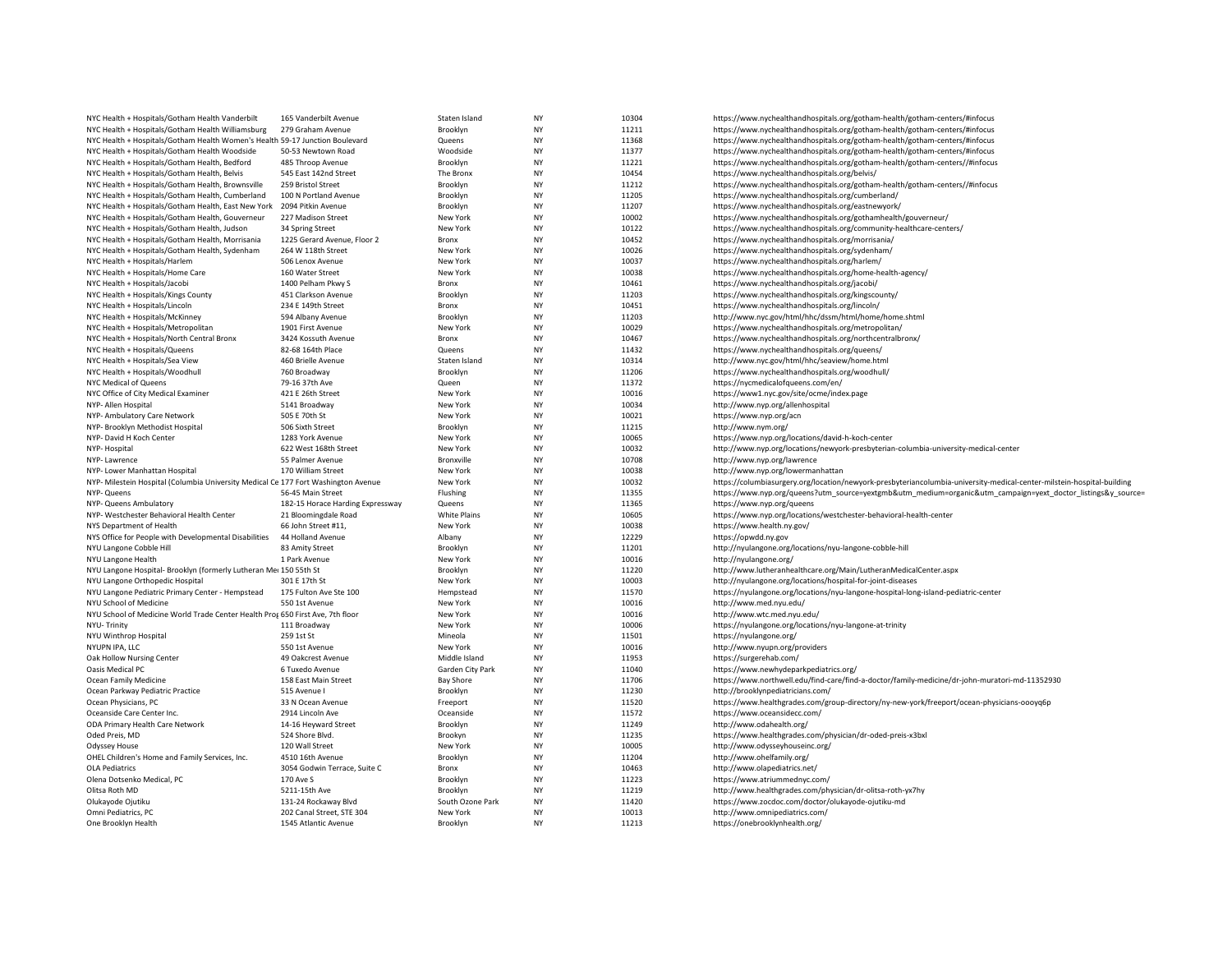| One City Health                                                                | 55 Water, 25th Floor                            | New York                | <b>NY</b>              | 10041          | https://www.onecityhealth.org/                                                                                      |
|--------------------------------------------------------------------------------|-------------------------------------------------|-------------------------|------------------------|----------------|---------------------------------------------------------------------------------------------------------------------|
| One Eleven Medical, PC                                                         | 111 East 80th St, Ste 1C                        | New York                | <b>NY</b>              | 10075          | https://npidb.org/organizations/allopathic osteopathic physicians/gastroenterology 207rg0100x/1770949117.aspx       |
| One Hanson Place Pediatrics                                                    | 1 Hanson Place #708                             | Brooklyn                | <b>NY</b>              | 11243          | https://www.healthgrades.com/group-directory/ny-new-york/brooklyn/one-hanson-place-pediatrics-pc-ooo4gc7            |
| Oneida Center for Rehab and Nursing                                            | 1445 Kemble Street                              | Utica                   | <b>NY</b>              | 13501          | https://centershealthcare.com/oneida_center/                                                                        |
| Onondaga Center for Rehabilitation and Nursing                                 | 217 East Avenue                                 | Minoa                   | NY                     | 13116          | https://centershealthcare.com/onondaga_center                                                                       |
| Ontario Operations Associates LLC dba Ontario Center fr 3062 County Complex Dr |                                                 | Canandaigua             | <b>NY</b>              | 14424          | http://centershealthcare.com/ontario_center/                                                                        |
| Ophthalmic Consultants of Long Island (OCLI)                                   | 2000 N Village Ave Ste 402                      | Rockville Centre        | <b>NY</b>              | 11570-1001     | http://www.ocli.net                                                                                                 |
| Optimum Care Family Med LLC                                                    | 321 East Main Street                            | Smith Town              | <b>NY</b>              | 11787          | https://doctor.webmd.com/practice/optimum-care-family-medicine-38cdafc7-4703-e211-a42b-001f29e3eb44-overview        |
| Optimum Primary Care                                                           | 380 Merrick Avenue                              | East Meadow             | NY                     | 11554          | https://www.manta.com/c/mb0h88s/optimum-primary-care-medical-p-c                                                    |
| Options for Community Living                                                   | 202 East Main Street                            | Smithtown               | <b>NY</b>              | 11787          | http://optionscl.org/                                                                                               |
| Orange ACO NY                                                                  | 14750 NW 77th Court, Suite 308                  | Miami                   | FL.                    | 33016          | https://orangecaregroup.com/locations/new-york/                                                                     |
| ORG Medical PLLC                                                               | 99 Moore St #1a                                 | Brooklyn                | <b>NY</b>              | 11206          | https://www.healthgrades.com/group-directory/ny-new-york/brooklyn/org-medical-pllc-gxdg3                            |
| Orkin & Wachtel, MD, PC                                                        | 8605 Flatlands Avenue                           | Brooklyn                | <b>NY</b>              | 11236          | https://doctor.webmd.com/practice/orkin-wachtel-mds                                                                 |
| Orzac Center for Rehabilitation                                                | 900 Franklin Ave                                | Valley Stream           | <b>NY</b>              | 11580          | https://www.northwell.edu/find-care/locations/orzac-center-rehabilitation                                           |
| Oscar Insurance Corporation                                                    | 295 Lafayette Street                            | New York                | NY                     | 10012          | https://www.hioscar.com/                                                                                            |
| Our Lady of Consolation Geriatric Care Center                                  | 992 N Village Ave                               | <b>Rockville Centre</b> | <b>NY</b>              | 11570          | http://olc.chsli.org/                                                                                               |
| Our Lady of Consolation Long Term Home Health Agency 992 N Village Ave         |                                                 | Rockville Centre        | NY                     | 11570          | http://olc.chsli.org/about-1                                                                                        |
| Our Lady of Consolation Nursing and Rehabiliation Care 111 Beach Drive         |                                                 | West Islip              | <b>NY</b>              | 11795          | http://olc.chsli.org/                                                                                               |
| Our Neighborhood Medical, PC                                                   | 4701 Queens Boulevard Suite 303                 | Sunnyside               | NY                     | 11104          | http://www.onmpc.com/index.html                                                                                     |
| Outreach Development Corporation                                               | 11711 Myrtle Avenue                             | Richmond Hill           | NY                     | 11318          | https://opiny.org/sites/richmond-hill/                                                                              |
| <b>Oxford Nursing Home</b>                                                     | 144 South Oxford Street                         | Brooklyn                | <b>NY</b>              | 11217          | http://www.oxfordnh.com/home.html                                                                                   |
| Ozanam Hall of Queens Nursing Home, Inc.                                       | 42-41 201st Street                              | Bayside                 | <b>NY</b>              | 11361          | https://www.ozanamhall.org/                                                                                         |
| Ozone Park Medical Care LLC                                                    | 1219 Liberty Avenue                             | Brooklyn                | <b>NY</b>              | 11208          | https://www.healthgrades.com/physician/dr-mohammad-rahman-2284j                                                     |
| Ozone Park Quality Care Medicine, PLLC                                         | 77-21 101st Avenue, First Floor                 | Ozone Park              | NY                     | 11416          | https://www.opgcmpllc.com/                                                                                          |
| P&P Pediatric PC                                                               | 88-10 175th St                                  | Jamaica                 | <b>NY</b>              | 11432          | https://www.manta.com/c/mx2gzpg/p-p-pediatric-p-c                                                                   |
| Pace Pediatrics Medical PC                                                     | 1545 Atlantic Ave.                              | Brooklyn                | <b>NY</b>              | 11213          | https://www.healthgrades.com/group-directory/ny-new-york/brooklyn/pace-pediatric-practice-p                         |
| Paddu & Associates Medical, LLP                                                | 49-02 Queens Boulevard                          | Woodside                | <b>NY</b>              | 11377          | https://www.queensadvancedgastro.net/                                                                               |
| Pain Management Medical Associates, PLLC.                                      | 75-68 187th Street                              | Queens                  | <b>NY</b>              | 11366          | https://pain-management-medical-associates.business.site/?utm_source=gmb&utm_medium=referral                        |
| Palisade Nursing Home Company                                                  | 5901 Palisade Ave                               | <b>Bronx</b>            | <b>NY</b>              | 10471          | http://www.riverspringhealth.org/nursing-home                                                                       |
| Pamela L Stevens, MD                                                           | 1360 N Forest Rd                                | Williamsville           | NY                     | 14221          | https://www.drpamstevens.com/                                                                                       |
| Pankaj K. Mamtora MD                                                           | 11412 Beach Channel Drive, Ste 1                | Rockaway Park           | <b>NY</b>              | 11694          | https://www.vitals.com/doctors/Dr_Pankaj_Mamtora.html                                                               |
| Park Ave Family Practice                                                       | 102 Park Avenue, Suite 1                        | Yonkers                 | NY                     | 10703          | https://doctor.webmd.com/practice/park-avenue-family-practice                                                       |
| Park Avenue Endocrinology & Nutrition, PLLC                                    | 103 E 75th Street                               | New York                | <b>NY</b>              | 10021          | https://www.parkavendo.com/                                                                                         |
| Park Avenue Operating Company LLC                                              | 425 National Blvd                               | Long Beach              | NY                     | 11561          | http://www.parkaveextendedcare.com/                                                                                 |
| Park Gardens Rehabilitation and Nursing Center                                 | 6585 Broadway                                   | The Bronx               | <b>NY</b>              | 10471          | https://parkgardensrnc.com/                                                                                         |
| Park Nursing Home                                                              | 128 Beach                                       | Rockaway Park           | <b>NY</b>              | 11694          | http://www.seniorhousingnet.com/seniorliving-detail/park-nursing-home_128-beach-115th-st_far-rockaway_ny_11694-5506 |
| Parker Jewish Homecare                                                         | 271-11 76th Ave                                 | Queens                  | <b>NY</b>              | 11040          | http://www.parkerinstitute.org                                                                                      |
| Parker Jewish Institute for Health Care and Rehabilitatio 271-11 76th Ave      |                                                 | New Hyde Park           | <b>NY</b>              | 11040          | http://www.parkerinstitute.org                                                                                      |
| Parkview Care and Rehabilitation Center, Inc.                                  | 5353 Merrick Rd                                 | Massapegua              | <b>NY</b>              | 11758          | https://profiles.health.ny.gov/nursing_home/view/150463                                                             |
| Parkway Pediatric & Adolescent Medicine, LLC                                   | 353 Island Cottage Road                         | Rochester               | NY                     | 14612          | http://www.parkwaypeds.com/about                                                                                    |
| Parmeshwar Mahabir / LI Medical Care PC                                        | 187-12 Hillside Avenue                          | Jamaica                 | <b>NY</b>              | 11432          | https://www.northwell.edu/find-care/find-a-doctor/internal-medicine/dr-parmeshwar-jagdeo-mahabir-md-11348908        |
| Parnes Medical, PC (marc J parnes do)                                          | 201 Ocean Parkway, Suite 1B                     | Brooklyn                | <b>NY</b>              | 11219          | https://www.healthgrades.com/physician/dr-marc-parnes-yh9ll                                                         |
| Partners Health Plan                                                           | 655 Third Avenue                                | New York                | <b>NY</b>              | 10017          | http://www.phpcares.org                                                                                             |
| Partners in Primary Care                                                       | 267 East Main Street, Building C                | Smithtown               | <b>NY</b>              | 11787          | https://www.stonybrookmedicine.edu/primarycare                                                                      |
| Patchogue Family Medical Care<br><b>Patel Medical Center</b>                   | 130 Medford Avenue<br>220 A St. Nicholas Avenue | Patchogue<br>Brooklyn   | <b>NY</b><br><b>NY</b> | 11772<br>10027 | https://www.patchoguefamilymedicalcare.com/<br>http://www.patelmedicalcenter.com/                                   |
|                                                                                |                                                 | Eatontown               | NJ                     | 07724          |                                                                                                                     |
| <b>Pathology Solutions</b><br>Patria Gonzalez MD, PC                           | 246 Industrial Way W #2<br>232 Sherman Avenue   | New York                | <b>NY</b>              | 10034          | https://www.mypathlabs.com/<br>https://www.healthgrades.com/physician/dr-patria-gonzalez-ylkkc                      |
| Patricia M Hart MD                                                             | 391 Eastern Parkway                             | Brooklyn                | NY                     | 11216          | https://www.healthgrades.com/physician/dr-patricia-hart-ygsmy                                                       |
| Paul K Wein Md Pc                                                              | 3131 Kings Highway #D6                          | Brooklyn                | <b>NY</b>              | 11234          | https://www.mountsinai.org/profiles/paul-k-wein                                                                     |
| Paul Ko Pain Clinic                                                            | 35-18 150th Place                               | Queens                  | <b>NY</b>              | 11354          | http://www.paulkopc.com/                                                                                            |
| Paul Nacier MD PC                                                              | 3765 104th Street                               | Queens                  | <b>NY</b>              | 11368          | https://www.healthgrades.com/physician/dr-paul-nacier-2cltn                                                         |
| Pauline Heslop MD                                                              | 4139 Wickham Ave                                | Bronx                   | NY                     | 10466          | https://doctor.webmd.com/doctor/pauline-heslop-426866ca-cb6c-4b71-b4e4-e49c95957455-appointments                    |
| Paulo Pacheco, MD, PC                                                          | 60 East 56th Street, 7th Fl                     | New York                | <b>NY</b>              | 10022          | https://nyulangone.org/doctors/1265474431/paulo-a-pacheco                                                           |
| Pavilion Operations LLC dba Corning Center for Rehabilit 205 East First Street |                                                 | Corning                 | NY                     | 14830          | http://centershealthcare.com/washington_center                                                                      |
| Peconic Bay Medical Center                                                     | 1300 Roanoke Ave                                | Riverhead               | <b>NY</b>              | 11901          | http://www.pbmchealth.org/                                                                                          |
| Peconic Bay Medical Group                                                      | 230 Main Road                                   | Greenport               | NY                     | 11944          | https://www.pbmchealth.org/care-centers-services/greenport-office                                                   |
| Peconic Landing at Southold                                                    | 1500 Brecknock Road                             | Greenport               | <b>NY</b>              | 11944          | https://www.peconiclanding.org/                                                                                     |
| Pediatric & Adolescent Medicine, LLP                                           | 390 West End Ave, Ste 1E                        | New York                | NY                     | 10024          | https://www.pedsny.com/                                                                                             |
| Pediatric Associates of Brooklyn LLP                                           | 1421 East 2nd Street                            | Brooklyn                | <b>NY</b>              | 11230          | http://pabrooklyn.com/                                                                                              |
| Pediatric Associates of NYC                                                    | 317 E 34th Street Room 903                      | New York                | NY                     | 10016          | https://www.pediatricassociatesnyc.com/                                                                             |
| Pediatric Neurology of Queens, P.C.                                            | 91-31 Queens Boulevard                          | Queens                  | <b>NY</b>              | 11373          | https://www.healthgrades.com/physician/dr-maria-duran-soriano-x52kl                                                 |
| Pediatric Plaza                                                                | 4053 75th Street                                | Queens                  | <b>NY</b>              | 11373          | http://www.pediatricplaza.net/                                                                                      |
| Pediatric Plus                                                                 | 31-87 Steinway Street                           | Astoris                 | <b>NY</b>              | 11103          | https://www.pediatricplus.com/                                                                                      |
| Pediatric Professional Care PC                                                 | 166 Granny Road                                 | Farmingville            | <b>NY</b>              | 11738          | http://www.geopediatrics.com/                                                                                       |
|                                                                                |                                                 |                         |                        |                |                                                                                                                     |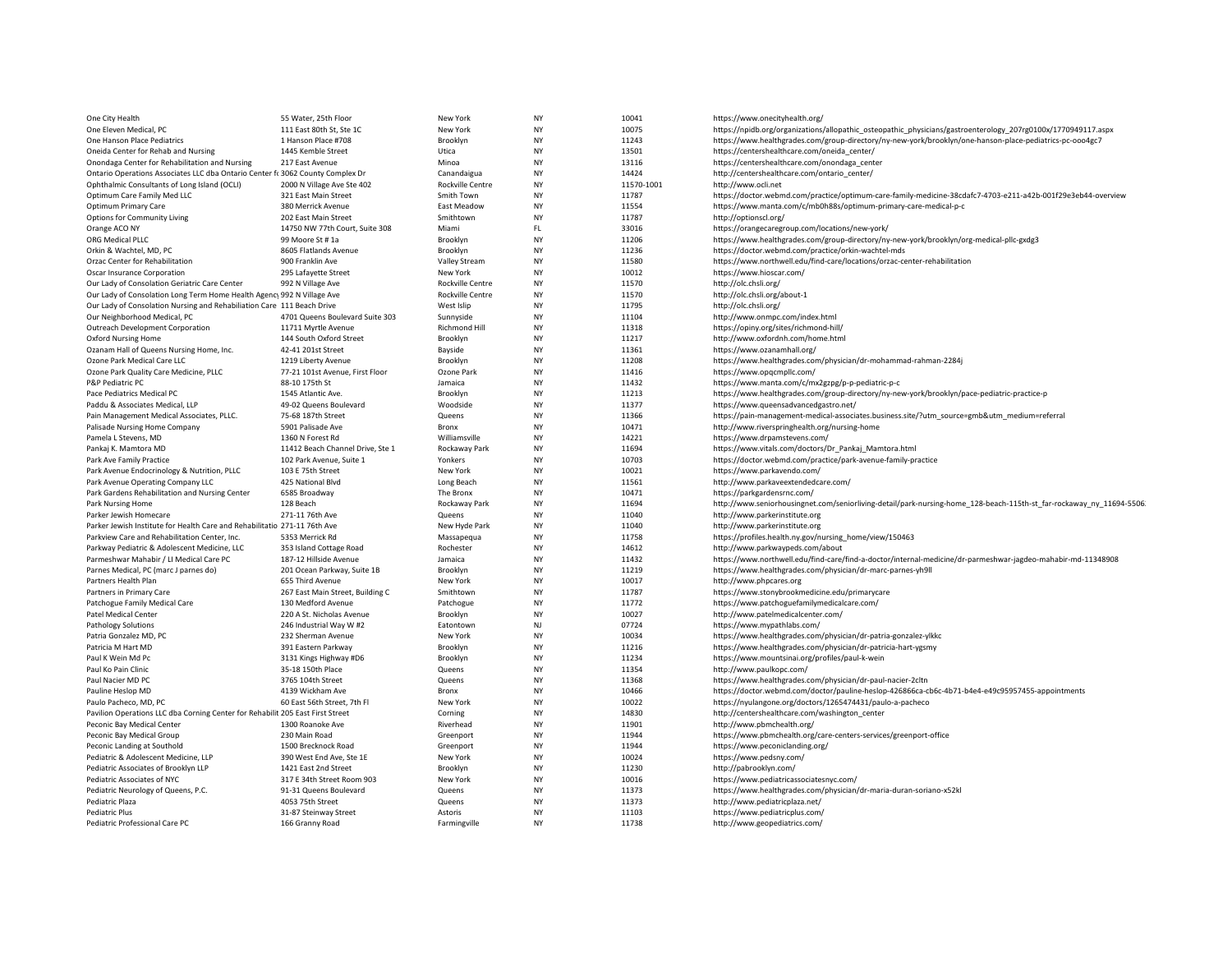| Pediatric Specialties of Queens                                                       | 59-17 Junction Boulevard             | Queens                 | <b>NY</b> | 11373 | https://doctor.webmd.com/practice/pediatrics-specialties-of-queens-016247fc-f2a2-4650-8555-ed476c61dbc3-overview  |
|---------------------------------------------------------------------------------------|--------------------------------------|------------------------|-----------|-------|-------------------------------------------------------------------------------------------------------------------|
| Pediatrics 2000 @ 207, PLLC                                                           | 515 West 207 St                      | New York               | <b>NY</b> | 10034 | http://www.pediatrics2000.com/test/pediatrics-clinics-207th-street.php                                            |
| Pediatrics 2000 II PC/ Pediatrics 2000 @ 207 PLLC                                     | 3332 Broadway                        | New York               | NY        | 10031 | https://www.pediatrics2000.com/                                                                                   |
| Pediatrics 2000 II, PC                                                                | 3332 Broadway                        | New York               | <b>NY</b> | 10031 | http://www.pediatrics2000.com/                                                                                    |
| Pediatrics East Of New York, PC                                                       | 1015 Madison Ave, Suite 502          | New York               | <b>NY</b> | 10075 | http://www.pediatricseastofny.com                                                                                 |
| Pediatrics for Queens and Kings                                                       | 9542 Roosevelt Avenue                | Queens                 | <b>NY</b> | 11372 | https://npidb.org/organizations/ambulatory_health_care/primary-care_261qp2300x/1396955878.aspx                    |
| Pedro Corzo MD                                                                        | 10401 Roosevelt Avenue               | Corona                 | <b>NY</b> | 11368 | http://www.doximity.com/pub/pedro-corzo-md                                                                        |
|                                                                                       |                                      |                        | <b>NY</b> |       |                                                                                                                   |
| Pedro Roque, MD                                                                       | 600 Suffolk Avenue                   | Brentwood              |           | 11717 | https://doctor.webmd.com/doctor/pedro-roque-58e7358d-4034-44d4-8adc-90c205defe0b-overview                         |
| Pelham Physical Medicine Inc.                                                         | 2118 Williamsburg Bridge             | Bronx                  | <b>NY</b> | 10461 | http://www.pelhamrehab.com                                                                                        |
| Peninsula Counseling Center                                                           | 142-02 20th Ave 3rd Floor            | Flushing               | <b>NY</b> | 11351 | http://www.psch.org/                                                                                              |
| People Care                                                                           | 116 W 32nd St., 15th Floor           | New York               | NY        | 10001 | http://www.peoplecare.com                                                                                         |
| People Care, Inc.                                                                     | 116 West 32nd Street, 15th Floor     | New York 10001         | NY        | 10001 | http://www.peoplecare.com/                                                                                        |
| Personal Touch Medical                                                                | 3485 East Tremont Avenue             | Bronx                  | <b>NY</b> | 10465 | https://www.healthgrades.com/group-directory/ny-new-york/bronx/personal-touch-medical-ooo5s2j#component-practices |
| Pervaiz Igbal Physician PC                                                            | 1135 Eastern Parkway                 | Brooklyn               | <b>NY</b> | 11213 | https://www.zocdoc.com/doctor/pervaiz-iqbal-md-fccp-180515                                                        |
| Pesach Tikvah Hope Development Inc.                                                   | 365 Willoughby Avenue Suite 400      | Brooklyn               | <b>NY</b> | 11205 | http://www.pesachtikvah.org/                                                                                      |
| Peter A. Galvin, MD                                                                   | 120-05 Newport Avenue                | Rockaway Park          | <b>NY</b> | 11694 | https://www.healthgrades.com/physician/dr-peter-galvin-x84ps                                                      |
| Peter S. Gelfand, DO                                                                  | 718 East Park Avenue                 | Long Beach             | <b>NY</b> | 11561 | https://www.vitals.com/doctors/Dr Peter Gelfand.html                                                              |
| Peter T. Simonson MD PLLC                                                             | 257 Lafayette Avenue Suite 120       | Suffern                | NY        | 10901 | https://www.visitmyobgyn.com/home-page.html                                                                       |
| Peter Woo Sup Kim P.C.                                                                | 97-11 101st Avenue                   | Queens                 | <b>NY</b> | 11416 | https://www.healthgrades.com/physician/dr-woosup-kim-y4rx9                                                        |
| Phelan Clancy NP Adult Health PC                                                      | 337 Lenox Avenue                     | New York               | <b>NY</b> | 10027 | https://www.125med.com/                                                                                           |
| Phelps Memorial Hospital Center                                                       | 701 North Broadway                   | Sleepy Hollow          | <b>NY</b> | 10591 | http://phelpshospital.org/                                                                                        |
| Philip J. Weintraub, MD                                                               | 791 Park Ave                         | New York               | <b>NY</b> | 10021 | https://nyulangone.org/doctors/1629157813/philip-j-weintraub                                                      |
| Philippa Gordon MD and Associates                                                     | 62 8th Avenue                        | Brooklyn               | <b>NY</b> | 11217 | https://www.philippagordonmd.com/                                                                                 |
| Phoenix Medical Office PLLC                                                           | 5223 Van Loon St                     | Flushing               | <b>NY</b> | 11373 | https://www.zocdoc.com/doctor/kyawt-aung-md-130392                                                                |
|                                                                                       |                                      |                        |           |       |                                                                                                                   |
| Physicians of the Future Medgroup PLLC dba Rapid Care 5030 Broadway                   |                                      | NY                     | NY        | 10034 | http://www.rapidcaresolution.com/                                                                                 |
| <b>Physicians Private Practice</b>                                                    | 222 Middle Country Road, Suite 103   | Smithtown              | <b>NY</b> | 11787 | https://www.healthgrades.com/group-directory/ny-new-york/smithtown/physicians-private-practice-oormyc4            |
| Pilgrim Psychiatric Center                                                            | 998 Crooked Hill Rd                  | West Brentwood         | <b>NY</b> | 11717 | https://www.omh.ny.gov/omhweb/facilities/pgpc/                                                                    |
| Pinkus H. Szuchmacher, M.D., F.A.C.S.                                                 | 109-14 Ascan Avenue                  | Flushing               | <b>NY</b> | 11375 | https://www.mountsinai.org/profiles/pinkus-h-szuchmacher                                                          |
| Pinnacle Medical Care, PLLC                                                           | 829 57th Street, Unit 4              | Brooklyn               | <b>NY</b> | 11220 | https://www.healthgrades.com/physician/dr-shiwei-tong-x43pr                                                       |
| Pinnacle Medical Services PC                                                          | 615 W 173Rd Street Suite 1C          | New York               | <b>NY</b> | 10032 | http://www.pinnaclemednyc.com/                                                                                    |
| Pisciotto Medical PC                                                                  | 68-35 Myrtle Ave                     | Glendale               | <b>NY</b> | 11385 | https://www.healthgrades.com/group-directory/ny-new-york/mineola/pisciotto-and-pisciotto-medicalpc-ooo79k8        |
| Piya Ghoshal, MD,PC                                                                   | 116 Broadway, Suite #6               | Amityville             | <b>NY</b> | 11701 | https://www.healthgrades.com/physician/dr-piya-ghoshal-2t8ms                                                      |
| Plainview Hospital                                                                    | 888 Old Country Road                 | Plainview              | <b>NY</b> | 1803  | https://www.northwell.edu/find-care/locations/plainview-hospital                                                  |
| Plainview Internal Medicine                                                           | 1097 Old Country Rd                  | Plainview              | <b>NY</b> | 11803 | https://www.nyulangone.org/                                                                                       |
| Planned Parenthood Hudson Peconic                                                     | 70 Maple Avenue                      | Smithtown              | NY        | 11787 | http://www.pphp.org                                                                                               |
| Planned Parenthood of Nassau County, Inc.                                             | 540 Fulton Ave                       | Hempstead              | <b>NY</b> | 11550 | https://www.plannedparenthood.org/planned-parenthood-nassau-county                                                |
| Planned Parenthood of New York City, Inc.                                             | 26 Bleecker St                       | New York               | <b>NY</b> | 10012 | https://www.plannedparenthood.org/health-center/new-york/new-york/10012/margaret-sanger-center-3325-91110?utm_ca  |
| Platinum Family Medicine, PC                                                          | 765 Route 25A                        | <b>Miller Place</b>    | <b>NY</b> | 11764 | https://www.healthgrades.com/group-directory/ny-new-york/miller-place/platinum-family-medicine                    |
| PMM Medical PC                                                                        | 10406 Flatlands Avenue               | Brooklyn               | ΝY        | 11236 | https://doctor.webmd.com/practice/pmm-medical-03959dc7-4703-e211-a42b-001f29e3eb44-overview                       |
| Polina Liss, MD, PLLC                                                                 | 305 2nd Ave, Ste #4                  | New York               | <b>NY</b> | 10003 | http://polinalissmd.com/                                                                                          |
| Port Jeff Medicine                                                                    | 2 Medical Drive, Suite D             | Port Jefferson Station | <b>NY</b> | 11776 | https://www.chsli.org/doctors/deepti-gupta-md                                                                     |
| Port Jefferson EMS                                                                    | 25 Crystal Brook Hollow Rd           | Mt Sinai               | <b>NY</b> | 11766 | https://pjems.org/                                                                                                |
| Postgraduate Center for Mental Health                                                 | 516 West 50th St                     | New York               | <b>NY</b> | 10019 | https://www.pgcmh.org/                                                                                            |
| Precious Health Medical PC                                                            | 890 Bedford Avenue                   | Brooklyn               | <b>NY</b> | 11205 | https://www.yellowpages.com/brooklyn-ny/mip/precious-health-504961242                                             |
|                                                                                       |                                      |                        |           |       |                                                                                                                   |
| Preferred Women's OB/GYN Care                                                         | 2500 Nesconset Hwy Building 19C      | <b>Stony Brook</b>     | NY        | 11790 | https://www.stonybrookmedicine.edu/PreferredWomensCare                                                            |
| Premier Cardiology Consultants, PLLC                                                  | 2001 Marcus Avenue                   | New Hyde Park          | <b>NY</b> | 11042 | https://www.premiercardiology.com/                                                                                |
| Premier HealthCare Inc.                                                               | 220 East 42nd St, 8 Floor            | New York               | <b>NY</b> | 10017 | http://www.yai.org/agencies/phc                                                                                   |
| Premier Pediatrics, PC                                                                | 51 East 25th St., 3rd Fl             | New York               | <b>NY</b> | 10010 | https://www.premierpedsny.com/                                                                                    |
| <b>Premiere Cardiology</b>                                                            | 1916 Union Boulevard                 | <b>Bay Shore</b>       | <b>NY</b> | 11706 | http://premierecardiology.com/                                                                                    |
| Premium Health Center                                                                 | 620 Foster Ave                       | Brooklyn               | <b>NY</b> | 11230 | https://www.premiumhealthcenter.org/                                                                              |
| PrimaCare Family Medicine, PLLC                                                       | 84-25 Elmhurst Avenue                | Elmhurst               | <b>NY</b> | 11373 | https://www.zocdoc.com/doctor/liwen-zhu-do-175833                                                                 |
| Primary Care Associates L.L.P.                                                        | 400 South Oyster Bay Road, Suite 205 | Hicksville             | NY        | 11801 | https://www.vitals.com/doctors/Dr_Aristotelis_Sakellaridis.html                                                   |
| Primary Care Medicine Associates, PC (Rendr Physicians) 39-07 Prince Street Suite 709 |                                      | New York               | <b>NY</b> | 11354 | http://www.manta.com/c/mbyxnlx/primary-care-medicine-associates-p-c                                               |
| Primary Medical Care of Suffolk County, P.C.                                          | 55 Southern Boulevard                | Nesconset              | <b>NY</b> | 11767 | https://www.healthgrades.com/group-directory/ny-new-york/nesconset/primary-medical-care-of-suffolk-oo64ymj        |
| Primary Partner Care                                                                  | 1010 Northern Blvd, Suite 208        | <b>Great Neck</b>      | <b>NY</b> | 11021 | http://primarypartnercare.com/mssp-aco/                                                                           |
| Prime Care Medical of Brighton PC                                                     | 3044 Coney Island Ave # 2            | Brooklyn               | <b>NY</b> | 11235 | https://www.primecarenyc.com/                                                                                     |
| Prime Med Care PLLC                                                                   | 1921 Fulton Street                   | Brooklyn               | <b>NY</b> | 11233 | https://doctor.webmd.com/practice/primemed-care-ecf7c9c5-4703-e211-a42b-001f29e3eb44-overview                     |
| Prine Health Medical Group                                                            | 1129 Northern Blvd, Suite 101        | Manhasset              | <b>NY</b> | 11030 | http://www.prinehealth.com/                                                                                       |
| Pritam Singh, MD                                                                      | 27-14 Ditmars Boulevard              | Astoria                | NY        | 11105 | https://www.mountsinai.org/profiles/pritam-singh                                                                  |
| Priti Patel Physician PC dba Lindenhurst Medical Center 791 N Wellwood Ave            |                                      | Lindenhurst            | <b>NY</b> | 11757 | http://www.pcoli.com/                                                                                             |
| Proactive Healthcare Internal Medicine PC                                             | 2001 Marcus Avenue                   | New Hyde Park          | <b>NY</b> | 11042 | https://www.healthgrades.com/group-directory/ny-new-york/new-hyde-park/proactive-health-care-ooo8hdw              |
| Procare Medical Services, PC                                                          | 13630 MAPLE AVE                      | Flushing               | NY        | 11355 | https://healthprovidersdata.com/hipaa/codes/NPI-1619053071-procare-medical-services-pc                            |
| Progressive Neurology                                                                 | 25-31 30th Road                      | Astoria                | NY        | 11102 | https://www.mountsinai.org/profiles/intazam-u-khan                                                                |
|                                                                                       | 2800 Marcus Ave                      | Lake Success           | <b>NY</b> | 11042 | http://www.prohealthcare.com/                                                                                     |
| ProHEALTH Care Associates LLP                                                         | 100 Park Avenue                      | Staten Island          | NY        | 10302 |                                                                                                                   |
| Project Hospitality                                                                   |                                      |                        |           |       | https://www.projecthospitality.org/                                                                               |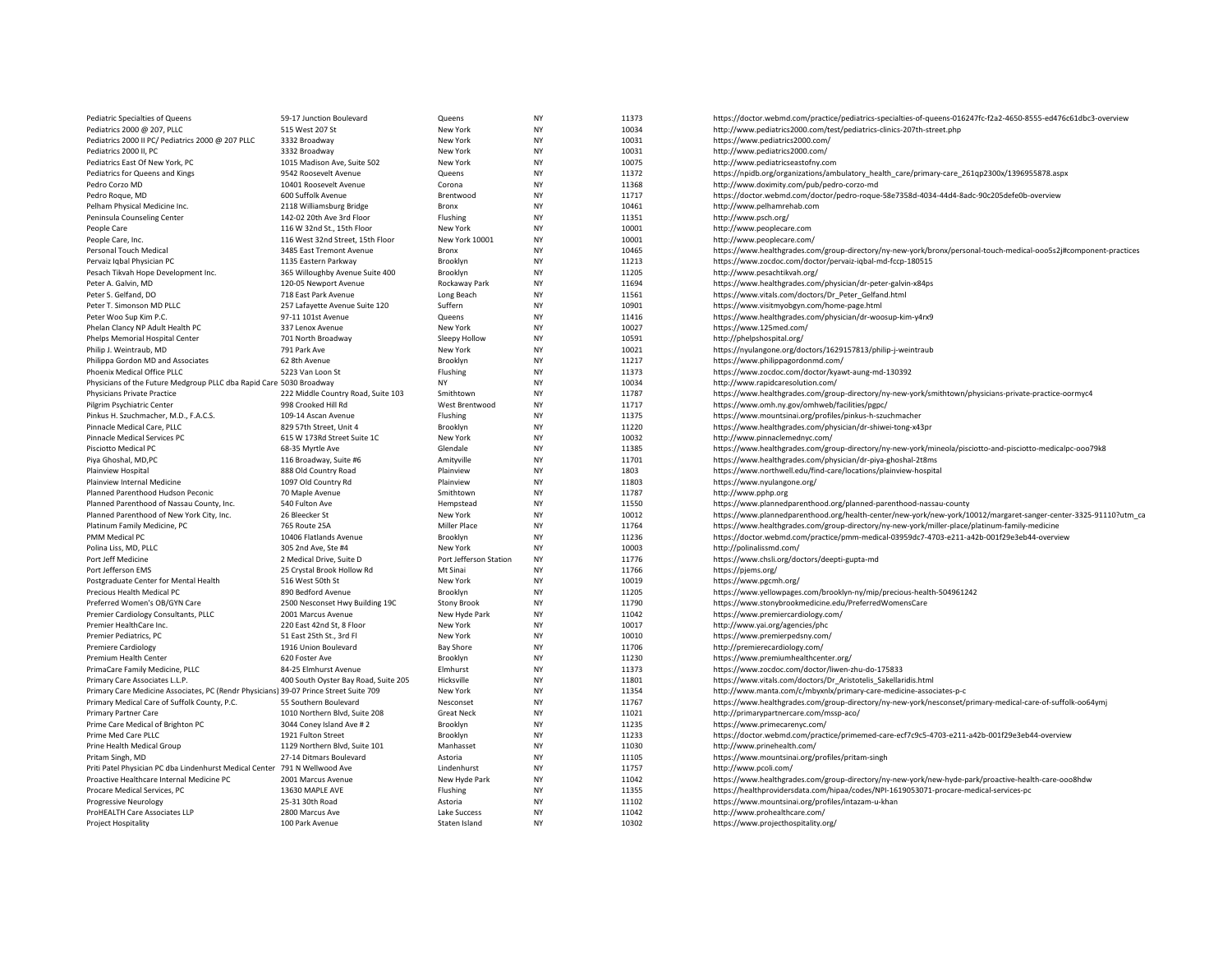| Project Renewal Inc.                                                            | 200 Varick Street                     | New York            | NY        | 10014      | http://www.projectrenewal.org/                                                                                      |
|---------------------------------------------------------------------------------|---------------------------------------|---------------------|-----------|------------|---------------------------------------------------------------------------------------------------------------------|
| Prominis Medical Services                                                       | 332 Dekalb Ave                        | Brooklyn            | <b>NY</b> | 11205      | http://prominis.com/                                                                                                |
| Prospect Medical Group                                                          | 1545 Atlantic Ave                     | Brooklyn            | <b>NY</b> | 11213      | https://www.healthcare4ppl.com/medical-group/new-york/brooklyn/prospect-medical-group-6406747849.html               |
| Prospect Park Operating LLC dba Brooklyn Center for Re 1455 Coney Island Avenue |                                       | Brooklyn            | NY        | 11230      | http://centershealthcare.com/brooklyn_center/                                                                       |
| Providence House                                                                | 703 Lexington Avenue                  | Brooklyn            | <b>NY</b> | 10001      | http://www.providencehouse.org/                                                                                     |
| Providence Rest                                                                 | 3304 Waterbury Avenue                 | Bronx               | <b>NY</b> | 10465      | https://www.providencerest.org/                                                                                     |
| <b>PSC Community Services</b>                                                   | 5102 21st Street 2nd floor,           | Queens              | NY        | 11101      | https://www.psccs.org/                                                                                              |
| <b>Public Health Solutions</b>                                                  | 40 Worth Street 5th Floor             | New York            | NY        | 10013      | https://www.healthsolutions.org/                                                                                    |
| Public Health Solutions-MIC                                                     | 40 Worth Street, Building 5           | <b>NY</b>           | <b>NY</b> | 10013      | https://www.healthsolutions.org/                                                                                    |
| Pulmonary & Sleep Medicine PC                                                   | 213-02 Hillside Avenue                | Queens Village      | <b>NY</b> | 11427      |                                                                                                                     |
| Pulmonary Consultants of New York                                               | 635 Madison Avenue Suite 1101         | New York            | NY        | 10022      | http://nypulmonary.com/                                                                                             |
| Purnima M Kothari Physician MD                                                  | 54 Heather Lane                       | Levittown           | <b>NY</b> | 11756      | https://health.usnews.com/doctors/purnima-kothari-92578                                                             |
| Purpura, Lazzara, Sgarleto Phys                                                 | 8684 15th Avenue                      | Brooklyn            | <b>NY</b> | 11228      | https://www.healthgrades.com/group-directory/ny-new-york/brooklyn/purpura-lazzara-sgarlato-mds-ooo368j              |
| Q Management Inc dba Quality Medical Care                                       | 146 3rd Avenue                        | Brentwood           | <b>NY</b> | 11717      | https://www.healthgrades.com/physician/dr-muhammad-qureshi-3cl9c                                                    |
| Qazi K Haider MD PC                                                             | 14014 Cherry Ave                      | Flushing            | NY        | 11355      | https://health.usnews.com/doctors/qazi-haider-116820                                                                |
| Q-Care Affordable Medical Care, PLLC                                            | 41-50 78th St ste 102/103             | Elmhurst            | <b>NY</b> | 11373      | https://www.qcareamc.com/                                                                                           |
| Quality Health Family Medical Care                                              | 145 E Merrick Road                    | Valley Stream       | <b>NY</b> | 11580      | https://www.healthgrades.com/group-directory/ny-new-york/valley-stream/quality-health-family-medical-care-pc-yx74b5 |
| Quality NP Family Health                                                        | 29-28 Ditmars Blvd                    | Astoria             | NY        | 11105      | http://almamesquita.com/home/                                                                                       |
| Queens Boulevard ASC                                                            | 95-25 Queens Blvd.                    | Rego Park           | <b>NY</b> | 11374      | http://www.queensboulevardendo.com/                                                                                 |
| Queens Boulevard Extended Care                                                  | 6111 Queens Blvd.                     | Woodside            | NY        | 11377      | http://www.qbecf.com/                                                                                               |
| Queens Centers for Progress                                                     | 81-15 164th Street                    | Jamaica             | <b>NY</b> | 11432      | http://www.queenscp.org                                                                                             |
| Queens Community House                                                          | 108-25 62nd Drive                     | <b>Forest Hills</b> | NY        | 11375      | https://www.qchnyc.org/                                                                                             |
| Queens Coordinated Care Partners, LLC                                           | 1451 Broadway, 2nd floor              | Astoria             | <b>NY</b> | 11106      | https://npidb.org/organizations/agencies/case-management_251b00000x/1215292305.aspx                                 |
| Queens Medical Care PC                                                          | 87-42 169TH STREET                    | Jamaica             | <b>NY</b> | 11432      | https://doctor.webmd.com/practice/queens-medical-care-pc-d39e0604-581d-e211-a42c-001f29e3eb44-overview              |
| Queens Medical Office PC                                                        | 4046 74Th Street                      | Elmhurst            | NY        | 11373      | https://www.queensmedicalnyc.com/                                                                                   |
| Queens Multicare Psychiatric Services, P.C.                                     | 209-22 Hillside Ave                   | Queens Village      | <b>NY</b> | 11427      | http://josephclerisme.md.com/offices                                                                                |
| Queens Nassau Cardiology PC                                                     | 1575 Hillside Ave Ste 103             | New Hyde Park       | NY        | 11040-2501 | https://doctor.webmd.com/practice/queen-nassau-cardiology-pc-ebcef8c7-4703-e211-a42b-001f29e3eb44-overview          |
| Queens Pediatrics Services PC                                                   | 1855 Mott Avenue                      | Far Rockaway        | <b>NY</b> | 11691      | https://www.manta.com/c/mt1g3zy/queens-pediatric-services-p-c                                                       |
| Queens Star Medical PLLC                                                        | 69-62 Woodhaven Boulevard             | Rego Park           | NY        | 11374      | http://www.queensstarmedical.com/                                                                                   |
| Queens Village Committee for Mental Health for Jamaic: 116-30 Sutphin Boulevard |                                       | Queens              | <b>NY</b> | 11434      | http://www.jcapprograms.com                                                                                         |
| Queens Village Hollis Bellerose Volunteer Ambulance                             | 235-1 Braddock Avenue                 | Queens Village      | <b>NY</b> | 11428      | https://www.countyoffice.org/gns-vl-hollis-bellerose-volunteer-ambulance-queens-village-ny-d25/                     |
| Queens Village Medical Arts                                                     | 21789 Hempstead Avenue                | Queens Village      | NY        | 11429      | https://www.healthgrades.com/group-directory/ny-new-york/queens-village/queens-village-medical-arts-oo68khp         |
| Queens Village Medical Pc                                                       | 97-03 Springfield Blvd                | Queens Village      | <b>NY</b> | 11428      | https://www.healthgrades.com/group-directory/ny-new-york/queens-village/queens-village-medical-pc-oo58rjl           |
| Queens Village Primary Medical Care                                             | 9204 Springfield Boulevard            | Queens Village      | NY        | 11428      | https://doctor.webmd.com/practice/queens-village-primary-medical-care-fcfe55c8-4703-e211-a42b-001f29e3eb44-overview |
| Queens-Long Island Renal Institute                                              | 271-11 76th Ave                       | New Hyde Park       | <b>NY</b> | 11040      | http://www.gliri.org/                                                                                               |
| Queens-NY Medical, P.C.                                                         | 40-04 Bowne Street                    | Flushing            | NY        | 11354      | https://queensnymedical.wordpress.com/                                                                              |
| Quentin Medical PC                                                              | 280 Quentin Road                      | Brooklyn            | <b>NY</b> | 11223      | https://www.healthgrades.com/group-directory/ny-new-york/brooklyn/quentin-medical-pc-oos7fmq                        |
| QUEST MEDICAL CARE, P.C.                                                        | 8 Maple Avenue                        | <b>Bay Shore</b>    | NY        | 11706      | http://www.questmedicalcenter.com/                                                                                  |
| Quintana Family Medical                                                         | 290 S. Wellwood Ave.                  | Lindenhurst         | NY        | 11757      | http://www.doctorquintana.com/                                                                                      |
| R Zakaria Physician PLLC                                                        | 532 Neptune Avenue                    | Brooklyn            | <b>NY</b> | 11224      | https://www.doximity.com/pub/muhammad-zakaria-md                                                                    |
| R&T Medical Primary Care                                                        | 285 Sills Road, Building 5-6, Suite H | East Patchogue      | NY        | 11772      | http://www.docrosenfeld.com/                                                                                        |
| R.A.I.N. Total Care Needs                                                       | 811 Morris Park Avenue                | The Bronx           | <b>NY</b> | 10462      | https://www.raininc.org/                                                                                            |
| Rafik Khaimov Medical PC                                                        | 6509 99th Street                      | Queens              | NY        | 11374      | https://www.healthgrades.com/physician/dr-rafik-khaimov-y62hw                                                       |
| Rahel Elias, MD (elias & inslicht mds)                                          | 69-10 108th Street, Suite 1H          | <b>Forest Hills</b> | <b>NY</b> | 11375      | https://www.healthgrades.com/physician/dr-rahel-elias-2gdpj                                                         |
| Rahul Patel DPM                                                                 | 148-46 61st Road                      | Queens              | <b>NY</b> | 11367      | https://www.docrahulpatel.com/                                                                                      |
| Rainer N Mittl Ophthalmologist PC                                               | 635 West 165th Street, Suite 202      | New York            | NY        | 10032      | https://doctor.webmd.com/doctor/rainer-mittl-c68c65d5-1dfd-4184-8b6e-31a792da03b9-overview                          |
| Rajendra Bhayani P.C.                                                           | 1783 West 6th Street                  | Brooklyn            | <b>NY</b> | 11223      | https://www.healthgrades.com/physician/dr-rajendra-bhayani-22xjy                                                    |
| Rajesh Mariwalla MD, PC                                                         | 1175 Montauk Hwy                      | West Islip          | NY        | 11795      | https://doctor.webmd.com/doctor/rajesh-mariwalla                                                                    |
| Rajeswara Rao Patcha dba Northport Comprehensive Ca 325 Main Street             |                                       | Northport           | <b>NY</b> | 11768      | https://www.healthgrades.com/group-directory/ny-new-york/northport/northport-comprehensive-care-oy55tjj             |
| Ralph Iorio, MD                                                                 | 896 Central Avenue                    | Woodmere            | NY        | 11598      | https://www.healthgrades.com/physician/dr-ralph-iorio-2pqrb                                                         |
| Ramon Delmonte MD, PC                                                           | 610 Academy Street                    | New York            | <b>NY</b> | 10032      | https://doctor.webmd.com/doctor/ramon-delmonte-b755cd1e-a608-4cf2-9ed3-23302cd5f808-overview                        |
| Ramon Moquete MD, PC Heights Medical Office                                     | 248 Audubon Avenue                    | New York            | <b>NY</b> | 10033      | https://www.zocdoc.com/doctor/ramon-moquete-md-76573                                                                |
| Rana Suleman MD                                                                 | 91-73 111 St                          | Richmond Hill       | NY        | 11418      | https://health.usnews.com/doctors/rana-suleman-453778                                                               |
| Rattanjit Kohli MD                                                              | 443 LINDEN BLVD                       | Brooklyn            | <b>NY</b> | 11203-2821 | https://www.healthgrades.com/physician/dr-rattanjit-kohli-2chpq                                                     |
| <b>RBK Pediatrics</b>                                                           | 20 S Saxon Ave Unit A                 | <b>Bay Shore</b>    | NY        | 11706-8966 | http://www.rbkpediatrics.com                                                                                        |
| RC Wellness Medical PC                                                          | 8616 18th Avenue                      | Brooklyn            | NY        | 11214      | https://npino.com/primary-clinic/1073010617-rc-wellness-medical-pc/                                                 |
| <b>Realization Center Inc</b>                                                   | 19 Union Sq W Fl 7,                   | New York            | NY        | 10003      | http://www.realizationcenternyc.com/                                                                                |
| Rebekah Rehabilitation & Extended Care Center                                   | 1070 Havemeyer Avenue                 | Bronx               | NY        | 10462      | http://www.rebekahrehab.org/                                                                                        |
| Rego Park Health Care                                                           | 11126 Corona Ave                      | Flushing            | <b>NY</b> | 11368      | http://www.regoparkhealthcare.com/                                                                                  |
| Rego Park Medical Associates                                                    | 59-10 Junction Blvd                   | Elmhurst            | <b>NY</b> | 11373      | https://www.regoparkmed.com/                                                                                        |
| Rego Park Medical Associates PC                                                 | 102-10 66th Road, Suite 1H            | Forest Hills        | <b>NY</b> | 11375      | https://doctor.webmd.com/doctor/gavriel-fuzaylov-ccdaf07f-96eb-411a-9c4e-4f14bd9b11b4-overview                      |
| Rehabilitation Medicine and Sports Services, PC                                 | 142 Joralemon Street #3A,             | Brooklyn            | NY        | 11201      | https://www.brooklynsportsrehab.com/                                                                                |
| Renal Consultants of Long Island                                                | 23 South Avenue                       | Centereach          | NY        | 11720      | https://www.stonybrookmedicine.edu/renalconsultantsli                                                               |
| Renato Yu MD FAAP P.C.                                                          | 75-06 Eliot Avenue                    | Middle Village      | NY        | 11379      | https://doctor.webmd.com/practice/renato-yu-md-faap-pc-9a799705-696e-4eb9-bfba-47f7f63e72a0-overview                |
| Renee Messina DO PC                                                             | 31 Merrick Avenue, Suite 10           | Merrick             | <b>NY</b> | 11566      | https://www.healthgrades.com/physician/dr-renee-messina-3cbb8                                                       |
|                                                                                 |                                       |                     |           |            |                                                                                                                     |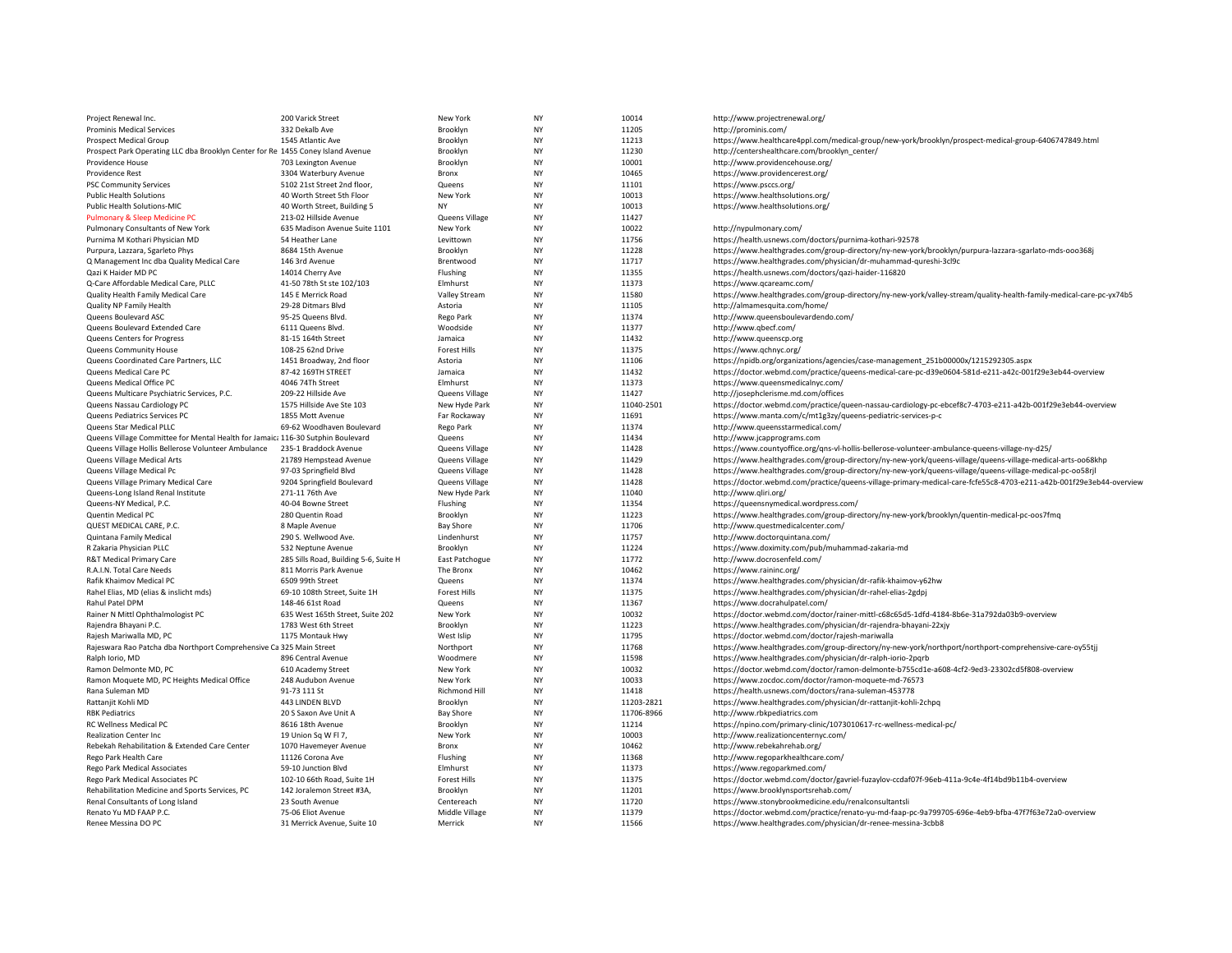| <b>Resort Nursing Home</b>                                                               | 430 Beach 68th Street                   | Arverne             | <b>NY</b> | 11692 | https://profiles.health.ny.gov/nursing_home/view/150752                                                           |
|------------------------------------------------------------------------------------------|-----------------------------------------|---------------------|-----------|-------|-------------------------------------------------------------------------------------------------------------------|
| Rest Medical Care PC                                                                     | 37-28 77th Street                       | Jackson Heights     | <b>NY</b> | 11372 | https://restmedicalcare.org/                                                                                      |
| Retina Group of New York                                                                 | 400 South Oyster Bay Road               | Hicksville          | <b>NY</b> | 11801 | http://www.rgony.com/                                                                                             |
| Retinal Ambulatory Surgery Center of New York                                            | 138 East 80th Street                    | New York            | <b>NY</b> | 10075 | https://www.rascny.com/                                                                                           |
| Reunion Medical Services, PLLC                                                           | 143-20 Sanford Avenue                   | Queens              | <b>NY</b> | 11355 | https://doctor.webmd.com/practice/reunion-medical-services-7808cac5-4703-e211-a42b-001f29e3eb44-overview          |
| Revival Home Health Care                                                                 | 5350 Kings Highway                      | Brooklyn            | <b>NY</b> | 11203 | http://revivalhhc.org/                                                                                            |
| Reza Chowdhury Medical PC dba Westchester Medical H 1957 Westchester Ave                 |                                         | Bronx               | NY        | 10462 | https://westchestermedicalhealthcare.com/                                                                         |
| RF Medical Practice, PLLC                                                                | 134-05 Rockaway Blvd                    | South Ozone Park    | <b>NY</b> | 11420 | https://npiprofile.com/npi/1225340136                                                                             |
| Richard A. Belli DPM PC                                                                  | 50-10 Skillman Avenue                   | Woodside            | <b>NY</b> | 11377 | https://www.drbelli.com/                                                                                          |
| Richard Chan MD                                                                          | 139 Centre Street, Suite #712           | New York            | <b>NY</b> | 10013 | http://www.chanrenal.com/                                                                                         |
| Richard Ferguson MD                                                                      | 771 Main Street                         | East Aurora         | <b>NY</b> | 14052 | https://www.healthgrades.com/physician/dr-richard-ferguson-32rh8                                                  |
| Richard M Seldes MD, PC                                                                  | 95 University Place, 8th FL             | New York            | ΝY        | 10003 | https://www.seldesmd.com/practice/                                                                                |
| Richard P. Friedlander, MD                                                               | 1056 5th Avenue                         | New York            | <b>NY</b> | 10028 | https://www.healthgrades.com/physician/dr-richard-friedlander-x2l52                                               |
| Richard Schwimmer, MD                                                                    | 2635 Nostrand Ave                       | Brooklyn            | <b>NY</b> | 11210 | https://www.healthgrades.com/physician/dr-richard-schwimmer-x3rmn                                                 |
| Richard Valinotti, MD, PC                                                                | 164 West Main Street                    | Babylon             | <b>NY</b> | 11702 | https://www.healthgrades.com/physician/dr-richard-valinotti-288wb                                                 |
| Richmond Hill Family Foot Care, PC                                                       | 1340 Rockaway Parkway                   | Brooklyn            | <b>NY</b> | 11236 | https://www.manta.com/c/mm40g2b/richmond-hill-family-foot-care-pc                                                 |
| Richmond Hill Medical Services                                                           | 9426 Lefferts Boulevard                 | South Richmond Hill | <b>NY</b> | 11419 | https://doctor.webmd.com/practice/richmond-hill-medical-services-5ff455c8-4703-e211-a42b-001f29e3eb44-overview    |
| Richmond Hill Pediatric Associates PC                                                    | 8604 117th St                           | Jamaica             | <b>NY</b> | 11418 | http://doctor.webmd.com/practice/richmond-hill-pediatric-associates-6cd1fbc8-4703-e211-a42b-001f29e3eb44-overview |
| Richmond Pain Management ASC                                                             | 1360 Hylan Boulevard                    | Staten Island       | <b>NY</b> | 10305 | http://www.richmondasc.com/contact-us.html                                                                        |
| <b>Richmond Pediatrics</b>                                                               | 107 Edgegrove Avenue                    | Staten Island       | <b>NY</b> | 11312 | https://www.yelp.com/biz/richmond-pediatrics-staten-island                                                        |
| Richmond Primary Care Specialists                                                        | 305 Seguine Avenue Apt 1                | Staten Island       | <b>NY</b> | 10309 | http://www.richprimarycare.com/                                                                                   |
| Richmond University Medical Center                                                       | 355 Bard Avenue                         | Staten Island       | <b>NY</b> | 10310 | http://www.rumcsi.org/                                                                                            |
| Richmond University Medical Center Outpatient Clinics 355 Bard Ave                       |                                         | Staten Island       | <b>NY</b> | 10310 | https://www.rumcsi.org/walkin                                                                                     |
| <b>Rick Chou Family Practice</b>                                                         | 8701 A Shore Road                       | Brooklyn            | <b>NY</b> | 11209 | https://www.healthgrades.com/physician/dr-rick-chou-xhqq2                                                         |
| Ridgewood Dialysis Center                                                                |                                         | Ridgewood           | <b>NY</b> | 11385 | http://www.atlanticdialysis.com/                                                                                  |
| Ridgewood Pediatrics, PC                                                                 | 385 Seneca Avenue<br>186 Cypress Avenue | Brooklyn            | <b>NY</b> | 11237 |                                                                                                                   |
|                                                                                          |                                         |                     |           |       | https://doctor.webmd.com/practice/ridgewood-pediatrics-pc-d7779dc7-4703-e211-a42b-001f29e3eb44-overview           |
| Rimma Gelbert Medical PC                                                                 | 1632 EAST 16TH STREET                   | Brooklyn            | <b>NY</b> | 11229 | http://www.doctorgelbert.com/                                                                                     |
| Riseboro Community Partnership                                                           | 555 Bushwick Avenue                     | Brooklyn            | <b>NY</b> | 11206 | https://www.riseboro.org/rb/                                                                                      |
| Rita Khaniiou Physican PC                                                                | 3000 Fulton Street                      | Brooklyn            | <b>NY</b> | 11208 | https://www.healthgrades.com/physician/dr-rita-khanijou-ydb9q                                                     |
| <b>RiteCare Medical Office</b>                                                           | 196-22 Hiilside Avenue                  | Hollis              | <b>NY</b> | 11423 | http://www.ritecaremedicalofficepc.com/                                                                           |
| <b>River Renal Services</b>                                                              | 462 First Avenue, 5 North               | New York            | <b>NY</b> | 10016 | https://www.healthcare4ppl.com/dialysis/new-york/new-york/river-renal-services-llc-332683.html                    |
| <b>Riverdale Family Practice</b>                                                         | 3050 Corlear Avenue, Suite 201          | Bronx               | <b>NY</b> | 10463 | http://www.riverdalefamilypractice.yolasite.com/                                                                  |
| Riverside Premier Rehab and Healing Center                                               | 150 Riverside Drive (at 87th St.)       | New York            | <b>NY</b> | 10024 | http://www.theriversiderehab.com/about/gallery/riverside-long-term-care-rehabilitation/                           |
| Robert B. Roche, M.D.                                                                    | 581 Middle Road                         | Bayport             | <b>NY</b> | 11705 | https://www.healthgrades.com/physician/dr-robert-roche-y7ynk                                                      |
| Robert F. Ruggiero, MD (East Islip Professional Plaza & la 126 East Main Street, Suite 1 |                                         | East Islip          | <b>NY</b> | 11730 | https://www.northwell.edu/find-care/find-a-doctor/family-medicine/dr-robert-f-ruggiero-md-11353073                |
| Robert Fafalak, MD                                                                       | 36 West 9th St, Apt 1A                  | New York            | <b>NY</b> | 10011 | http://www.robertfafalakmd.com/                                                                                   |
| Robert Goodman                                                                           | 1523 45th Street                        | Brooklyn            | <b>NY</b> | 11219 | https://www.healthgrades.com/group-directory/ny-new-york/brooklyn/robert-goodman-md-0bc6be1f                      |
| Robert M. Lazar MD                                                                       | 1092 Jericho Turnpike                   | Commack             | <b>NY</b> | 11725 | https://doctor.webmd.com/doctor/robert-lazar                                                                      |
| Robert Matalon, MD                                                                       | 5301st Ave, Suite 4                     | New York            | <b>NY</b> | 10016 | https://www.nyulangone.org/doctors/1932193323/robert-m-applebaum                                                  |
| Robert Morrow MD PC                                                                      | 5997 Riverdale Ave                      | Bronx               | <b>NY</b> | 10471 | https://www.vitals.com/doctors/Dr_Robert_Morrow.html                                                              |
| Robert Press, MD, PC                                                                     | 530 First Ave                           | New York            | <b>NY</b> | 10016 | http://nyulangone.org/doctors/1538217195/robert-a-press                                                           |
| Roberta A. Bianco DO PC - 2171 Jericho Turnpike                                          | 2171 Jericho Turnpike                   | Commack             | <b>NY</b> | 11725 | https://www.healthgrades.com/physician/dr-roberta-bianco-xn2wr                                                    |
| Roberta A. Bianco, D.O. PC                                                               | 994 West Jericho Turnpike               | Smithtown           | <b>NY</b> | 11787 | https://www.healthgrades.com/physician/dr-roberta-bianco-xn2wr                                                    |
| Robin Bobo, MD                                                                           | 2416 Ocean Ave.                         | Brooklyn            | <b>NY</b> | 11229 | https://www.nyulangone.org/doctors/1265429450/robin-p-hollander-bobo                                              |
| Rockaway Care Center                                                                     | 353 Beach 48th Street                   | Far Rockaway        | <b>NY</b> | 11691 | http://rockawaycc.com/                                                                                            |
| Rockaway Home Care                                                                       | 260 Doughty Boulevard                   | Inwood              | <b>NY</b> | 11096 | https://rockawayhc.com/                                                                                           |
| Rockaway Point Volunteer Ambulance                                                       | 204-26 Rockaway Point Boulevard         | Queens              | <b>NY</b> | 11697 | https://www.countyoffice.org/rockaway-point-volunteer-fire-and-rescue-far-rockaway-ny-f04/                        |
| Rockefeller University Hospital                                                          | 1230 York Avenue                        | New York            | <b>NY</b> | 10065 | http://www.rucares.org                                                                                            |
| Rockland Children Psychiatric Center                                                     | 2 First Avenue                          | Orangeburg          | <b>NY</b> | 10962 | https://omh.ny.gov/omhweb/facilities/rcpc/                                                                        |
| Rockland Psychiatric Center                                                              | 140 Old Orangeburg Road                 | Orangeburg          | <b>NY</b> | 10962 | https://omh.ny.gov/omhweb/facilities/rppc/                                                                        |
| Rockville Medical                                                                        | 178 Sunrise Highway                     | Rockville Centre    | <b>NY</b> | 11570 | https://www.rockvillemedicalcenter.com/                                                                           |
| Rockville Skilled Nursing & Rehabilitation                                               | 50 Maine Ave                            | Rockville Centre    | <b>NY</b> | 11570 | http://www.rockvillerehab.com                                                                                     |
| Rocky Point Medical Care                                                                 | 333 Route 25A, Suite 40, Lower level    | <b>Rocky Point</b>  | ΝY        | 11778 | https://www.healthgrades.com/physician/dr-john-gil-yngh6                                                          |
| Rogosin Institute                                                                        | 505 East 70th Street                    | New York            | <b>NY</b> | 10021 | http://www.rogosin.org                                                                                            |
| Roly Borges MD PC                                                                        | 30-29 38th Street                       | Astoria             | NY        | 11103 | http://www.borgesmedicalspa.com/dr-rolando-borges                                                                 |
| Roman Koldayev, MD                                                                       | 310 Woods Avenue, Suite 3               | Oceanside           | <b>NY</b> | 11572 | https://www.md.com/doctor/roman-koldayev-md                                                                       |
| Roman P. Urbanczyk MD                                                                    | 15 Fletcher Avenue                      | Valley Stream       | <b>NY</b> | 11580 | https://health.usnews.com/doctors/roman-urbanczyk-484110                                                          |
| Ronald Jacques, MD, PC                                                                   | 3009 Glendwood Rd                       | Brooklyn            | <b>NY</b> | 11210 | https://www.healthgrades.com/physician/dr-j-jacques-yrtl3                                                         |
| Ronald Moskovich, MD, PC                                                                 | 303 2nd Ave, Ste 19                     | New York            | <b>NY</b> | 10003 | http://www.moskovich.com                                                                                          |
| Rong Bao Lu, MD (Rendr Physicians)                                                       | 185 Canal Street, Suite 301             | New York            | <b>NY</b> | 10013 | https://www.rendrcare.com/doctors/                                                                                |
| Rong Xu MD PC                                                                            | 39-16 Prince Street                     | Flushing            | <b>NY</b> | 11354 | https://doctor.webmd.com/doctor/rong-xu-ee592b27-2255-de11-b4a5-001f29e3eb44-overview                             |
| Ronkonkoma Family Medicine (fried welch & hauer mds 388 Hawkins Avenue, Suite 1          |                                         | Lake Ronkonkoma     | <b>NY</b> | 11779 | https://www.healthgrades.com/physician/dr-jack-nussbaum-xsl53                                                     |
| ROSANNE M. CEBELENSKI, D.O.                                                              | 1644 Deer Park Avenue                   | Deer Park           | <b>NY</b> | 11729 | https://www.healthgrades.com/physician/dr-rosanne-cebelenski-2jd9r                                                |
| Rosh Maternal and Fetal Medicine                                                         | 115 E 67th Street Apt 1A                | New York            | <b>NY</b> | 10065 | https://roshmfm.com/?utm_source=mni&utm_medium=display&utm_campaign=ad-set-ogk                                    |
| Roslyn Heights Medical PC                                                                | 22 South Maryland Avenue                | Port Washington     | <b>NY</b> | 11050 | https://www.manta.com/c/mmjmxh9/roslyn-heights-medical-pc                                                         |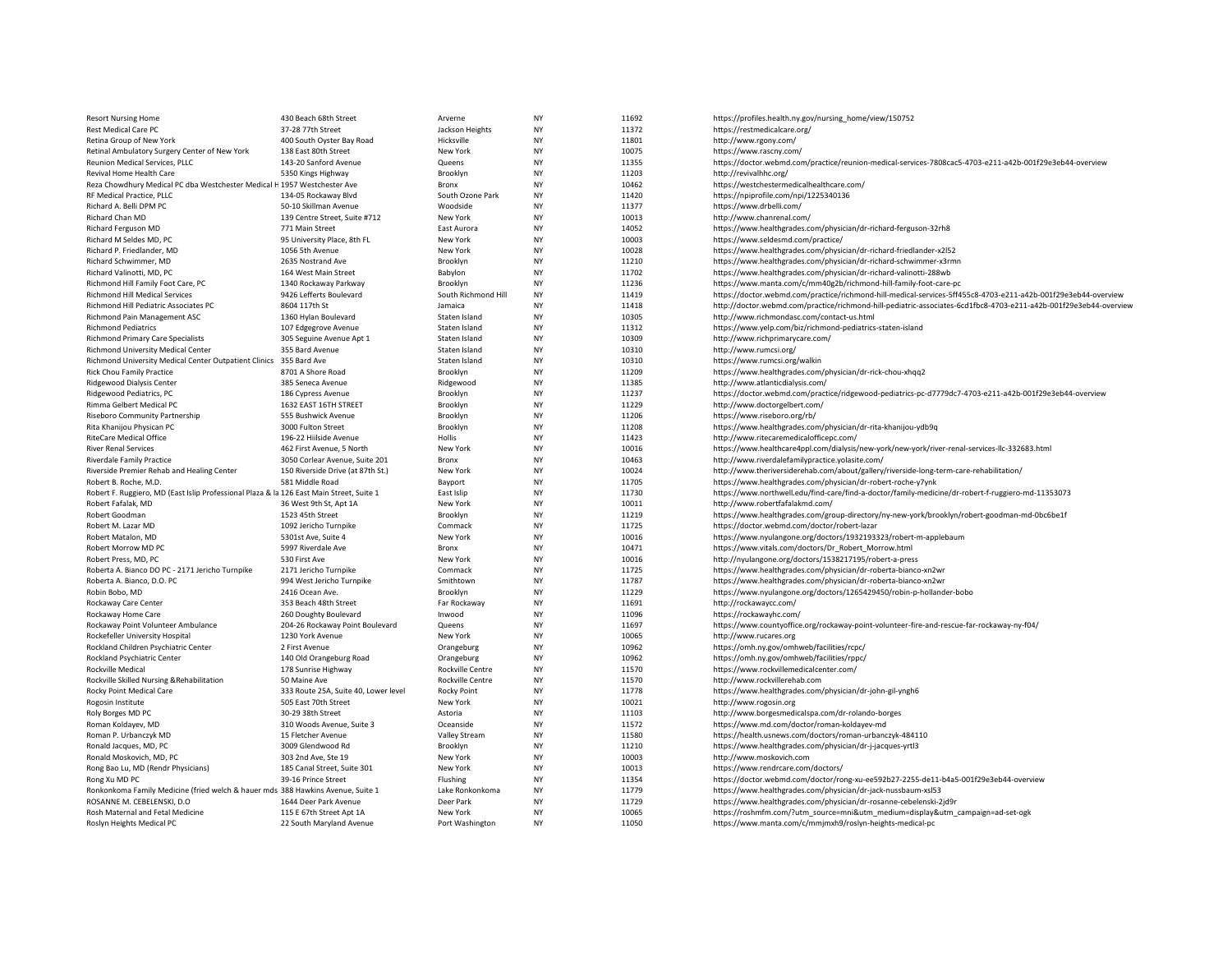| Rosman MD Endocrinology Practice                                                                      | 11203 Queens Blvd, Suite 207            | <b>Forest Hills</b>            | <b>NY</b>              | 11375          | https://doctor.webmd.com/doctor/elana-rosman-b893f891-6d07-4778-94b8-25b4f88291cb-overview                     |
|-------------------------------------------------------------------------------------------------------|-----------------------------------------|--------------------------------|------------------------|----------------|----------------------------------------------------------------------------------------------------------------|
| Ross Center for Health and Rehabilitation                                                             | 839 Suffolk Avenue                      | Brentwood                      | <b>NY</b>              | 11717          | http://excelsiorcaregroup.com                                                                                  |
| <b>Royal Care</b>                                                                                     | 6323 14th Avenue                        | Brooklyn                       | <b>NY</b>              | 11219          | http://www.royalcare.nyc/                                                                                      |
| Royale Pediatrics Healthcare, PC                                                                      | 1314 Rockaway Parkway                   | Brooklyn                       | <b>NY</b>              | 11236          | https://www.zocdoc.com/practice/royale-pediatric-healthcare-pc-16052                                           |
| RRG Medical Practice PC                                                                               | 3736 90th street Floor 1                | Jackson Heights                | <b>NY</b>              | 11372          | https://doctor.webmd.com/practice/rrg-medical-practice-fdc378c7-4703-e211-a42b-001f29e3eb44-overviewaq2        |
| RS Medical Office PC                                                                                  | 2152 Starling Avenue                    | Bronx                          | <b>NY</b>              | 10462          | https://www.healthgrades.com/group-directory/ny-new-york/bronx/rs-medical-office-pc-oo5qcc2                    |
| Rushita Patel MD PLLC                                                                                 | 1835 Bay Ridge Parkway                  | Brooklyn                       | NY                     | 11204          | https://www.healthcare4ppl.com/physician/new-york/brooklyn/sudha-p-patel-1205936424.html                       |
| Rusk Institute for Rehabilitative Medicine                                                            | 240 East 38th St                        | New York                       | <b>NY</b>              | 10016          | https://nyulangone.org/locations/rusk-rehabilitation                                                           |
| <b>Rutland Nursing Home</b>                                                                           | 585 Schenectady Avenue,                 | Brooklyn                       | <b>NY</b>              | 11203          | http://www.kingsbrook.org/Programs-Services/Rutland-Nursing-Home.aspx                                          |
| Rutledge Pediatrics, PLLC                                                                             | 167 Rutledge Street                     | Brooklyn                       | <b>NY</b>              | 11211          | https://www.healthgrades.com/group-directory/ny-new-york/brooklyn/rutledge-pediatrics-ooobtby                  |
| <b>RVT Medical PC</b>                                                                                 | 1670E 17th street                       | Brooklyn                       | <b>NY</b>              | 11229          | https://doctor.webmd.com/practice/rvt-medical-pc-c93e7121-b9f3-e611-bd65-001f29e3eb44-overview                 |
| Ryan Health - Frederick Douglass Community Health Cen 2381 Frederick Douglass Blvd                    |                                         | New York                       | <b>NY</b>              | 10027          | https://ryanhealth.org/locations/ryan-frederick-douglass                                                       |
| Ryan Women and Children's Center                                                                      | 801 Amsterdam Ave                       | New York                       | <b>NY</b>              | 10025          | http://www.ryancenter.org/contact.htm                                                                          |
| Ryan/Adair Community Health Center                                                                    | 565 Manhattan Ave                       | New York                       | <b>NY</b>              | 10027          | http://www.ryancenter.org/home.htm                                                                             |
| Ryan/Chelsea-Clinton Community Health Center                                                          | 645 Tenth Ave                           | New York                       | <b>NY</b>              | 10036          | http://www.ryancenter.org/home.htm                                                                             |
| Ryan-Nena Community Health Center                                                                     | 279 East 3rd St                         | New York                       | <b>NY</b>              | 10009          | http://www.ryancenter.org/home.htm                                                                             |
| S M HASNAYEN MEDICAL OFFICE PLLC                                                                      | 87-12 175th Street unit 2A              | Queens                         | ΝY                     | 11432          | https://npidb.org/organizations/allopathic_osteopathic_physicians/internal-medicine_207r00000x/1356863088.aspx |
| S&G Medical Office, PC                                                                                | 2 Allen Street, 3C                      | New York                       | <b>NY</b>              | 10002          | https://doctor.webmd.com/doctor/min-song-7728759c-b3a8-44d2-9dd4-eda36ab49f05-overview                         |
| S. Hasan Physician PC                                                                                 | 113 Church Avenue                       | Brooklyn                       | <b>NY</b>              | 11218          | https://www.healthgrades.com/physician/dr-shaikh-hasan-xpj8w                                                   |
| Saba Medical Care                                                                                     | 921 Coney Island Ave                    | Brooklyn                       | <b>NY</b>              | 11230          | http://www.healthgrades.com/group-directory/ny-new-york/brooklyn/saba-medical-center-oo5rn66                   |
| Saboor Waizun Medical PC                                                                              | 486 McDonald Avenue                     | Brooklyn                       | <b>NY</b>              | 11218          | https://www.healthgrades.com/group-directory/ny-new-york/brooklyn/saboor-waizun-medical-ooqvx9x                |
| Saeed A. Siddiqui, Cardiology, PC                                                                     | 10 E Merrick Road, #2074                | <b>Valley Stream</b>           | <b>NY</b>              | 11580          | https://doctor.webmd.com/doctor/saeed-siddiqui-bcb1cfad-2ece-4c20-8da9-ba005d1611d6-overview                   |
| Safe Health Medical Care, PLLC                                                                        | 1381 Castle Hill Avenue                 | Bronx                          | <b>NY</b>              | 10462          | http://safehealth02.wixsite.com/safehealthmedical                                                              |
| Sag Harbor Medical Walk-In                                                                            | 34 Bay Street                           | Sag Harbor                     | <b>NY</b>              | 11963          | http://www.sagharborwalkin.com/                                                                                |
| Sagamore Children's Psychiatric Center                                                                | 197 Half Hollow Rd                      | Dix Hills                      | <b>NY</b>              | 11746          | https://www.omh.ny.gov/omhweb/facilities/scpc/                                                                 |
| SAIL Services (South Shore Association for Independent 1976 Grand Ave.                                |                                         | Baldwin                        | <b>NY</b>              | 11510          | http://www.sailservices.org/                                                                                   |
| Saimamba Veeramachaneni                                                                               | 142 Joralemon Street                    | Brooklyn                       | <b>NY</b><br><b>NY</b> | 11201<br>10305 | https://doctor.webmd.com/doctor/saimamba-veeramachaneni-d69b9092-87e7-46c8-94a4-9d7fd257a77b-overview          |
| Saint Joseph's Medical Center<br>Sal Volpe, MD                                                        | 1216 Bay Street<br>2760 Amboy Rd        | Staten Island<br>Staten Island | <b>NY</b>              | 10306          | http://www.saintjosephs.org/<br>http://www.svolpemd.com/                                                       |
| Salamat Majeed, MD PC                                                                                 | 169-11 Highland Avenue                  | Queens                         | <b>NY</b>              | 11432          | https://www.healthgrades.com/physician/dr-salamat-majeed-x4nsp                                                 |
| Salus Medical Flushing PC                                                                             | 41-40 Union Street, Office #2           | Flushing                       | <b>NY</b>              | 11355          | https://www.healthgrades.com/group-directory/ny-new-york/flushing/salus-medical-flushing-pc-y2k7vj             |
| Salvador Perez Medical PC                                                                             | 100-5 Roosevelt Avenue, #201            | Corona                         | <b>NY</b>              | 11368          | https://doctor.webmd.com/doctor/salvador-perez-cb59670c-4ca7-4f04-a020-1a7c0cc51eda-overview                   |
| Salvatore Giantinoto DO                                                                               | 8 Laurel Avenue                         | East Islip                     | <b>NY</b>              | 11730          | https://doctor.webmd.com/doctor/salvatore-giantinoto-fdf52490-3172-4afd-a86a-f7102b5fe31f-appointments         |
| Salvatore R. Lenzo, MD                                                                                | 955 Fifth Ave                           | New York                       | <b>NY</b>              | 10075          | https://www.salvatorelenzomd.com/                                                                              |
| Sam A Leuzzi MD                                                                                       | 2131 Richmond Road                      | Staten Island                  | <b>NY</b>              | 10306          | http://www.samleuzzimd.com/                                                                                    |
| Samaritan Daytop Village, Inc.                                                                        | 138-02 Queens Boulevard                 | Briarwood                      | <b>NY</b>              | 11435          | http://www.samaritanvillage.org/                                                                               |
| Sameer Misra, MD                                                                                      | 196-02 Hillside Avenue                  | Hollis                         | <b>NY</b>              | 11423          | https://www.healthgrades.com/physician/dr-sameer-misra-3cpl9                                                   |
| Samira Ovshaev DO PC                                                                                  | 4010 Avenue J                           | Brooklyn                       | <b>NY</b>              | 11210          | https://health.usnews.com/doctors/samira-ovshaev-406015                                                        |
| Sammy Chitayat, MD                                                                                    | 16 East 52nd St, Ste 403                | New York                       | NY                     | 10022          | https://sammychitayatmd.com/                                                                                   |
| Samuel Field Y Community Advisory Program for the Eld 58-20 Little Neck Parkway                       |                                         | Little Neck                    | <b>NY</b>              | 11362          | http://www.sfy.org/community-mental-health-services/                                                           |
| San C Shih, M.D. PLLC                                                                                 | 136-05 Sanford Ave #1MN                 | Flushing                       | <b>NY</b>              | 11355          | https://www.drsanshih.com/                                                                                     |
| San Simeon by the Sound                                                                               | 61700 Route 48                          | Greenport                      | <b>NY</b>              | 11944          | https://www.sansimeonbythesound.org/                                                                           |
| San Vicente De Paul Skilled Nursing and Rehabilitation C 900 Intervale Avenue                         |                                         | Bronx                          | <b>NY</b>              | 10459          | https://www.archcare.org/short-term-rehab/san-vicente-de-paul                                                  |
| Sandra Robinson MD                                                                                    | 219-02 Linden Boulevard                 | Jamaica                        | <b>NY</b>              | 11691          | https://doctor.webmd.com/doctor/sandra-robinson-83424d60-6bb1-4dc2-a5a9-fe4c0165a669-overview                  |
| Sanford Family Medical Practice. P.C.                                                                 | 42-07 30th Avenue                       | Queens                         | <b>NY</b>              | 11103          | https://www.medicarelist.com/primary-care/sanford-family-medical-practice-pc-flushing-ny/                      |
| Sangita Parab Medical, PC                                                                             | 2435 Victory Boulevard                  | Staten Island                  | <b>NY</b>              | 10314          | https://www.healthgrades.com/physician/dr-sangita-parab-xvc5y                                                  |
| Sans Souci Rehab and Nursing Center                                                                   | 115 Park Avenue                         | Yonkers                        | <b>NY</b>              | 10703          | http://www.sanssoucirehab.com/                                                                                 |
| Sapphire Center for Rehabilitation & Nursing of Central (35-15 Parsons Blvd                           |                                         | Flushing                       | <b>NY</b>              | 11354          | https://profiles.health.ny.gov/nursing_home/view/150743                                                        |
| Sara Kramer, MD                                                                                       | 343 East 30th St                        | New York                       | <b>NY</b>              | 10022          | http://nyulangone.org/doctors/1760449060/sara-kramer                                                           |
| Sarah Yin Medical PLLC                                                                                | 39-07 Prince Street, Suite 3C           | Flushing                       | <b>NY</b>              | 11354          | https://doctor.webmd.com/practice/sarah-yin-medical-pllc-2278119f-3225-e711-a8b6-001f29e3eb44-overview         |
| Sarita K. Dorschug D.O., Family Practice                                                              | 652 Suffolk Ave, Suite 208              | Brentwood                      | <b>NY</b>              | 11717          | https://www.healthgrades.com/physician/dr-sarita-dorschug-33c8n                                                |
| Saul F. Maslavi MD, PC                                                                                | 4232 Francis Lewis Blvd                 | Bayside                        | NY                     | 11361          | https://www.zocdoc.com/doctor/saul-maslavi-md-109744                                                           |
| Sayville Nursing and Rehabilitation Center                                                            | 300 Broadway Ave.                       | Sayville                       | <b>NY</b>              | 11782          | http://www.sayvilleluxor.com/                                                                                  |
| SB OB/GYN - East Setauket                                                                             | 6 Technology Drive, Ste 200             | East Setauket                  | <b>NY</b>              | 11733-9254     | https://www.stonybrookmedicine.edu/patientcare/obgyn/locations/technology-drive                                |
| SB OB/GYN & Reproductive Medicine                                                                     | 140 Belle Mead Road, Ste. E             | Setauket                       | <b>NY</b>              | 11733          | https://www.stonybrookmedicine.edu/patientcare/obgyn/locations/east-setauket                                   |
| SB Orthopaedics - Commack                                                                             | <b>Advanced Specialty Care</b>          | Commack                        | <b>NY</b>              | 11725          | https://www.stonybrookmedicine.edu/patientcare/orthopaedics                                                    |
| SB Orthopaedics - Tech Park                                                                           | 14 Technology Drive, Suites 11, 12 & 15 | East Setauket                  | <b>NY</b>              | 11733          | https://www.stonybrookmedicine.edu/patientcare/orthopaedics                                                    |
| SBUH eConsent Registration                                                                            | 100 Nicolls Road                        | <b>Stony Brook</b>             | <b>NY</b>              | 11794          | http://www.stonybrookmedicine.edu/                                                                             |
| Scharome Cares, Inc.                                                                                  | 1729 East 12th Street, 3rd Floor        | Brooklyn                       | <b>NY</b>              | 11229          | http://www.scharomecares.com/                                                                                  |
| Schenectady Center for Rehabilitation and Nursing                                                     | 526 Altamont Ave,                       | Schenectady                    | <b>NY</b><br><b>NY</b> | 12303<br>10606 | https://centershealthcare.com/schenectady_center                                                               |
| Schnur Operations Associates, LLC dba Martine Center f: 12 Tibbits Avenue                             |                                         | White Plains                   | <b>NY</b>              | 11212          | http://www.centerlight.org/                                                                                    |
| Schulman & Schachne Institute for Nursing and Rehabili 555 Rockaway Parkway<br>SCO Family of Services | 1 Alexander Place                       | Brooklyn<br>Glen Cove          | <b>NY</b>              | 11542          | https://www.brookdalehospital.org/ssi-nursing---rehab.html<br>http://sco.org/                                  |
| Sea Crest Nursing and Rehab Center                                                                    | 3035 West 24th Street                   | Brooklyn                       | <b>NY</b>              | 11224          | https://scrnrc.com/                                                                                            |
| Seaford Family Practice / Internal Medicine PC                                                        | 3921 Merrick Road                       | Seaford                        | <b>NY</b>              | 11783          | https://www.healthgrades.com/group-directory/ny-new-york/seaford/seaford-family-practice-int-center-ooscwfh    |
|                                                                                                       |                                         |                                |                        |                |                                                                                                                |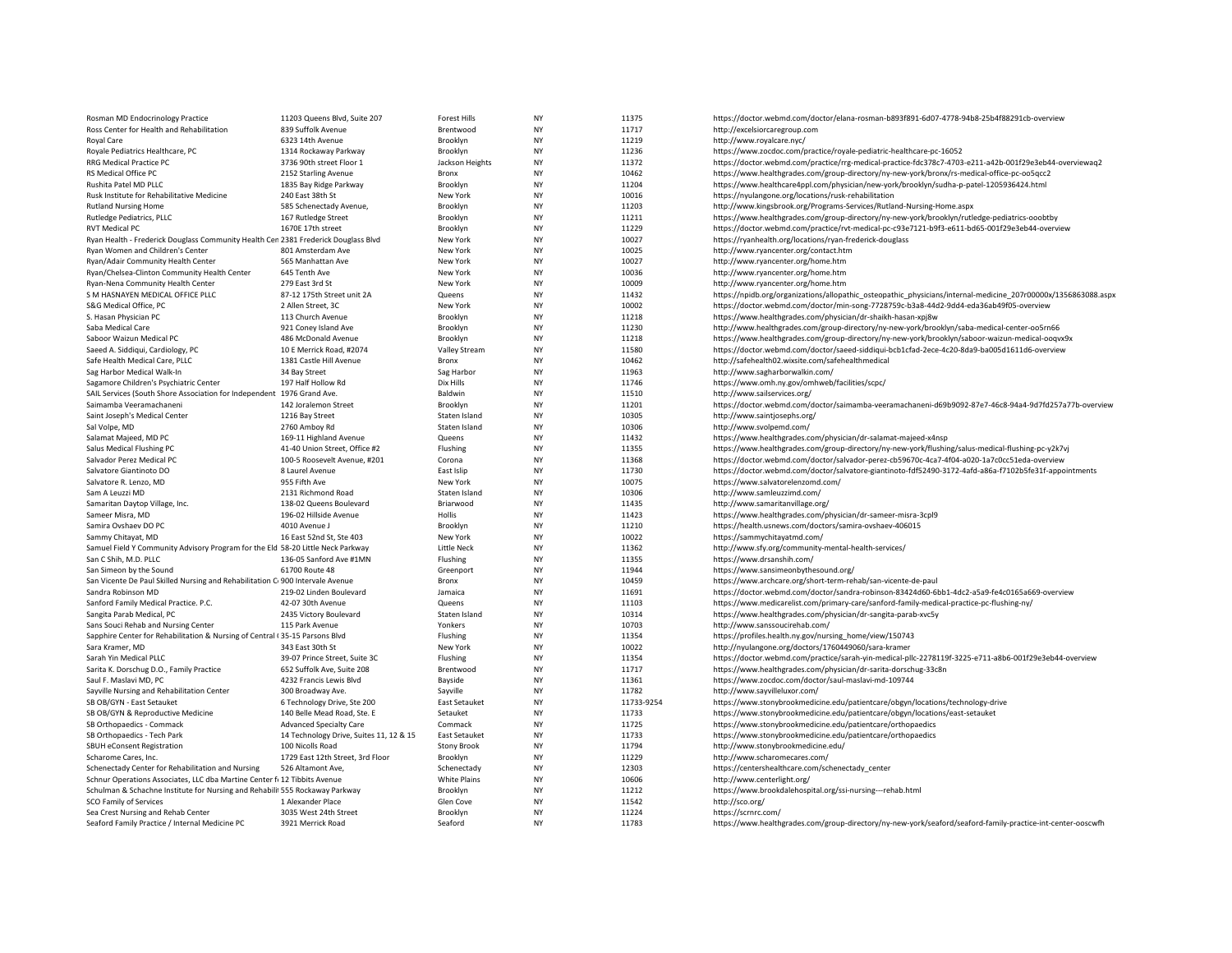| Seagate Rehabilitation And Nursing Center                                          | 3015 W 29 St                                | Brooklyn              | <b>NY</b>       | 11224          | https://seagaterehab.com/contact/                                                                                       |
|------------------------------------------------------------------------------------|---------------------------------------------|-----------------------|-----------------|----------------|-------------------------------------------------------------------------------------------------------------------------|
| Seamens Society for Children and Families                                          | 50 Bay St                                   | Staten Island         | NY              | 10301          | http://seamenssociety.org/                                                                                              |
| Sekhar Gollipalli, MD                                                              | 497 Townline Road                           | Hauppauge             | <b>NY</b>       | 11788          | https://www.google.com/search?q=gollapalli%2C+MD&oq=gollapalli%2C+MD&aqs=chrome69i57j0l5.6050j1j8&sourceid=chr          |
| Self Help Community Services                                                       | 520 Eighth Ave                              | New York              | NY              | 10018          | https://www.selfhelp.net/                                                                                               |
| Senior Whole Health (formerly AlphaCare)                                           | 15 Metrotech, 11th Floor                    | Brooklyn              | <b>NY</b>       | 11201          | https://www.alphacare.com/become-a-member.aspx                                                                          |
| SeniorCare Emergency Medical Services                                              | 562 Wortman Avenue                          | Brooklyn              | NY              | 11208          | http://www.seniorcareems.com                                                                                            |
| Sergey V. Bogdan MD                                                                | 8686 Bay Parkway M4                         | Brooklyn              | NY              | 11214          | https://www.md.com/doctor/sergey-bogdan-md                                                                              |
| Sergio G. Suarez Physicians PC                                                     | 72 Guy Lombardo Avenue, Suite 1             | Freeport              | <b>NY</b>       | 11520          | https://npidb.org/doctors/allopathic_osteopathic_physicians/internal-medicine_207r00000x/1417920091.aspx                |
| Service Program for Older People                                                   | 302 West 91 Street                          | New York              | NY              | 10024          | https://www.spop.org/                                                                                                   |
| Services for the Underserved                                                       | 305 Seventh Ave                             | New York              | NY              | 10001          | http://sus.org/services-for-the-underserved-and-palladia/                                                               |
| Setauket Primary Care                                                              | 200 Main St #5                              | East Setauket         | <b>NY</b>       | 11733          | https://www.drtanyaadams.com/                                                                                           |
| Settlement Health                                                                  | 212 East 106th St                           | New York              | NY              | 10029          | http://www.settlementhealth.org/                                                                                        |
| Shanthi Rajendran Physician PC AKA Akron Family Care 16 Main Street                |                                             | Akron                 | <b>NY</b>       | 14001          | https://www.akronfamilycareny.com/                                                                                      |
| Shao Yue Tan MD PC                                                                 | 5314 7th Avenue                             | Brooklyn              | NY              | 11220          | https://health.usnews.com/doctors/shao-yue-tan-693184                                                                   |
| Sharma Rakesh MD                                                                   | 360 Hawkins Avenue                          | Lake Ronkonkoma       | <b>NY</b>       | 11779          | https://health.usnews.com/doctors/rakesh-sharma-564119                                                                  |
| Shazia Sami Medicine PC                                                            | 8550 118th St                               | <b>Kew Gardens</b>    | NY              | 11415          | http://doctor.webmd.com/doctor/shazia-sami-md-58d2fa54-1c75-4576-a924-232c35ab3946-overview                             |
| Shechter & Shechter DPM PC                                                         | 10417 Lefferts Boulevard                    | South Richmond Hill   | NY              | 11419          | https://www.healthcare4ppl.com/medical-group/new-york/hempstead/shechter-and-shechter-dpm-p-c-8820115496.html           |
| <b>Sherman Pediatrics Care</b>                                                     | 59-17 Junction Blvd                         | Corona                | NY              | 11368          | no website available                                                                                                    |
| Sherman-Abrams Laboratory Inc                                                      | 63 Flushing Avenue                          | Brooklyn              | NY              | 11205          | http://www.shermanabrams.com/                                                                                           |
| Shinnecock Indian Health Services                                                  | 101 Church Stret                            | Southampton           | <b>NY</b>       | 11968          | https://www.southampton.stonybrookmedicine.edu/                                                                         |
| Shore View Nursing and Rehabilitation Center                                       | 2865 Brighton 3rd Street                    | Brooklyn              | NY              | 11235          | http://shvnrc.com/                                                                                                      |
| Shoreham Medical Services, PC                                                      | 45 Route 25A                                | Shoreham              | <b>NY</b>       | 11786          | http://shorehammedicalservicespc.com/                                                                                   |
| Shu Yain Chin MD                                                                   | 86 Bowery Street, Suite 6                   | New York              | <b>NY</b>       | 10013          | https://doctor.webmd.com/doctor/shu-chin-fc853af3-87fd-40c8-9bf2-14fb69e8506e-appointments                              |
| Silver Lake Support Services, Inc.                                                 | 201 Forest Ave.                             | Staten Island         | NY              | 10301          | https://www.silverlakebehavioralhealth.com/                                                                             |
| Silvercrest Center for Nursing and Rehabilitation                                  | 144-45 87 Avenue                            | Briarwood             | <b>NY</b>       | 11435          | http://www.silvercrest.org/                                                                                             |
| Sincere Medical Care, PC                                                           | 4105 College Point Blvd                     | Flushing              | NY              | 11355          | https://www.healthgrades.com/group-directory/ny-new-york/flushing/sincere-medical-care-pc-oohqhsq                       |
| Singh & Mehta Physicians PC                                                        | 41 Bay Ave                                  | <b>East Moriches</b>  | <b>NY</b>       | 11940          | https://www.healthgrades.com/group-directory/ny-new-york/east-moriches/singh-mehta-physicians-pc-ooocsj5                |
| Sinha and Patel, LLC                                                               | 5801 5th Avenue                             | Brooklyn              | <b>NY</b>       | 11220          | https://www.healthgrades.com/physician/dr-sureshchandra-patel-xry9s                                                     |
| siParadigm LLC                                                                     | 25 Riverside Drive                          | Pine Brook            | NJ              | 7058           | http://www.siparadigm.com/                                                                                              |
| Sisselman Medical Group                                                            | 627 Broadway, Suite 1                       | Massapegua            | <b>NY</b>       | 11758          | http://www.sissmedgroup.com/ourpeople.php                                                                               |
| Skills Unlimited Inc.                                                              | 405 Locust Avenue                           | Oakdale               | NY              | 11769          | http://www.skillsunlimited.org/                                                                                         |
| Skyview Comprehensive Medical Care, PLLC                                           | 13107 40 Road                               | Flushing              | <b>NY</b>       | 11354          | https://www.skyviewcomprehensivemedicalcare.com/                                                                        |
| SLA Associates, LLC dba IDCC Health Services                                       | 201 Kings Hwy                               | Brooklyn              | Ny              | 11223          | https://idcchealth.org/                                                                                                 |
| Slate Valley Center for Rehabilitation and Nursing                                 | 10421 NY-40                                 | Granville             | NY              | 12832          | https://centershealthcare.com/slate_valley_center                                                                       |
| <b>SLB Medical Associates</b>                                                      | 37-65 104th Street                          | Corona                | <b>NY</b><br>NY | 11368          | https://www.healthgrades.com/group-directory/ny-new-york/corona/slb-medical-associates-oooy258                          |
| SMC Manhattan Health Center                                                        | 510 West 126th Street                       | New York              | <b>NY</b>       | 10027<br>10016 | https://healthprovidersdata.com/hipaa/codes/NPI-1023535424-smc-manhattan-health-center                                  |
| Smita Biswas, MD, PC<br>Smithtown Center for Rehabilitation & Nursing Care         | 185 Madison Ave, 8th Fl<br>391 N Country Rd | New York<br>Smithtown | NY              | 11787          | https://www.madisonavenueob.com/<br>http://www.smithtowncenter.com                                                      |
| Smithtown Family Medicine                                                          | 533 Route 111                               | Hauppauge             | <b>NY</b>       | 11788          | https://www.healthgrades.com/group-directory/ny-new-york/hauppauge/smithtown-family-medicine-oo5fttn                    |
| Smithtown Medical Specialists, PC                                                  | 215 East Main Street                        | Smithtown             | NY              | 11787          | https://www.healthgrades.com/group-directory/ny-new-york/smithtown/smithtown-medical-specialists-oovc9br                |
| Smithtown Primary Care                                                             | 309 East Main Street                        | Smithtown             | NY              | 11787          | https://www.stonybrookmedicine.edu/smithtown-primary-care                                                               |
| Smithtown Women's Health                                                           | 200 East Main St Ste 1E                     | Smithtown             | <b>NY</b>       | 11787          | https://www.stonybrookmedicine.edu/smithtownwomenshealth?y_source=1_MTM5MTE1MjItNzE1LWxvY2F0aW9uLndlYnNp                |
| SNA Medical PC                                                                     | 1711 Sheepshead Bay Road Floor 2            | Brooklyn              | <b>NY</b>       | 11235          | http://www.snamedical.com/                                                                                              |
| Socrates G. Roedan MD                                                              | 395 Fort Washington Avenue Apt 6            | New York              | NY              | 10033          | https://socrates-gustavo-roedan-md.business.site/                                                                       |
| Soho Health New York                                                               | 155 Spring Street Floor 4                   | New York              | <b>NY</b>       | 10012          | https://www.sohohealthny.com/                                                                                           |
| Sonic Healthcare USA                                                               | 12357-A Riata Trace Parkway                 | Austin                | TX              | 78727          | https://www.sonichealthcareusa.com/                                                                                     |
| Sonic Reference Laboratory Inc                                                     | 3800 Quick Hill Road, Bld 3 STE 101         | Austin                | <b>TX</b>       | 78728          | https://www.sonicreferencelab.com/                                                                                      |
| SOP Medical PC                                                                     | 102-11 Roosevelt Avenue                     | Coronoa               | NY              | 11368          | https://doctor.webmd.com/practice/sop-medical-pc-0b8d4a98-3eca-e711-a0bc-001f29e3eb44-overview                          |
| Sound Health Medical PC                                                            | 3108 3rd Avenue                             | Bronx                 | <b>NY</b>       | 10451          | https://www.healthgrades.com/group-directory/ny-new-york/bronx/sound-medical-pc-p2syaos768                              |
| South Asian Council for Social Services                                            | 143-06 45th Avenue                          | Flushing              | <b>NY</b>       | 11355          | http://sacssny.org/                                                                                                     |
| South Bay OB/GYN Medical Care                                                      | 320 Montauk Highway                         | West Islip            | NY              | 11795          | https://www.stonybrookmedicine.edu/southbayobgyn                                                                        |
| South Beach Psychiatric Center                                                     | 777 Seaview Ave                             | Staten Island         | <b>NY</b>       | 10305          | https://www.omh.ny.gov/omhweb/facilities/sbpc/employment.htm                                                            |
| South Island Medical Associates PC                                                 | 1731 Seagirt Blvd                           | Far Rockaway          | <b>NY</b>       | 11691          | https://doctor.webmd.com/practice/south-island-medical-associates-da0056c8-4703-e211-a42b-001f29e3eb44-overview         |
| South Island Pediatrics PC                                                         | 86 Carman Avenue                            | Cedarhurst            | NY              | 11516          | https://www.healthgrades.com/group-directory/ny-new-york/cedarhurst/south-island-pediatrics-ooo9sw8                     |
| South Nassau Communities Hospital                                                  | One Healthy Way                             | Oceanside             | <b>NY</b>       | 11572          | http://www.southnassau.org/Main/locations.aspx                                                                          |
| South Nassau Communities Hospital Home Health Care 1 Healthy Way                   |                                             | Oceanside             | NY              | 11572          | http://www.southnassau.org/Main/locations.aspx                                                                          |
| South Nassau Communities Hospital Mental Health Cour 1 Healthy Way                 |                                             | Oceanside             | <b>NY</b>       | 11572          | http://www.southnassau.org/Main/locations.aspx                                                                          |
| South Nassau Family Medicine at Oceanside                                          | 1 Healthy Way                               | Oceanside             | NY              | 11572          | https://www.southnassau.org/sn/family-medicine?                                                                         |
| South Oaks Hospital                                                                | 400 Sunrise Highway                         | Amityville            | <b>NY</b>       | 11701          | https://southoaks.northwell.edu/                                                                                        |
| South Shore Cardiovascular Medicine, PC                                            | 137 Broadway                                | Amityville            | NY              | 11701          | https://www.nyulangone.org/locations/south-shore-cardiovascular-medicine/doctors?page=1&user-interaction=true&sort=av   |
| South Shore Family Medical Associates PC                                           | 1000 Atlantic Avenue                        | Baldwin               | NY              | 11510          | http://southshoreprimarycare.com/                                                                                       |
| South Shore Family Medical Association PC                                          | 271 Doughty Blvd                            | Inwood                | <b>NY</b>       | 11096          | http://southshoreprimarycare.com/                                                                                       |
| South Shore Heart Cardiology (South Shore Heart Associ 242 Merrick Road, Suite 402 |                                             | Rockville Centre      | <b>NY</b>       | 11570          | https://www.nyulangone.org/locations/south-shore-heart-associates/doctors?page=1&user-interaction=true&sort=availabilit |
| South Shore Medical Care                                                           | 16 Van Cott Road, Suite 2E                  | Deer Park             | <b>NY</b>       | 11729          | https://southshoremedicalcarepc.com/                                                                                    |
| South Shore Medical Care (gary h kaplan md)                                        | 2982 Merrick Road                           | Bellmore              | <b>NY</b>       | 11710          | https://www.healthgrades.com/group-directory/ny-new-york/bellmore/south-shore-medical-care-ooobg2x                      |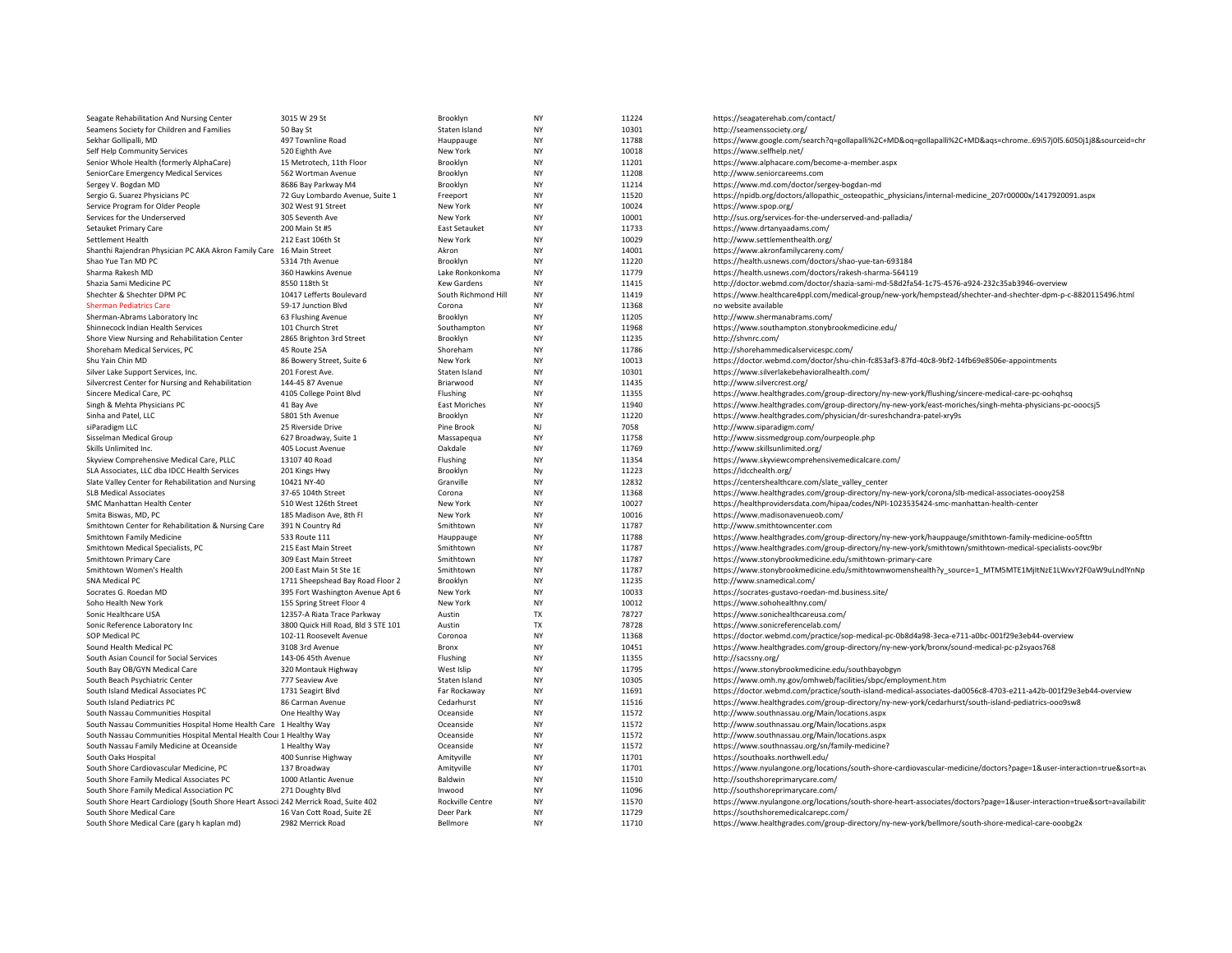| South Shore Rehabilitation and Nursing Center LLC                                              | 275 W Merrick Road               | Freeport             | NY        | 11520      | https://southshorerehab.net/                                                                                 |
|------------------------------------------------------------------------------------------------|----------------------------------|----------------------|-----------|------------|--------------------------------------------------------------------------------------------------------------|
| South Shore University Hospital (formely Southside Hos; 301 E Main St                          |                                  | <b>Bay Shore</b>     | NY        | 11706      | https://www.northwell.edu/find-care/locations/southside-hospital                                             |
| Southampton Hospital                                                                           | 240 Meeting House Lane           | Southampton          | <b>NY</b> | 11968      | https://www.southampton.stonybrookmedicine.edu/                                                              |
| Southampton Immediate Medical Care PC                                                          | 290 North Sea Road               | Southampton          | NY        | 11968      | https://www.southamptonurgentmedicalcare.com/                                                                |
| Southampton Osteopathy                                                                         | 349 Meeting House Lane           | Southampton          | NY        | 11968      | https://www.shosteo.com/                                                                                     |
| Southampton Pediatric Associates                                                               | 5 Squiretown Road                | <b>Hampton Bays</b>  | NY        | 11946      | https://www.stonybrookmedicine.edu/SouthamptonPediatrics                                                     |
| Southampton Pediatric Associates - Southampton                                                 | 325 Meetinghouse Lane            | Southampton          | NY        | 11968      | https://www.stonybrookmedicine.edu/SouthamptonPediatrics                                                     |
| Southeast Nassau Guidance Center                                                               | 2146 Jackson Avenue              | Seaford              | <b>NY</b> | 11783      | http://sngcounseling.net/                                                                                    |
| Southold Family Medicine                                                                       | 54075 Main Rd                    | Southold             | NY        | 11971      | https://www.stonybrookmedicine.edu/southoldfamilymedicine?y_source=1_MTUyOTEyNzctNzE1LWxvY2F0aW9uLndlYnNpdG  |
|                                                                                                |                                  | Southold             | <b>NY</b> | 11971      | https://www.stonybrookmedicine.edu/southoldinternalmedicine?y_source=1_MTUyOTEyMDYtNzE1LWxvY2F0aW9uLndlYnNp  |
| Southold Internal Medicine (previously East End Physicia 44210 County Road 48                  |                                  |                      |           |            |                                                                                                              |
| Southwest Brooklyn Health Home                                                                 | 4802 10th Ave                    | Brooklyn             | NY        | 11219      | http://www.thebrooklynhealthhome.org/                                                                        |
| Sovereign Phoenix IPA, LLC                                                                     | 31 South Street, 3rd Floor       | Mount Vernon         | NY        | 10550      | http://www.sovereignphoenix.com/                                                                             |
| Spectra East Inc                                                                               | 8 King Road                      | Rockleigh            | NJ        | 7647       | https://www.spectra-labs.com/                                                                                |
| Spectra Laboratories Inc                                                                       | 525 Sycamore Drive               | Milpitas             | CA        | 95035      | https://www.spectra-labs.com/                                                                                |
| Sports Medicine at Chelsea                                                                     | 30 West 24th St, 2nd Fl          | New York             | NY        | 10010      | https://www.sportsmedchelsea.com/                                                                            |
| Spring OB/GYN, PC                                                                              | 135 Spring St, #201W             | New York             | NY        | 10012      | https://www.springobgyn.com/                                                                                 |
| Springfield Pediatrics PC                                                                      | 23520 147th Ave Suite 4          | Rosedale             | NY        | 11422      | https://www.healthgrades.com/group-directory/ny-new-york/rosedale/springfield-pediatrics-pc-ooo7wgh          |
| Springfield Primary Care PC                                                                    | 8902 Springfield Blvd            | Queens Village       | <b>NY</b> | 11427      | https://www.healthgrades.com/group-directory/ny-new-york/queens-village/springfield-primary-care-pc-oooorw6  |
| SpringSea Physicians (Rendr Physicians)                                                        | 839 58th Street, Suite 5         | Brooklyn             | NY        | 11220      | https://doctor.webmd.com/practice/springsea-physician-pc-d9286b06-b42a-e711-a8b6-001f29e3eb44-overview       |
| Square Care Medical Group, LLP                                                                 | 900 Merchants Concourse          | Westbury             | NY        | 11590      | http://www.squarecarehealth.com/                                                                             |
| SSS Family Medicine, PC                                                                        | 115 13A Merrick Blvd             | Jamaica              | NY        | 11434      | http://www.sssfamilymedicine.com/Pages/default.aspx                                                          |
| St Nicholas OB GYN                                                                             | 220 Saint Nicholas Avenue        | Brooklyn             | NY        | 11237      | https://www.healthgrades.com/group-directory/ny-new-york/brooklyn/saint-nicholas-ob-gyn-assocs-f4cvd         |
| St. Catherine of Siena Medical Center                                                          | 50 NY-25A                        | Smithtown            | <b>NY</b> | 11787      | http://stcatherines.chsli.org/                                                                               |
| St. Catherine of Siena Nursing Home                                                            | 992 N Village Ave                | Rockville Centre     | NY        | 11570      | http://stcatherinenursingandrehab.chsli.org/                                                                 |
| St. Charles Advanced Rehab Med                                                                 | 200 Belle Terre Road             | Port Jefferson       | NY        | 11777      | https://www.stcharlesrehabilitation.chsli.org/port-jefferson-ny                                              |
|                                                                                                |                                  |                      | NY        | 11777      |                                                                                                              |
| St. Charles Hospital                                                                           | 200 Belle Terre Rd               | Port Jefferson       |           |            | http://stcharleshospital.chsli.org/                                                                          |
| St. Francis Arrhythmia Center                                                                  | 100 Port Washington Boulevard    | Roslyn               | NY        | 11576      | https://www.stfrancisheartcenter.chsli.org/                                                                  |
| St. Francis Cardiac Prevention Services, PC                                                    | 100 Port Washington Boulevard    | Roslyn               | NY        | 11576      | https://www.stfrancisheartcenter.chsli.org/sfh-patients-depts-and-services-cardiology                        |
| St. Francis Cardiology                                                                         | 100 Port Washington Boulevard    | Roslyn               | NY        | 11576      | https://www.stfrancisheartcenter.chsli.org/                                                                  |
| St. Francis Cardiovascular Physicians                                                          | 100 Port Washington Boulevard    | Roslyn               | NY        | 11576      | https://www.stfrancisheartcenter.chsli.org/sfh-patients-depts-and-services-cardiology                        |
| St. Francis Hospital - The Heart Center                                                        | 100 Port Washington Blvd         | Roslyn               | NY        | 11576      | http://www.stfrancisheartcenter.com/index.html                                                               |
| St. Francis Oncology Associates                                                                | 100 Port Washington Boulevard    | Roslyn               | NY        | 11576      | https://www.stfrancisheartcenter.chsli.org/doctors/bhoomi-mehrotra-md                                        |
| St. Francis Physician Associates                                                               | 100 Port Washington Boulevard    | Roslyn               | <b>NY</b> | 11576      | https://www.stfrancisheartcenter.chsli.org/                                                                  |
| St. James Rehabilitation and Healthcare Center                                                 | 275 Moriches Rd                  | Saint James          | NY        | 11780      | http://www.stjamesrehab.com                                                                                  |
| St. Johnland                                                                                   | 395 Sunken Meadow Road           | Kings Park           | NY        | 11754      | https://www.stjohnland.org/                                                                                  |
| St. John's Episcopal Hospital                                                                  | 327 Beach 19th Street            | Far Rockaway         | NY        | 11691      | http://www.ehs.org/                                                                                          |
| St. John's Medical Services, PC                                                                | 327 Beach 19th St                | Far Rockaway         | NY        | 11691      | https://doctor.webmd.com/practice/st-johns-medical-services-pc-de0856c8-4703-e211-a42b-001f29e3eb44-overview |
| St. Joseph Hospital                                                                            | 4295 Hempstead Turnpike          | Bethpage             | NY        | 11714      | http://stjosephhospital.chsli.org/                                                                           |
| St. Lukes-Roosevelt Hospital Center                                                            | 1090 Amsterdam Avenue            | New York             | NY        | 10025      | https://www.mountsinai.org/locations/morningside                                                             |
| St. Mark Health, LLC                                                                           | 599 Wilson Avenue                | Staten Island        | <b>NY</b> | 10312-3746 | https://npidb.org/doctors/allopathic_osteopathic_physicians/internal-medicine_207r00000x/1730468380.aspx     |
| St. Mary's Center Inc.                                                                         | 512-516 West 126th Street        | Harlem               | NY        | 10027      | http://stmarysharlem.com/                                                                                    |
|                                                                                                | 29-01 216th St                   | Bayside              | NY        | 11360      | http://stmaryskids.org/                                                                                      |
| St. Mary's Healthcare System for Children Inc.                                                 |                                  |                      |           |            |                                                                                                              |
| St. Patrick's Home                                                                             | 66 Van Cortlandt Park South      | Bronx                | <b>NY</b> | 10463      | http://www.stpatrickshome.org/                                                                               |
| <b>Stages Pediatrics, PC</b>                                                                   | 128 Fort Washington Ave #1J      | New York             | <b>NY</b> | 10032      | http://www.stagespediatrics.com/                                                                             |
| Staten Island Care Center                                                                      | 200 Lafayette Ave                | Staten Island        | NY        | 10301      | http://statenislandcc.com/                                                                                   |
| Staten Island PPS                                                                              | 1 Edgewater Plaza, Suite 700     | Staten Island        | NY        | 10305      | http://www.statenislandpps.org/home                                                                          |
| Staten Island University Hospital - North                                                      | 475 Seaview Avenue               | Staten Island        | NY        | 10305      | http://www.siuh.edu/                                                                                         |
| Staten Island University Hospital - South                                                      | 375 Seguine Avenue               | Staten Island        | <b>NY</b> | 10309      | https://siuh.northwell.edu/                                                                                  |
| Stella Ilyayeva Physician PC                                                                   | 97-25 63rd Drive                 | Queens               | NY        | 11374      | https://www.healthgrades.com/physician/dr-stella-ilyayeva-ymgsn                                              |
| Stephanie Carter-Robin D.P.M., P.C.                                                            | 8428 Roosevelt Avenue            | Jackson Heights      | NY        | 11372      | https://www.healthgrades.com/physician/dr-stephanie-carter-robin-2493n                                       |
| Stephen D. Hassenfeld Children's Center for Cancer and 160 East 32nd St, L3-Medical, 2nd Floor |                                  | New York             | NY        | 10016      | http://nyulangone.org/locations/stephen-d-hassenfeld-childrens-center-for-cancer-blood-disorders             |
| Stephen K Pearl, MD                                                                            | 3085 Southwestern Blvd.suite 202 | Orchard Park         | NY        | 14127      | http://www.orchardparkprimarycare.com/                                                                       |
| Stepping Stones Pediatrics, PLLC                                                               | 1407 46th Street                 | Brooklyn             | <b>NY</b> | 11219      | http://www.healthgrades.com/physician/dr-rivka-stein-2m2qy                                                   |
| Steuben Operations Associates LLC dba Steuben Center 7009 Rumsey Street Extension              |                                  | Bath                 | NY        | 14810      | http://centershealthcare.com/steuben_center/                                                                 |
| Steve C Chang MD                                                                               | 136-20 38th Avenue # 8E,         | Queens               | NY        | 11354      | https://www.healthgrades.com/physician/dr-steve-chang-y2x8j                                                  |
| Steven and Alexandra Cohen Children's Medical Center (269-176th Ave                            |                                  | New Hyde Park        | NY        | 11040      | http://ccmc.northshorelij.com/ccmcny-locations-and-directions/ccmcny-cohen-childrens-medical-center          |
| Steven Batash MD PC                                                                            | 9712 63rd Dr                     | Rego Park            | NY        | 11374      | https://batashmedical.com/                                                                                   |
| Steven L. Barkoff DPM                                                                          | 231 South 3rd Street             | Brooklyn             | <b>NY</b> | 11211      |                                                                                                              |
|                                                                                                |                                  |                      |           |            | http://www.williamsburgfootcare.com/                                                                         |
| Steven M Schnipper MD PC                                                                       | 345 E 37th Street Room 314       | New York             | NY        | 10016      | https://www.stevenschnippermd.com/                                                                           |
| Steven Selter MD                                                                               | 3053 Middle Country Road         | Lake Grove           | NY        | 11755      | https://www.healthgrades.com/physician/dr-steven-selter-3kmmv                                                |
| Stewart A. Levine MD. PC                                                                       | 2634 Bell Boulevard              | Bayside              | <b>NY</b> | 11360      | https://health.usnews.com/doctors/stewart-levine-451534                                                      |
| Stony Brook Anaesthesiology, UFPC                                                              | P.O. Box 1554                    | <b>Stony Brook</b>   | NY        | 11790      | http://medicine.stonybrookmedicine.edu/anesthesiology                                                        |
| Stony Brook Cardiology and Specialty Care-Southampto 676 County Road 39A                       |                                  | Southampton          | <b>NY</b> | 11968      | https://heart.stonybrookmedicine.edu                                                                         |
| Stony Brook Children's Service, UFPC                                                           | PO Box 1554                      | <b>Stony Brook</b>   | NY        | 11790      | http://www.stonybrookchildrens.org/                                                                          |
| <b>Stony Brook Community Medical</b>                                                           | 45 Research Way, Suite 204       | <b>East Setauket</b> | <b>NY</b> | 11733      | https://www.stonybrookmedicine.edu/community-medical                                                         |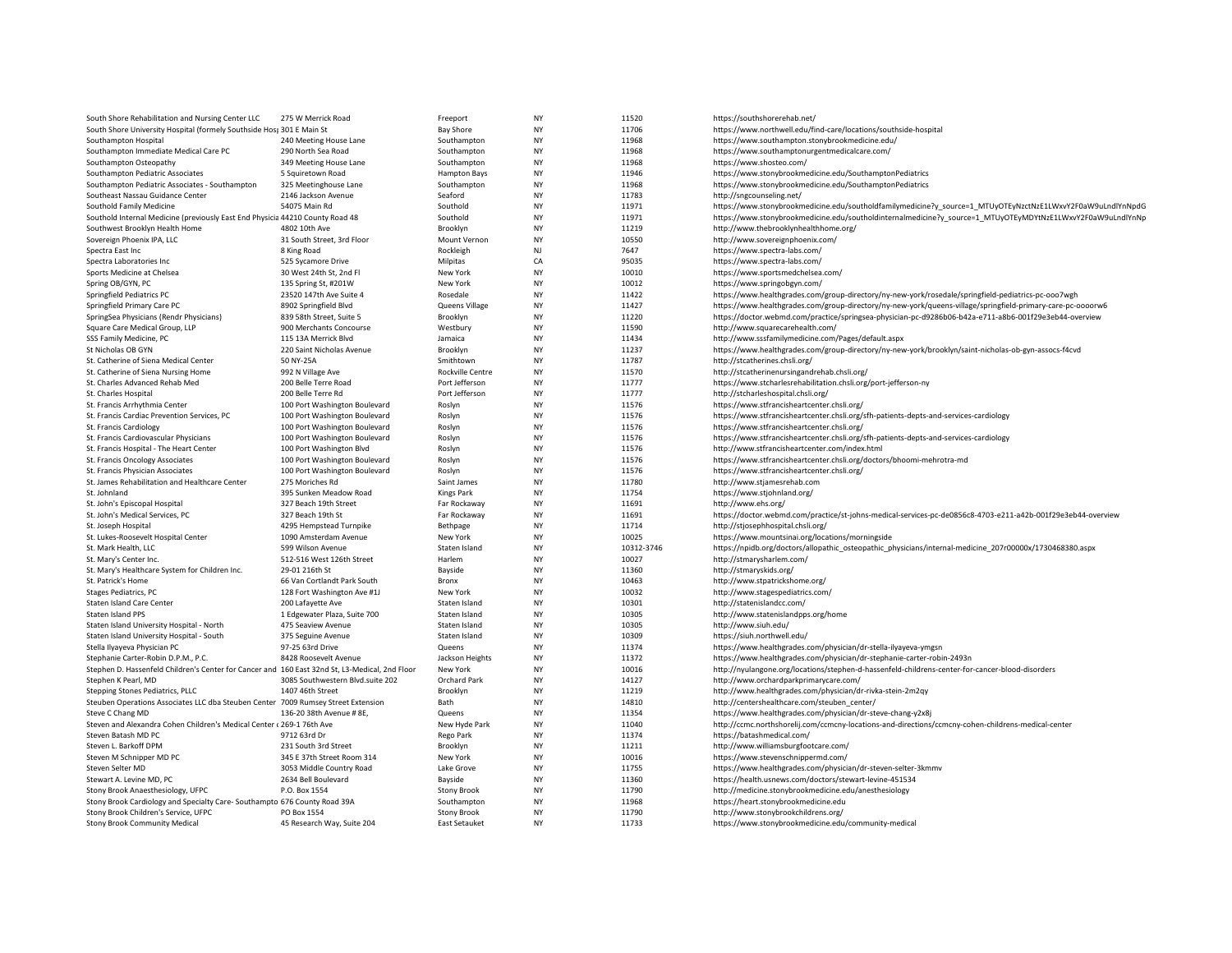| Stony Brook Dermatology Associates, UFPC                                           | P.O. Box 1554                            | <b>Stony Brook</b>             | NY              | 11790          | https://www.stonybrookmedicine.edu/patientcare/Dermatology                                                  |
|------------------------------------------------------------------------------------|------------------------------------------|--------------------------------|-----------------|----------------|-------------------------------------------------------------------------------------------------------------|
| Stony Brook Eastern Long Island Hospital                                           | 201 Manor Place                          | Greenport                      | NY              | 11944          | https://www.elih.stonybrookmedicine.edu/                                                                    |
| Stony Brook Emergency Physicians, UFPC                                             | P.O. Box 1554                            | <b>Stony Brook</b>             | NY              | 11790          | https://www.stonybrookmedicine.edu/patientcare/emergencymedicine                                            |
| Stony Brook Endocrine Consultants                                                  | 200 Motor Parkway Ste C-16               | Hauppauge                      | NY              | 11788          | https://www.stonybrookmedicine.edu/stonybrookendocrineconsultants?y_source=1_MTQ3MDM4NjYtNzE1LWxvY2F0aW9uLi |
| Stony Brook Extended Care (Centereach)                                             | 23 South Howell Avenue, Suites A, B, & C | Centereach                     | NY              | 11720          | https://www.stonybrookmedicine.edu/StonyBrookExtendedCare                                                   |
| Stony Brook Extended Care (Riverhead)                                              | 54 Commerce Drive Suite 5                | Riverhead                      | NY              | 11901          | https://www.stonybrookmedicine.edu/StonyBrookExtendedCare                                                   |
| Stony Brook Extended Care (Stony Brook)                                            | 2500 Nesconset Hwy Bldg 11D              | stony brook                    | <b>NY</b>       | 11733          | https://www.stonybrookmedicine.edu/StonyBrookExtendedCare/location                                          |
| Stony Brook Family, Population & Preventive Medicine G 181 North Belle Mead Avenue |                                          | Setauket- East Setauket        | NY              | 11733          | https://www.stonybrookmedicine.edu/patientcare/family_population_preventive_medicine                        |
| Stony Brook Gynecology and Obstetrics                                              | 333 Route 25A                            | <b>Rocky Point</b>             | <b>NY</b>       | 11778          | https://www.stonybrookmedicine.edu/stonybrookgynob                                                          |
| Stony Brook Internists UFPC                                                        | Stony Brook University                   | <b>Stony Brook</b>             | NY              | 11794          | https://www.stonybrookmedicine.edu/                                                                         |
| Stony Brook Opthalmology, UFPC                                                     | P.O. Box 1554                            | <b>Stony Brook</b>             | NY              | 11790          | https://www.stonybrookmedicine.edu/patientcare/ophthalmology                                                |
| Stony Brook Orthopaedic Associates, UFPC                                           | P.O. Box 1554                            | <b>Stony Brook</b>             | <b>NY</b>       | 11790          | https://www.stonybrookmedicine.edu/patientcare/orthopaedics                                                 |
| Stony Brook Pathologists, UFPC                                                     | PO BOx 1554                              | <b>Stony Brook</b>             | NY              | 11790-0988     | http://www.stonybrookmedicine.edu/pathology                                                                 |
| Stony Brook Pediatrics of Sayville                                                 | 285 West Main Street                     | Sayville                       | <b>NY</b>       | 11782          | https://www.stonybrookmedicine.edu/StonyBrookPediatricsSayville                                             |
| Stony Brook Primary Care                                                           | 205 North Belle Mead Road                | East Setauket                  | NY              | 11733          | https://www.stonybrookmedicine.edu/patientcare/pcc/about-us                                                 |
| Stony Brook Psychiatric Associates, UFPC                                           | PO Box 1554                              | <b>Stony Brook</b>             | NY              | 11790-0988     | https://www.stonybrookmedicine.edu/patientcare/psychiatry                                                   |
| Stony Brook Radiation Oncology, UFPC                                               | PO Box 1554                              | <b>Stony Brook</b>             | <b>NY</b>       | 11790-0988     | http://www.stonybrookmedicine.edu/diagnosis-treatment/radiation-oncology                                    |
| Stony Brook Radiology, UFPC                                                        | PO Box 1554                              | <b>Stony Brook</b>             | NY              | 11790-0988     | http://www.stonybrookmedicine.edu/radiology                                                                 |
| Stony Brook Surgical Associates, UFPC                                              | PO Box 1554                              | <b>Stony Brook</b>             | <b>NY</b>       | 11790-0988     | https://stonybrookmedicine.edu/surgery/                                                                     |
| STONY BROOK UNIVERSITY HOSPITAL                                                    | 100 Nicolls Road                         | <b>Stony Brook</b>             | NY              | 11794          | https://www.stonybrookmedicine.edu/                                                                         |
| Stony Brook University Student Health Office                                       | 1 Stadium Road                           | Stony Brook                    | NY              | 11794          | https://www.stonybrook.edu/commcms/studentaffairs/shs/                                                      |
| Stony Brook Urology, UFPC                                                          | PO Box 1554                              | <b>Stony Brook</b>             | NY              | 11790-0988     | https://www.stonybrookmedicine.edu/patientcare/urology                                                      |
| <b>Strong Children Wellness</b>                                                    | 870 East 29th St                         | Brooklyn                       | NY              | 11210          | https://strongchildrenwellness.com/                                                                         |
| Stuart Haber MD, PC                                                                | 12A Sheridan Square                      | New York                       | <b>NY</b>       | 10014          | https://www.zocdoc.com/doctor/stuart-haber-md-89056                                                         |
| Stuart M. Weiss, MD                                                                | East 63rd Street, Suite LN               | New York                       | NY              | 10016          | https://nyulangone.org/doctors/1275568990/stuart-weiss                                                      |
| Stuart Wasser MD                                                                   | 176 N. Village Avenue, Suite 2E          | Rockville Centre               | NY              | 11570          | https://drstuartwasser.com/                                                                                 |
| Su Salud Medical                                                                   | 1855 Mott Avenue                         | Far Rockaway                   | NY              | 11691          | www.drferdous.com                                                                                           |
| Subhash C. Malhutra, MD                                                            | 622 Schenectady Avenue                   | Brooklyn                       | NY              | 11203          | https://www.healthgrades.com/physician/dr-subhash-malhotra                                                  |
| Sudhakar S. Bhagavath MD PC                                                        | 1690 Pitkin Avenue                       | Brooklyn                       | <b>NY</b>       | 11212          | https://www.healthgrades.com/physician/dr-sudhakar-bhagavath-2b9nw                                          |
| Sudhanshu Narendra, MD                                                             | 103-14 Lefferts Boulevard                | South Richmond Hill            | NY              | 11419          | https://www.northwell.edu/find-care/find-a-doctor/pediatrics/dr-sudhanshu-narendra-md-11313198              |
| Suffolk Cardiovascular Consultants, PC                                             | 1920 Deer Park Ave                       | Deer Park                      | NY              | 11729          | https://www.drlandolphi.com/                                                                                |
| Suffolk Care Collaborative                                                         | 1383 Veterans Memorial Highway           | Hauppauge                      | NY              | 11788          | https://suffolkcare.org/                                                                                    |
| Suffolk Center for Rehabilitation and Nursing                                      | 25 Schoenfeld Blvd                       | Patchogue                      | NY              | 11772          | http://centershealthcare.com/suffolk_center/                                                                |
| Suffolk Chest Physicians, LLP                                                      | 285 Sills Road, Building 7, Suite B      | East Patchogue                 | <b>NY</b>       | 117742         | http://www.suffolkchestphysicians.com/                                                                      |
| Suffolk County Department of Health Clinic Services - Ha 200 Wireless Boulevard    |                                          | Hauppauge                      | NY              | 11788          | https://www.suffolkcountyny.gov/Departments/Health-Services/Mental-Hygiene                                  |
| Suffolk County Department of Health Services                                       | 3500 Sunrise Highway                     | <b>Great River</b>             | <b>NY</b>       | 11739          | http://www.suffolkcountyny.gov/Departments/HealthServices.aspx                                              |
| Suffolk County Jails                                                               | 200 Suffolk Ave                          | Yaphank                        | NY              | 11980          | https://www.suffolkcountysheriffsoffice.com/                                                                |
| <b>Suffolk County Medical Examiner</b>                                             | 725 Veterans Memorial                    | Hauppauge                      | NY              | 11788          | http://www.suffolkcountyny.gov/Departments/MedicalExaminer.aspx                                             |
| SUFFOLK FIRST MEDICAL, PC                                                          | 1235 Suffolk Ave.                        | Brentwood                      | NY              | 11717          | http://www.manta.com/c/mx47pw1/suffolk-first-medical                                                        |
| Suffolk Medical PC                                                                 | 45 West Suffolk Avenue                   | Central Islip                  | NY              | 11722          | https://www.labdraw.com/reviews/1588094288                                                                  |
| Suffolk Pediatric Associates PC                                                    | 1111 Montauk Highway, Suite 104          | West Islip                     | NY              | 11795          | https://www.suffolkpediatrics.com/                                                                          |
| Suffolk Pediatrics, PC                                                             | 45 W Suffolk Ave, 2nd Floor              | Central Islip                  | NY              | 11722          | http://www.suffolkpeds.com/                                                                                 |
| Suffolk Primary Health, LLC                                                        | 170 Old Country Road                     | Riverhead                      | NY              | 11901          | http://suffolkprimaryhealth.com/                                                                            |
| Suffolk Surgical Associates, P.C.                                                  | 10 Brentwood Rd Suite 1                  | Bay Shore                      | <b>NY</b>       | 11706          | http://www.suffolksurgicalassociates.com/                                                                   |
| Sugrim Medical Office, PLLC                                                        | 164-131 Liberty Avenue                   | Queens                         | NY              | 11419          | http://www.drsugrim.com/index.html                                                                          |
| Sumaiyah Medical PC                                                                | 1 Somerset Street                        | <b>Huntington Station</b>      | <b>NY</b>       | 11746          | https://healthprovidersdata.com/hipaa/codes/NPI-1508151820-sumaiyah-medical-pc                              |
| Summit Home Health Care                                                            | 1797 Coney Island Ave                    | Brooklyn                       | NY              | 11230          | https://www.trustsummit.com/                                                                                |
| Sun River Health (f/k/a Hudson River HealthCare, Inc.                              | 1200 Brown Street                        | Peekskill                      | NY              | 10566          | https://www.hrhcare.org/                                                                                    |
| Sunharbor Acquisition I LLC DBA Sunharbor Manor                                    | 255 Warner Avenue                        | Roslyn Heights                 | NY              | 11577          | http://www.sunharbormanor.com/                                                                              |
| Sunny Friendly Medical, PC                                                         | 41-99 Main Street, STE 201               | Flushing                       | NY<br><b>NY</b> | 11355<br>11104 | https://www.zocdoc.com/doctor/xiaoyan-song-md-phd-74947                                                     |
| <b>Sunnyside Community Services</b>                                                | 43-31 39th Street                        | Queens                         |                 |                | https://www.scsny.org/                                                                                      |
| Sunrise Manor Center for Nursing and Rehabilitation                                | 1325 Brentwood Road<br>250 Miller Place  | <b>Bay Shore</b><br>Hicksville | NY<br>NY        | 11706<br>11801 | https://www.sunrisemanorrehab.com/                                                                          |
| Sunrise Medical Laboratories<br>Sunrise Medical P.C.                               | 40-39 Junction Blvd                      | Corona                         | NY              | 11368          | https://www.sunriselab.com/<br>http://www.sunrisemedicalpc.com                                              |
| Sunset Park Family Health Center at NYU Langone                                    | 150 55th St                              | Brooklyn                       | NY              | 11220          | http://www.lutheranhealthcare.org/Main/LutheranFamilyHealthCentersSunsetParkMainSite.aspx                   |
| Sunshine Care Corp. dba Hempstead Park Nursing Home 800 Front St                   |                                          | Hempstead                      | NY              | 11550          | http://www.hempsteadparknh.com                                                                              |
| <b>SUNY Downstate Medical Center</b>                                               | 450 Clarkson Avenue                      | Brooklyn                       | NY              | 11203          | http://www.downstate.edu/                                                                                   |
| Sure Medical Care                                                                  | 94-25 60th Avenue                        | Elmhurst                       | NY              | 11373          | http://www.suremedicalcare.com/                                                                             |
| Susan E. Levitzky, MD                                                              | 161 Madison Avenue Room 6W               | New York                       | NY              | 10016          | https://www.nyulangone.org/doctors/1932299211/susan-levitzky                                                |
| Susan Gunduz MD                                                                    | 351 Larkfield Rd.                        | <b>East Northport</b>          | NY              | 11731          | https://doctor.webmd.com/doctor/susan-gunduz-md-323ad9de-88af-4b98-a268-b040e8070af2-appointments           |
| Susheel Bathla DPM                                                                 | 364 Edison Street                        | Staten Island                  | <b>NY</b>       | 10306          | https://www.northwell.edu/find-care/find-a-doctor/podiatric-medicine-and-surgery/dr-susheel-bathla          |
| Susie Chung, MD, PC                                                                | 139 Centre St, Ste 320                   | New York                       | NY              | 10013          | https://www.susienchungmd.com/                                                                              |
| Sutphin Drugs Inc.                                                                 | 143-03 Hillside Avenue                   | Queens                         | <b>NY</b>       | 11435          | https://sutphinrld.com/                                                                                     |
| SV Operating Three, LLC dba Richmond Center for Rehal 91 Tompkins Ave              |                                          | Staten Island                  | NY              | 10304          | http://centershealthcare.com/richmond_center/                                                               |
| Syed J. Ahmad MD PC                                                                | 1473 Sterling Place                      | Brooklyn                       | <b>NY</b>       | 11213          | https://www.vitals.com/doctors/Dr Syed J Ahmad.html                                                         |
|                                                                                    |                                          |                                |                 |                |                                                                                                             |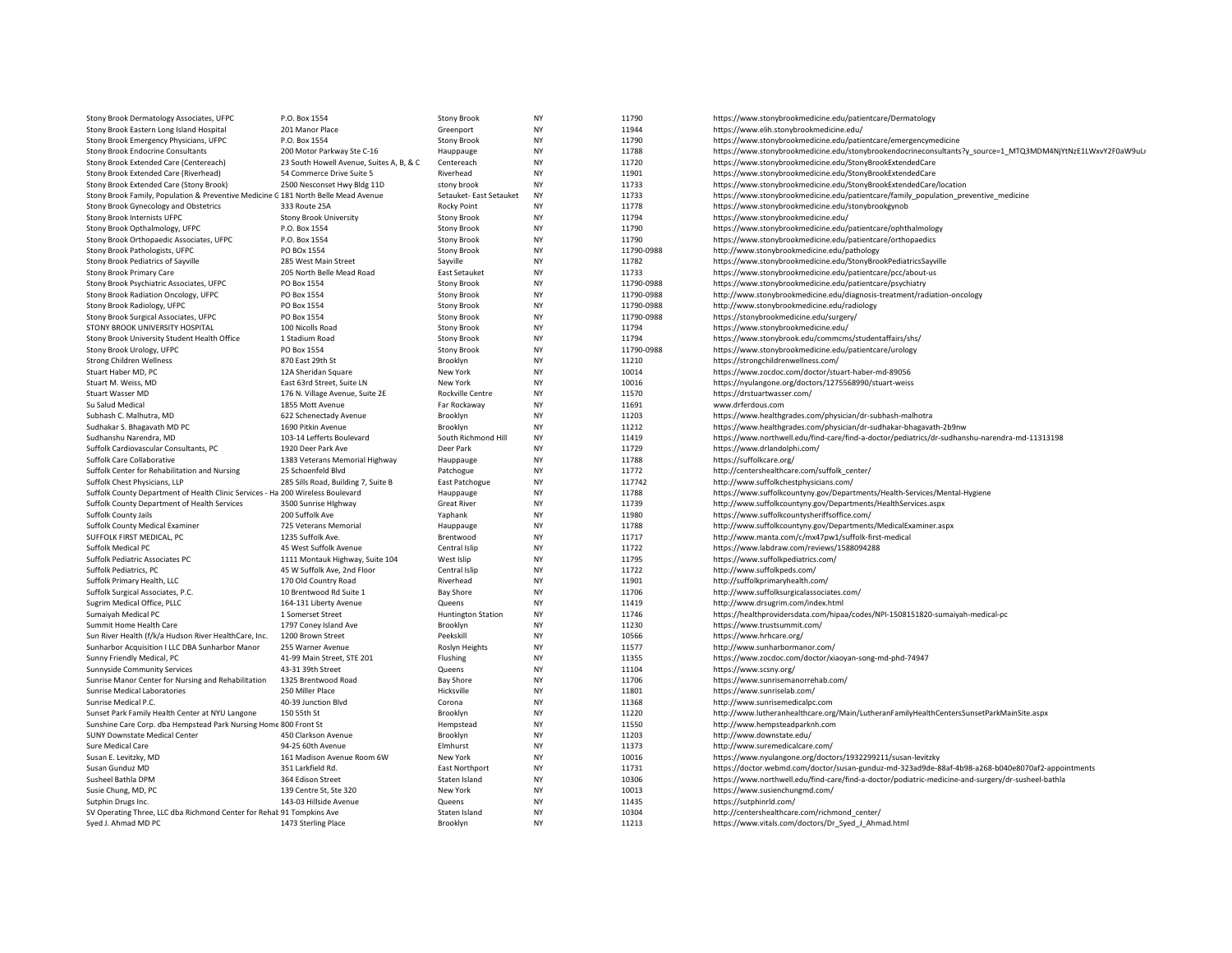| Syed T. Ahmad MD PC                                                               | 33 Front St                             | Hempstead                 | ny              | 11550          | https://doctor.webmd.com/doctor/syed-ahmad-md-9f00109a-05a8-4e62-b35e-d30bdf100b97-appointments             |
|-----------------------------------------------------------------------------------|-----------------------------------------|---------------------------|-----------------|----------------|-------------------------------------------------------------------------------------------------------------|
| Sylvia Gonzales, MD                                                               | 1599 President street                   | Brooklyn                  | <b>NY</b>       | 11213          | https://www.doximity.com/pub/sylvia-gonzales-md                                                             |
| Syosset Hospital                                                                  | 221 Jericho Turnpike                    | Syosset                   | NY              | 11791          | https://www.northwell.edu/find-care/locations/syosset-hospital                                              |
| Syosset Medical Service, PLLC                                                     | 143-18 Sanford Avenue, 1st Floor        | Flushing                  | <b>NY</b>       | 11355          | https://www.manta.com/c/mtr32qj/syosset-medical-service-pllc                                                |
| T. Bonnett Medical Services P.C.                                                  | 423 Lincoln Place                       | Brooklyn                  | NY              | 11238          | https://www.vitals.com/doctors/Dr_Terry-Jan_Blackett-Bonnett.html                                           |
| Tak Chan, MD, PC                                                                  | 133-38 41st Road                        | Queens                    | <b>NY</b>       | 11355          | https://www.healthgrades.com/group-directory/ny-new-york/flushing/tak-chan-md                               |
| Tao Wu Medical, PC                                                                | 825 57th Street, STE 103                | Brooklyn                  | <b>NY</b>       | 11220          | https://www.zocdoc.com/doctor/tao-wu-md-204846                                                              |
| Tarun Wasil Physician PC                                                          | 1575 Hillside Ave Suite 301             | New Hyde Park             | NY              | 11040          | https://stcharleshospital.chsli.org/doctors/tarun-wasil-md                                                  |
| Tatyana M. Ledovsky MD                                                            | 64-15 Fresh Pond Rd                     | Flushing                  | <b>NY</b>       | 11385          | https://doctor.webmd.com/doctor/tatyana-ledovsky-67d64a70-ca54-4a83-aa2f-316c644cb8aa-overview              |
| Taubman & Korn                                                                    | 900 Northern Blvd # 240                 | <b>Great Neck</b>         | NY              | 11021          | https://www.healthgrades.com/group-directory/ny-new-york/great-neck/korn-and-taubman-mds-ooo9j3f            |
| TC Cardiology, PC                                                                 | 3907 Prince St # 3A                     | Flushing                  | NY              | 11354          | https://doctor.webmd.com/practice/tc-cardiology-pc-dba-thomas-t-chen-md                                     |
| Tejinder Kalra MD                                                                 | 2671 Harlem Road                        | Cheektowaga               | <b>NY</b>       | 14225          | https://www.healthgrades.com/physician/dr-tejinder-kalra-x2dl5                                              |
| Terence Cardinal Cooke Health Care Center                                         | 1249 Fifth Avenue                       | New York                  | NY              | 10029          | https://www.archcare.org/nursing-homes/terence-cardinal-cooke                                               |
| Teresita Go MD                                                                    | 1219 Liberty Avenue                     | Brooklyn                  | <b>NY</b>       | 11212          | https://www.vitals.com/doctors/Dr_Teresita_Go/office-locations                                              |
| Tessie T. Paredes, MD                                                             | 318 Stanhope Street #1                  | Brooklyn                  | NY              | 11237          | https://www.healthgrades.com/physician/dr-tessie-paredes-25lkm                                              |
| The Alliance for Positive Change                                                  | 64 West 35th Street, 3rd Floor          | New York                  | NY              | 10001          | http://www.alliance.nyc/                                                                                    |
| The Amsterdam at Harborside                                                       | 300 E. Overlook                         | Port Washington           | NY              | 11050          | http://www.theamsterdamatharborside.com                                                                     |
| The Bridge                                                                        | 248 West 108th Street                   | New York                  | NY              | 10019          | http://thebridgeny.org/                                                                                     |
| The Brooklyn Hospital Center                                                      | 121 Dekalb Ave                          | Brooklyn                  | <b>NY</b>       | 11205          | http://www.tbh.org/                                                                                         |
| The Child Center of NY, Inc.                                                      | 11835 Queens Blvd                       | Queens                    | <b>NY</b>       | 11375          | http://childcenterny.org/                                                                                   |
| The Children's Aid Society                                                        | 105 East 22nd Street                    | New York                  | <b>NY</b>       | 10010          | http://www.childrensaidsociety.org/                                                                         |
| The Collaborative for Children and Families, Inc.                                 | 590 Avenue of the Americas, 12th Floor  | New York                  | NY              | 10011          | http://ccfhh.org                                                                                            |
| The Enclave at Port Chester Rehab and Nursing Center                              | 1000 High Street                        | Port Chester              | NY              | 10573          | http://www.theenclaverehab.com/                                                                             |
| The Endoscopy Center of New York                                                  | 201 E 93rd St.                          | New York                  | <b>NY</b>       | 10128          | http://www.ecny.com/                                                                                        |
| The Floating Hospital                                                             | 4140 27th Street                        | New York                  | <b>NY</b>       | 11101          | https://www.thefloatinghospital.org/                                                                        |
| The Fortune Society                                                               | 29-76 Northern Boulevard                | Long Island City          | NY              | 11101          | http://fortunesociety.org/                                                                                  |
| The Grand Healthcare                                                              | 157-15 9th Ave.                         | Whitestone                | <b>NY</b>       | 11357          | http://thegrandhealthcare.com/                                                                              |
| The Grand Rehabilitation & Nursing at South Point                                 | 1 Long Beach Rd                         | <b>Island Park</b>        | NY              | 11558          | http://facilities.thegrandhealthcare.com/south-point                                                        |
| The Grand Rehabilitation and Nursing at Great Neck                                | 15 St. Paul's Place                     | <b>Great Neck</b>         | <b>NY</b>       | 11021          | http://facilities.thegrandhealthcare.com/great-neck                                                         |
| The Grove at Valhalla Rehab and Nursing                                           | 61 Grasslands Road, Valhalla, NY 10595  | Valhalla                  | NY              | 10595          | http://www.thegroverehab.com/                                                                               |
| The Hamptons Center for Nursing and Rehabilitation                                | 64 County Road. 39                      | Southampton               | NY              | 11968          | http://www.hamptonscenter.com                                                                               |
| The Health Center Beacon                                                          | 6 Henry Street                          | Beacon                    | NY              | 12508          | https://www.hrhcare.org/healthcenters/beacon/                                                               |
| The HRHCare Health Center at Poughkeepsie                                         | 75 Washington Street                    | Poughkeepsie              | NY              | 12601          | https://www.hrhcare.org/healthcenters/poughkeepsie-washington/                                              |
| The Institute for Family Health                                                   | 2006 Madison Ave                        | New York                  | NY              | 10035          | http://www.institute2000.org/                                                                               |
| The Karen Horney Clinic                                                           | 329 E 62nd St                           | New York                  | NY              | 10065          | http://www.karenhorneyclinic.org/                                                                           |
|                                                                                   |                                         |                           | NY              | 11560          |                                                                                                             |
| The Medical Station of North Shore PC<br>The New Jewish Home                      | 480 Forest Ave<br>120 West 106th Street | Locust Valley<br>New York | <b>NY</b>       | 10025          | https://www.themedstationpc.com/<br>http://www.jewishhome.org/                                              |
| The New York Community Hospital of Brooklyn                                       | 2525 Kings Highway                      | Brooklyn                  | NY              | 11229          | http://nych.com/                                                                                            |
| The New York Foundling                                                            | 590 Avenue of the Americas              | New York                  | <b>NY</b>       | 10011          | https://www.nyfoundling.org/                                                                                |
|                                                                                   |                                         |                           | NY              |                |                                                                                                             |
| The PAC program                                                                   | 6 East 39th Street, Suite 400           | New York                  | NY              | 10016          | https://thepacprogram.com/contact/                                                                          |
| The Phoenix Rehab and Nursing Center                                              | 140 Saint Edwards Street                | Brooklyn<br>Manhasset     | <b>NY</b>       | 11201<br>11030 | http://thephoenixrehab.com/                                                                                 |
| The Stern Family Center for Extended Care                                         | 330 Community Dr                        |                           |                 |                | https://www.northwell.edu/find-care/locations/northwell-health-stern-family-center-rehabilitation           |
| The WellLife Network                                                              | 142-02 20th Avenue 3rd Floor            | Queens                    | NY<br><b>NY</b> | 11351          | https://www.welllifenetwork.org/                                                                            |
| The Willows at Ramapo                                                             | 30 Cragmere Rd.                         | Suffern                   |                 | 10901          | http://www.thewillowsrehab.com/                                                                             |
| Theodore C Docu MD, PC dba Mosholu Medical Practice 5750 Mosholu Avenue           |                                         | Bronx                     | Ny              | 10471          | http://www.nyp.org/physician/tcdocu                                                                         |
| Third Avenue Pediatrics PC                                                        | 1247 Suffolk Avenue Suite 1             | Brentwood                 | <b>NY</b>       | 11717          | https://www.healthgrades.com/group-directory/ny-new-york/brentwood/3rd-avenue-pediatrics-oyx79l5            |
| This is a Test MD, PC                                                             | 123 Main Street, Suite 1                | Buffalo                   | <b>NY</b>       | 14203          | http://www.test.com                                                                                         |
| Throggs Neck Volunteer Ambulance Corps Inc                                        | 3955 East Tremont Avenue                | The Bronx                 | NY              | 10465          | https://www.nycservice.org/organizations/3530                                                               |
| Throgs Neck Rehabilitation & Nursing Center                                       | 707 Throgs Neck Expressway              | Bronx                     | <b>NY</b>       | 10465          | https://throgsneckrehab.com/contact/                                                                        |
| Tien Cardiology Associate, PC                                                     | 42-60 Main Street, Suite 1C             | Flushing                  | NY              | 11355          | https://www.healthgrades.com/group-directory/ny-new-york/flushing/tien-cardiology-00009vy                   |
| Tina Dobsevage PC                                                                 | 1050 Fifth Avenue                       | New York                  | NY              | 10128          | https://www.mountsinai.org/profiles/tina-a-dobsevage                                                        |
| TJH Medical Services, PC (Flushing Hospital Medical Cent 8900 Van Wyck Expressway |                                         | Jamaica                   | <b>NY</b>       | 11418          | https://jamaicahospital.org/tjh/                                                                            |
| TJH Medical Services, PC (Jamaica Hospital Medical Cent 13420 Jamaica Ave         |                                         | Jamaica                   | NY              | 11418          | https://jamaicahospital.org/tjh/                                                                            |
| Todd B. Linden, MD, PC                                                            | 594 Broadway, Rm 310                    | New York                  | <b>NY</b>       | 10012          | https://nyulangone.org/doctors/1467488460/todd-b-linden                                                     |
| Todd McNiff, MD, PC dba Sullivan Street Medical                                   | 179 Sullivan St, Ground Fl              | New York                  | NY              | 10012          | https://www.mohawkmed.com/                                                                                  |
| Tommy Galanis MD PC                                                               | 3540 82nd St Ste D                      | Jackson Heights           | NY              | 11372          | https://www.triboropediatrics.com/                                                                          |
| Tooraj Zahedi, MD, FACE & Associates                                              | 68-60 Austin Street #202                | Queens                    | NY              | 11375          | https://www.toorajzahedimd.com/                                                                             |
| <b>Total Care Pediatric, PLLC</b>                                                 | 42-65 Kissena Boulevard                 | Flushing                  | NY              | 11355          | https://www.healthgrades.com/physician/dr-alice-lau-3j55n                                                   |
| Total Care Plus Medical, PC                                                       | 5722 7th Avenue                         | Brooklyn                  | <b>NY</b>       | 11220          | https://www.healthgrades.com/physician/dr-wei-wang-yx68h                                                    |
| Total Family Care of the 5 Towns and Rockaway PC                                  | 601 Jarvis Avenue                       | Far Rockaway              | <b>NY</b>       | 11691          | http://www.totalfamilycaremd.com                                                                            |
| <b>Total Family Medical Care</b>                                                  | 1074 Dekalb Avenue                      | Brooklyn                  | NY              | 11221          | https://www.healthgrades.com/group-directory/ny-new-york/far-rockaway/total-family-care-of-five-towns-dsr7d |
| <b>Total Medical NY PC</b>                                                        | 9324 Queens Blvd Ste 1G                 | Rego Park                 | <b>NY</b>       | 11374          | https://www.healthgrades.com/group-directory/ny-new-york/rego-park/total-medical-ny-pc-y53jby               |
| Total Renal Laboratories Inc dba DaVita Labs                                      | 3000 DaVita Way                         | Deland                    | FL.             | 32724          | https://davitalabs.com/                                                                                     |
| Town of Babylon                                                                   | 281 Phelps Lane                         | North Babylon             | <b>NY</b>       | 11703          | https://www.townofbabylon.com/182/Drug-Alcohol-Counseling                                                   |
| TownHouse Center for Rehabilitation & Nursing                                     | 755 Hempstead Tpke                      | Uniondale                 | <b>NY</b>       | 11553          | http://townhouserehab.com/                                                                                  |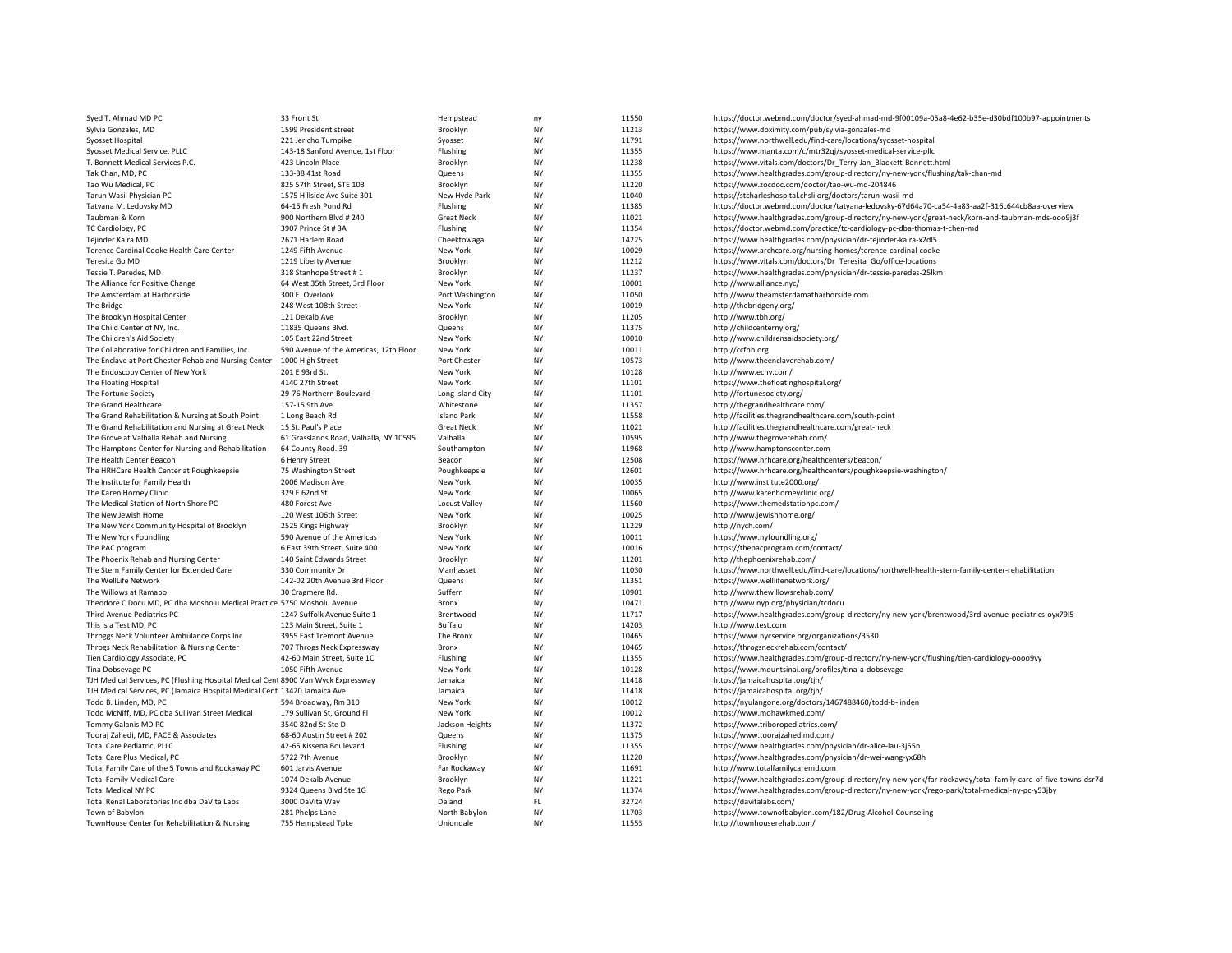| Transitional Services for New York, Inc.                                         | 10-16 162nd Street                      | Whitestone          | <b>NY</b>              | 11357          | http://www.tsiny.org/                                                                                                  |
|----------------------------------------------------------------------------------|-----------------------------------------|---------------------|------------------------|----------------|------------------------------------------------------------------------------------------------------------------------|
| Trevor Worrell MD PC                                                             | 60 E 40Th Street                        | Brooklyn            | <b>NY</b>              | 11203          | https://doctor.webmd.com/doctor/trevor-worrell-76c66ece-e375-4dc3-9973-fea32bca41f0-overview                           |
| Tri Center Inc.                                                                  | 1369 Broadway, 2nd Floor,               | New York            | <b>NY</b>              | 10018          | https://www.tricenter.com/                                                                                             |
| Tribeca Internal Medicine & Acupuncture PC                                       | 202 Canal Street                        | New York            | <b>NY</b>              | 10013          | https://www.healthcare4ppl.com/medical-group/new-york/new-york/tribeca-internal-medicine-and-acupuncture-p-c-084031    |
| <b>TriCounty Care</b>                                                            | 58 Route 59, Suite 1                    | Monsey              | <b>NY</b>              | 10952          | https://www.tricountycare.org/                                                                                         |
| Trinity Medical Healthcare, PC                                                   | 41-60 Main Street, Suite 217            | Flushing            | <b>NY</b>              | 11355          | https://www.zocdoc.com/doctor/yanqing-ma-md-85516                                                                      |
| Troy Center for Rehabilitation and Nursing                                       | 49 Marvin Avenue                        | Troy                | Ny                     | 12180          | https://centershealthcare.com/troy_center/                                                                             |
| True Medical Care PC                                                             | 40-37 76th Street 1st Floor             | Elmhurst            | <b>NY</b>              | 11373          | https://truemedicalcarepc.business.site/?hl=en                                                                         |
| Trump Pavilion for Nursing and Rehabilitation                                    | 89-40 135th Street                      | Jamaica             | <b>NY</b>              | 11418          | http://trumppavilion.org/                                                                                              |
| Tze On Poon MD, PC                                                               | 139 Centre Street, Room 603             | New York            | <b>NY</b>              | 10013          | https://www.healthgrades.com/physician/dr-tze-poon-326dy                                                               |
| Uni Health Medical PC                                                            | 1908 Avenue K                           | Brooklyn            | <b>NY</b>              | 11230          | https://www.healthgrades.com/group-directory/ny-new-york/brooklyn/uni-health-medical-pc-y3kgx5                         |
| <b>Union Health Center</b>                                                       | 160 W 26th St                           | New York            | <b>NY</b>              | 10001          | https://unionhealthcenter.org/                                                                                         |
| Union Plaza Care Center                                                          | 3323 Union St.                          | Queens              | <b>NY</b>              | 11354          | http://unionplazacares.com/                                                                                            |
| <b>Union Settlement</b>                                                          | 237 E. 104th St                         | New York            | <b>NY</b>              | 10029          | https://unionsettlement.org/                                                                                           |
| Union Square Eye Care                                                            | 235 Park Avenue S Floor 2               | New York            | NY                     | 10003          | https://www.usqeyecare.com/                                                                                            |
| Union Turnpike Medical P.C.                                                      | 15034 Union Turnpike                    | Queens              | <b>NY</b>              | 11367          | https://www.healthgrades.com/group-directory/ny-new-york/flushing/union-turnpike-medical-ooo7rr8                       |
| Unique Family Medicine                                                           | 9114 Flatlands Ave FL 1                 | Brooklyn            | <b>NY</b>              | 11236          | https://www.healthgrades.com/group-directory/ny-new-york/brooklyn/unique-family-medicine-oojrrf4                       |
| United Asian Medical PLLC                                                        | 185 Canal Street, Suite 603             | New York            | <b>NY</b>              | 10013          | https://local.yahoo.com/info-223358442-liu-george-dr-united-asian-medical-pllc-new-york?guccounter=1&guce_referrer=aHR |
| United Cerebral Palsy of New York City, dba Adapt Comr 80 Maiden Lane, 8th floor |                                         | New York            | <b>NY</b>              | 10038          | https://www.adaptcommunitynetwork.org/                                                                                 |
| United Odd Fellow & Rebekah Home dba Rebekah Rehal 1070 Havemeyer Ave.           |                                         | Bronx               | <b>NY</b>              | 10462          | http://www.rebekahrehab.org/                                                                                           |
| UnitedHealthcare                                                                 | 9900 Bren Road East                     | Minnetonka          | MN                     | 55343          | https://www.uhc.com/                                                                                                   |
| Universal Medical Service, LLC                                                   | 4506 8th Avenue                         | Brooklyn            | <b>NY</b>              | 11220          | https://doctor.webmd.com/practice/universal-medical-service-llc-73561d6c-01fb-e211-a62b-001f29e3eb44-overview          |
| Universal Pediatrics PC                                                          | 79-02 Roosevelt Avenuenue Suite B       | Jackson Heights     | <b>NY</b>              | 11372          | https://npino.com/pediatric-clinic/1548428741-universal-pediatrics/                                                    |
| University Associates in Obstetrics & Gynecology, UFPC P.O. Box 1554             |                                         | <b>Stony Brook</b>  | <b>NY</b>              | 11790          | https://www.stonybrookmedicine.edu/patientcare/obgyn/providers                                                         |
| University Eye Center dba SUNY College of Optometry                              | 33 W 42nd St                            | New York            | <b>NY</b>              | 10036          | http://www.sunyopt.edu/                                                                                                |
| <b>University Nursing Home</b>                                                   | 2505 Grand Ave                          | Bronx               | <b>NY</b>              | 10468          | http://centershealthcare.com/university_nursing_home/                                                                  |
| University Physicians Group                                                      | 1 Edgewater Plaza                       | Staten Island       | <b>NY</b>              | 10305          | https://www.upg.com/                                                                                                   |
| University Physicians of Brooklyn, Inc.                                          | 450 Clarkson Avenue                     | New York            | NY                     | 11203          | http://www.downstate.edu/physicians/                                                                                   |
| University Settlement/The Door                                                   | 184 Eldridge Street                     | New York            | <b>NY</b>              | 10002          | http://www.universitysettlement.org                                                                                    |
| Unlimited Care, Inc.                                                             | West Building, Suite G02                | White Plains        | <b>NY</b>              | 10604          | http://www.unlimitedcareinc.com/                                                                                       |
| Upper East Side Rehabilitation and Nursing Home                                  | 211 East 79th Street                    | New York            | <b>NY</b>              | 10075          | https://uesrnc.com/                                                                                                    |
| Upper Manhattan Medical, PC                                                      | 1120 Park Avenue                        | New York            | <b>NY</b>              | 10128          | https://www.nyulangone.org/doctors/1891894655/robin-l-lipschitz                                                        |
| Upper Manhattan Mental Health Center, Inc. (Bowen CS 1727 Amsterdam Avenue       |                                         | New York            | <b>NY</b><br><b>NY</b> | 10031<br>10031 | https://bowencsc.org/                                                                                                  |
| Upper West Side Medical Associates                                               | 464 West 145th Street<br>305 E 149th St | New York            | <b>NY</b>              | 10451          | http://myersb331.wixsite.com/uwsma                                                                                     |
| Uptown Medical<br>Urban Health Plan                                              | 1065 Southern Boulevard                 | Bronx               | <b>NY</b>              | 10459          | http://www.vitals.com/group-practice/new-york/bronx/bronx/uptown-medical/<br>http://www.urbanhealthplan.org/           |
| Urgent One Medical Care, PC                                                      | 660 Central Ave. Ste 3                  | Bronx<br>Cedarhurst | <b>NY</b>              | 11516          | http://www.onemedical.com/nyc/services/same-day-care/                                                                  |
| Urgent Way Medicine, PLLC                                                        | 535 8th Ave, #6                         | New York            | <b>NY</b>              | 10018          | https://www.urgentway.com/locations/urgent-care-manhattan/                                                             |
| Usha George MD                                                                   | 1151 Dutch Broadway                     | Valley Stream       | <b>NY</b>              | 11580          | https://www.vitals.com/doctors/Dr Usha George.html                                                                     |
| Usha Thomas, MD, PC                                                              | 175 Guyon Avenue                        | Staten Island       | <b>NY</b>              | 10306          | http://www.thomaspediatrics.com/                                                                                       |
| Utopia Home Care                                                                 | 60 East Main Street                     | <b>Kings Park</b>   | <b>NY</b>              | 11754          | https://www.utopiahomecare.com/                                                                                        |
| VA NY Harbor Health Care System                                                  | 423 East 23rd Street                    | New York            | <b>NY</b>              | 10010          | https://www.nyharbor.va.gov/                                                                                           |
| Vanguard Gastroenterology LLP                                                    | 36 East 31st Street, Suite 701          | New York            | <b>NY</b>              | 10016          | https://www.gastro-nyc.com/                                                                                            |
| Venture House                                                                    | 150-10 Hillside Avenue                  | Queens              | <b>NY</b>              | 11432          | http://www.venturehouse.org/                                                                                           |
| Verlaine Brunot, MD FAAP                                                         | 3009 Glendwood Rd                       | Brooklyn            | <b>NY</b>              | 11210          | http://doctor.webmd.com/doctor/verlaine-brunot-md-d8c5d6c2-19a5-4727-b85d-965c803ecf9b-overview                        |
| Verrazano Nursing Home                                                           | 100 Castleton Avenue                    | Staten Island       | <b>NY</b>              | 10301          | http://www.verrazanonursinghome.com/                                                                                   |
| VI Pediatrics                                                                    | 320 Peninsula Blvd                      | Cedarhurst          | <b>NY</b>              | 11516-1129     | http://www.vipediatrics.com/                                                                                           |
| Victory Internal Medicine                                                        | 2315 Victory Blvd                       | Staten Island       | <b>NY</b>              | 10314          | https://plus.google.com/106644009271997081112/about?gl=us&hl=en                                                        |
| Vidya Valada Internal Medicine P.C.                                              | 800A 5th Avenue, Suite 206              | New York            | <b>NY</b>              | 10452          | https://www.nyulangone.org/doctors/1336186758/vidya-valada                                                             |
| Vijay B. Gopal MD                                                                | 76 East Main Street                     | Huntington          | <b>NY</b>              | 11743          | https://www.northwell.edu/find-care/find-a-doctor/internal-medicine/dr-vijay-b-gopal-md-11350497                       |
| Vikas Desai MD dba East Islip Family Care                                        | 45 E Main St.                           | East Islip          | <b>NY</b>              | 11730          | https://health.usnews.com/doctors/vikas-desai-741065                                                                   |
| <b>Village Care</b>                                                              | 154 Christopher Street                  | New York            | <b>NY</b>              | 10014          | http://www.villagecare.org/                                                                                            |
| Village Park Medical PC                                                          | 31 Washington Sq W                      | New York            | <b>NY</b>              | 10011          | http://www.villageparkmedical.com/                                                                                     |
| <b>Village Pediatrics</b>                                                        | 1000 Franklin Ave                       | Garden City         | <b>NY</b>              | 11530          | http://villagepediatrics.org/                                                                                          |
| VillageCare @ 46 & Ten                                                           | 120 Broadway Suite 2840                 | New York            | <b>NY</b>              | 10271          | http://www.46and10village.org/                                                                                         |
| VillageCare Rehabilitation & Nursing Center                                      | 214 West Houston Street                 | New York            | <b>NY</b>              | 10014          | http://www.villagecare.org/vcrn                                                                                        |
| VillageCareMAX                                                                   | 120 Broadway                            | New York            | <b>NY</b>              | 10271          | https://www.villagecare.org/villagecaremax                                                                             |
| Vincent Anzalone Physician, P.C.                                                 | 847 Broadway, Suite 103                 | Massapequa          | <b>NY</b>              | 11758          | https://www.nyulangone.org/doctors/1811085392/vincent-anzalone                                                         |
| Vincent R Leddy MD PC                                                            | 160 4th St                              | Brentwood           | <b>NY</b>              | 11717          | https://doctor.webmd.com/doctor/vincent-leddy-ac5be1e7-a468-42f3-9200-86e051e8c907-overview                            |
| Viracor Arnold                                                                   | 2200 Rivers Edge Drive                  | Arnold              | PA                     | 15068          | https://www.viracor-eurofins.com/                                                                                      |
| Viracor Eastvale                                                                 | 6285 Providence Way                     | Eastvale            | CA                     | 92880          | https://www.viracor-eurofins.com/                                                                                      |
| Viracor Elizabeth                                                                | 814 2nd Avenue                          | Elizabeth           | NJ                     | 7202           | https://www.viracor-eurofins.com/                                                                                      |
| Viracor Eurofins                                                                 | 1001 NW Technology Dr.                  | Lee's Summit        | <b>MO</b>              | 64082          | https://www.viracor-eurofins.com/                                                                                      |
| Viracor Eurofins CL2                                                             | 951 NW Technology Dr.                   | Lee's Summit        | <b>MO</b>              | 64082          | https://www.viracor-eurofins.com/                                                                                      |
| Viracor Grayson                                                                  | 800 CW Stevens Blvd                     | Gravson             | <b>KY</b>              | 41143          | https://www.viracor-eurofins.com/                                                                                      |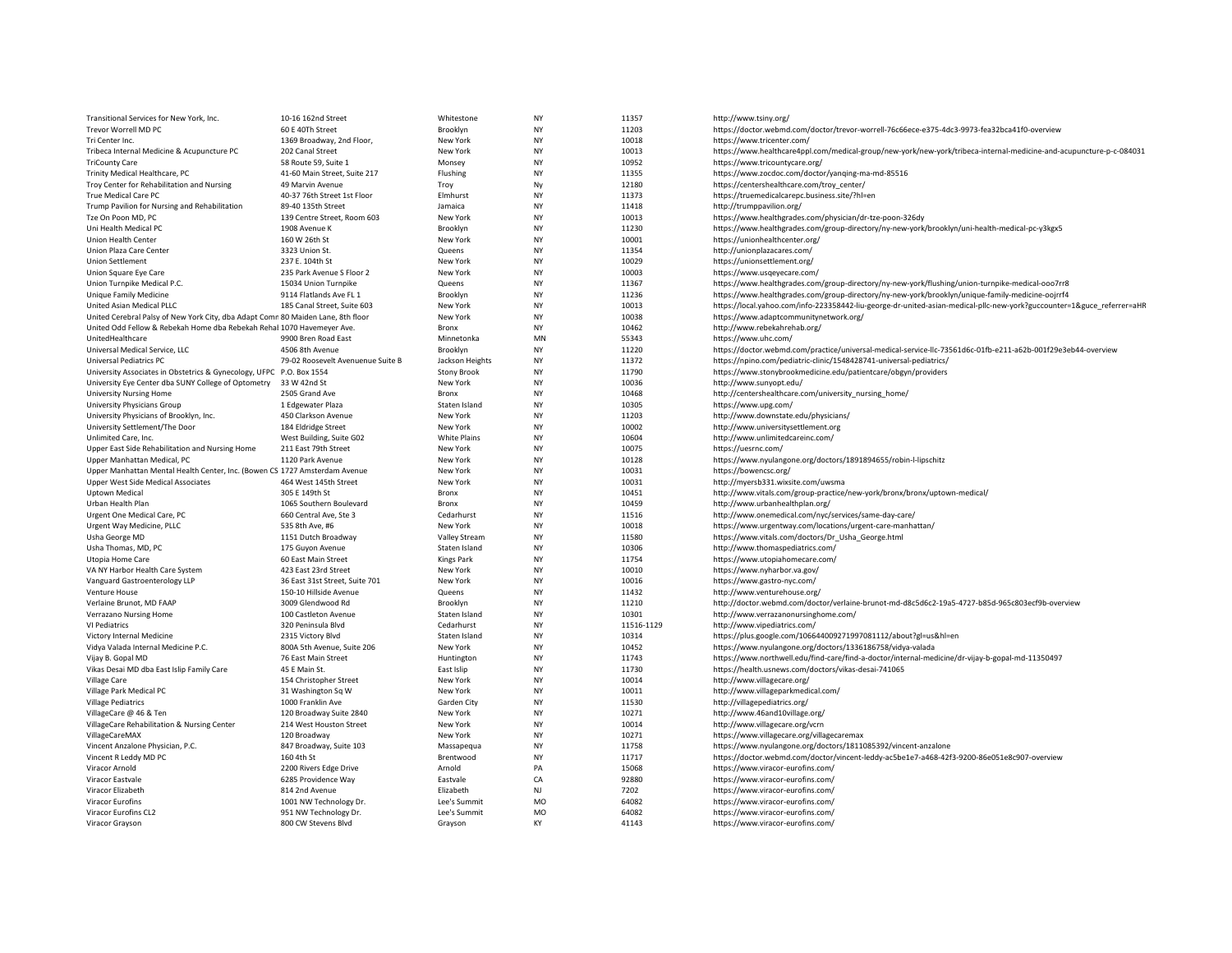| Viracor Greenfield                                                         | 3271 N Distribution Way                        | Greenfield            | ${\sf IN}$  | 46140          | https://www.viracor-eurofins.com/                                                                                  |
|----------------------------------------------------------------------------|------------------------------------------------|-----------------------|-------------|----------------|--------------------------------------------------------------------------------------------------------------------|
| Viracor Las Vegas                                                          | 2970 Coleman St.                               | North Las Vegas       | <b>NV</b>   | 89032          | https://www.viracor-eurofins.com/                                                                                  |
| Viracor Middlesboro                                                        | 828 South 23rd St                              | Middlesboro           | KY          | 40965          | https://www.viracor-eurofins.com/                                                                                  |
| Viracor Peru                                                               | 3311 S State Rd 19                             | Peru                  | ${\sf IN}$  | 46970          | https://www.viracor-eurofins.com/                                                                                  |
| Viracor Salt Lake City                                                     | 1260 South Pioneer Road                        | Salt Lake City        | UT          | 84104          | https://www.viracor-eurofins.com/                                                                                  |
| Viracor Springdale                                                         | 801 E. Kemper Road                             | Springdale            | OH          | 45246          | https://www.viracor-eurofins.com/                                                                                  |
| Viracor Springfield                                                        | 20 Carando Drive                               | Springfield           | MA          | 01104          | https://www.viracor-eurofins.com/                                                                                  |
| Visiting Nurse Association of Staten Island                                | 400 Lake Ave                                   | Staten Island         | NY          | 10303          | http://www.vnasi.org/                                                                                              |
| Visiting Nurse Service of New York                                         | 220 East 42nd Street                           | New York              | <b>NY</b>   | 10017          | http://www.vnsny.org/                                                                                              |
| Vladimir Zelenko MD, PC                                                    | 745 State Route 17M, #770                      | Monroe                | <b>NY</b>   | 10950          | https://www.healthgrades.com/physician/dr-vladimir-zelenko-yndd2                                                   |
| <b>VNSNY Choice</b>                                                        | 220 East 42nd Street                           | New York              | NY          | 10017          | http://www.vnsnychoice.org/                                                                                        |
| <b>VRL Eurofins</b>                                                        | 6933 South Revere Parkway                      | Centennial            | CO          | 80112          | https://www.eurofinsus.com/vrl/                                                                                    |
| Vrl Eurofins - Atlanta                                                     | 1700 Enterprise Way                            | Marietta              | GA          | 30067          | https://www.eurofinsus.com/vrl/                                                                                    |
| Vrl Eurofins - Boston                                                      | 60 1st Ave                                     | Waltham               | MA          | 2451           | https://www.eurofins.com/contact-us/worldwide-interactive-map/usa/eurofins-vrl-laboratories/                       |
| Vrl Eurofins - Cincinnati                                                  | 615 Elsinore Place                             | Cincinnati            | OH          | 45202          | https://www.eurofinsus.com/clinical-diagnostics/vrl-eurofins/about-us/regional-laboratories/cincinnati/            |
| Vrl Eurofins - Dallas                                                      | 5445 La Sierra                                 | Dallas                | <b>TX</b>   | 75231          | https://www.eurofins.com/contact-us/worldwide-interactive-map/usa/vrl-southwest/                                   |
| Vrl Eurofins - Denver                                                      | 6933 S Revere Pkwy                             | Centennial            | CO          | 80112          | https://www.eurofins.com/contact-us/worldwide-interactive-map/usa/eurofins-vrl-laboratories/                       |
| Vrl Eurofins - LA                                                          | 2100 W 3rd St                                  | Los Angeles           | CA          | 90057-1944     | https://www.eurofins.com/contact-us/worldwide-interactive-map/usa/vrl-la/                                          |
| Vrl Eurofins - LA                                                          | 2100 W 3rd St                                  | Los Angeles           | CA          | 90057          | https://www.eurofins.com/contact-us/worldwide-interactive-map/usa/vrl-la/                                          |
| Vrl Eurofins - Minneapolois                                                | 2225 W River Road North                        | Minneapolis           | MN          | 55411          | https://www.eurofinsus.com/clinical-diagnostics/vrl-eurofins/about-us/regional-laboratories/minneapolis/           |
| Vrl Eurofins - Philadelphia                                                | 401 North 3rd Street                           | Philadelphia          | PA          | 19123          | https://www.eurofins.com/contact-us/worldwide-interactive-map/usa/eurofins-labs-inc-philadelphia/                  |
| Vrl Eurofins - San Ramon                                                   | 4550 Norris Canyon Rd                          | San Ramon             | CA          | 94583          | https://www.eurofinsus.com/clinical-diagnostics/vrl-eurofins/about-us/regional-laboratories/san-ramon/             |
| Vrl Eurofins - Winston-Salem                                               | 1430 Westbrook Plaza Drive                     | Winston-Salem         | $_{\rm NC}$ | 27103          | https://www.eurofinsus.com/clinical-diagnostics/vrl-eurofins/about-us/regional-laboratories/winston-salem/         |
| <b>VRL Eurofins Hawaii</b>                                                 | 2226 Liliha Street, 5th Floor                  | Honolulu              | HI          | 96817          | https://www.eurofinsus.com/clinical-diagnostics/vrl-eurofins/about-us/regional-laboratories/hawaii/                |
| VXL Medical Care PC                                                        | 8720 Queens Blvd                               | Queens                | NY          | 11373          | https://www.healthgrades.com/group-directory/ny-new-york/elmhurst/vxl-medical-care-ooo6pfy                         |
| W. Matthew White, MD, PLLC                                                 | 800A 5th Ave, 502A                             | New York              | <b>NY</b>   | 10065          | https://www.drmatthewwhite.com/                                                                                    |
| Wagdy Girgis, MD                                                           | 1332A Rockland Ave                             | Staten Island         | NY          | 10314          | https://doctor.webmd.com/doctor/wagdy-girgis-md-92e64727-48cf-4f37-a476-cf1c695cb344-appointments                  |
| Wahid Medical Care PC                                                      | 1435 86TH ST FL 2ND                            | Brooklyn              | NY          | 11228          | https://doctor.webmd.com/practice/wahid-medical-care-pc-1ad5bcd1-8ae7-4d47-835b-ce6170b499b4-overview              |
| Walk-In Pediatric Care PLLC                                                | 19622 Hillside Avenue                          | Hollies               | <b>NY</b>   | 11423          | https://www.vitals.com/doctors/Dr_Gagan_Gulati.html                                                                |
| Wallkill Valley Health Center at Walden                                    | 75 Orange Avenue                               | Walden                | <b>NY</b>   | 12586          | https://www.hrhcare.org/healthcenters/walden/                                                                      |
| Wang Sheng Medical, PC                                                     | 818 59th Street                                | Brooklyn              | NY          | 11220          | https://www.healthgrades.com/physician/dr-sheng-wang-eycaz                                                         |
| Wang's Medical PC                                                          | 620 60th Street, 1st Floor                     | Brooklyn              | <b>NY</b>   | 11220          | https://www.healthgrades.com/physician/dr-zhao-wang-3xvlq                                                          |
| Warren Operations Associates LLC dba Warren Center fc 42 Gurney Lane       |                                                | Queensbury            | <b>NY</b>   | 12804          | https://www.centershealthcare.com/warren_center                                                                    |
| Wartburg Receiver, LLC dba Bushwick Center for Rehabil 50 Sheffield Avenue |                                                | Brooklyn              | NY          | 11207          | http://centershealthcare.com/bushwick_center/                                                                      |
| Washington Operations Associates LLC dba Washington 4573 Route 40          |                                                | Argyle                | NY          | 12809          | http://centershealthcare.com/washington_center                                                                     |
| Waterfront Operations Associates, LLC dba Waterfront (200 7th Street       |                                                | Buffalo               | <b>NY</b>   | 14201          | http://centershealthcare.com/waterfront_center/                                                                    |
| Water's Edge at Port Jefferson                                             | 150 Dark Hollow Road                           | Port Jefferson        | <b>NY</b>   | 11777          | http://www.watersedgernc.com/                                                                                      |
| Waterview Nursing and Rehabilitation Center                                | 119-15 27th Ave                                | Flushing              | <b>NY</b>   | 11354          | http://www.waterviewnursingandrehab.com/                                                                           |
| Weibo Medical Care, PC                                                     | 136-40 39th Avenue, STE 401                    | Flushing              | NY          | 11354          | https://www.weibomedical.com/                                                                                      |
| Weill Cornell Medical Center                                               | 525 East 68th Street                           | New York              | <b>NY</b>   | 10065          | http://www.nyp.org/locations/newyork-presbyterian-weill-cornell-medical-center                                     |
| Weill Cornell Medical College                                              | 1300 York Avenue                               | New York              | <b>NY</b>   | 10065          | https://weillcornell.org/                                                                                          |
| Weill Cornell Physicians Organization                                      | 505 East 70th Street, HT4                      | New York              | <b>NY</b>   | 10021          | https://weill.cornell.edu/                                                                                         |
| Weimin Medical, PC                                                         | 133-29 41st Road, STE 1B                       | Flushing              | <b>NY</b>   | 11355          | https://www.zocdoc.com/doctor/jun-lei-md-125483                                                                    |
| Weiyan Tan, PC                                                             | 5618 7th Avenue                                | Brooklyn              | <b>NY</b>   | 11220          | https://www.zocdoc.com/doctor/weiyan-tan-md-143732                                                                 |
| <b>Welcome Pediatrics PLLC</b><br>WellCare NY                              | 2287 Nostrand Avenue<br>7700 Forsyth Boulevard | Brooklyn<br>St. Louis | NY<br>MO    | 11229<br>63105 | http://welcomepediatrics.com/<br>https://www.wellcare.com/                                                         |
| <b>Wellcare Pediatrics PC</b>                                              | 17-20 Francis Lewis Boulevard                  | Queens                | NY          | 11357          | https://www.drcarvanpediatrics.com/                                                                                |
| Wendy Griffith-Reece, MD                                                   | 145-24 230th St.                               | Jamaica               | <b>NY</b>   | 11413          | https://health.usnews.com/doctors/wendy-griffith-reece-509867                                                      |
| Wendy W Chung MD, PC (Rendr Physicians)                                    | 4211 Kissena Blvd #1 C                         | Flushing              | <b>NY</b>   | 11355          | https://www.healthgrades.com/physician/dr-wendy-chung                                                              |
| Wenjing Tao Medical Care, PC                                               | 136-20 38th Avenue, STE 6B                     | Flushing              | <b>NY</b>   | 11354          | https://www.northwell.edu/find-care/find-a-doctor/pediatrics/dr-wenjing-tao-md-11316726                            |
| Wenjing Zhou MD PhD, PC                                                    | 39-07 Prince Street, 3J                        | Flushing              | <b>NY</b>   | 11354          | https://www.healthgrades.com/physician/dr-wenjing-zhou-xsjc2                                                       |
| West 11th Street Pediatric Associates, LLP                                 | 46 West 11th Street                            | New York              | NY          | 10011          | https://www.west11thstreetpediatrics.com/                                                                          |
| West Hamilton Beach Volunteer Inc.                                         | 102-33 Davenport Court                         | <b>Howard Beach</b>   | <b>NY</b>   | 11414          | https://www.whbvfd.org/                                                                                            |
| West Lawrence Care Center                                                  | 1410 Seagrit Blvd                              | Far Rockaway          | NY          | 11691          | https://profiles.health.ny.gov/hospital/view/150770                                                                |
| West Midtown Medical Group                                                 | 505 Eighth Avenue                              | New York              | <b>NY</b>   | 10018          | http://www.westmidtownmedicalgroup.net/                                                                            |
| West Side Medical Group, PC                                                | 314 W 14th Street Floor 1                      | New York              | <b>NY</b>   | 10014          | https://www.zocdoc.com/doctor/west-side-medical-group-new-york-location-320040?LocIdent=lo_KQF2h10idkqjhlywb3ICRRi |
| Western Care P.C.                                                          | 70-17 37th Ave                                 | Jackson Heights       | <b>NY</b>   | 11372          | http://www.drferdous.com                                                                                           |
| <b>Westhampton Care Center</b>                                             | 78 Old Country Road                            | Westhampton           | NY          | 11977          | http://www.westhamptonrehab.com/                                                                                   |
| Westhampton Primary Care Center                                            | 240 Meeting House Lane                         | Southampton           | NY          | 11968          | https://www.southampton.stonybrookmedicine.edu/                                                                    |
| Westin Medical Health PC                                                   | 86 East 49th Street                            | Brooklyn              | <b>NY</b>   | 11203          | https://www.dnb.com/business-directory/company-profiles.westin_medical_health_pc.cdc0dade28a555e56f1c51db68fe6baa  |
| Westside Medical Associates, LLP                                           | 228 W 82nd St                                  | New York              | <b>NY</b>   | 10024          | http://www.westsidedoctors.com/                                                                                    |
| White Oaks Rehabilitation and Nursing Center                               | 8586 Jericho Turnpike                          | Woodbury              | NY          | 11796          | http://new.whiteoaksrehab.com/                                                                                     |
| Wilbert B. Maniego, M.D., P.C.                                             | 915 Hillside Avenue                            | New Hyde Park         | <b>NY</b>   | 11040          | http://www.hillsideinternalmedicine.com/                                                                           |
| William F. Ryan Community Health Center                                    | 110 West 97th Street                           | New York              | <b>NY</b>   | 10025          | http://www.ryancenter.org/                                                                                         |
| William G. Johnson, M.D. P.C.                                              | 18710 Linden Boulevard                         | Queens                | <b>NY</b>   | 11434          | https://www.md.com/doctor/william-g-johnson-md                                                                     |
|                                                                            |                                                |                       |             |                |                                                                                                                    |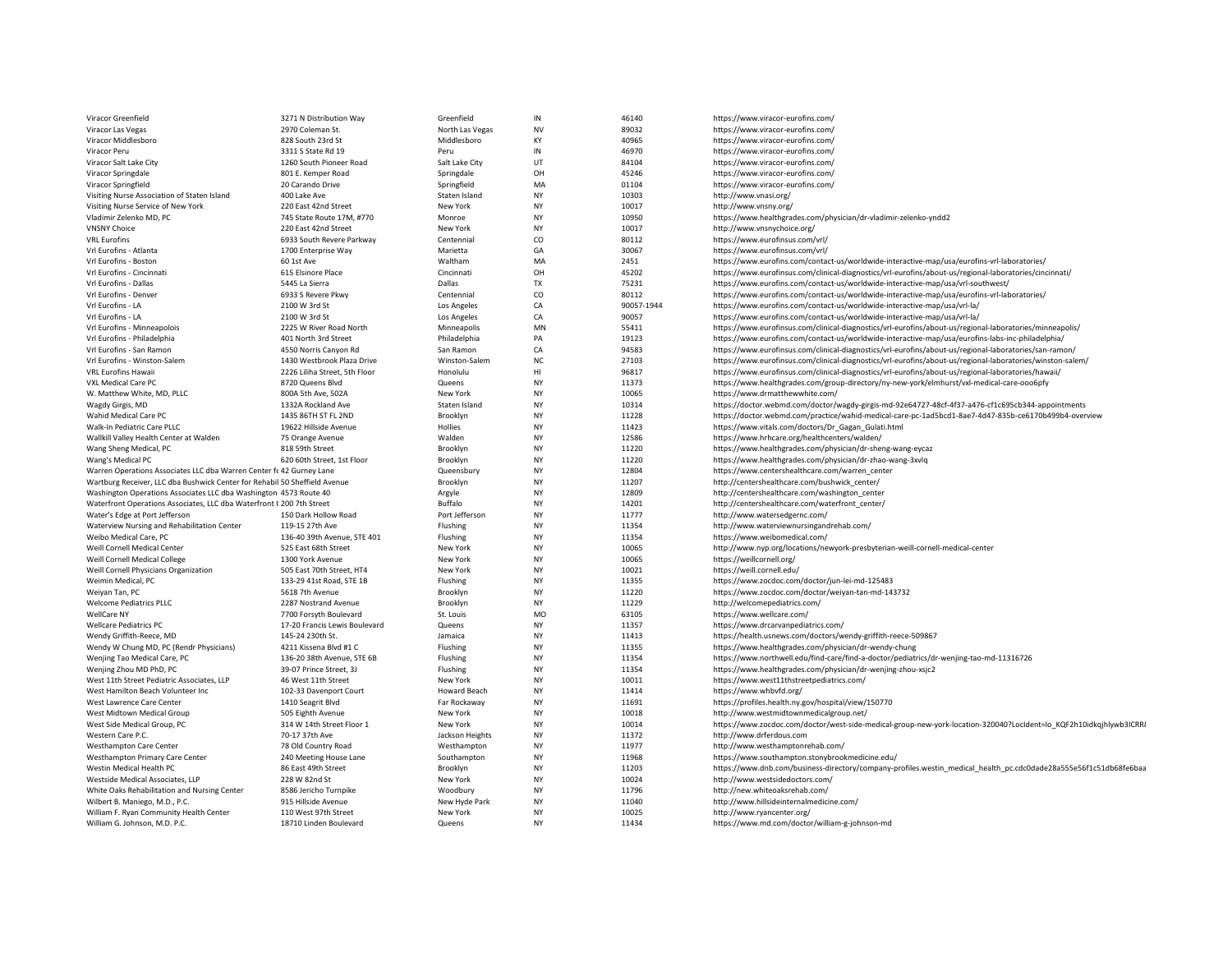| William Kutcher MD                                                              | 2035 Lakeville Road                               | New Hyde Park           | NY              | 11040          | https://health.usnews.com/doctors/william-kutcher-529274                                                                                                   |
|---------------------------------------------------------------------------------|---------------------------------------------------|-------------------------|-----------------|----------------|------------------------------------------------------------------------------------------------------------------------------------------------------------|
| William Shin Pediatrics PC                                                      | 42-21 162Nd Street 1 Floor                        | Flushing                | NY              | 11358          | https://www.zocdoc.com/doctor/william-shin-md                                                                                                              |
| Williamsbridge Manor Nursing Home                                               | 1540 Tomlinson Avenue                             | Bronx                   | <b>NY</b>       | 10461          | http://centershealthcare.com/williamsbridge_manor                                                                                                          |
| <b>Williamsburg Pediatrics</b>                                                  | 200 Wallabout Street, Suite 1C                    | Brooklyn                | <b>NY</b>       | 11206          | http://www.williamsburgpediatrics.com/                                                                                                                     |
| Wingtat Mui MD PLLC                                                             | 81 Elizabeth Street                               | New York                | <b>NY</b>       | 10013          | https://www.zocdoc.com/doctor/wingtat-mui-md-161699                                                                                                        |
| Winthrop Cardiology Associates, PC                                              | 120 Mineola Boulevard                             | Mineola                 | <b>NY</b>       | 11501          | https://www.nyulangone.org/locations/winthrop-cardiology-associates                                                                                        |
| Winthrop Community Endocrinology Services, PC                                   | 1401 Franklin Avenue                              | Garden City             | NY              | 11530          | https://www.nyuwinthrop.org/services/endocrinology/                                                                                                        |
| Winthrop Endocrinology, Diabetes & Metabolism, UFPC 101 Mineola Blvd, 2nd Floor |                                                   | Mineola                 | <b>NY</b>       | 11501          | https://www.nyulangone.org/locations/winthrop-endocrinology-diabetes-metabolism                                                                            |
| Winthrop Gastroenterology                                                       | 222 Station Plaza                                 | Mineola                 | NY              | 11501          | https://www.nyuwinthrop.org/services/gastroenterology/                                                                                                     |
| <b>Winthrop Geriatrics</b>                                                      | 222 Station Plaza North                           | Mineola                 | <b>NY</b>       | 11501          | https://www.nyulangone.org/locations/winthrop-geriatric-medicine-associates                                                                                |
| Winthrop Infectious Disease Associates, PC                                      | 222 Station Plaza North                           | Mineola                 | NY              | 11501          | https://www.nyulangone.org/locations/winthrop-infectious-disease-associates                                                                                |
| Winthrop Internal Medicine Associates, PC                                       | 222 Station Plaza North                           | Mineola                 | NY              | 11501          | https://nyulangone.org/locations/nyu-langone-internal-medicine-mineola                                                                                     |
| Winthrop Medical Affiliates at Shelter Island                                   | 44 South Ferry Rd                                 | Shelter Island          | NY              | 11964          | https://opennpi.com/provider/1770948093                                                                                                                    |
| Winthrop Nephrology                                                             | 200 Old Country Road #135                         | Mineola                 | NY              | 11501          | https://www.nyulangone.org/locations/winthrop-nephrology-associates-mineola                                                                                |
| Winthrop Neuroscience Associates                                                | 200 Old Country Road #370                         | Mineola                 | <b>NY</b>       | 11501          | https://www.nyulangone.org/locations/winthrop-neuroscience-associates-neurology                                                                            |
| Winthrop Neurosurgery                                                           | 200 Old Country Road, Suite 485                   | Mineola                 | NY              | 11501          | https://www.nyuwinthrop.org/services/neuroscience/neurosurgery/                                                                                            |
| Winthrop Pediatric Associates, PC                                               | 120 Mineola Boulevard                             | Mineola                 | NY              | 11501          | http://www.winthroppeds.com/                                                                                                                               |
| Winthrop Pulmonary Associates, P.C.                                             | 222 Station Plaza                                 | Mineola                 | <b>NY</b>       | 11501          | https://www.nyulangone.org/locations/winthrop-pulmonary-associates/doctors?page=1&user-interaction=true&sort=availab                                       |
| Winthrop Radiology Associates                                                   | 120 Mineola Boulevard                             | Mineola                 | NY              | 11501          | https://www.nyulangone.org/locations/winthrop-radiology-associates-suite-10                                                                                |
| Winthrop Rheumatology, Allergy and Immunology, PC                               | 120 Mineola Boulevard                             | Mineola                 | <b>NY</b>       | 11501          | https://www.nyulangone.org/locations/winthrop-rheumatology-allergy-immunology-associates/doctors?page=1&user-interac                                       |
| Winthrop Sleep Medicine                                                         | 1300 Franklin Ave, Ste. UL-4A                     | Garden City             | <b>NY</b>       | 11530          | https://www.nyulangone.org/locations/winthrop-medical-specialties-sleep-medicine?cid=syn yext&y entity id=555                                              |
| Winthrop Surgical Associates - Bariatric Surgery                                | 157 East Woodside Avenue                          | East Patchogue          | NY              | 11772          | https://www.nyuwinthrop.org/services/weight-management/bariatric-surgery/                                                                                  |
| Winthrop Surgical Associates - Critical Care                                    | 120 Mineola Boulevard                             | Mineola                 | <b>NY</b>       | 11501          | https://www.nyulangone.org/locations/winthrop-surgical-associates                                                                                          |
| Winthrop Surgical Associates - Dr. Adamo                                        | 120 Mineola Boulevard #320,                       | Mineola                 | NY              | 11501          | https://www.winthropbariatrics.com/                                                                                                                        |
| Winthrop Surgical Associates - Dr. Logman                                       | 1100 Franklin Avenue                              | Garden City             | <b>NY</b>       | 11530          | https://www.nyulangone.org/doctors/1184732232/zhanna-logman                                                                                                |
| Winthrop Surgical Associates - Dr. Monteleone                                   | 173 Mineola Boulevard                             | Mineola                 | NY              | 11501          | https://www.nyulangone.org/doctors/1114972528/frank-monteleone                                                                                             |
| Winthrop Surgical Associates - Main                                             | 1100 Franklin Avenue                              | Garden City             | NY              | 11530          | https://www.nyulangone.org/locations/winthrop-surgical-associates                                                                                          |
| Winthrop Surgical Associates - Pancreas/Surgical Oncolo 1100 Franklin Avenue    |                                                   | Garden City             | <b>NY</b>       | 11530          | https://www.nyulangone.org/locations/winthrop-surgical-associates                                                                                          |
| Winthrop Surgical Associates - Pediatric Ophthalmology 120 Mineola Blvd #320    |                                                   | Mineola                 | <b>NY</b>       | 11501          | https://www.nyuwinthrop.org/services/ophthalmology/                                                                                                        |
| Winthrop Surgical Associates - Winthrop Opthalmology 120 Mineola Blvd #320      |                                                   | Mineola                 | <b>NY</b>       | 11501          | https://www.nyuwinthrop.org/services/ophthalmology/                                                                                                        |
| Winthrop Surgical Associates, PC                                                | 120 Mineola Boulevard                             | Mineola                 | NY              | 11501          | http://www.winthropsurgery.com/our-physicians.php                                                                                                          |
| Winthrop Thoracic & Cardiovascular Surgery, PC                                  | 120 Mineola Blvd                                  | Mineola                 | NY              | 11501          | https://www.nyuwinthrop.org/services/cardiothoracic-surgery/                                                                                               |
| Winthrop University Hospital Dental Clinic                                      | 200 Old Country Road,                             | Mineola                 | <b>NY</b>       | 11501          | https://www.nyuwinthrop.org/services/dental-medicine/                                                                                                      |
| Winthrop Urology Associates                                                     | 20 Hicksville Rd, Suite 3,                        | Massapequa              | NY              | 11758          | https://www.nyulangone.org/locations/winthrop-urology-associates                                                                                           |
| Women's Contemporary Care Assoc.                                                | 120 Mineola Boulevard                             | Mineola                 | NY              | 11501          | https://www.nyulangone.org/locations/womens-contemporary-care-associates-120-mineola-boulevard-suite-100                                                   |
| Women's Health and Outpatient Diagnostic Pavilion                               | 82-12 151 Ave                                     | Howard Beach            | NY              | 11414          | http://www.ilovemygyn.com/                                                                                                                                 |
| Women's Integrated Medicine, PC                                                 | 136-20 38th Avenue Suite 8b                       | Queens                  | NY              | 11354          | https://www.wellness.com/dir/6313431/obgyn/ny/flushing/womens-integrated-medicine-pc#referrer                                                              |
| Won Sohn M.D., P.C.                                                             | 213-33 39th Avenue                                | Queens                  | NY              | 11361          | https://www.caipa.com/resources/provider-directory/won-sohn-md-pc/                                                                                         |
| Woodcrest Rehabilitation & Residential Health Care Cen 119-09 26th Avenue       |                                                   | Flushing                | NY              | 11354          | http://www.woodcrestrehab.com/                                                                                                                             |
| Woodhaven Center of Care                                                        | 1360 Route 112                                    | Port Jefferson Station  | <b>NY</b>       | 11776          | http://woodhavencenter.com/                                                                                                                                |
| Woodhaven Medical PC                                                            | 8912 Woodhaven Boulevard                          | Woodhaven               | NY              | 11421          | https://doctor.webmd.com/practice/woodhaven-medical-pc-22cd30c8-4703-e211-a42b-001f29e3eb44-overview                                                       |
| Woodmere Rehabilitation and Health Care Center, Inc.                            | 121 Franklin Place                                | Woodmere                | NY              | 11598          | https://profiles.health.ny.gov/nursing_home/view/150459                                                                                                    |
| Woodside Family Health Center                                                   | 57-18 Woodside Avenue, Suite 2-102                | Woodside                | <b>NY</b>       | 11377          | https://www.healthgrades.com/group-directory/ny-new-york/woodside/woodside-family-health-center-ooo8m4w                                                    |
| Woodside Medical Care                                                           | 6019 Roosevelt Avenue Suite 201                   | Woodside                | <b>NY</b>       | 11377          | https://www.healthgrades.com/group-directory/ny-new-york/woodside/woodside-medical-care-oohtyt4                                                            |
| Woodside Medical Practice PC                                                    | 53-14 Roosevelt Avenue floor 3,                   | Queens                  | NY              | 11377          | https://doctor.webmd.com/practice/woodside-medical-practice-pc-83290cb6-7f42-e311-befc-001f29e3eb44-overview                                               |
| Workmen's Circle MultiCare Center                                               | 3155 Grace Avenue                                 | Bronx                   | <b>NY</b>       | 10469          | http://wcmcc.org/                                                                                                                                          |
| Wu Xuxia Medicine, PC                                                           | 13107 40 Road, STE E06<br>374 Stockholm St        | Flushing                | NY<br><b>NY</b> | 11354<br>11237 | https://skyviewwellness.com/<br>https://whmcny.org/departments/clinical/administrative/ambulatory-services                                                 |
| Wyckoff Heights Ambulatory Health Center                                        |                                                   | Brooklyn                | NY              |                |                                                                                                                                                            |
| Wyckoff Heights Medical Center                                                  | 374 Stockholm St                                  | Brooklyn                | <b>NY</b>       | 11237          | http://www.wyckoffhospital.org/                                                                                                                            |
| Xeron Clinical Laboratories<br>Xiandong Shi MD PC                               | 48-25 36th Street<br>41-60 Main Street, Suite 312 | long island<br>Flushing | NY              | 11101<br>11355 | https://www.xeronlabs.com/<br>https://flushing-physician-shi-xiandong-medical-doctor.business.site/website/flushing-physician-shi-xiandong-medical-doctor, |
|                                                                                 |                                                   | Queens                  | NY              | 11354          |                                                                                                                                                            |
| Xiao Huifang OB GYN PC<br>Xiaoxia Zhang MD, PC                                  | 38-08 Union Street<br>39-07 Prince Street         | Flushing                | <b>NY</b>       | 11354          | https://www.healthgrades.com/physician/dr-huifang-xiao-xy4wg<br>https://www.healthgrades.com/physician/dr-xiaoxia-zhang-3h2ft                              |
| Xie Yi Medical Office, PC                                                       | 139 Centre Street, Suite 715A                     | New York                | NY              | 10013          | http://doctor.webmd.com/doctor/yi-xie-md-c4df19f3-fb98-455e-bf46-7533d007e620-overview                                                                     |
| Xincon Home Health Care                                                         | 224 West 35th St.                                 | New York                | NY              | 10040          | http://www.xinconcare.com                                                                                                                                  |
| Xingi Xu, MD                                                                    | 9429 59th Ave Elmhurst                            | elmhurst                | NY              | 11373          | https://www.healthgrades.com/physician/dr-xinqi-xu-xd6jl                                                                                                   |
| Xinru Qian M.D. P.C.                                                            | 140-37 Cherry Ave                                 | Flushing                | NY              | 11355          | https://doctors.nyp.org/xinru-qian-md/140-37-cherry-avenue                                                                                                 |
| XueMei Qu MD                                                                    | 5517 Seventh Avenue, Floor 1                      | Brooklyn                | <b>NY</b>       | 11220          | https://www.healthgrades.com/physician/dr-xuemei-qu                                                                                                        |
| Xueshu Zhang Physician, PC (Rendr Physicians)                                   | 133-47 Sanford Ave, suite 1F                      | Flushing                | NY              | 11355          | https://www.rendrcare.com/doctors/                                                                                                                         |
| Yakov Levy PC                                                                   | 70-31A 108th Street                               | <b>Forest Hills</b>     | NY              | 11375          | https://www.drlevyobgyn.com/                                                                                                                               |
| Yan Li Medicine PC                                                              | 716 58th Street                                   | Brooklyn                | <b>NY</b>       | 11220          | https://health.usnews.com/doctors/yan-li-375371                                                                                                            |
| Yan Wang Medical PC                                                             | 4235 Main Street, #3                              | Flushing                | NY              | 11355          | https://health.usnews.com/doctors/yan-wang-1007387                                                                                                         |
| Yanfeng Chen Physicians, P.C.                                                   | 5517 7th Ave.                                     | Brooklyn                | <b>NY</b>       | 11220          | http://doctor.webmd.com/doctor/yanfeng-chen-md-dc925fed-1365-49e3-a87a-2ac090c00a2a-appointments                                                           |
| Yeahseon Bruinings MD Family Practice PLLC                                      | 34-38 Bell Boulevard                              | Queens                  | ΝY              | 11361          | http://www.ybfamilypractice.com/                                                                                                                           |
| Yelena Vayntrub Medical PC                                                      | 251 Beaumonc Street                               | Brooklyn                | <b>NY</b>       | 11235          | http://doctor.webmd.com/doctor/yelena-vayntrub-md-86e1c63b-6763-41b9-a524-0fcec94ded9c-appointments                                                        |
|                                                                                 |                                                   |                         |                 |                |                                                                                                                                                            |